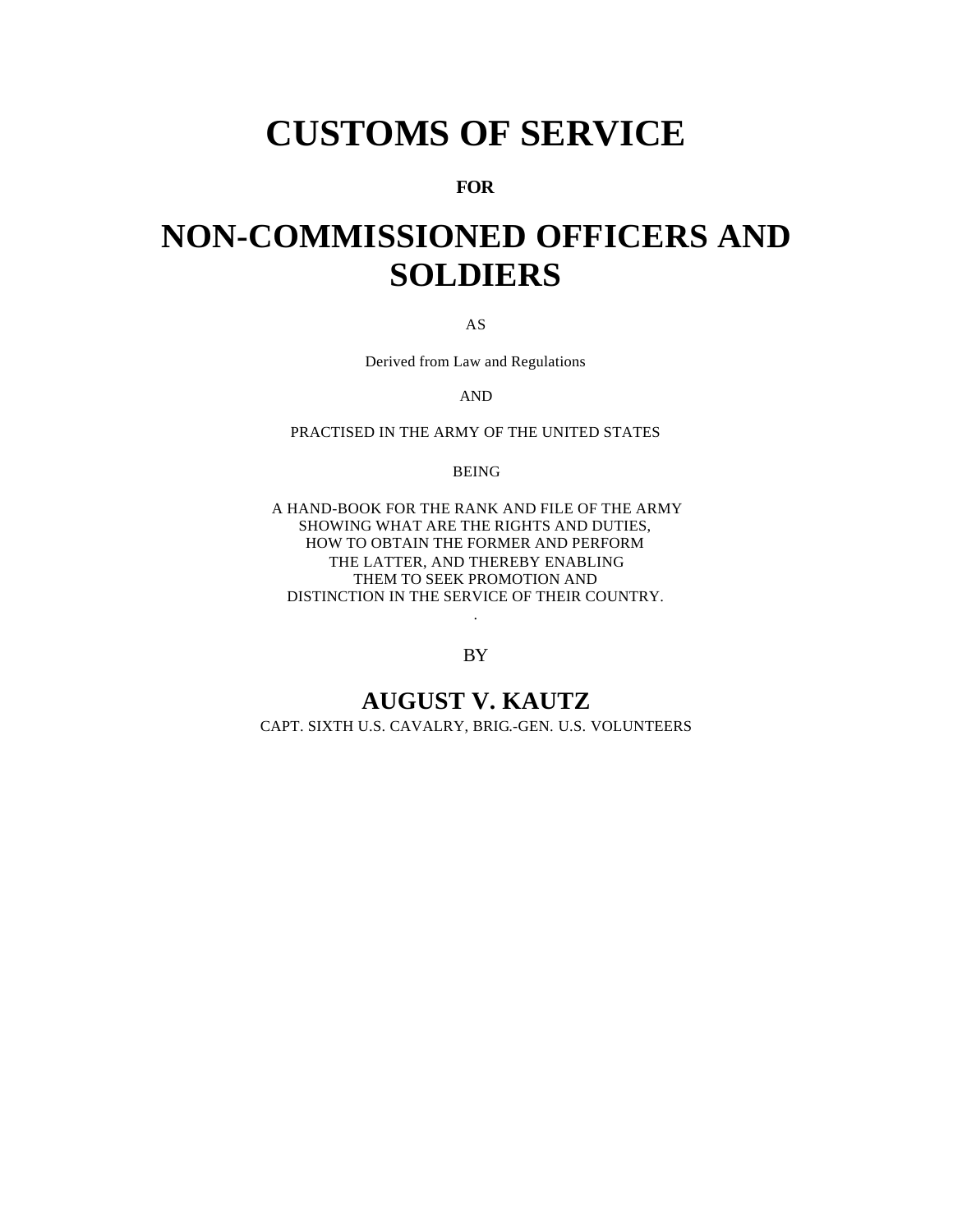Entered, according to Act of Congress, in the year 1864, by J. B. LIPPINCOTT & CO. in the Clerk's Office of the District Court of the United States for the Eastern District of Pennsylvania.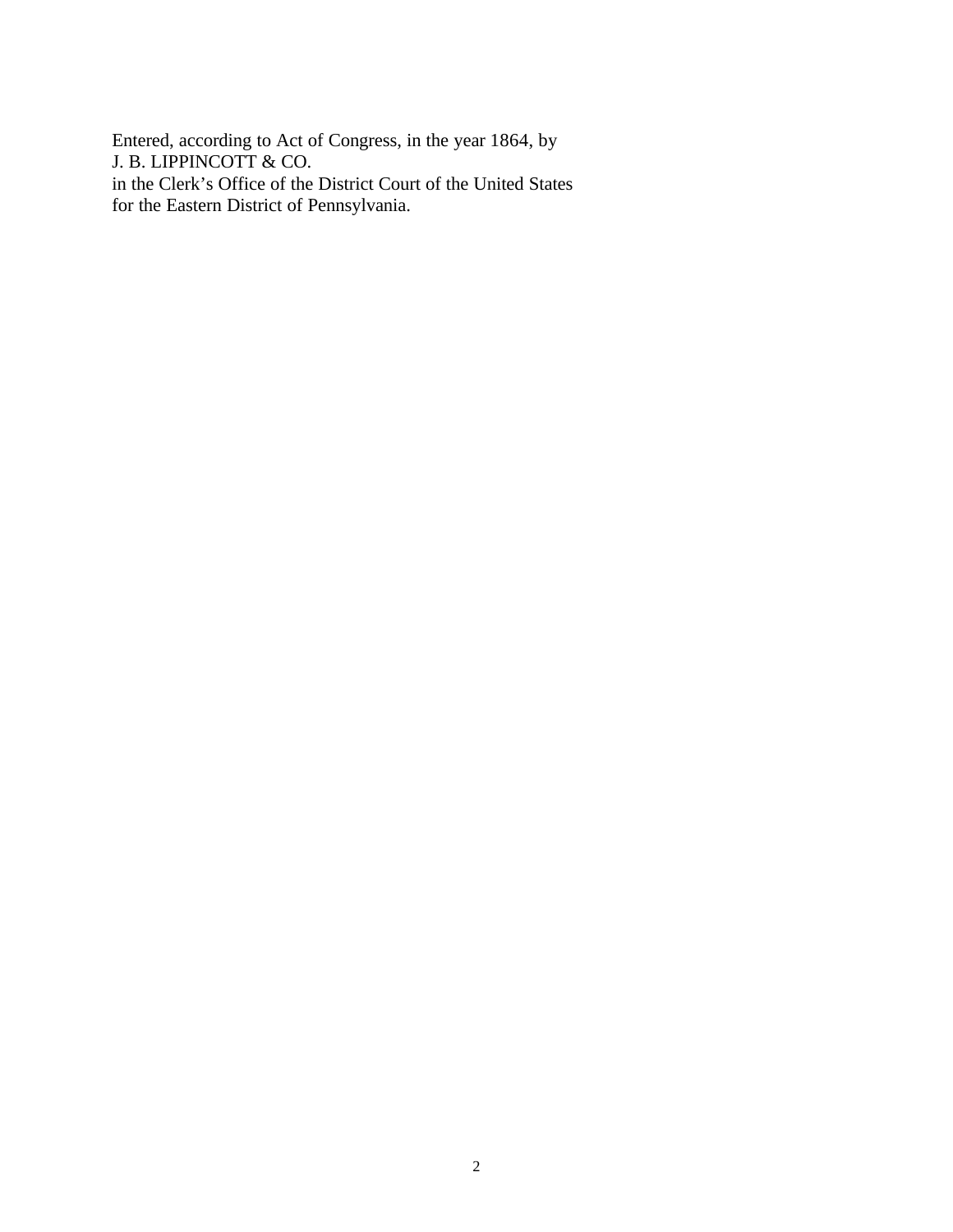#### **PREFACE.**

THE individual instruction of the soldier is the foundation upon which the structure of the army rests. If it is complete, the operations of the army, aided by military science, may be calculated with mathematical accuracy; and unless it is carried to a certain point at least, the management of an army is a mere matter of chance, and success the result only of fortuitous circumstances. Whilst able men have devoted themselves to the higher branches of the military profession, it is a matter of great surprise that the rudiments have been so long overlooked.

Heretofore the enlisted soldier has been dependent upon tradition for a knowledge of his specific duties; for justice he has been at the mercy of his superiors.

If his officers were competent and conscientious men, faithful in the discharge of their duties and industrious in accumulating and disseminating knowledge among the men, they were cared for, their rights were secured to them, and the ambitious and meritorious were enabled to obtain advancement.

On the contrary, if their superiors were incompetent and unscrupulous men, careless in the execution of their duties, and indolent in acquiring knowledge and instructing the soldiers, the latter were neglected, their rights suffered, and they had little or no opportunity of learning those things necessary to their advancement.

Confident that every soldier who is desirous of learning his duties will feel grateful *for* this little volume, the author places before them the means of studying for themselves what they so much desire to know.

Once a private himself, in the 1st Ohio Regiment, in the Mexican War, he has by a continuous service since that period been enabled, through his own varied experience, to select the most valuable, if not all the important, information necessary for every grade of the enlisted men. If they are by this means enabled to feel independent of their officers in acquiring a knowledge of their own duties, the highest aim of the book will be attained. Although prepared for the soldiers of the regular army, it is equally applicable to the volunteer service, except m some few cases that are fully explained.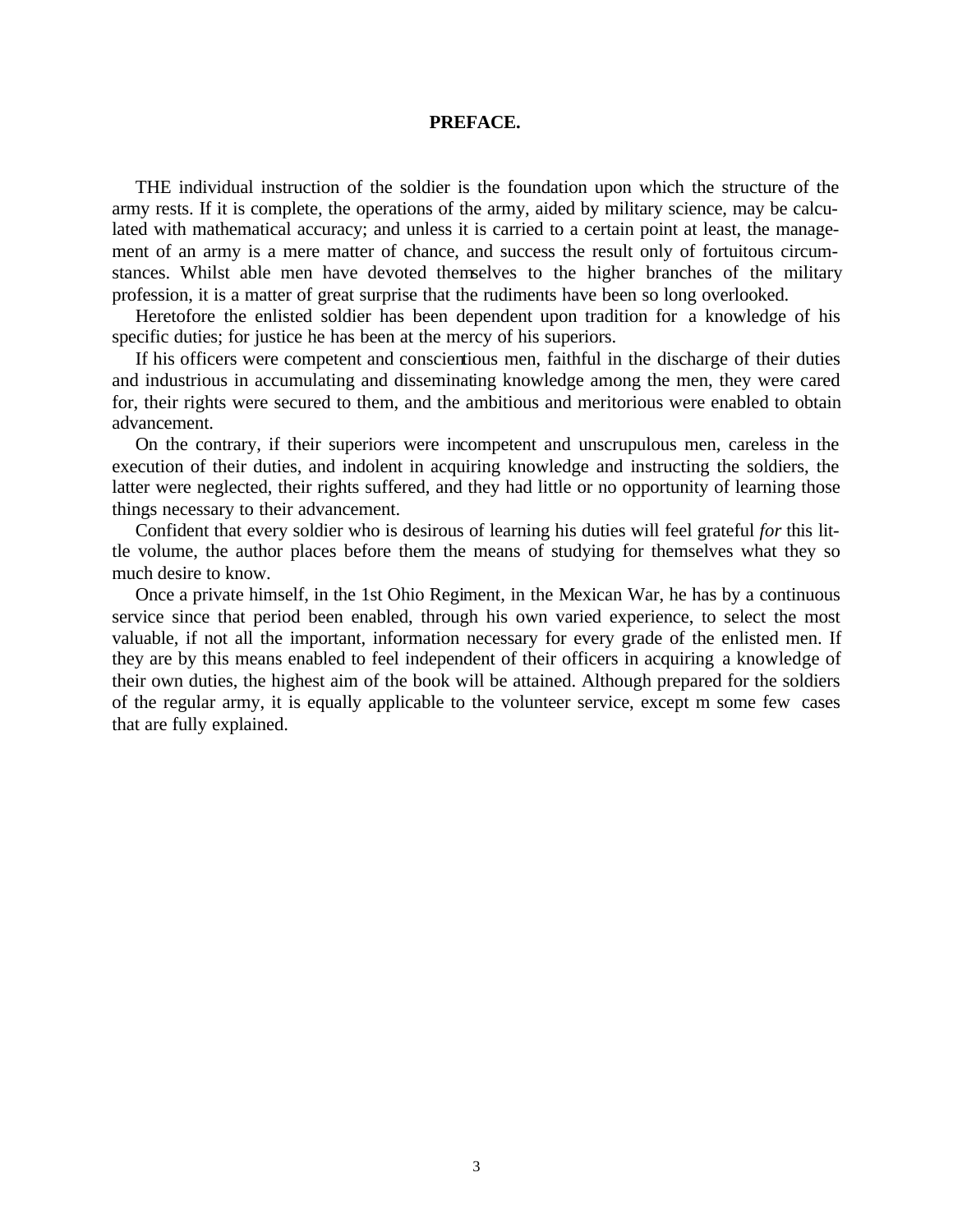# **CUSTOMS OF SERVICE FOR NON-COMMISSIONED OFFICERS AND SOLDIERS.**

### **THE SOLDIER.**

1. THE soldier commands respect in proportion to his capacity and length of service. A youth of military pride and bearing, who wears his uniform with neatness and grace, and does his duty faithfully and with energy and determination, deserves admiration, and generally receives it; but the veteran whose scars and wounds are the reminders of many battles, and whose numerous service chevrons and gray hairs mark a life devoted to the service of his country, chains the listening ear of the citizen to the story of his heroic life, and the greatest chieftain will raise his hat with respect to return his punctilious salute.

2. The decisive events of a soldier's life are few and far between, and the intervals are devoted to waiting for these turning-points. If the time he spends in waiting is usually occupied in preparing himself for the critical moments, he will thereby enhance his chances of success, and add lustre to the promotion which his achievements are sure to obtain for him.

3. The military profession involves a knowledge of almost every art, and information accumulated and held in store for the fortunate moment is suddenly demanded and called for, and he who can come forward and say, "I possess it," is the victor A soldier can, therefore, never be placed in any situation in which his leisure moments may not be devoted to something that may some time win him a grade.

4. All knowledge, however, is the more readily obtained if sought after methodically. Thus, a soldier should be conversant first of all with the proper and legitimate duties of his grade, and, these attained, his next step is the acquirement of a knowledge of the duties of the next highest position; for success in military life is usually a succession of progressive steps from a lower to a higher, and the omission of one of these steps is an important deficiency, that should be repaired as soon as possible. Those officers who undertake the duties of a position without having made themselves familiar with those of grades below them are at a great disadvantage.

5. Beginning at the moment the soldier enters the ranks, we shall endeavor to make known to him all his duties in detail, in the order in which they are likely to be required of him, up to the grade of a commissioned officer.

## **THE PRIVATE SOLDIER.**

6. IN the fullest sense, any man in the military service who receives pay, whether sworn in or not, is a soldier, because he is subject to military law. Under this general head, laborers,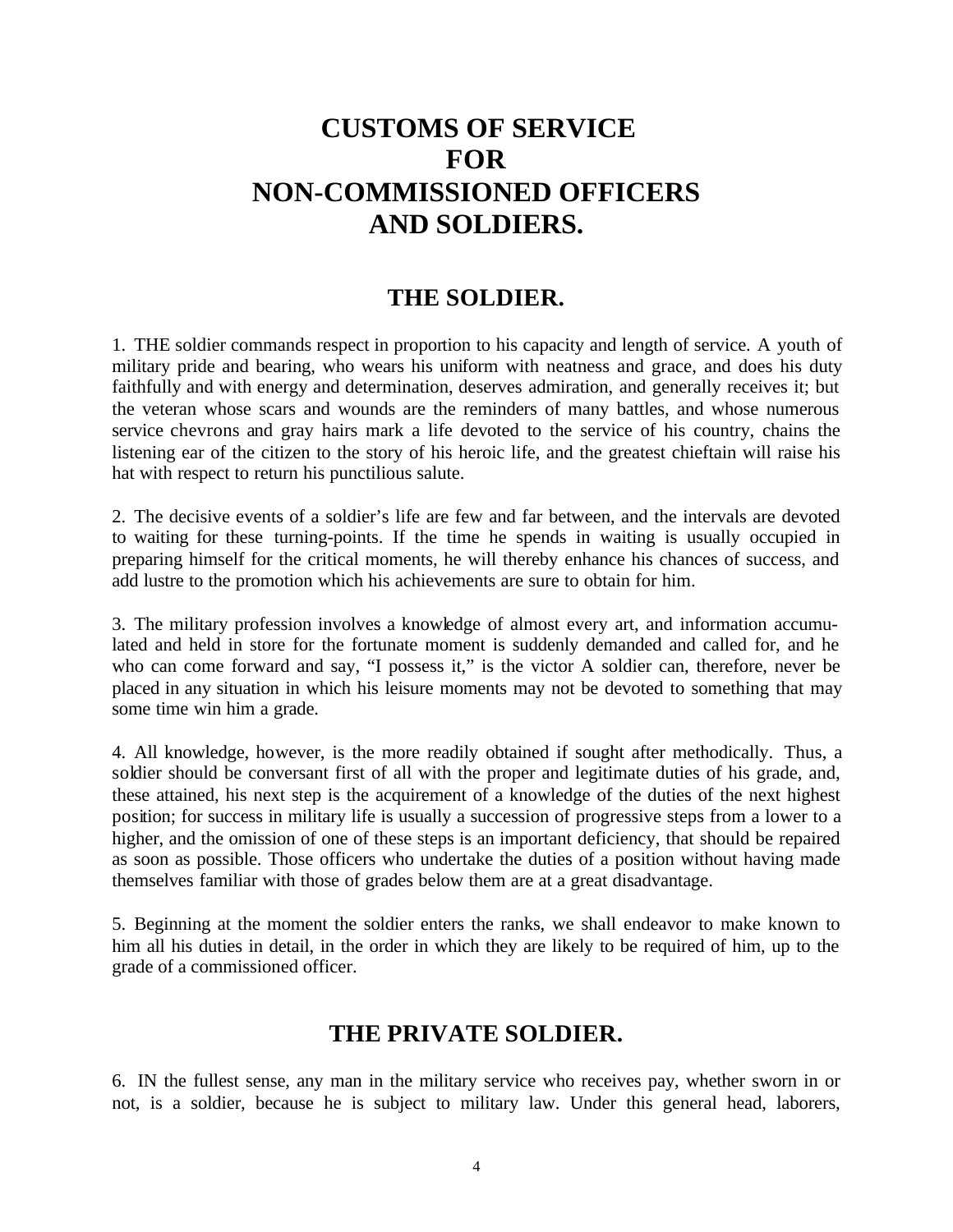teamsters, sutlers, chaplains, &c. are soldiers. In a more limited sense, a private soldier is a man enlisted in the military service to serve in the cavalry, artillery, or infantry. He is said to be enlisted when he has been examined, his duties of obedience explained to him, and after he has taken the prescribed oath.

7. "Any free white<sup>\*</sup>" male person above the age of eighteen, and under thirty-five years of age, being at least five feet three inches high; effective, able-bodied, sober, free from disease, of good character and habits, and with a competent knowledge of the English language, may be enlisted as a soldier) (Reg. 929.) This regulation makes exceptions in favor of musicians and soldiers who have served one enlistment, although they should be under the prescribed height and age. A soldier cannot claim a discharge in consequence of any defect in the above requirements, unless, in case of a minor, he can prove that the requirements of the law have not been complied with in his enlistment.

8. In case of a minor under eighteen years of age, the written consent of the parents or guardian must be appended.

9. In time of peace, married men are excluded from enlistment, except in cases of re-enlistment, except by special authority from the Adjutant-General's Office. (Reg. 930.) It is but just to the soldier to know that his being such does not exclude him from getting married, or annul in any way the marriage contract. At the same time, he cannot claim exemption from any duty because he is married.

10. Whilst it is impossible for an officer to prevent a soldier from getting married, it is recommended, if he wishes to do so, that he should procure the consent of the company commander; otherwise he may subject himself to great unhappiness, as the officer is not required to recognize the wife in the army, and no provision is made for her; she cannot claim quarters or subsistence, nor any exemption for her husband from the duties of the soldier on her account.

11. Four laundresses are allowed to each company, and soldiers' wives may be, and generally are, mustered in that capacity. They are then entitled to the same quarters, fuel, and rations as a soldier, and the established pay for the washing they may do for soldiers and officers.

12. The term of enlistment at present in the regular service is for three years. In the volunteer service it varies according to the call under which they enter service. (Act July 29, 1861, sec. 5.)

13. After enlistment, no soldier can be discharged before the expiration of his term of service, except by order of the President, the Secretary of War, the commanding officer of a department in case of disability, or the sentence of a general court-martial. (Art. 11.) No soldier can leave the service without a proper discharge, without subjecting himself to the penalty of desertion. Any soldier who leaves his command, without permission, more than one mile, subjects himself to the penalty of desertion. (Art. 41.)

14. Any officer of the regular army is authorized to administer the oath to a soldier upon his

l

<sup>∗</sup> The enlistment of negroes and Indians is a peculiarity of the volunteer service, and has not yet been authorized for the regular service.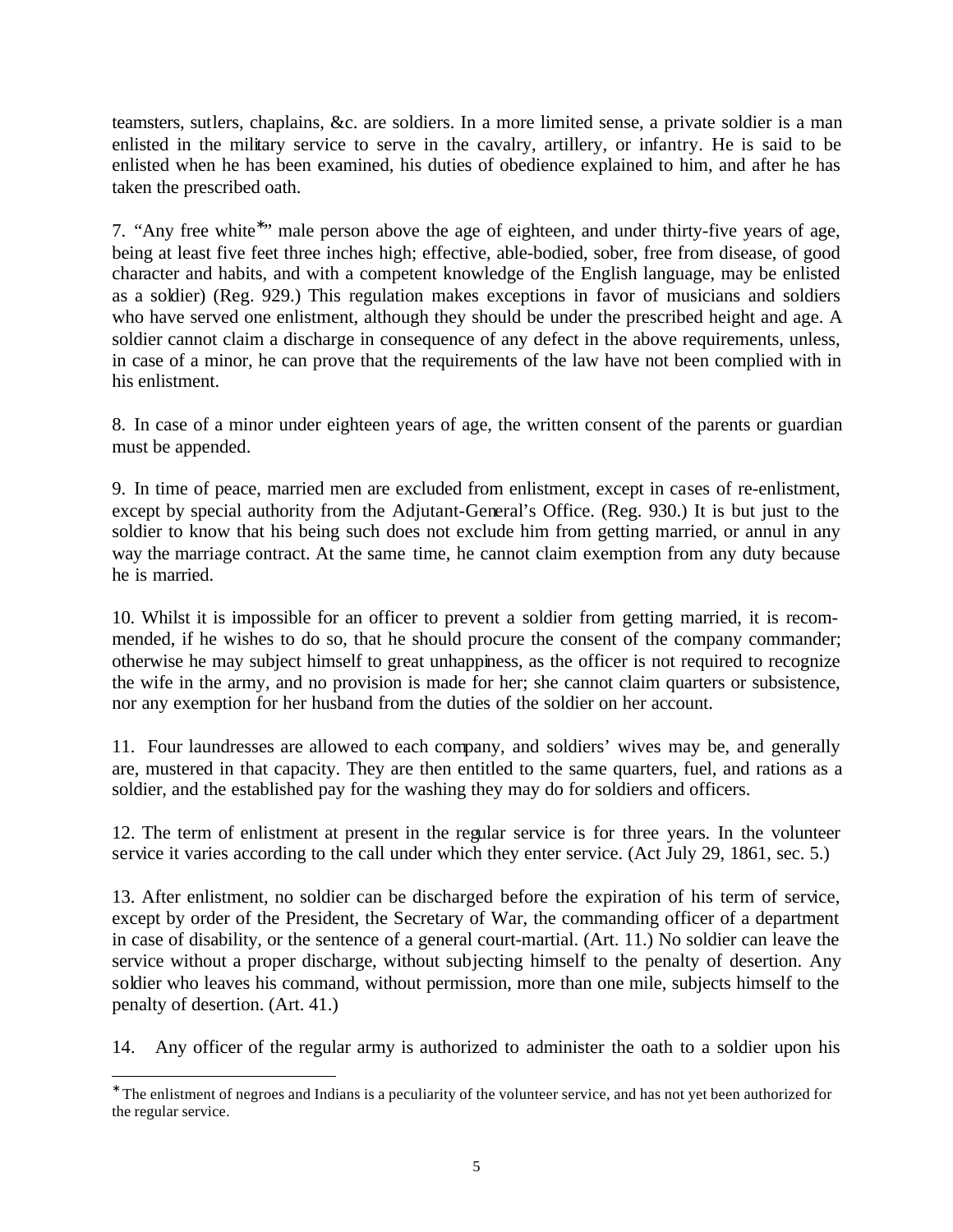enlistment. (Act Aug. 3,1861, sec. 11.)

15. Whilst officers are required to have the Articles of War read to soldiers, no soldier can plead, in bar of punishment, that this regulation has not been complied with, although he may plead it in extenuation of his offence. Soldiers are not subject to arrest for debt, except where the sum is twenty dollars, or more, and then it must be contracted before enlisting. (Act Jan. 11, 1812.)

16. "Every soldier who, having been honorably discharged from the service of the United States, shall, within one month thereafter, re-enlist, shall be entitled to two dollars per month in addition to the ordinary pay of his grade, for the first period of five years after the expiration of his previous enlistment, and a further sum of one dollar per month for each successive period of five years, so long as he shall remain continuously in the army." (Act Aug. 4,1854, sec. 3.)

17. Soldiers who served in the war with Mexico, and received a "Certificate of Merit" for distinguished services, shall receive two dollars per month, to which that certificate would have entitled them had they remained continuously in the service." (in. sec. 3.)

18. Non-commissioned officers who were recommended for promotion by brevet to the lowest grade of commissioned officers, but did not receive the benefit of that provision (Act March 3,1847, sec. 17), shall be entitled to the additional pay authorized to be given to such privates as received certificates of merit. (lb. sec. 4.)

# **PAY AND ALLOWANCES OF SOLDIERS.**

19. THE pay and allowances of soldiers vary somewhat at different times, under different circumstances, and in different arms of service.

20. The pay of the private soldier in the cavalry, artillery and infantry, as fixed by law, is sixteen dollars per month. (Act June 20, 1864.) One dollar per month of the soldier's pay is retained monthly by the paymaster, to be paid upon the expiration of his enlistment.

21. Non-commissioned officers and musicians do not have any of their pay retained, except for the period in which they have served or may serve as privates.

22. Twelve and one-half cents is deducted from the pay of all enlisted men per month by the paymaster, for the support of the Military Asylum or Soldiers' Home. (Act March 3,1859, sec. 7.)

23. The soldier has an annual allowance for clothing, the amount of which is obtained by computing the cost of the average amount of clothing allowed to soldiers for the year. (Reg. 1157.) This allowance is published periodically in orders by the War Department, in connection with the prices of clothing.

24. The first sergeant of the company keeps the clothing account of the soldier, under the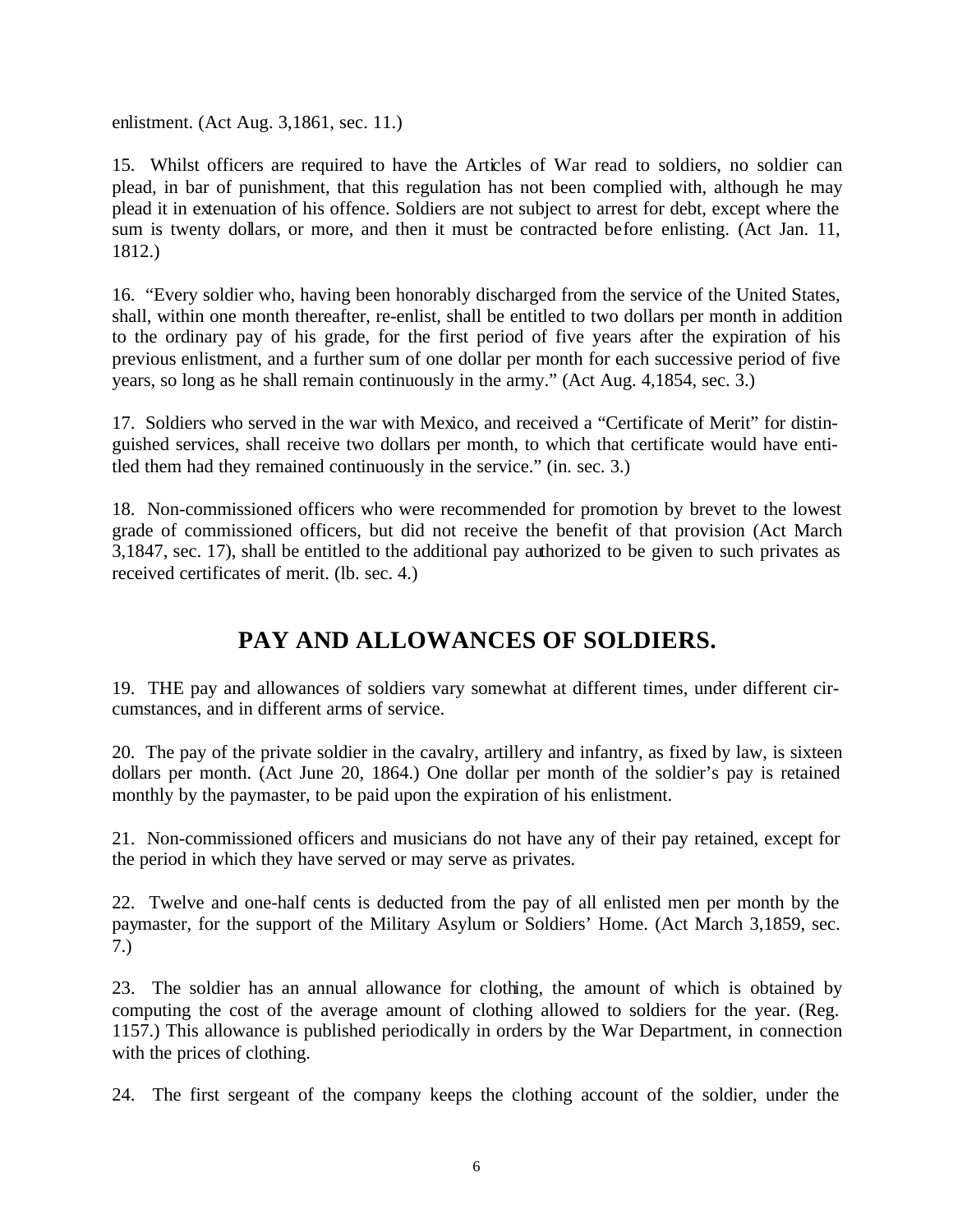direction of the company commander after each issue, the money value of all the clothing drawn should be entered on it, and the soldier's signature obtained to its correctness. Should the soldier not draw the amount of clothing allowed in kind, it may be commuted, and the balance paid in money on the expiration of his term of enlistment.

25. At the end of each year, the difference saved is carried to his credit, and paid him in money at the expiration of his term of enlistment. (Reg. 1150.) Should he exceed the amount in any year, it is charged on the next subsequent muster roll and deducted from his pay by the paymaster. (Reg. 1155.)

26. A soldier who re-enlists within one month after or two months before the expiration of his enlistment, is entitled to two dollars per month additional for re-enlistment, and one dollar per month for each subsequent period of five years' service.

27. Bounties are generally allowed to soldiers, which are sometimes directed by law, and sometimes by orders from the War Department. States often offer bounties to volunteers. The time and manner of payment are prescribed by orders from the War Department. The bounties allowed by States to volunteers are generally of local notoriety.

28. General Order No. 190, dated War Department, June 25, 1863, authorized a premium, advance pay, and bounty to all men who would enlist before the 1st of December, 1863 (G. 0. 338), in the regular army, the enlistment being for five years, as follows, viz.:

| Premium paid on enlistment:                                       | \$ 2.00 |  |  |  |
|-------------------------------------------------------------------|---------|--|--|--|
| Advance pay, first payment after muster:                          |         |  |  |  |
| Advance bounty, paid at depot after being accepted:               |         |  |  |  |
| Total:                                                            | \$40.00 |  |  |  |
| Bounty to be paid at the second regular pay-day after enlistment: | \$50.00 |  |  |  |
| Bounty to be paid at first pay-day after 8 months service         | 50.00   |  |  |  |
| Bounty to be paid at first pay-day after 12 months' service       |         |  |  |  |
| Bounty to be paid at first pay-day after 2 years' service         | 50.00   |  |  |  |
| Bounty to be paid at first pay-day after 3 years' service         | 50.00   |  |  |  |
| Bounty to be paid at first pay-day after 4 years' service         | 50.00   |  |  |  |
| Bounty to be paid at the expiration of service                    | 75.00   |  |  |  |
|                                                                   |         |  |  |  |

29. This bounty of four hundred dollars, by the same order, was extended to all soldiers then in service in the regular army, whose terms would expire within one year, and who re-enlisted within two months before the expiration of their term of service.

30. General Order No. 191, of the same date as the foregoing, extended a similar bounty to veteran volunteers, the enlistment being for three years or during the war All those who enlisted between the 25th of June and the 1st of December, 1863, although not previously in service (G.O. 324), and all those who re-enlisted subsequent to the order, after at least nine months' service, are entitled as follows, viz.:

| Upon being mustered into service, one month's pay in advance: |         |  |  |  |
|---------------------------------------------------------------|---------|--|--|--|
| Also first installment of bounty                              | 60.00   |  |  |  |
| Also premium                                                  | 2.00    |  |  |  |
| Total payment on muster                                       | \$75.00 |  |  |  |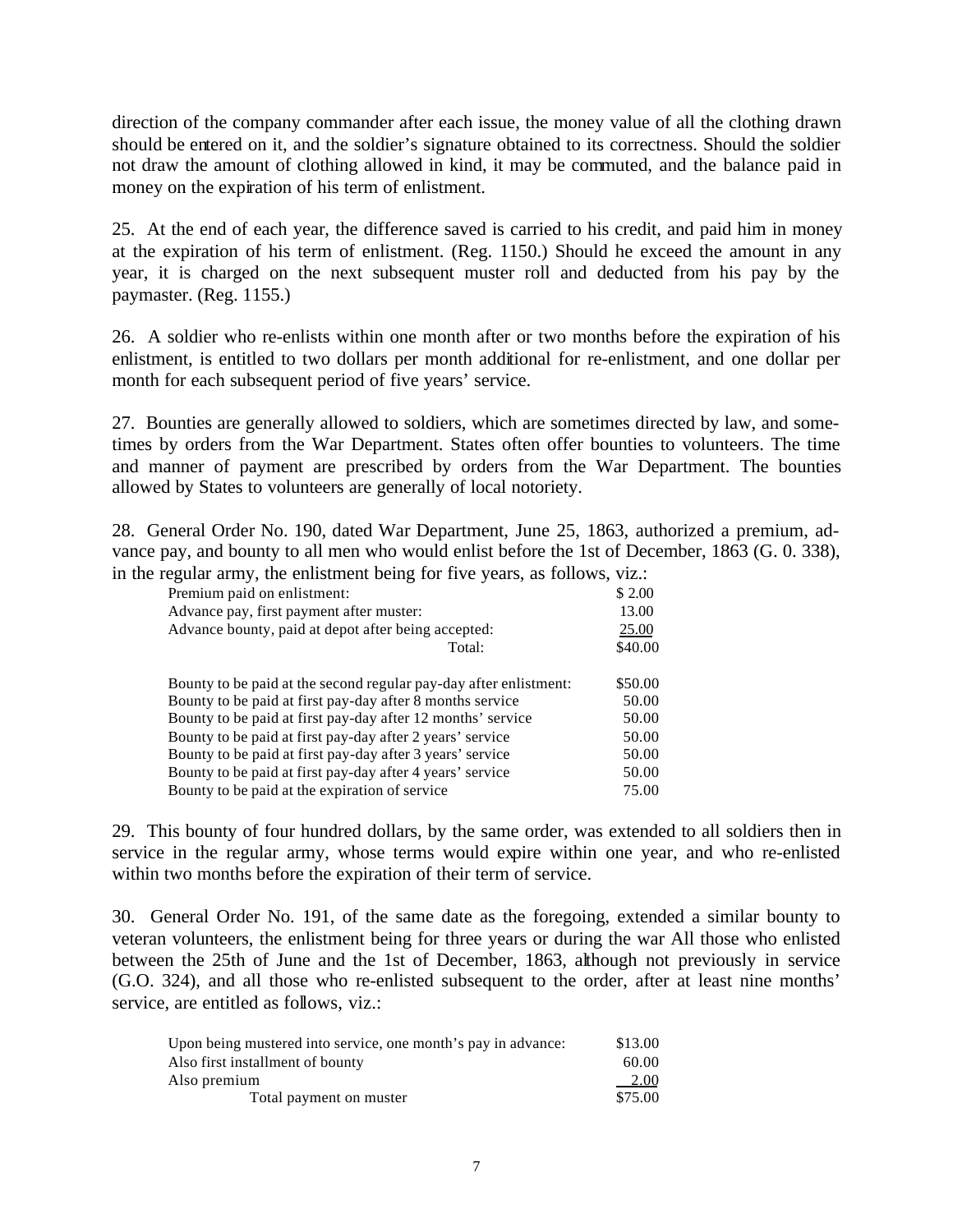| At the first regular pay-day, or 2 months after muster in | \$50.00 |
|-----------------------------------------------------------|---------|
| At the first regular pay-day after 6 months' service      | 50.00   |
| At the first regular pay-day after 12 months' service     | 50.00   |
| At the first regular pay-day after 18 months' service     | 50.00   |
| At the first regular pay-day after 2 years' service       | 50.00   |
| At the first regular pay-day after 2 1/2 years' service   | 50.00   |
| At the expiration of 3 years' service, the remainder      | 40.00   |

31. Should the war end before the expiration of their enlistment, volunteers will nevertheless receive the remainder of the four hundred dollars; and should the soldier die in service, the heir will receive the balance due.

32. Soldiers have the privilege of depositing money in the hands of the paymaster for safe keeping, provided that the amount deposited at any one time is not less than five dollars, and that it shall not be withdrawn before the expiration of the soldier's enlistment. (Reg. 1354.) A checkbook is given the soldier, and a certificate of each deposit is entered and signed by the paymaster.

33. The company commander must keep an account of each deposit in the Descriptive Book, and after each payment transmit a list of the depositors and the amounts to the Paymaster-General. In case of transfer, the amount of the deposit is entered on the soldier's descriptive roll.

34. When discharged, they are entered on his final statements; and when a soldier dies, the amount of his deposit is entered on the inventory. These deposits are not liable to forfeiture by sentence of a court-martial, and are secure to the soldier or his heirs against all accident.

35. A soldier is entitled to one ration per day. During the present war, the ration is very ample. The rations are drawn in bulk by the company commander, and distributed under his direction to the Company.

36. A soldier serving away from his company, and it being impracticable to draw his rations or to carry them with him, the commissary may commute them at seventy-five cents per day when due, or in advance on the order of the commanding officer (Reg. 1216.)

37. This contemplates services for short periods, such as carrying expresses, pursuit of deserters &c.; and where soldiers are placed on duty in a situation where subsistence is unusually expensive it would no doubt be allowed. Otherwise, on furlough or on duty, where rations cannot be issued in kind, they will be commuted at the cost price of the place or station. (Reg. 1218.)

38. When a soldier is discharged, he is allowed pay for the number of days from the post where discharged to the place of his enlistment, at the rate of twenty miles per day, and a ration for each day, which is commuted at the cost price of a ration at the post where discharged.

39. In cases of "excessive fatigue" or "severe exposure," soldiers may receive an issue of whiskey of one gill per ration.

40. By the Act of March 3,1863, sec. 35, extra-duty pay to soldiers is discontinued, and enlisted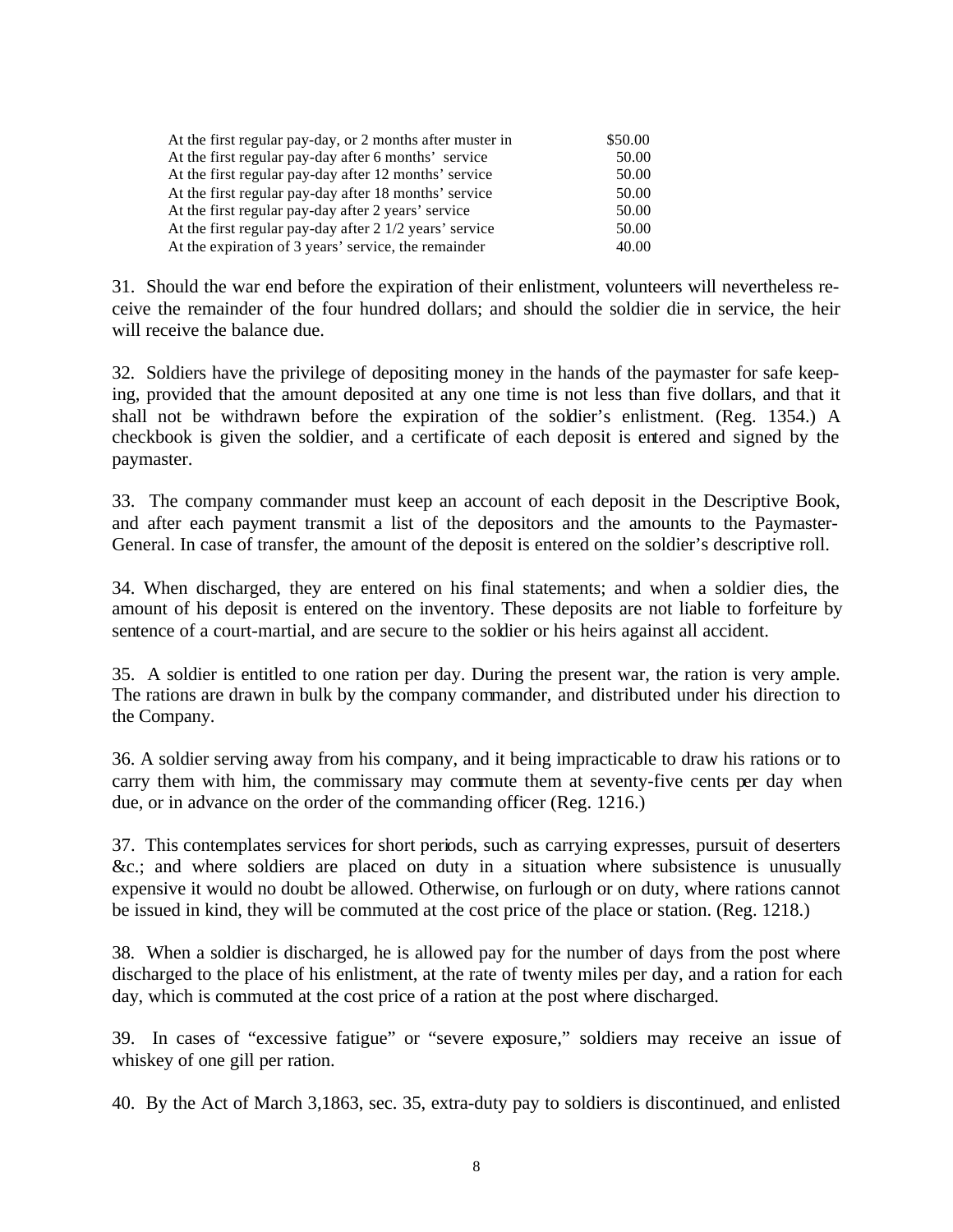men detailed to special service cannot receive any extra pay for such service beyond that allowed other enlisted men of the same grade.<sup>∗</sup>

41. The authorized farriers, saddlers, wagoners, blacksmiths, and artificers allowed for cavalry and artillery have salaries fixed by law, — viz.: artificers, farriers, and blacksmiths, eighteen dollars; saddlers and wagoners, fourteen dollars. The extra pay formerly allowed is therefore prohibited.

42. Soldiers detailed as hospital nurses, attendants, and cooks are not allowed any additional pay, as heretofore. Soldiers detailed on extra duty as stewards in hospitals cannot receive the thirty dollars allowed to hospital stewards until their appointment has been approved by the Surgeon-General, and they have been transferred from the line to he Medical department.

43. It has been the practice of the Government to extend to soldiers who have served in any of the wars certain other allowances, either of extra pay or land-warrants; also medals for distinguished services rendered.

44. The law also provides for disabled soldiers who have been rendered so in the line of their duty, by giving them pensions. For total disability the pension allowed for non-commissioned officers, musicians, and privates is eight dollars per month. In case of death from wounds or disease, the widow, or, if no widow, the legitimate children under sixteen, or, if no widow or children, a dependent mother, and, if neither widow, children, nor mother, an orphan sister or sisters, dependent, and under sixteen years of age, are entitled to the pension.

45. The Military Asylum, or Soldiers' Home, is an institution created for the benefit of indigent, superannuated, and disabled soldiers, where they are clothed, subsisted, and taken care of at public expense. The institution is open to all soldiers who have become unfit for service, in the service of the United States. It is one of the richest and best-endowed institutions in the United States, it a healthy and pleasant locality about two or three miles north of Washington, in the District of Columbia.

46. Soldiers who become insane in the service are provided for and sent to the Asylum for the Insane at Washington.

l

<sup>∗</sup> The decision of the Third Auditor is, that until the Regulation authorizing extra pay is rescinded, extra pay may he allowed.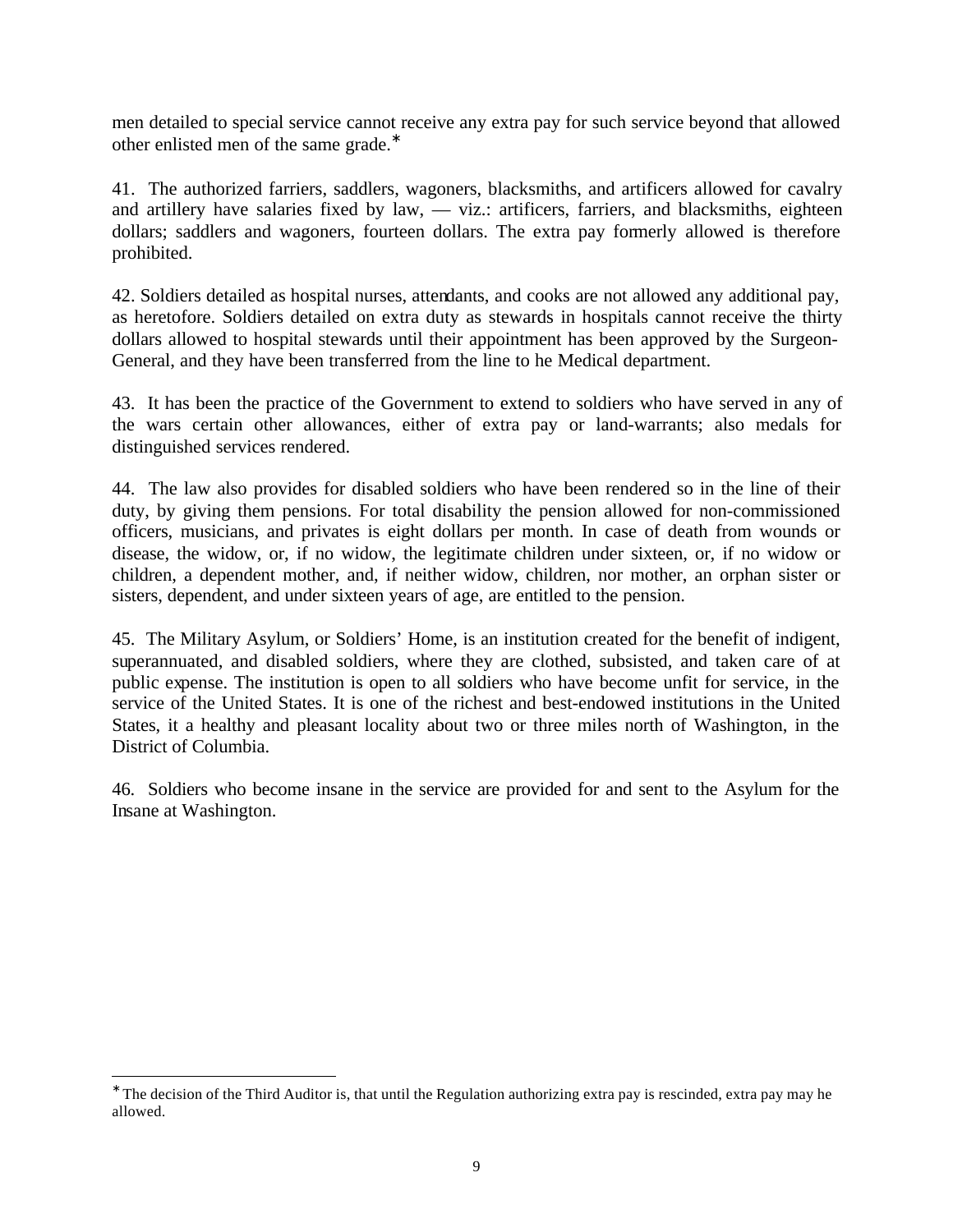# **DUTIES OF THE SOLDIER.**

### *DEPORTMENT.*

47.ONE of the first things a soldier has to learn on entering the army, is a proper military deportment towards his superiors in rank: this is nothing more than the military way of performing the courtesies required from a well-bred man in civil life, and a punctual performance of them is as much to his credit as the observance of the ordinary rules of common politeness.

48. "Sergeants, with swords drawn, will salute by bringing them to a present; with muskets, by bringing the left hand across the body, so as to strike the musket near the right shoulder. Corporals out of the ranks, and privates not sentries, will carry their muskets at a shoulder as sergeants, and salute in like manner" (Reg. 255.)

49. "When a soldier without arms, or with sidearms only, meets an officer, he is to raise his hand to the right side of the visor of his cap, palm to the front, elbow raised as high as the shoulder, looking at the same time in a respectful and soldier-like manner at the officer, who will return the compliment thus offered." (Reg. 256.)

50. "A non-commissioned officer or soldier being seated, and without particular occupation, will rise on the approach of an officer, and make the customary salutation. If standing, he will turn toward the officer for the same purpose. If the parties remain in the same place or on the same ground, such compliments need not be repeated." (Reg. 257.)

51. The foregoing regulations should be strictly observed by enlisted men; and their faithful performance will add much to the military reputation of a company or regiment.

52. The following customs are equally binding, though not provided for in Regulations: — When soldiers are marching in the ranks, they do not salute, unless ordered at the time. If employed at any work, they are not expected to discontinue their employment to salute.

53. A soldier or non-commissioned officer, when he addresses an officer, or is spoken to by one, salutes; on receiving the answer or communication from the officer, he again salutes before turning to go away.

54. When a soldier enters an officer's quarters armed, he simply makes the required salute, and does not take off his cap; but without arms, or with side-arms only, he takes off his cap and stands in the position of a soldier, and delivers his message or communicates what he came for in as few words as possible and to the point.

55. A slovenly attitude, frequent changes of position, or much gesticulation, is exceedingly unmilitary, and looks bad. Say what you have to say in a prompt, courageous manner, without diffidence or hesitation; and, if always respectful, no matter what the subject, it is much more likely to be considered than when delivered in a drawling, hesitating, and timid manner.

56. A mounted soldier should always dismount if the officer he wishes to address is dismounted.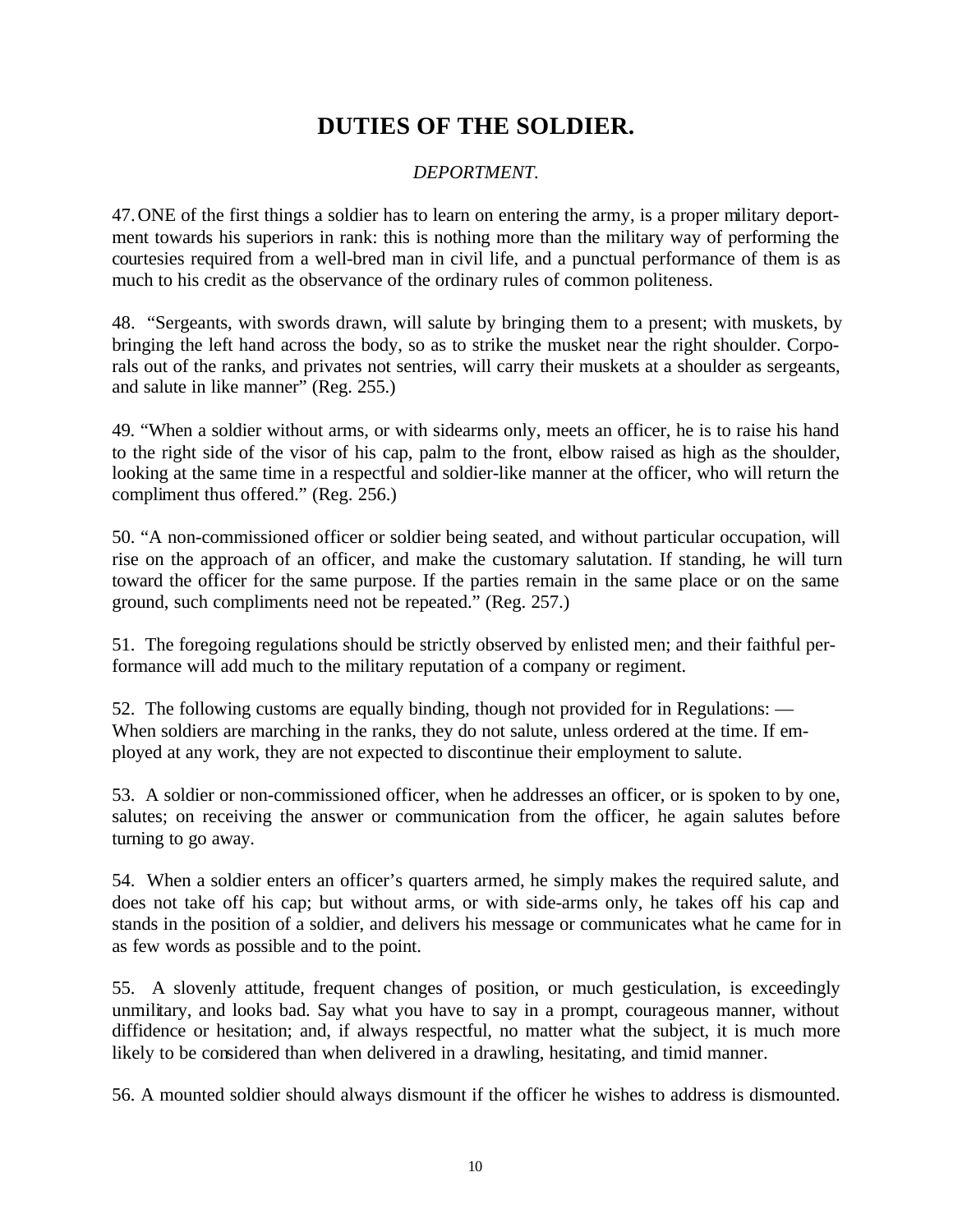A mounted soldier passing an officer salutes with the hand, except when he has his sabre drawn, and then he salutes with the sabre.

57. When a soldier enters an officer's quarters, he remains standing in the position of a soldier until invited to sit down. When soldiers are in a room and an officer enters, they should rise and remain standing until invited to sit down.

58. Soldiers should bear in mind that the officer has his duties to perform, and that they are more weighty and important than any soldier can have, and that his leisure time is limited, and they should therefore avoid, as much as possible, troubling him with unimportant matters, or, at least, not be disappointed if they receive short answers.

59. In a company of seventy or eighty men, if each one should go only once a day to his captain with any matter, it is easily seen how annoying such a thing would soon become.

60. Soldiers should learn, as far as possible, to manage their own affairs; and, whilst their company commander is the legitimate person to apply to for any thing needful or when in difficulty, his time should not be trespassed upon with regard to matters they should know themselves.

61. The company commander, through the first sergeant, is the proper person to apply to for all indulgences, such as passes, furloughs, &c., and for clothing, rations, pay, and the adjustment of all differences and difficulties in the company.

62. An application to any other source will most generally be answered by referring the applicant to his company commander, whose duty it is to attend to the wants of his men. Only when the company commander neglects his duty in this respect is a soldier justified in applying to his regimental or post commander

### *INSTRUCTION.*

63. The first duties which a newly-enlisted soldier is called upon to perform are to familiarize himself with his camp or garrison duties.

64. He is provided with clothing, which he is expected to adapt to the best advantage to improve his military appearance, by the best means in his power There is usually a tailor or two in the company or among the recruits, who is excused from all duty possible, to fit soldiers' clothing for a moderate compensation.

65. Under the instruction of a drill-sergeant, he is taught the first principles in the "School of the Soldier" After a certain progress in the instruction without arms, his arms and accoutrements are issued to him; for these he is held responsible, and, if injured or lost by any fault of his, they are charged to him on his muster-roll, and their value deducted from his pay at the first subsequent payment.

66. Should the arms or accoutrements be lost or destroyed or injured in any way not the fault of the soldier, the commanding officer may order a board of survey, who, if the facts authorize it,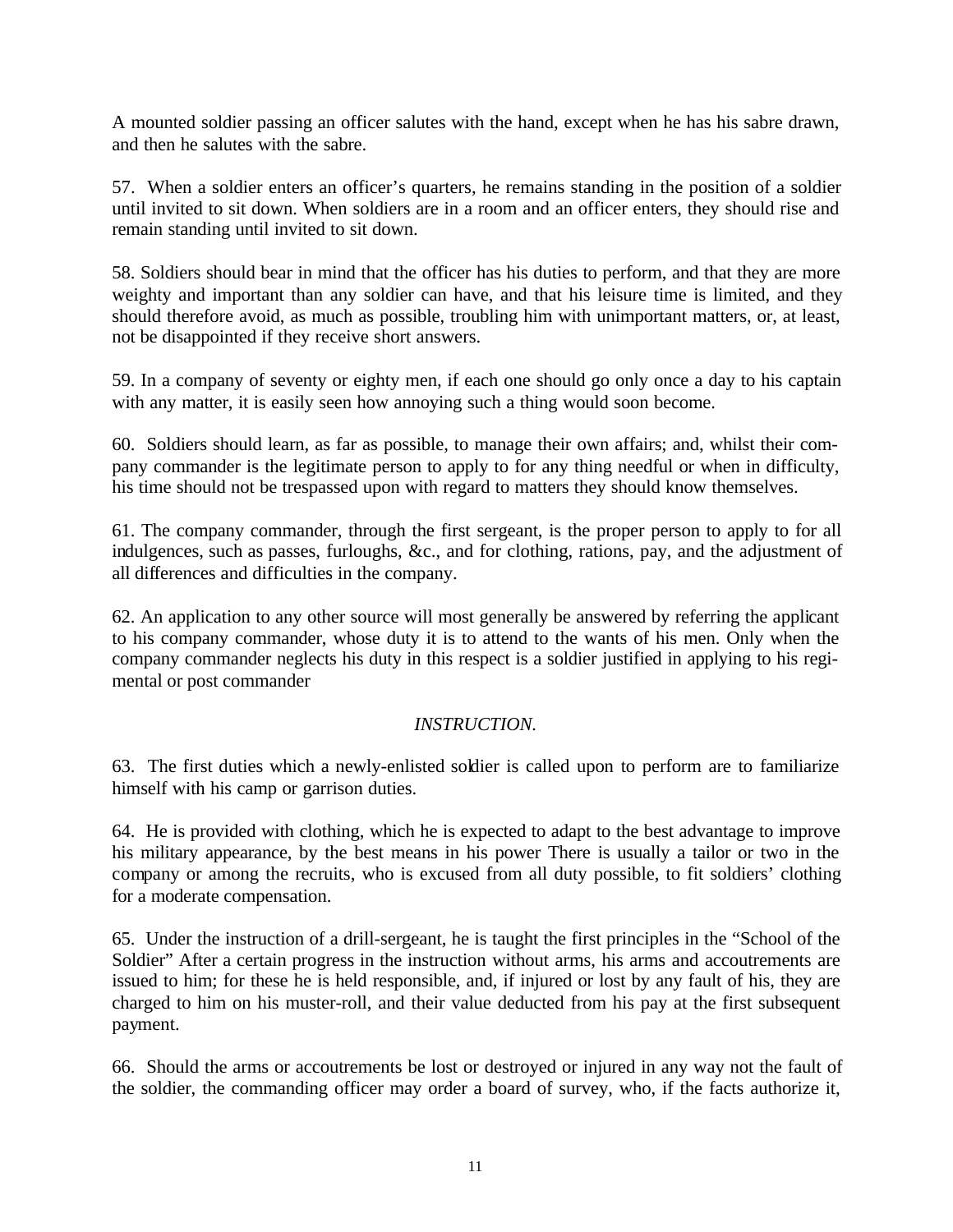may relieve the soldier from the payment.

67. The soldier's instruction is usually completed at the depot for recruits, before the recruit reaches his company; if not, it is continued when he joins it. After he is fully instructed in the "School of the Soldier," he is ready to be placed in the company ranks.

68. This is the usual course pursued with the soldier in the regular army, and, as far as possible, it should be followed with volunteers and militia. But, as they are usually called into service for special purposes and on sudden emergencies, the same thoroughness cannot be attained, and is not expected.

69. The duties of the thoroughly-instructed soldier partake of two kinds, depending upon whether he is in a garrison or camp of instruction or other camp, and in the field in front of the enemy in time of war

## **DUTIES IN CAMP OR GARRISON.**

70. IT is the duty of the soldier, under all circumstances, to be always present with his company for duty, and attend all the standing roll-calls and exercises, unless specially excused by his commanding officer, or he is sick and excused by the surgeon, or is absent on duty.

71. The various duties to which a soldier is subject are matters of regular detail, — each soldier taking his regular tour of each as it comes — and consist, in the main, of the following: — 1st. Guards. 2d. Working-parties, or Fatigue. 3d. Daily duty.

72. The roster for these various details is kept by the first sergeant, and the longest off are the first to be detailed. The details are usually published to the company at retreat roll-call for the next day.

73. At the hour fixed, the detail is paraded for the duty by the first sergeant on the company parade-ground, and marched to the parade-ground or rendezvous for such parties, and received by the sergeant-major or adjutant, who inspects the guard or party, and, after all the details have arrived, sees that they are properly equipped as required, and then turns the detachment over to the officer detailed to take charge of it, who immediately proceeds to march it to the performance of the duty required.

74. For guard, the form and ceremony are prescribed in Regulations. (Reg. 375 to 398.) A soldier cannot leave his guard or party, until regularly relieved or marched off, without permission from his superior officer (Articles of War 44 and 50.)

75. **ON GUARD** — When the guard has marched on it is divided into three reliefs, and in each relief the soldier is numbered, and he retains his number and the same relief during his tour, unless specially changed.

76. When the soldier is placed upon post, he becomes a sentinel; his duties then are of two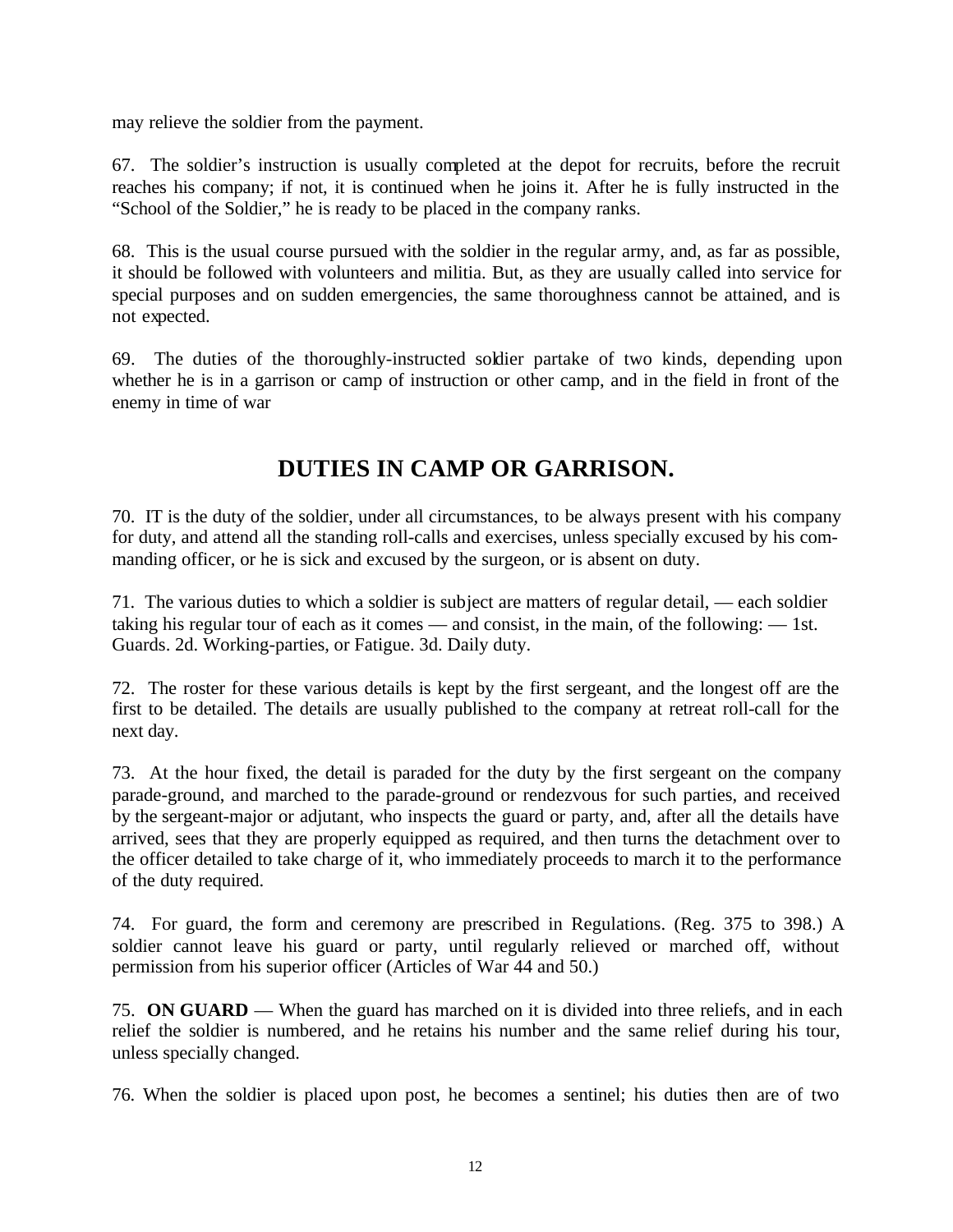distinct characters, — those which belong to all sentinels on all posts, and those peculiar to the post on which he is placed. The former are called *general,* and the latter *special.*

77. When called upon by the commanding officer the officer of the day, or some officer or noncommissioned officer of the guard, to give his orders, he does so, in substance, in the following general terms, which he should understand sufficiently well to explain in detail, viz.:—

78. "I am required to take charge of this post and all public property in view; to salute all officers passing, according to rank; to give the alarm in case of fire, or the approach of an enemy, or any disturbance whatsoever; to report all violations of the Articles of War, Regulations of the Army, or camp or garrison orders; at night, to challenge all persons approaching my post, and to allow no one to pass without the countersign until they are examined by an officer or noncommissioned officer of the guard."

79. "My special orders are" *(here state them as they are given, as when in charge of commissary or quartermaster's stores)* "to take charge of all these stores, and to allow no one to interfere with or take them away, except by direction of the quartermaster or commissary sergeant, or the quartermaster or commissary himself."

80. He should know what is meant by the above, and be able to explain it in detail. Thus, *to take charge of his post* means to walk diligently the length of his beat, the limits of which are generally indicated to him; to take charge of all public property in view is to prevent, if possible, any damage being done to houses, fences, tents, trees, &c., by any unauthorized persons: if he cannot do so without leaving his post, he calls out for the corporal of the guard, and his number, and reports the matter to him.

81. *To salute all officers, according to rank*, who may pass near his post, means to halt and face outwards, and stand at a "carry," until the officer has passed, if the officer is of the rank of captain or below; if above the rank of captain, the sentinel must "present arms." He must, also, "present arms" to the *officer of the day* and *commanding officer* whether above or below the rank of captain.

82. This involves a knowledge of the uniforms of officers. A safe guide is the fact that all officers above the rank of captain in the army have a double row of buttons on their coats, whilst captains and lieutenants have only a single row."<sup>∗</sup>

83. Armed bodies of men passing near the sentinel's post, commanded by an officer, are entitled to a "present;" if under a non-commissioned officer, they are saluted with a "carry." To give the alarm is to call out "the guard," to fire off his piece, or to cry "fire."

84. *To report all violations of camp or garrison orders, or Regulations, or of the Articles of War*, is to call the corporal of the guard and report the facts to him. This includes all the irregularities usually prohibited among troops, such as discharging fire-arms, committing nuisance, drunkenness, disorderly conduct, sale of liquor, gambling, improper or excluded

l

<sup>∗</sup> Note: Officers of the Navy at a short distance cannot be recognized by this means, as they all have double rows of buttons.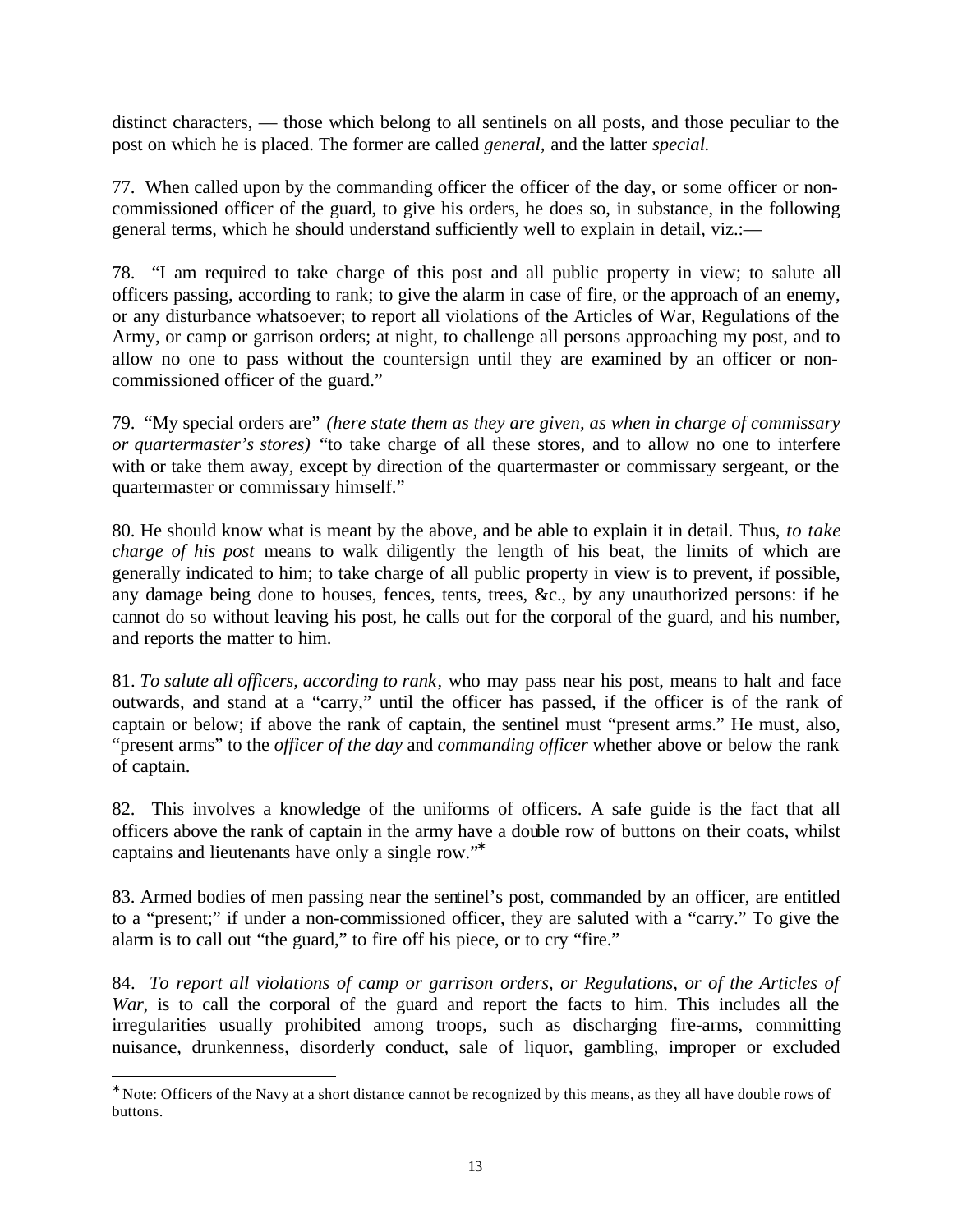characters, and, in general, every thing that is known to be prohibited or improper.

85. *To challenge* is to call out, "Who comes there?" Soldiers usually commence challenging after *taps,* and continue until reveille; although it is sometimes ordered to commence challenging immediately after retreat.

86. No. 1 sentinel is always posted at the house, tent, or bivouac where the guard is quartered. His beat is always in front of the guard, and his duties are mostly *special.* The prisoners are more or less under his charge. He salutes officers passing, as on other posts; but, in addition, he calls, "Turn out the guard," for the officer of the day, *commanding officer* and all *general officers* and all *bodies of troops* approaching, and announces at the same time who approaches. He reports violations as other sentinels, but does not receive the countersign; but, challenging at night, he commands, "halt," and calls, "Corporal of the guard," and repeats the answer received. If the officer of the day or any one entitled to the compliment, he commands, "Halt; *turn out the guard, officer of the day!"*

87. The other sentinels of the guard are posted according to numbers, and in the order most convenient for going from and returning to the guard. They are generally posted two hours on and four hours off.

88. The following Regulations are sufficiently clear and distinct without explanation:—

".399 Sentinels will be relieved every two hours, unless the state of the weather, or other causes, should make it necessary or proper that it be done at shorter or longer intervals.

"400. Each relief, before mounting, is inspected by the commander of the guard or of its post. The corporal reports to him, and presents the old relief on its return.

"401. The *countersign* or watchword, is given to such persons as are entitled to pass during the night, and to officers, non-commissioned officers, and sentinels of the guard. Interior guards receive the countersign only when ordered by the commander of the troops.

"402. The *parole* is imparted to such officers only as have a right to visit the guards, and to make the grand rounds; and to officers commanding guards.

"403. As soon as the new guard has been marched off, the officer of the day will repair to the office of the commanding officer and report for orders.

"404. The officer of the day must see that the officer of the guard is furnished with the parole and countersign before *retreat.*

"405. The officer of the day visits the guards during the day at such times as he may deem necessary, and makes his rounds at night at least once after 12 o'clock.

"406. Upon being relieved, the officer of the day will make such remarks in the report of the officer of the guard as circumstances require, and present the same at headquarters.

"407. Commanders of guards leaving their posts to visit their sentinels, or on other duty, are to mention their intention, and the probable time of their absence, to the next in command.

"408. The officers are to remain constantly at their guards, except while visiting their sentinels, or necessarily engaged elsewhere on their proper duty.

"409. Neither officers nor soldiers are to take off their clothing or accoutrements white they are on guard.

"410. The officer of the guard must see that the counter sign is duly communicated to the sentinels a little before twilight.

"411. When a fire breaks out, or any alarm is raised in a garrison, all guards are to be immediately under arms.

"412. Inexperienced officers are put on guard as supernumeraries, for the purpose of instruction.

"413. Sentinels will not take orders or allow themselves to be relieved, except by an officer or non-commissioned officer of their guard or party, the officer of the day, or the commanding officer; in which case the orders will be immediately notified to the commander of the guard by the officer giving them.

"414. Sentinels will report every breach of orders or regulations they are instructed to enforce.

"415. Sentinels must keep themselves on the alert, observing every thing that takes place within sight and hearing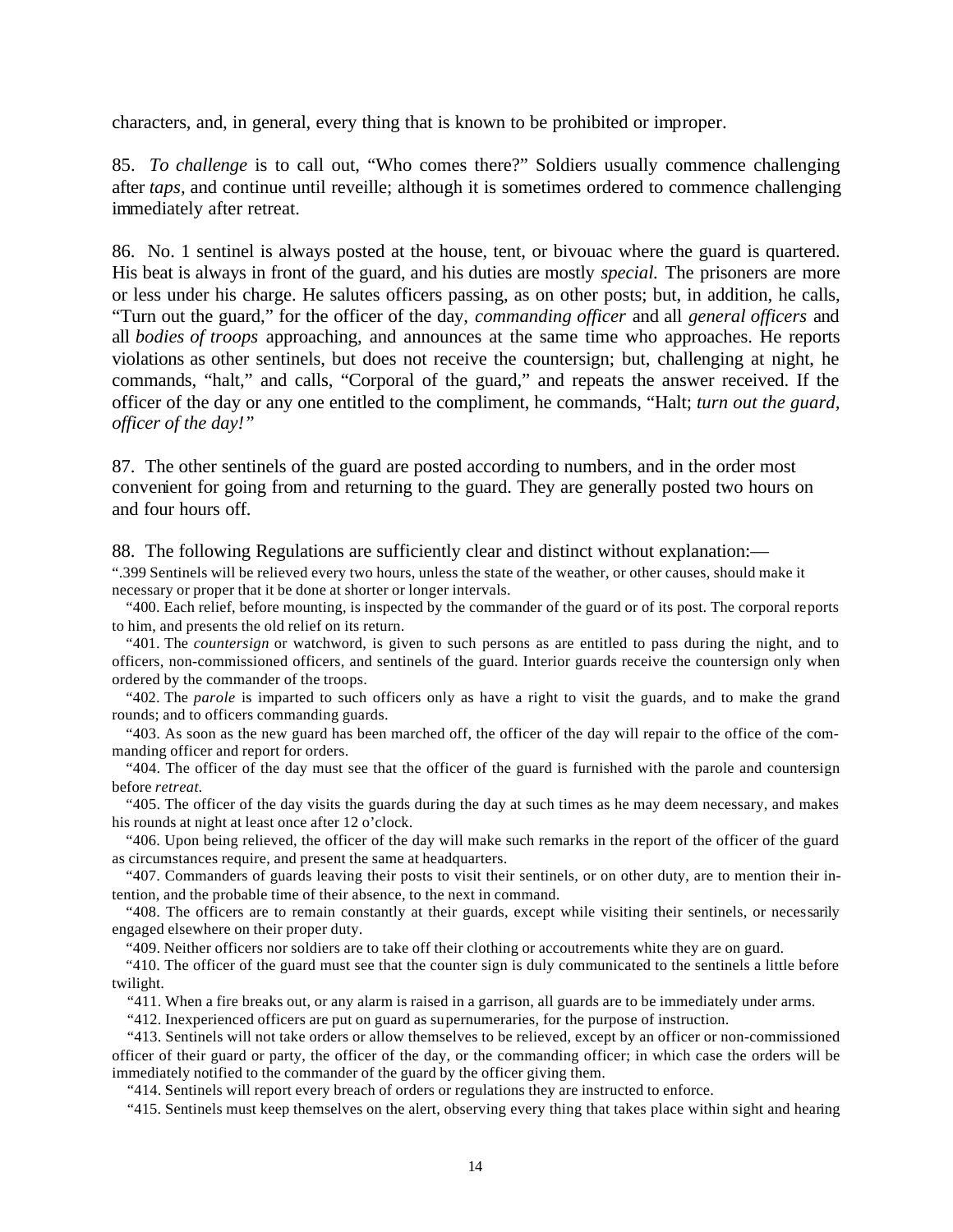of their post. They will carry their arms habitually at support, or on either shoulder, but will never quit them. In wet weather, if there be no sentry-box, they will secure arms.

"416. No sentinel shall quit his post or hold conversation not necessary to the proper discharge of his duty.

"417. All persons, of whatever rank in the service, are required to observe respect toward sentinels.

"418. In case of disorder, a sentinel must call out *the guard;* and if a fire take place, he must cry — Fire!' adding the number of his post. If in either case, the danger be great, he must discharge his firelock before calling out.

"419. It is the duty of a sentinel to repeat all calls made from posts more distant from the main body of the guard than his own, and no sentinel will be posted so distant as not to be heard by the guard, either directly or through other sentinels.

"420. Sentinels will present arms to general and field officers, to the officer of the day, and to the commanding officer of the post. To all other officers they will carry arms.

"421. When a sentinel in his sentry-box sees an officer approaching, he will stand at attention, and as the officer passes will salute him, by bringing the left hand briskly to the musket, as high as the right shoulder.

"422. The sentinel at any post of the guard, when he sees any body of troops, or an officer entitled to compliment, approach, must call—*Turn out the guard!'* and announce who approaches.

"423. Guards do not turn out as a matter of compliment after sunset; but sentinels will, when officers in uniform approach, pay them proper attention, by facing to the proper front, and standing steady at *shouldered arms.* This will be observed until the evening is so far advanced that the sentinels begin challenging.

"424. After retreat (or the hour appointed by the commanding officer), until broad daylight, a sentinel challenges every person who approaches him, taking, at the same time, the position of *arms port.* He will suffer no person to come nearer than within reach of his bayonet, until the person has given the countersign.

"425. A sentinel, in challenging, will call out—*Who comes there?'* If answered—*Friend, with the countersign,'* and he be instructed to pass persons with the countersign, he will reply—*Advance, friend, with the countersign*!' If answered—*Friends*!' he will reply—*Halt*, *friends! Advance one with the countersign!'* If answered*—Relief,' 'Patrol,'* or *'Grand rounds,'* he will reply—*Halt! Advance, Sergeant (or Corporal), with the* coun*tersign!'* and satisfy himself that the party is what it represents itself to be. If he have no authority to pass persons with the countersign, if the wrong countersign be given, or if the persons have not the countersign, he will cause them to stand, and call*—Corporal of the guard!'*

"426. In the daytime, when the sentinel before the guard sees the officer of the day approach, he will call—'*Turn out the guard! officer of the day.'* The guard will be paraded, and salute with presented arms.

"427. When any person approaches a post of the guard at night, the sentinel before the post, after challenging, causes him to halt until examined by a non-commissioned officer of the guard. If it be the officer of the day, or any other officer entitled to inspect the guard and to make The rounds, the non-commissioned officer will call—Turn out *the guard!'* when the guard will be paraded at shouldered arms, and the officer of the guard, if he thinks necessary, may demand the countersign and parole.

"428. The officer of the day, wishing to make the rounds, will take an escort of a non-commissioned officer and two men. When the rounds are challenged by a sentinel, the sergeant will answer—*'Grand rounds!'* and the sentinel will reply—Halt, *grand rounds! Advance, sergeant, with the countersign!'* Upon which the sergeant advances and gives the countersign. The sentinel will then *cry—Advance, rounds!'* and stand at a shoulder till they have passed.

429. When the sentinel before the guard challenges, and is answered—Grand *rounds,'* he will reply—Halt, g*rand rounds! Turn out the guard; grand rounds!'* Upon which the guard will be drawn up at shouldered arms. 'The officer commanding the guard will then order a sergeant and two men to advance; when within ten paces, The sergeant challenges. The sergeant of the grand rounds answers—Grand *rounds!'* The sergeant of the guard replies— Advance, *sergeant, with the countersign!'* The sergeant of the rounds advances alone, gives the countersign, and returns to his round. The sergeant of the guard calls to his officer—'The *countersign is right!'* on which the officer of the guard *calls—Advance, rounds!'* The officer of the rounds then advances alone, the guard standing at shouldered arms. The officer of the rounds passes along the front of the guard to the officer, who keeps his post on the right, and gives him the parole. He then examines the guard, orders hack his escort, and, taking a new one, proceeds in the same manner to other guards.

"430. All material instructions given to a sentinel on post by persons entitled to make grand rounds, ought to he promptly notified to the commander of the guard.

"431. Any general officer, or the commander of a post or garrison, may visit the guards of his command, and go the grand rounds, and be received in the same manner as prescribed for the officer of the day."

89. Sentinels must be respected under all circumstances and should not be held responsible for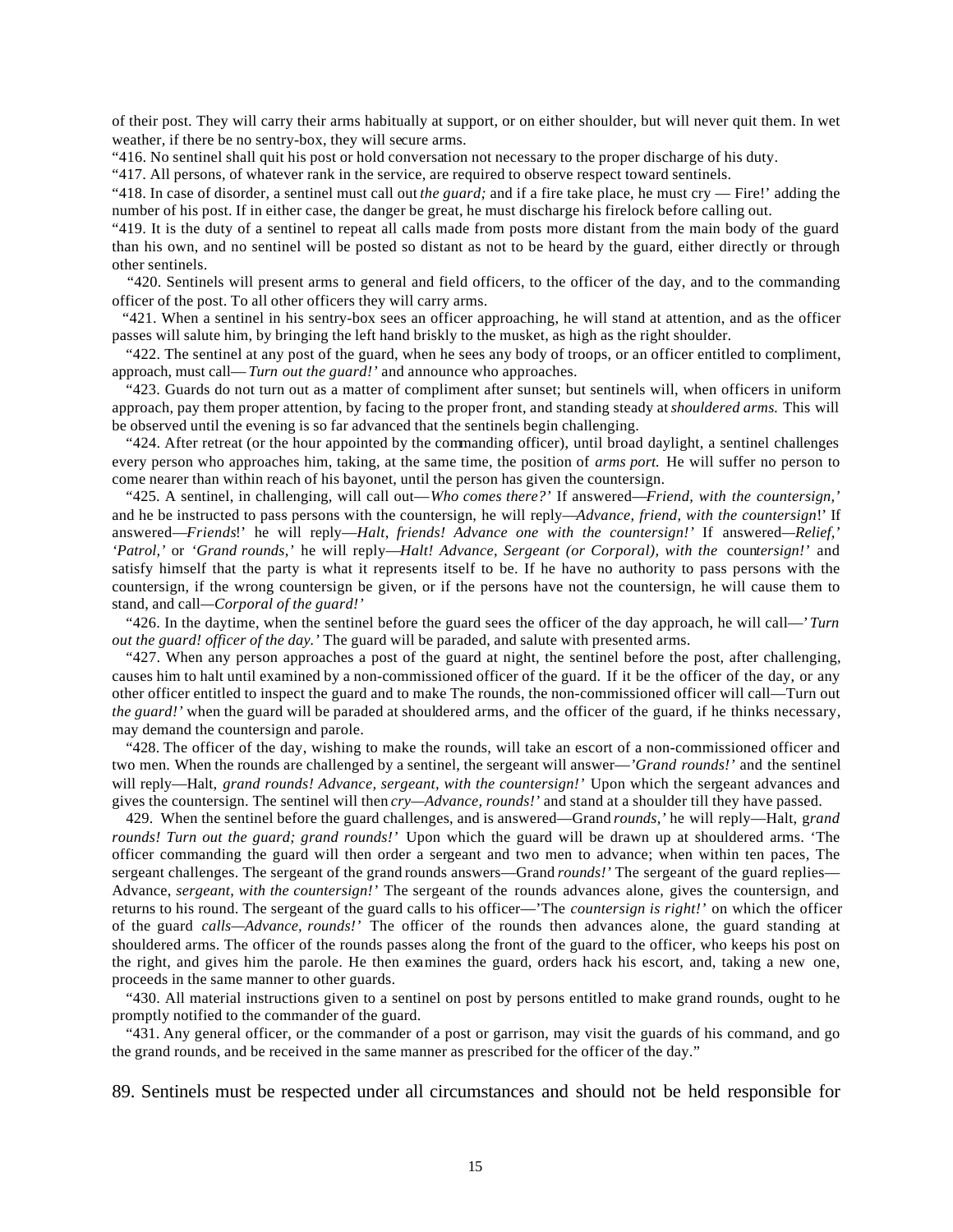orders they execute in good faith; and no officers have authority to interfere with them, except as provided in par. 413, Army Regulations.

90. Sentinels are often, even in times of peace, placed in trying and difficult positions. In times of popular excitement, they may be posted for the protection of persons or property threatened with violence. Under such circumstances, coolness and firmness are the first requisites. No danger or circumstances will justify a sentinel in leaving his post without orders.

91.If a sentinel, from any cause, wishes to leave his post, he calls for the corporal of the guard, who will relieve him, if necessary, by another sentinel, or take charge of his post until he can return to it. The following Articles of War show the importance with which a sentinel's post is invested.

'ART. 45. Any commissioned officer who shall be found drunk on his guard, party, or other duty, shall he cashiered. Any non-commissioned officer or soldier so offending shall suffer such corporeal punishment as shall he inflicted by the sentence of a court-martial.

"ART. 46. Any sentinel who shall be found sleeping upon his post, or shall leave it before he shall be regularly relieved, shall suffer death, or such other punishment as shall be inflicted by the sentence of a courtmartial.

'ART. 50. Any officer or soldier who shall, without urgent necessity, or without the leave of his superior officer, quit his guard, platoon, or division, shall be punished, according to the nature of his offence, by the sentence of a court-martial."

92. There are instances where sentinels would seem almost justified in leaving their posts, as when their own lives are endangered by remaining, and there is no possibility of their affording the Protection and guard for which they were posted, as when a camp or fort is shelled from a distance. Under such circumstances, if not relieved at once, call for the corporal of the guard.

93. When sentinels are required to remain at their posts at all hazards, the soldier has no alternative except to die at his post if necessary. No nobler death can fall to the lot of a soldier; whilst no greater ignominy can befall him than to desert his post in time of danger, when the lives of others are dependent upon the performance of his duty.

94.To be surprised, or to fall asleep, in times of danger, is a crime of the gravest character, and punishable with death. Sometimes, when popular violence is threatened, the courage and firmness of a single sentinel may intimidate and keep back a mob, whilst timidity and doubt might encourage them. True courage will defend the post to the last. No man can desire a nobler death than to die in the cause of *right.*

95. Soldiers should know, however, that they are held responsible for the execution of their orders as well as their obedience; and they should, therefore, fully understand them. Ignorant and inexperienced officers sometimes give illegal and unjustifiable orders, for which the officer who gives them, and the soldier who obeys, may both be held responsible, either by military courts, or civil tribunals if there are any.

96. Soldiers should bear in mind that no orders will protect them in the commission of personal wrongs. They stand upon the same footing as any officer or citizen in civil life; and if a soldier, in the discharge of his orders, shoots a person, he may be arraigned and tried, and is at the mercy of a military court or jury, even when it is apparent that he will or should be acquitted. These are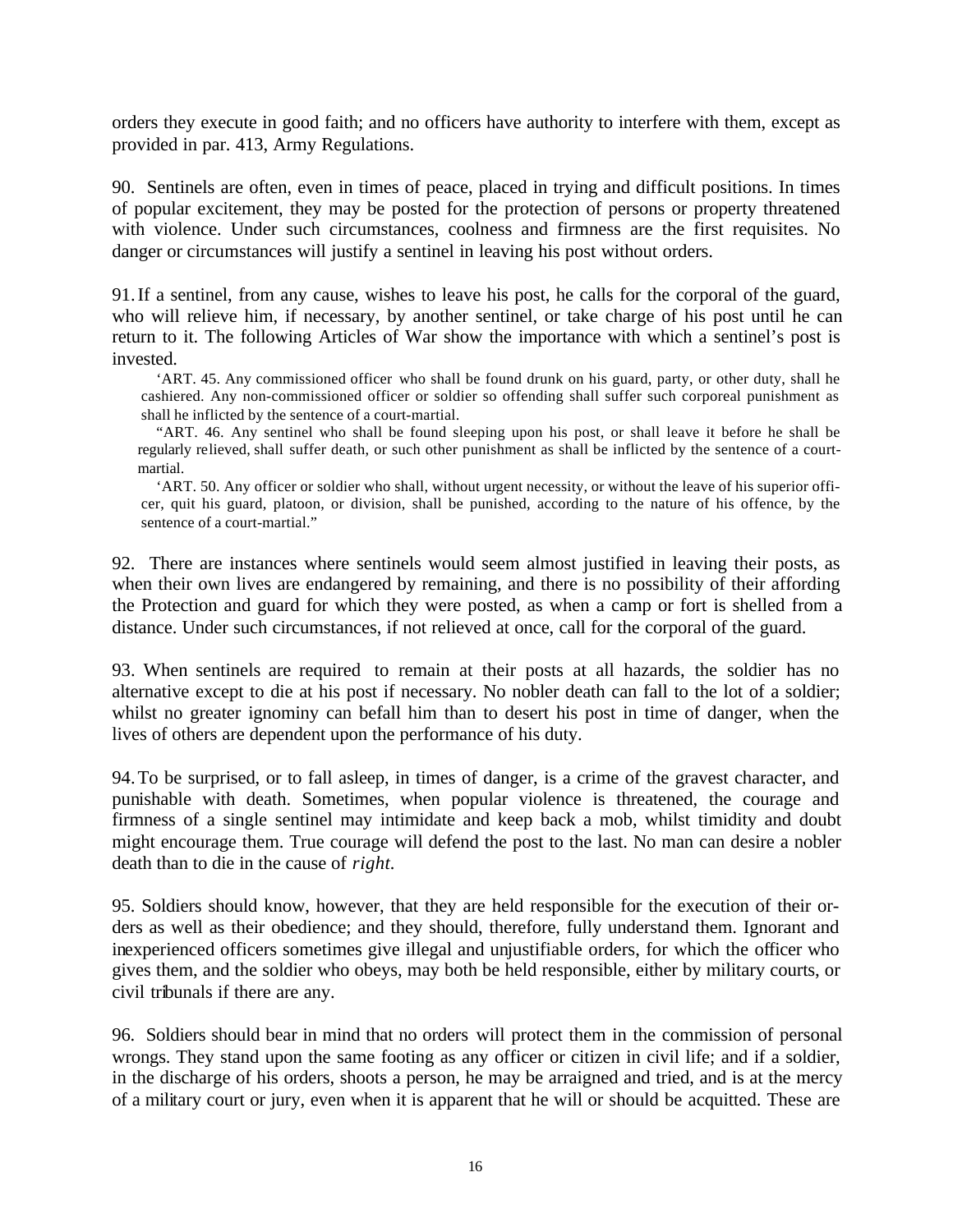trying circumstances, and, fortunately, of rare occurrence; but even these should not deter a soldier from doing what he knows and believes to be his duty.

97. Again, a sentinel, in the execution of his orders, has frequently the power to subject persons to great inconvenience and humiliation, who, from inadvertence or misapprehension, have come under his control. Whilst he might be sustained in the severity of his course, it is not contemplated that 1w shall abuse his authority or misuse his temporary power.

98. **STABLE GUARD** — In cavalry and artillery, this guard is usually placed over the horses at night, to watch them and prevent any of them from making their escape or injuring themselves, It consists usually of a non-commissioned officer, and three men for each company or battery, and forms a separate detail. (Reg. 562.)

99. They may be put on with or without arms; and, although the same precision and attention as on camp guard are not required, they are equally responsible with other guards with regard to sleeping on post, or leaving or neglecting their duty in any way.

100. Neatness and correct soldierly bearing are enjoined on all sentinels. Precision in the compliments to officers, and in marching on and off duty, reflects credit upon the soldier, and secures to him the consideration and attention of his superiors.

101. Orderlies and color-sentinels are usually selected from the neatest, cleanest, and most soldierly-looking member of the guard. These duties are of a lighter and more complimentary character, and are the first steps to promotion.

102. **FATIGUE** — This term is applied to all duties not strictly military, such as laboring in the trenches, making roads, foraging, improving the grounds about a post or camp, &c., and is usually performed without arms, except when, in the vicinity of the enemy, it is necessary to guard against attack.

103. Fatigue-parties are always under the direction of an officer or non-commissioned officer, who is held responsible for the conduct of the men.

104. No soldier can leave his fatigue or working party, without permission from his superior officer, until he is regularly relieved.

105. Usually, in established camps and garrisons, the guard which marches off in the morning goes on fatigue the next morning, called "general police," for the purpose of sweeping and cleaning the common parade-ground, the vicinity of officers' quarters, and other places not immediately occupied by companies or detachments.

106. This detail, being consecutive with the guard, requires no other notification except the order that such will be the practice. Absentees from sickness and other causes are, therefore, not replaced, but must be accounted for

107. In cases of more than ordinary fatigue or exposure, it is the custom to make an issue of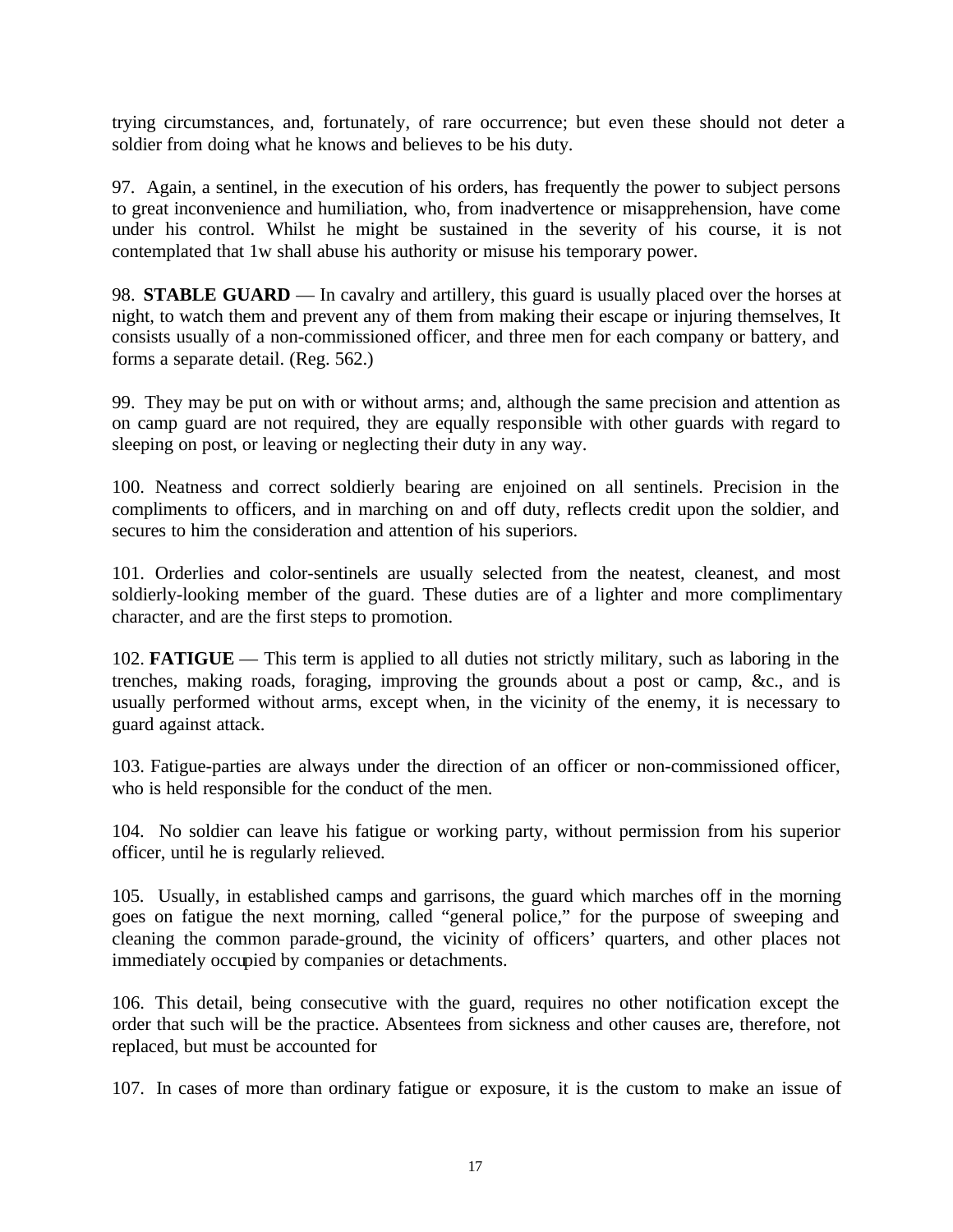whiskey to the men on fatigue. To obtain this issue, The sergeant or corporal of police makes out a return, called an "extra return," giving the number of men and number of gills, one gill being allowed to each man. This return is signed by the officer in charge of the party; and it is then submitted to the commanding officer of the regiment, post, or detachment, who attaches his order for the issue, and the whiskey is then drawn from the commissary and issued to the men by the sergeant.

108. **DAILY DUTY**.—A soldier is on *daily duty* when he is put upon some continuous duty that excuses him from the ordinary company duty but does not entitle him to additional pay from the government,—such as company cooks, tailors, clerks, standing orderlies, &c. These duties may be performed by soldiers selected on account of special capacity or merit, or detailed in turn, as is most convenient and conducive to the interest of the service.

109. The *company cooks* are one or more men in each company detailed to do the cooking for the entire company. This is the case usually in companies where it is not the custom to distribute the provisions to the men; for in this case the messes furnish their own cooks, and they are not excused from any duty except what is absolutely necessary and which their messmates can do for them.

110. The law authorizes the detailing of one cook to thirty men, or less; two cooks if there are more than thirty men in the company. It also allows to each cook *two* assistant cooks (colored), who are enlisted for the purpose, and are allowed ten dollars per month. (See par. 269.)

111. The cooks are under the direction of the first sergeant or commissary-sergeant, who superintends the issue of provisions and directs the cooking for each day. Company cooks for the whole company are generally detailed in turn, and for periods of a week or ten days.

112. *Company tailors* — One or two tailors are usually detailed on daily duty in each company to fit and repair clothing for the men of the company. They are generally excused from such duties as materially interfere with their work, and receive such compensation from the men as will remunerate them for the materials they require and the extra work they may perform. This is usually done under the direction of the commanding officer of the company, under such regulations as he may establish.

113. *Company clerks* — These are experienced penmen selected from the companies to assist the first sergeants in making out their returns, reports, muster-rolls, copying orders, &c. One to each company is generally sufficient to do all the writing, who are usually excused from such duties as the necessities of the service will justify.

114. *Orderlies* are soldiers selected on account of their intelligence, experience, and soldierly bearing, to attend on generals, commanding officers, officers of the day, and staff officers, to carry orders, messages, &c. They may be taken from the guard daily, or put on permanently while the duty lasts: in the latter case they are reported on daily duty and are excused from all other duty that would interfere with their duty as orderlies.

115. **EXTRA DUTY** — Where soldiers are detailed on some continuous duty or labor for ten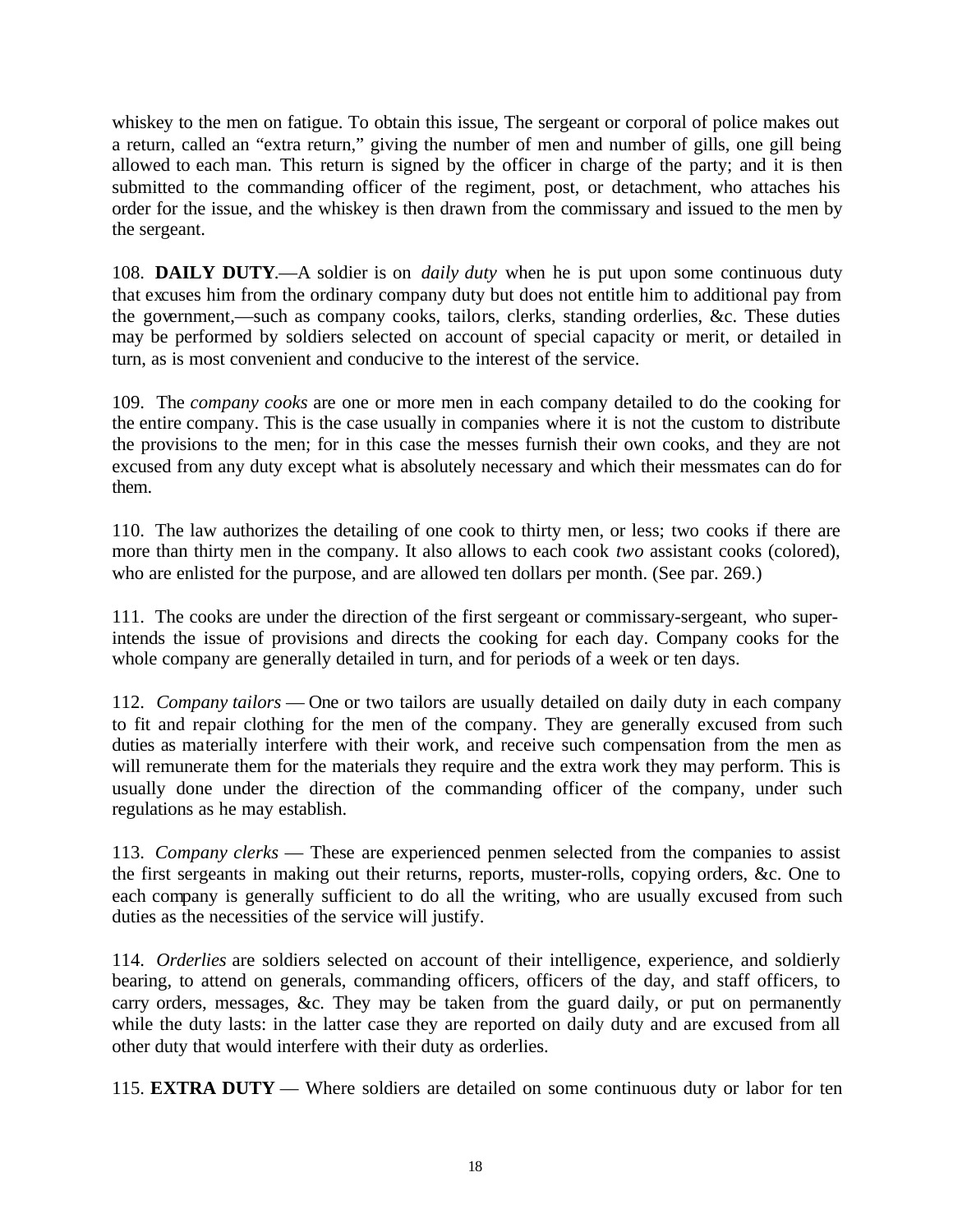days or longer, in the quartermaster, commissary, or some other department, where they are entitled to additional pay, it is called *"extra duty."* They are most generally employed in the quartermaster's department as mechanics, laborers, teamsters, &c., and are under the orders of, and paid by, the department in which they are employed.

116. They are generally excused from all military duty, except Sunday inspections, reviews, and musters, but may be required to attend drills when their instruction is not complete. Extra duty pay has been discontinued by the Act of March 3, 1863, sec. 35, but is still allowed in some cases, according to a decision of the Third Auditor.

117. **DETACHED SERVICE** — When soldiers are sent away from their companies, under orders to do duty elsewhere, from the post, camp, or garrison, they are on *"detached service,"* and are so accounted for. The first for guard are detailed for detached service, and, if employed otherwise at the lime, are relieved, if possible, in time to reach the (amp or post to march with the detachment. This is intended only for short and frequent detachments. In cases where the detachment is more or less permanent, it is not the custom to follow these rules, but to be guided, in making the details, by the nature of the service.

118. Where there is a possibility that the soldier may be detached for a long period, he should be accompanied by his descriptive roll and clothing-account, in order that he may draw his pay, and such clothing as he may need during his absence. This matter is sometimes overlooked by the officers, and should be remembered by the soldier, as he is most affected by the neglect.

# **DUTIES IN THE FIELD.**

119. A soldier's duties in the field are nothing more than the practical application of the duties he has learned in camp or garrison to the purposes of war. Troops are said to be *"in the field"* when they are operating against the enemy, and are occupying temporarily the country, towns, cities, or entrenchments in the vicinity of the foe, or permanently encamped in their neighborhood. They are also said to be in the field when on the march through the country in times of peace.

120. In the field there are, in addition to camp guards and police-guards, advanced guards, outposts, pickets, and reconnoissances. On these guards the soldier's duty has not so much detail about it: much of the ceremony of camp-guard is omitted and modified to suit the circumstances; every thing is made subservient to the all-important end—watching the enemy. His presence of mind, good judgment, and courage on these duties are put to the greatest test.

121. **ADVANCED GUARDS** are guards thrown out to the front in the direction in which the enemy is expected, to guard against attack or surprise. They may be composed of details united from the brigades, forming a "division-guard," and covering the front of the division, uniting with the guards of the divisions on the right and left; or "brigade guards," composed of details from the different regiments of the brigade, and covering its front in the same manner.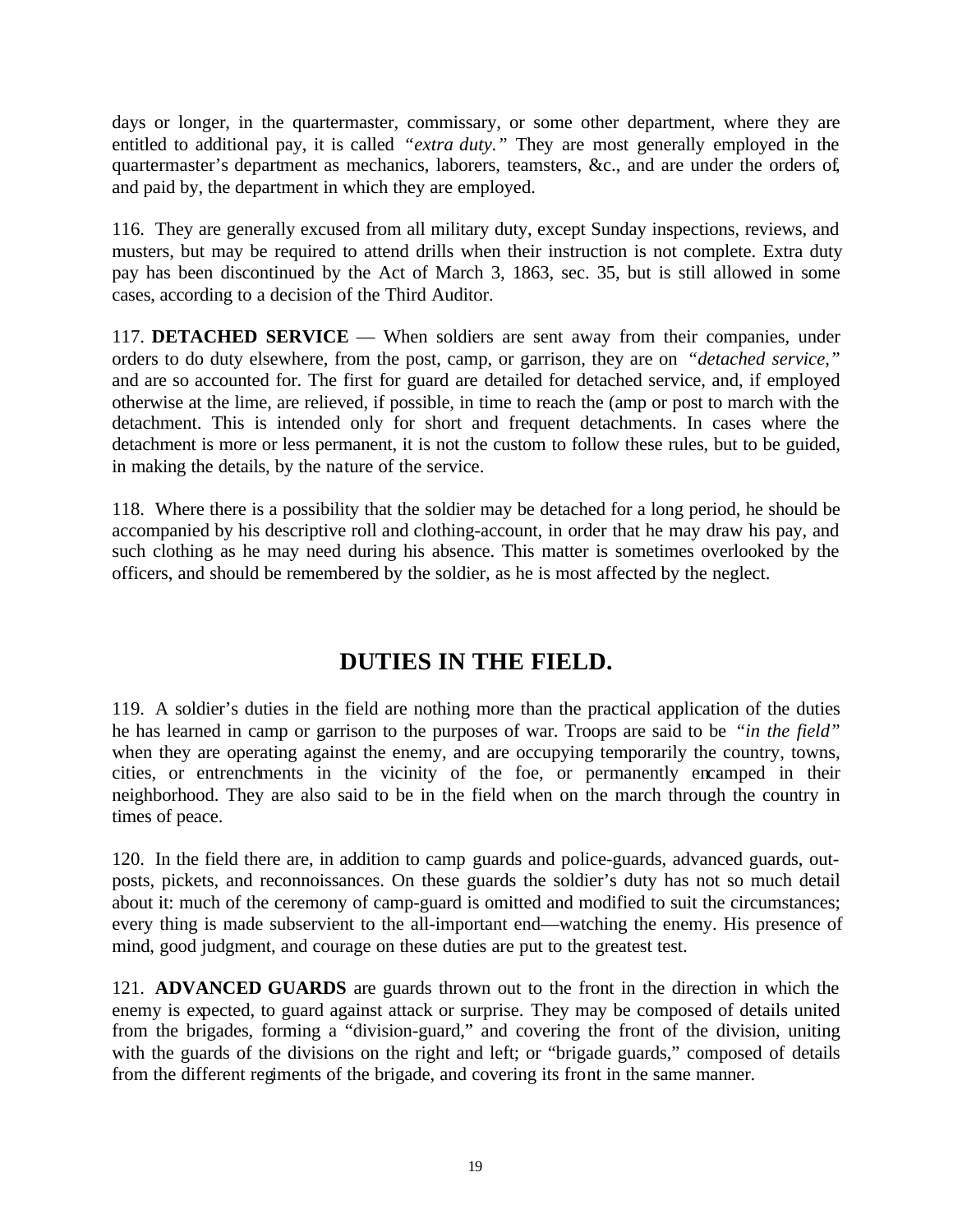122. The senior colonel or other officer of a "division-guard" is the "general officer of the day;" of a "brigade-guard," a field officer or senior captain is usually detailed as "field officer of the day." These guards are usually thrown some distance in the advance, sometimes several miles, and always far enough to give the troops time to form and prepare for battle before the enemy can come upon them. If the guards are thrown out too far to be relieved daily, they go on for several days at a time.

123. **OUTPOSTS** are isolated advanced guards of greater or less strength. When composed of small detachments, they are called "picket-guards."

124. **RECONNOISSANCES** are made by troops against the enemy for the purpose of finding out his position and strength. The term generally implies a strong party. When the force is small, it is more generally called "reconnoitering" or "scouting."

125. The special duty of the soldier in advanced guards, outposts, pickets, and reconnoissances, is that of *"picket," "skirmisher'* and *'flanker."*

126. **PICKET**—This term is used differently, and has different meanings in various works. It is used in our army to designate the advanced *sentinels* of an *"advanced guard."* Courage and common sense are the principal requisites for a *picket.*

127. The instructions which he receives are generally plain and easily understood: the only difficulty is to remember them at the critical moment. Pickets are either infantry or cavalry, or both together. The term *"vedette"* is frequently applied to cavalry pickets. The general rules for *picket* should be well understood by every soldier.

128. "The duties of the pickets are to keep a vigilant watch over the country in front, and over the movements of the enemy, if in sight, to prevent all unauthorized persons from passing in or out of the lines, and to arrest all suspicious individuals. In case of an attack, they will act as a line of skirmishers, and hold their ground to the last moment. If forced to retire, they will slowly close their intervals and fall back upon their supports." (General Order No. 69, Head-Quarters Army of Potomac, 1862.) The following Regulations are important:

— "620. The sentinels and vedettes are placed on points from which they can see farthest, taking care not to break heir connection with each other or with their posts. They are concealed from the enemy as much as possible by walls, or trees, or elevated ground. It is generally even of more advantage not to be seen than to see far. They should not be placed near covers, where the enemy may capture them.

"621. A sentinel should always be ready to fire; vedettes carry their pistols or carbines in their hands. A sentinel must be sure of the presence of an enemy before he fires; once satisfied of that, he must fire, though all defence on his part is useless, as the safety of the post may depend on it. Sentinels fire on all persons deserting to the enemy.

"622. If the post must be where a sentinel on it cannot communicate with the guard, a corporal and three men are detached for it, or the sentinels are doubled, that one may communicate with the guard. During the day the communication may he made by signals, such as raising a cap or handkerchief. At night sentinels are placed on low ground, the better to see objects against the sky.

"624. On the approach of any one at night, the sentinel orders—Halt!' If the order is not obeyed after once repeated, he fires. If obeyed, he calls—*Who goes there?'*

 If answered — '*Rounds*' or *'Patrol,'* he says—*'Stand: Advance one with the countersign.'* If more than one advance at the same time, or the person who advances fails to give the countersign or signal agreed on, the sentinel fires, and falls back to his guard. The sentinel over the arms, as soon as his hail is answered, turns out the guard, and the corporal goes to reconnoitre. When it is desirable to hide the position of the sentinel from the enemy, the hail is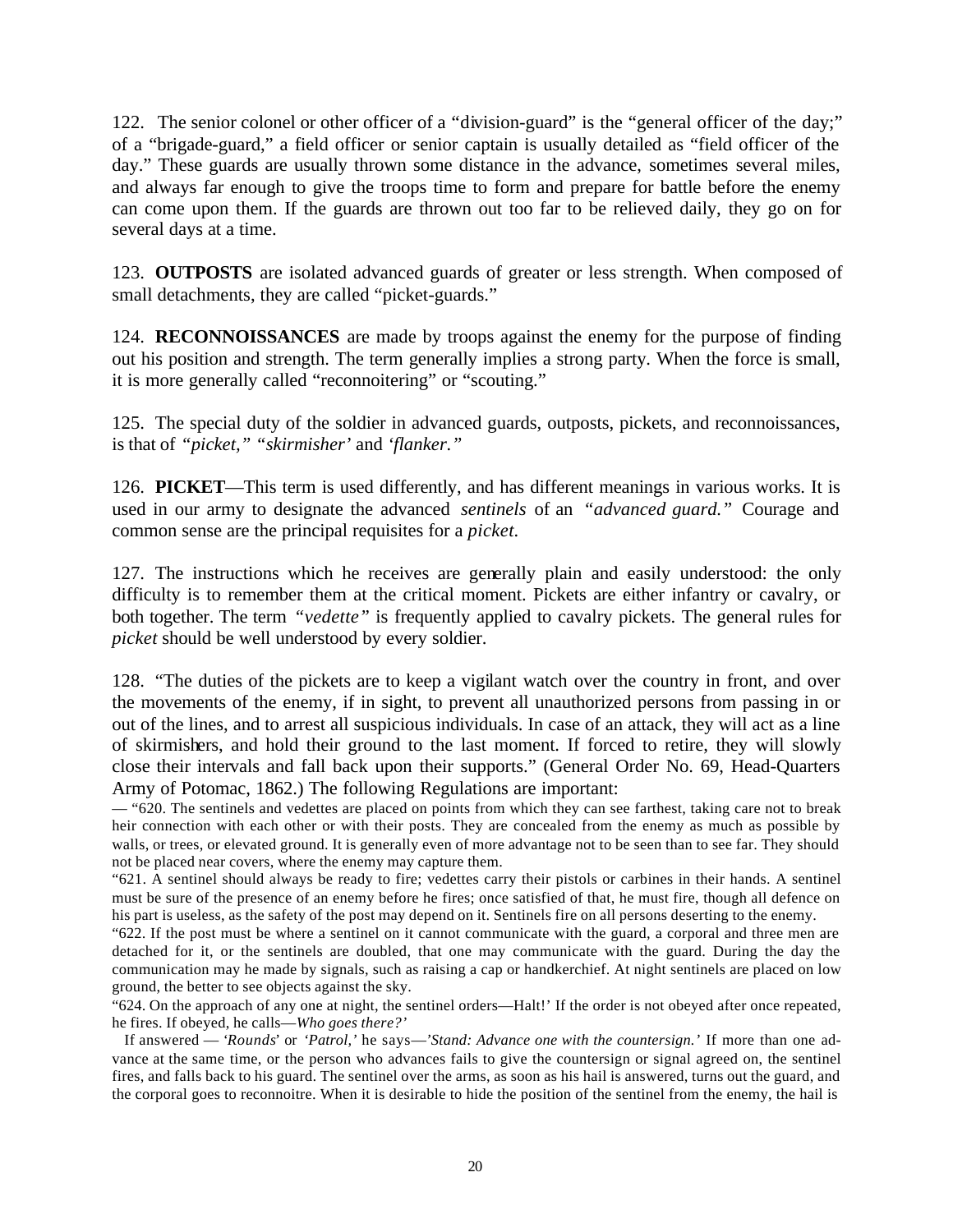replaced by signals; the sentinel gives the signal, and those approaching the counter-signal.

"639. Bearers of flags are not permitted to pass the outer chain of sentinels; their faces are turned from the post or army; if necessary, their eyes are bandaged; a non-commissioned officer stays with them to prevent indiscretion of the sentinels.

"640. The commandant of the grand guard receipts for dispatches, and sends them to the field officer of the day or general of brigade, and dismisses the bearer; but if he has discovered what ought to be concealed from the enemy, he is detained as long as necessary.

"641. Deserters are disarmed at the advanced posts, and sent to the commander of the grand guard, who gets from them all the information he can concerning his post. If many come at night, they are received *cautiously, a few at a time.* They are sent in the morning to the field officer of the day, or to the nearest post or camp, to be conducted to the general of the brigade. All suspected persons are searched by the commanders of the posts."

129. Pickets should look out particularly for deserters; and parties representing themselves as such should be required to lay down their arms before they approach. A flag of truce should also be received with caution: it is usually a white flag, borne by an officer and accompanied by an escort. The flag is sometimes, particularly in the night, preceded by a trumpeter blowing the *parley.*

130. The escort is halted at a distance, and no one is permitted to advance except the bearer of the flag. If the bearer has only a letter to deliver, it is taken and receipted for, and the bearer and his escort turned back to their own lines. If it is necessary to take the bearer to the commanding officer, his eyes are bandaged, and he is escorted thither

131. Great precaution must be exercised with regard to parties passing out, to see that they are authorized to go and that they are not deserters. Soldiers frequently, from idle curiosity, or a spirit of adventure, or a desire for plunder, may take advantage of a friend or messmate being on post, and seek the indulgence of passing beyond the lines. Sentinels and soldiers should know that this is exceedingly irregular, and may be fraught with terrible consequences. No personal considerations should influence a soldier to so serious a neglect of his duty.

132. All sentinels of advanced guards should receive the countersign before sunset, and, whether this is neglected or not, they should commence challenging immediately after. Compliments are dispensed with on picket-duty.

133. The practice of pickets firing upon those of the enemy is barbarous; and retaliation is scarcely a sufficient excuse for doing it. Pickets should not fire unless an advance is intended, or in the cases heretofore indicated.

134. Firing on pickets has a tendency to produce false alarms, or its habitual practice may create indifference, and thus an actual attack pass unobserved until a decided advantage is gained by the enemy.

135. The habit of pickets communicating with those of the enemy is irregular, and should not be indulged in, unless sometimes by the officers for some specific object.

136. **SKIRMISHERS** are soldiers thrown forward and deployed at intervals of from ten to twenty paces, according to the point they are to cover; if a column on the march, or a line of battle advancing to attack, to conceal the movements or to give timely notice of the enemy. They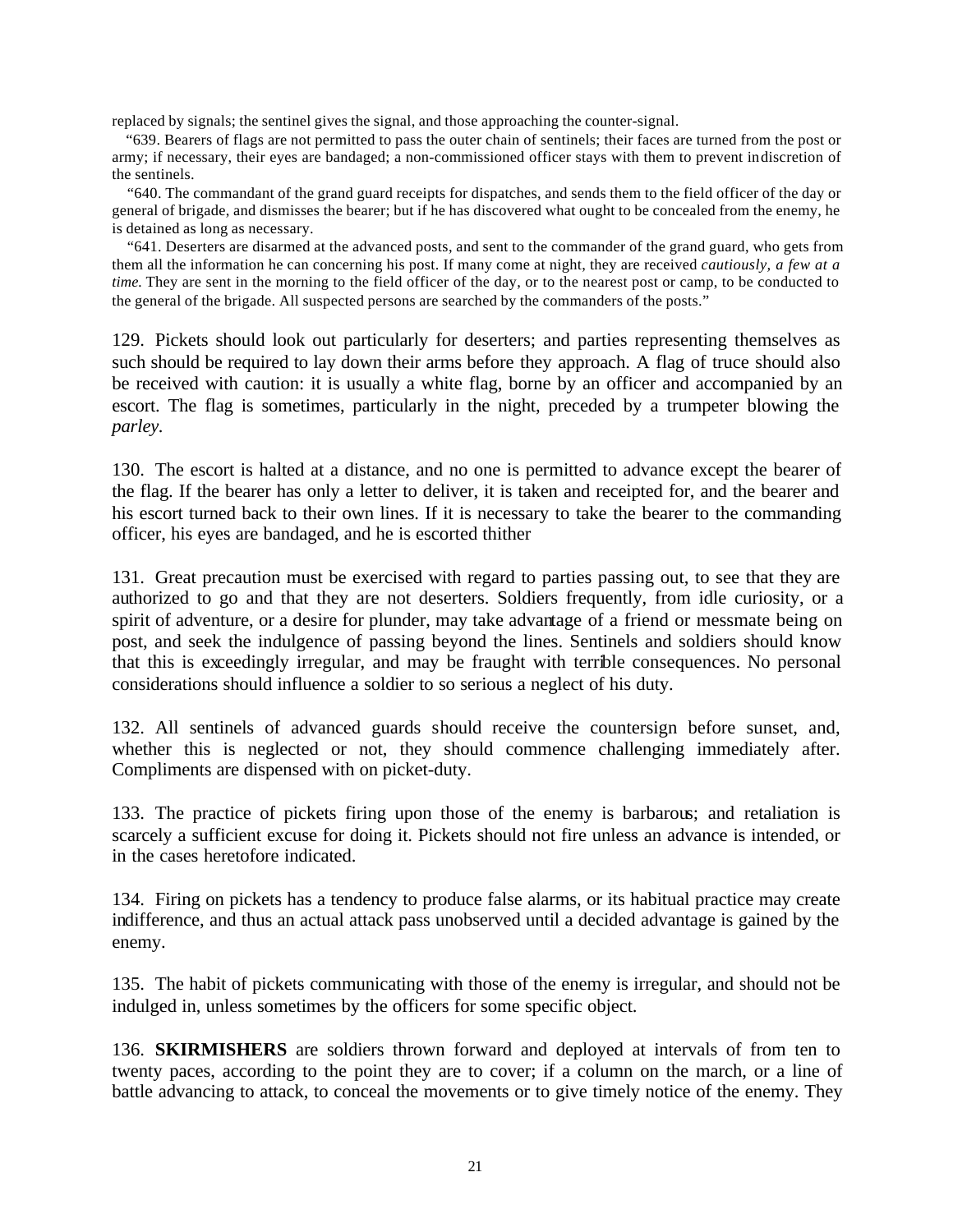may be either infantry or cavalry.

137. On the march, the column usually proceeds on the road, preceded by an advanced guard proportioned to the strength of the column,—usually about one-tenth of the whole force. From this the skirmishers are taken, one-third being retained for a reserve; the remainder are deployed as skirmishers on the right and left of the road, and from one hundred and fifty to three hundred yards in advance of the reserve, which itself is about four hundred yards in advance of the head of the column.

138. A non-commissioned officer, with two or three men, march on the road, and the skirmishers, on the right and left of the road, regulate their march on them. In this manner the march is conducted under the direction of the commanding officer of the advance, who has his instructions from the commander of the column.

139. The skirmishers should endeavor not to advance beyond or fall in rear of the line, should keep their proper intervals, and be guided by the centre of the line.

140. Skirmishers should use their eyes and ears. They are the feelers with which the army searches its way into the enemy's country; and every suspicious or important circumstance should be reported at once to their immediate superiors. No one should be allowed to escape from their approach who might give information to the enemy; and all suspicious characters should be arrested and sent to the rear.

141. When skirmishers precede a line of battle preliminary to an attack, they advance and engage the enemy, unless otherwise instructed; and when the line arrives within range of the enemy, they are usually recalled, and form in the rear of the command to which they belong.

142. **FLANKERS** are skirmishers placed on the flanks of an advancing column, three or four hundred yards distant, extending from the extremities of the line of skirmishers to the rear of the column, and parallel to it. They march in file, with intervals of ten to twenty paces.

143. Their duty is to guard against an attack from the flank, and to give notice of the approach of an enemy in that direction. Their duties are entirely similar to those of skirmishers; and when forced to retire, they fall back fighting, and form on their reserves or supports that are marching inside of them in the direction of the column.

## **THE INFANTRY SOLDIER.**

144. IN the infantry is the main strength of an army. Cavalry and artillery are the auxiliaries. The final results of a war or campaign are achieved by this arm of the service; and the footsoldier should bear in mind the importance of his position, and seek to achieve the highest perfection of his arm. No cavalry or artillery can stand against perfect infantry properly handled.

145. The sharpshooters, deployed as skirmishers, and supported by the main column of infantry, out of range, will pick off the cannoneers, and silence in a short time a battery of artillery; and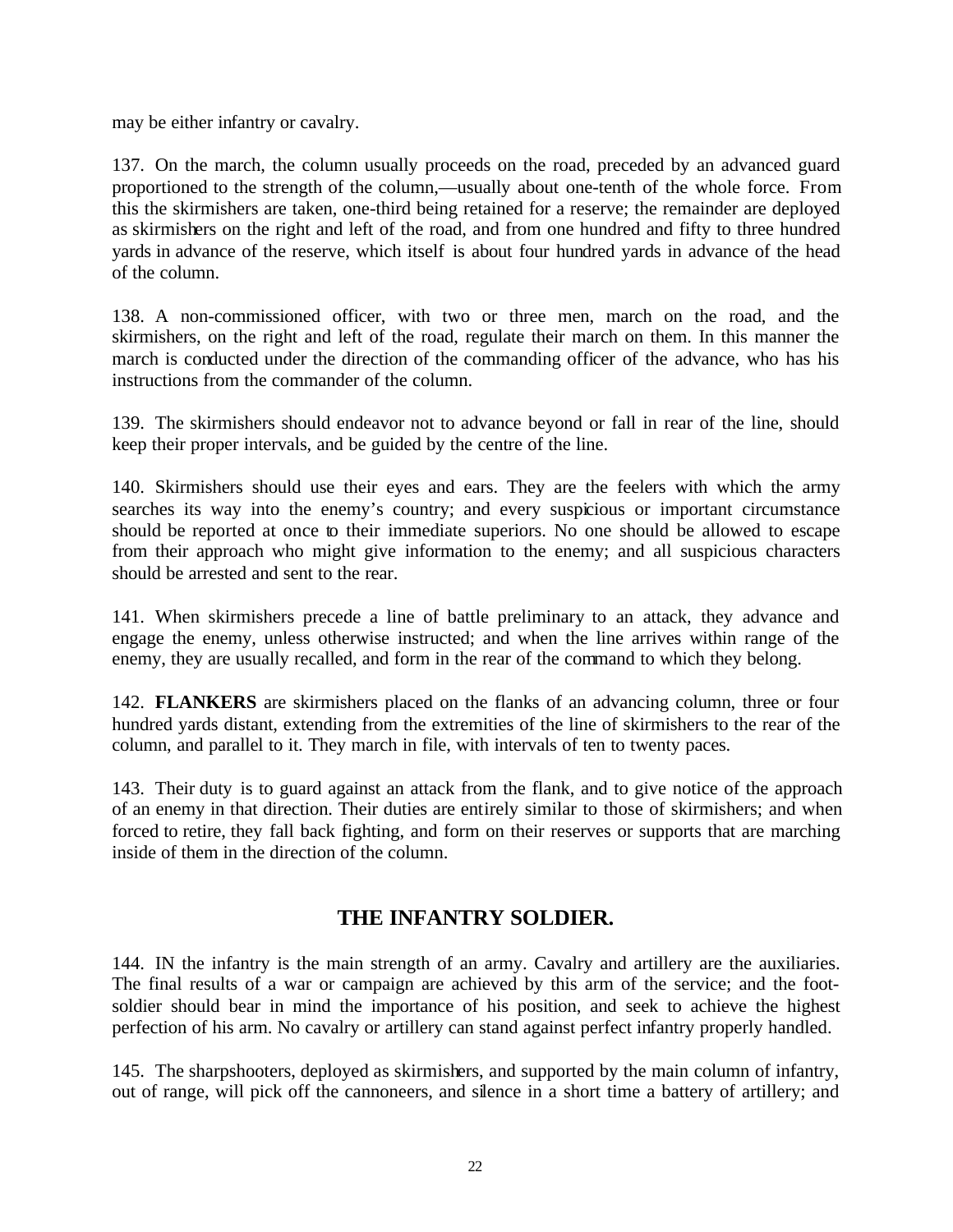the best cavalry will disperse before a line of infantry that reserves its fire until the enemy is within short range, and show a determination to receive them on the bayonets of their empty muskets.

146. The infantry soldier should bear in mind that, with whatever exultation the cavalry or artillery pass him in advancing upon the enemy, the grand result cannot be achieved without him, and that the presence of the musket and its proximity is what enables them to precede him in the fight.

147. A well-instructed and disciplined infantryman is always prepared for duty. His hours of leisure are devoted to preparation. His clothing is prepared and cleaned, his knapsack always packed, his arms and accoutrements in order, and his ammunition secure.

148. The supply of necessary articles in the field should be limited to the smallest possible amount; and industry will make up for many a deficient article. Messes unite, and each carries an article that can be used in common.

149. By repeated washings and cleanings, one suit of clothes can be made to look as well as if a change were on hand. For fatigue-duties, thin cotton overalls and blouse worn over the only suit will protect it and make it last much longer, and are much lighter than an extra suit.

150. The shoes are the most important item of clothing to the foot-soldier The army bootee is much the best. The soles should be broad, the heels low and broad. Woolen socks should be worn. The feet should be bathed frequently in cold water. Boots are universally impracticable for marching. If the ankles require support, the French gaiter can he worn: they are also a very good protection from the mud and dust, and protect the trousers.

151. An hour's drill, morning and afternoon, when not marching, is a necessary exercise, no matter what may be the proficiency of the regiment or company. It keeps the body in condition for service at any moment, and is conducive to health.

152. A good soldier makes his company and regiment his home, and never absents himself without proper permission, and then returns punctually at the expiration of his pass. The habit of always being absent is exceedingly pernicious; it cultivates tastes and habits that are detrimental to the soldier's best interest, and he is almost sure to be absent when most wanted, and loses, perhaps, a favorable moment to do himself a credit.

153. He should learn to wait: a soldier's life is made up in waiting for the critical moments. The times in distinction are few, and quickly pass; and, once gone, he has a long time to wait for the next opportunity. Constant training and faithful watching are necessary, so that he may see the proper moment and be in the best possible condition to perform his duty.

154. A soldier is dependent on his officers for pay, clothing, subsistence, and medical attendance; but his health, success, and promotion depend, in the main, upon himself. Within certain limits, he must look out for himself.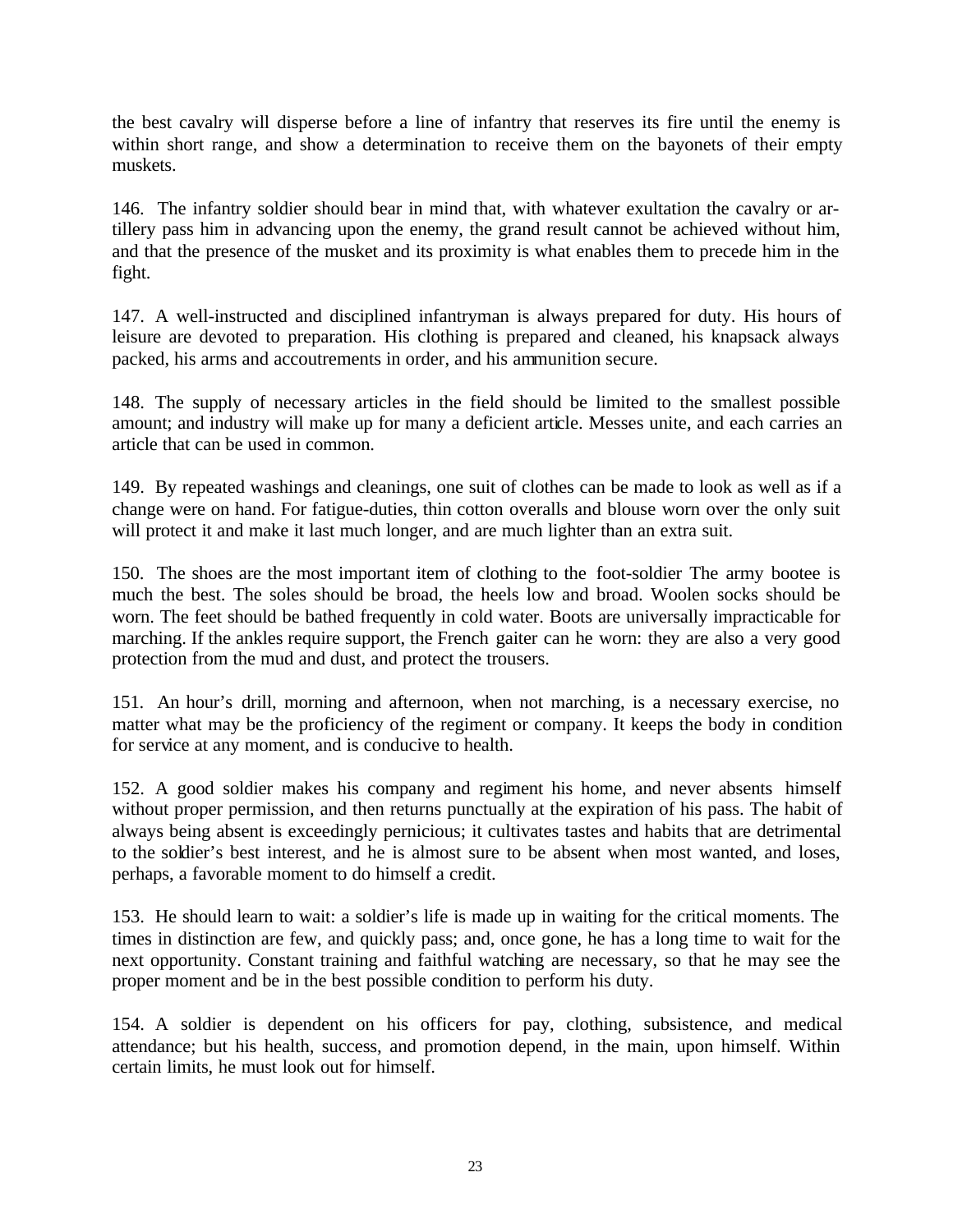155. He must learn to make the most of his pay and allowances. His rations are abundant for his subsistence, and, if not always palatable, a little ingenuity in cooking, a little management in exchanging for the products of the country, will make his rations do him; whilst spending his pay for things to eat, and disregarding his rations, is a want of frugality that should be corrected.

156. His clothing is also sufficient; and many soldiers save from sixty to one hundred dollars of heir clothing allowance, which is paid to them in money at the expiration of their enlistment. A little industry in mending and cleaning his clothes will well reward his labors in the savings of the frugal soldier To this end, he should be provided with a little wallet, containing an assortment of thread, needles, buttons, scissors, &c., and should economize and use up faithfully his allowance of soap.

157. He can readily save all his pay, and make his spending-money by labor during leisure hours in many ways which are afforded him in the vicinity of a camp or garrison. The effort, however, to lay up money should not be carried to an extent that would interfere with his duties as a soldier.

## **THE CAVALRY SOLDIER.**

158. THE cavalry soldier is apt to look with some contempt as he rides by the weary footman carrying his knapsack; but he should bear in mind how ouch he is dependent upon him, and how much of he confidence with which he rides to the front is due to the staunch columns of infantry he leaves in his rear, and how soon he may be compelled to seek refuge from the enemy's sharpshooters and artillery in the rear of the same columns of infantry.

159. A cavalry soldier should not exceed in weight one hundred and sixty pounds, should be active and strong, physically sound, with a natural fondness for horses and experience in handling them. His duties are more arduous and severe than those of the footman. His first care should be his horse at all times. The two are inseparable, and one is of little account without the other. A dismounted cavalry soldier, leading a broken-down horse and trudging wearily along in the rear of the column, is a pitiable and ridiculous sight; whilst the perfect cavalry soldier, neatly dressed, arms and accoutrements in perfect order, his horse well fed and thoroughly groomed, and riding with ease, grace, and self-possession, is always an object of admiration.

160. The general duties of the cavalry soldier are the same as those of the infantry soldier, varying only on account of his horse and the difference in the character of the service.

161. Great care and attention are necessary to keep the horse in condition for service. The following hints are offered:— The horse should always be used moderately, having much additional weight to carry. The habitual gait of cavalry is a walk, and it should not be increased, unless necessary or acting under orders.

162. Horses should never be watered or fed when heated, mr should they be used violently immediately after watering or feeding. Heating food, such as corn or wheat, should not be fed in large quantities at a time, but divided into two or more feeds; and this is particularly necessary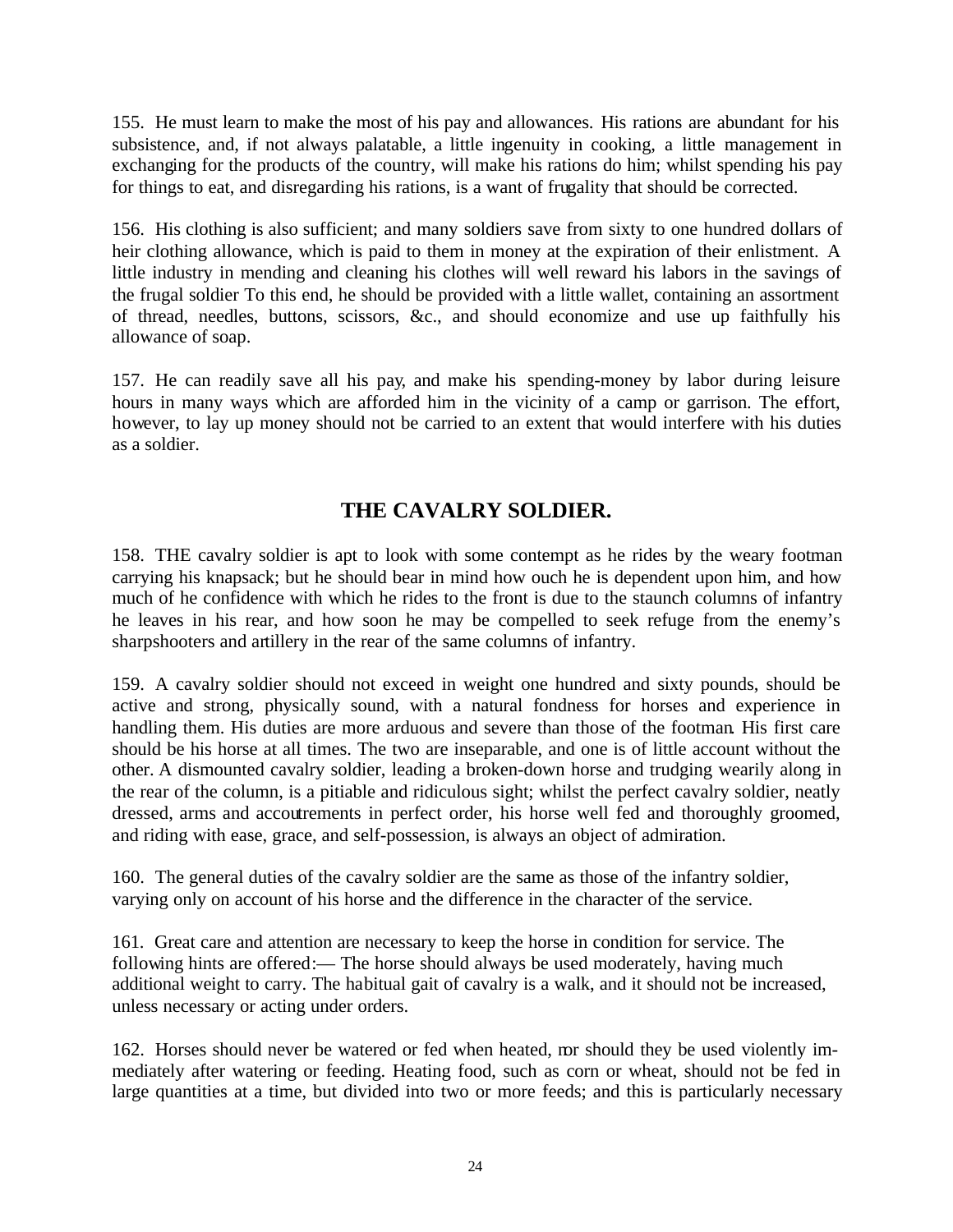when hay or grass is scarce. They should be fed salt two or three times a week.

163. The horse should be carefully groomed. When heated, in cold or chilly weather, particularly in the open air, if required to stand still, he should have a blanket thrown over him until he is cool; nor should he be washed or drenched with water, except when cool. If covered with mud, it is better to let it remain until the horse is dry, and then let him be groomed as soon as he is dry: it should not be permitted to remain any longer than necessary. If the mud is rubbed off when wet, it causes the sand to be rubbed into the skin, and is much more difficult to remove afterwards.

164. The back should always be examined after riding. Any evidence of soreness should be arrested by a judicious folding of blanket and care in adjusting the saddle, by shortening or lengthening the crupper. Any swelling or scalding from the saddle should be frequently washed in cold water, to check inflammation.

165. When halting on the march, horses have a disposition to roll, that frequently injures the saddle and accoutrements. This may be in a great measure prevented by removing the saddle and rubbing the horse's back with currycomb, brush, or a whisp of straw or twigs. During such halts, every opportunity to let the horse graze a little, or feeding him on a handful of hay or grass, or other feed, gathered by the way, should not be neglected: the horse's stomach is small in proportion to his size, and such care of him will keep him in good condition where without it he would break down.

166. When a horse gets sick, the veterinary surgeon should at once be consulted. Soldiers are not permitted to prescribe for their horses without permission from their company commanders.

167. The horse has been found to be demoralizing to the habits of the soldier. The cavalry service removes the cavalry-man more from the immediate control of his officers; he is enabled soon to become more familiar with the surrounding country, on his duties as messenger, orderly, foraging, reconnoitring, picket and outpost duty, his temptations to straggle and commit depredations are much greater, the chances of detection are less, and the violation of orders is attended with much less personal fatigue and inconvenience; and hence the irregularities peculiar to the cavalry service.

168. Cavalrymen, however, should bear in mind that these facilities are no excuse for misdemeanors of irregularities; and every soldier should have the interest of his own corps too much at heart to aid or abet in misconduct that gives to his arm of service such a disagreeable notoriety. He should labor to give his own corps as high a reputation for good conduct as the foot-soldier He should not allow himself to be excelled in propriety by the infantry-man.

169. The arms and accountrements of cavalry, being more numerous and subject to more wear and tear, require more labor and attention than hose of infantry, but should not for that reason be any more neglected. This care is equally important, and the beneficial results of cleanliness and order are quite as satisfactory, as in any other ann.

170. Every article that is issued to the man has its use and importance. The articles should be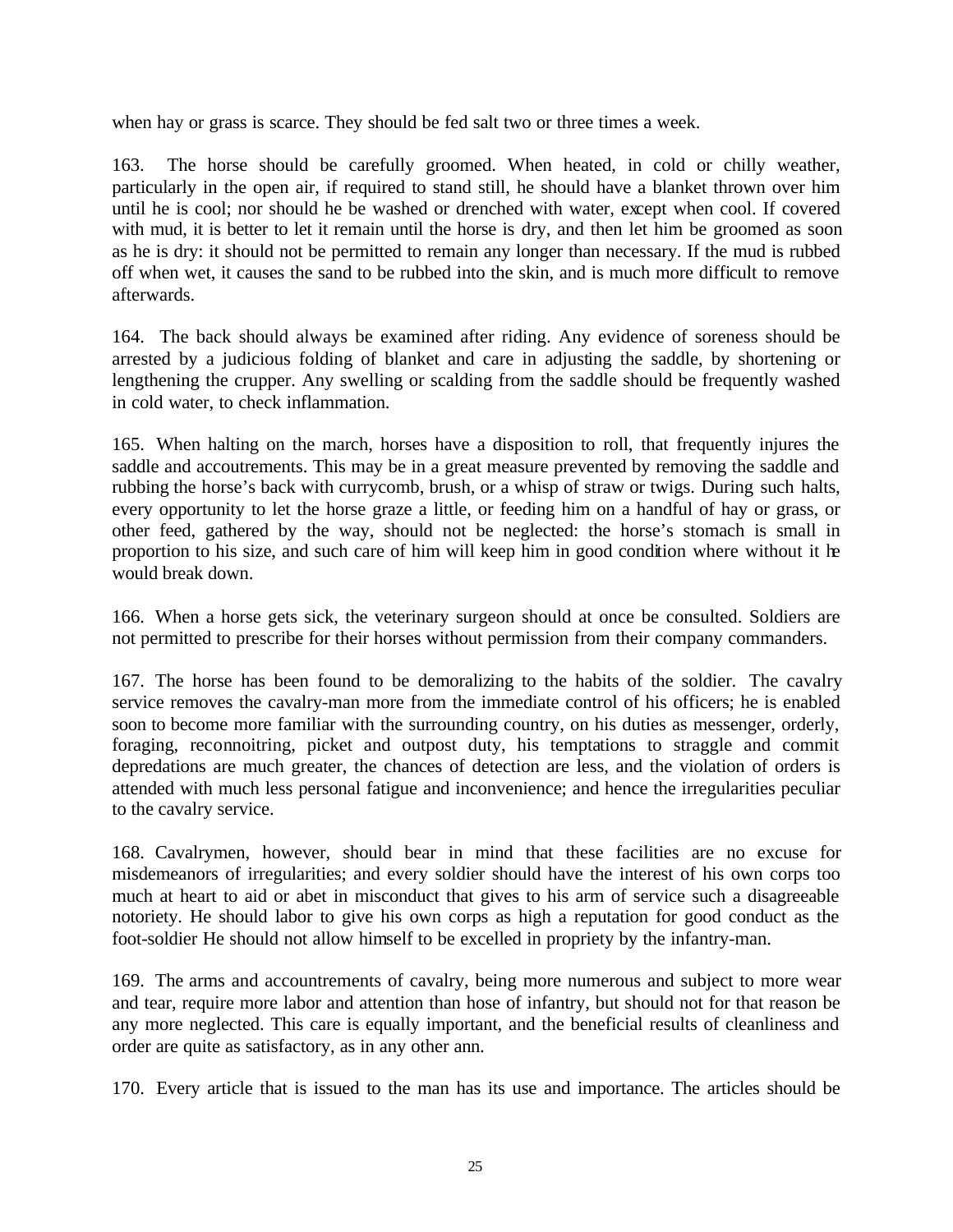frequently overhauled, and kept in repair The sabre should be kept sharp, the arms clean and in order, the ammunition close and compact, to prevent rubbing, and secure against moisture. The straps should be kept repaired, well cleaned and oiled. The nose-bag and lariat-rope are not sufficiently appreciated. The health of the horse is dependent upon his being taught to eat his feed from he nose-bag, as feeding from the ground causes the horse to take up with his food great quantities of gravel and sand, thereby injuring his digestion. The lariat-rope is important for the purpose of forage — either for the transportation of forage, or picketing the horse out at night to enable him to graze, the opportunity for which should never be neglected.

171. An important article is a forage-bag, made like a saddle-bag with a slit in it. It should be at least a yard long and a foot wide, in which to carry one or two feeds, so that accident or delay will not deprive the horse of his regular feed. It can be readily made by any soldier out of an ordinary grain-sack.

### **THE ARTILLERY SOLDIER.**

172. IN our service, Artillery is divided into *Artillery Proper, Light Artillery,* and *Heavy Artillery.*

173. ARTILLERY PROPER, sometimes called FOOT ARTILLERY, or FIELD ARTILLERY is divided into batteries, manned by one company, and provided with four, six, or eight guns, according to the strength of the company.

174. The battery is divided into sections, two pieces making a section, commanded by the lieutenants, or, in their absence, by the ranking sergeants. The sergeants are usually assigned to the different guns, and are called Chiefs of Piece. The gunners are usually taken from the corporals.

175. The men, except the drivers and chiefs of piece, are dismounted, and ride on the caissons and limbers, or march in order by the side of the carriages. They are sometimes armed with pistols or cutlasses, or both.

176. LIOHT ARTILLERY, sometimes called HORSE ARTILLERY, is similar to foot artillery, except that all the men are mounted, thus uniting the duties of cavalry with artillery.

177. HEAVY ARTILLERY is generally used for garrisoning forts and entrenched places, where the armament is composed of guns of greater caliber than field-pieces. In the field, they generally have charge of the siege-train. The troops are usually armed, equipped, and drilled as infantry, in addition to their duties with the large guns.

178. The artillery soldier is expected to be more or less familiar with all the duties expected of cavalry and infantry, as in field-batteries they have a similar care of horses, and in heavy artillery they are required to perform all the duties required of infantry, at times. He is required to know all about guard-duties. They are not, however, required to do as much outpost, fatigue, or picket duty, and only in the absence of the proper troops for such duty.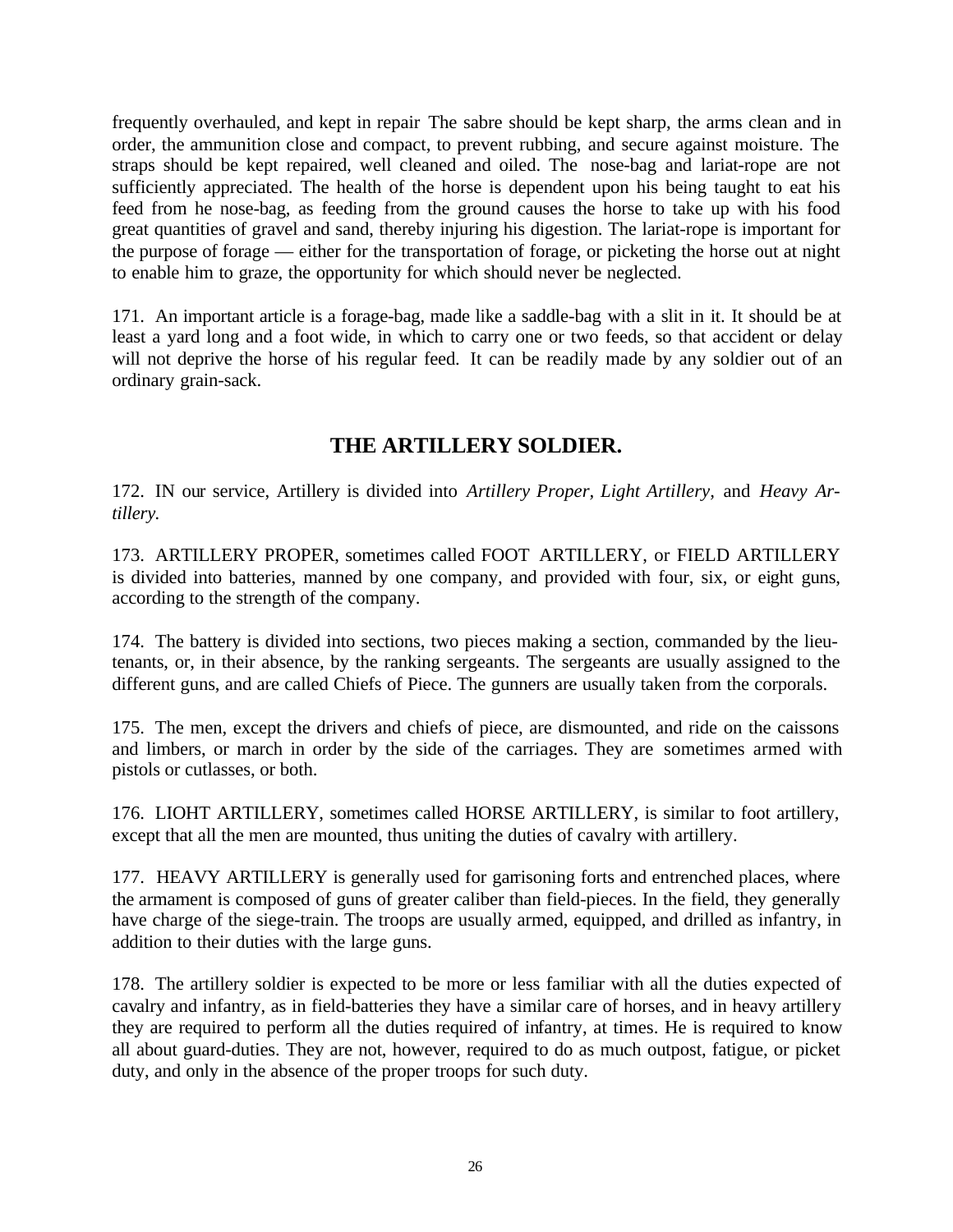179. The peculiarities with which an artillery soldier in a field-battery must familiarize himself, in addition to most of the duties of cavalry and infantry, is the care of guns and harness, and especially the ammunition. He should understand well the principles in firing, and peculiarities of the particular gun and the ammunition used in the battery.

180. During the firing, he must learn to be composed, and guard against being confused by the noise of the cannon and the commotion among the horses. He must use his eyes, as well as his ears, and watch his own piece and the workings of his companions.

181. Where pieces are massed close together, he is apt to mistake the firing of an adjoining piece for his own; and many a man has been killed or injured by jumping in at the command "load" at an adjoining piece, just as his own gunner gave the command "fire." To prevent the hearing from being injured by the concussion, the ears may be protected by a little cotton. The shock is also lessened by keeping the mouth open.

182. No. 3, who tends the vent, should be particularly careful to keep it closed and air-tight. This is necessary whilst sponging, to assist in extinguishing any remains of the cartridge that may be on fire in the chamber, and whilst loading, to prevent the fire from igniting the cartridge. He should not remove his thumb from the vent until every cannoneer is clear of the piece.

183. No. 4 should observe that every man is clear of the piece before he fires.

184. No. 2 should observe that No. 3 has the vent well closed when he inserts the cartridge. He should be careful to insert the cartridge correctly. The bottom should go in first, and the seam on the side.

185. No. 5 should keep the cartridge in the ammunition-pouch until he delivers it to No. 2.

186. The gunner and the chief of piece should attend closely and see that the cannoneers do not neglect any of the above instructions, and the men at the limber and caissons should keep the boxes open as little as possible. Each cannoneer should be familiar with all the duties of each post, so that they may be replaced.

187. All the cannoneers should be perfectly familiar with all the different kinds of ammunition, their uses and application, and where they are to be found. They should understand the uses of the implements in the ammunition-chest; how to spike a gun, and how to remove a spike; how to blow up ammunition-chests, and render artillery unserviceable temporarily and permanently. The greater the extent to which the solider carries this kind of knowledge, in addition to his other duties, the more serviceable will he be, and the greater will be his chances for promotion.

188. HEAVY ARTILLERY, in addition to knowledge of the ammunition and implements of gunnery, requires a practical knowledge of the forces and appliances for handling and moving heavy guns. This kind of information is not easily acquired from books; and, moreover, the appliances that may be available at one time may not be on hand at another; and tact for applying make-shifts is an essential qualification.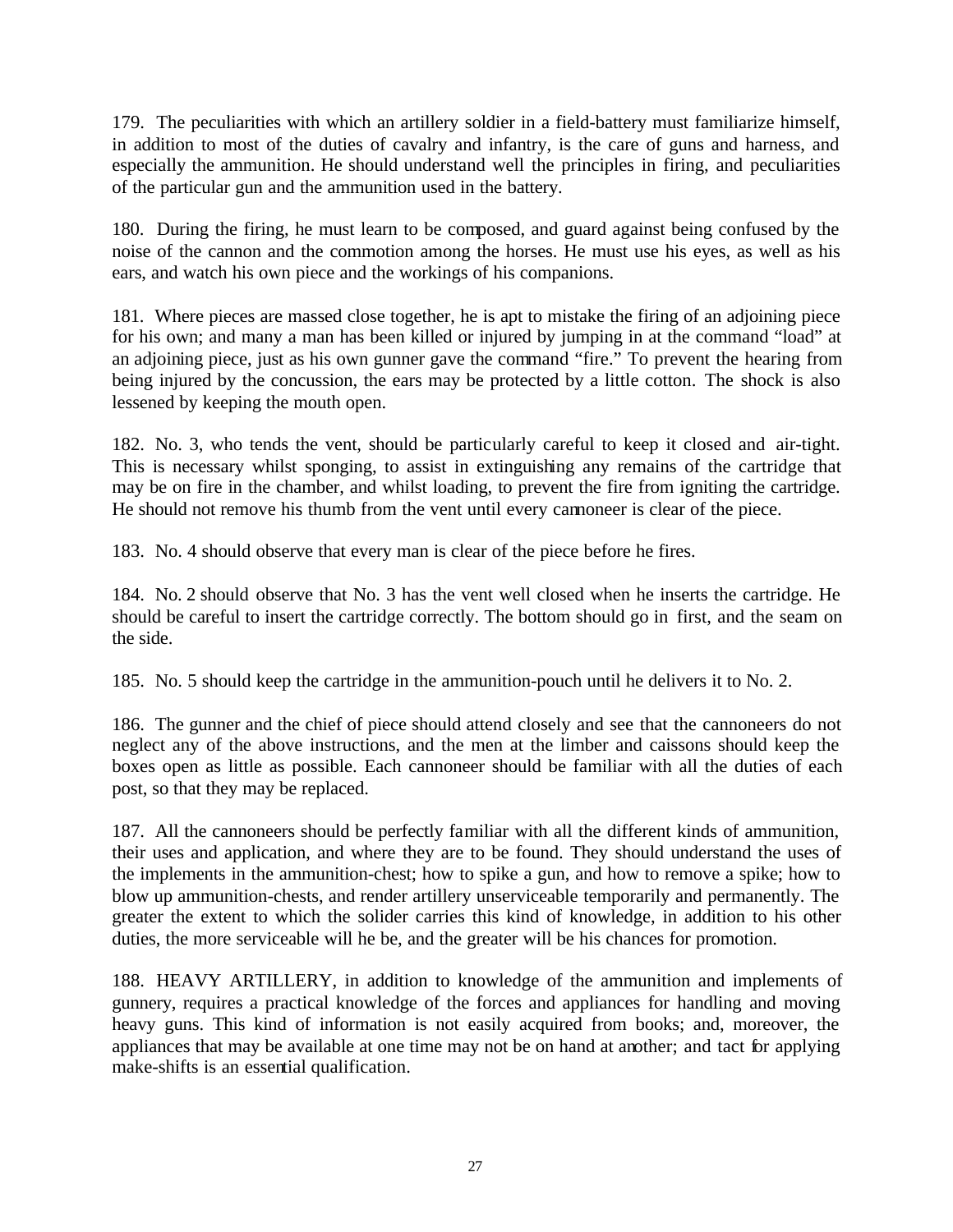189. The companies are divided into detachments, whose strength is dependent upon the kind of guns used, and the detachments are officered in proportion. The same general principles and commands are used, although varying a little, as the carriage and implements of different kinds of guns vary.

The principal books of instruction for artillery are "Gibbon's Manual," "Manual for Heavy Artillery," prepared by a Board of Officers, and "Anderson's Field Artillery." An excellent little book for instruction is "Roberts's Handbook of Artillery."

### **THE ORDNANCE SOLDIER.**

190. ENLISTED men of ordnance are not so much soldiers as mechanics and laborers. They are employed in arsenals and armories for the manufacture and care of ordnance. They are enlisted like other men, but differently employed, and receive different allowances of pay, clothing, and rations.

191. Master armorers, master carriage-makers, master blacksmiths, now called sergeants of ordnance, receive thirty-four dollars per month. Armorers, carriage-makers, and blacksmiths, now called corporals, receive twenty dollars per month. Artificers, now called privates of the first class, receive eighteen dollars per month; and laborers, now called privates of the second class, receive sixteen dollars per month.

192. Sergeants and corporals receive a ration and a half per day, and the privates one ration. The sergeants are not entitled to an allowance for clothing; whilst the corporals and privates receive the same clothing as other enlisted men of the line.

193. The appointments of sergeants must be submitted to the Chief of Ordnance for his approval (Regulation 1445); but corporals and privates are mustered according to their competency, at the discretion of the officer in command. All enlisted men of ordnance enlist as privates of the lowest class, and are advanced subsequently according to their competency, and may be reduced, at the discretion of the officer in command, except the sergeants, whose reduction must be approved by the Chief of Ordnance the same as their appointment.

194. Ordnance sergeants for posts are enlisted differently and intended for different duty. (See Ordnance Sergeant, Par. 246.)

195. The enlisted men are under the direction of the commanding officers of the arsenal or armory, and the master workman, and are subject to such rules and regulations as are prescribed by the commanding officer and approved by the Chief of Ordnance, and published to the men.

196. Ordnance soldiers are paid by military storekeepers appointed to disburse the funds appropriated to the Ordnance Department.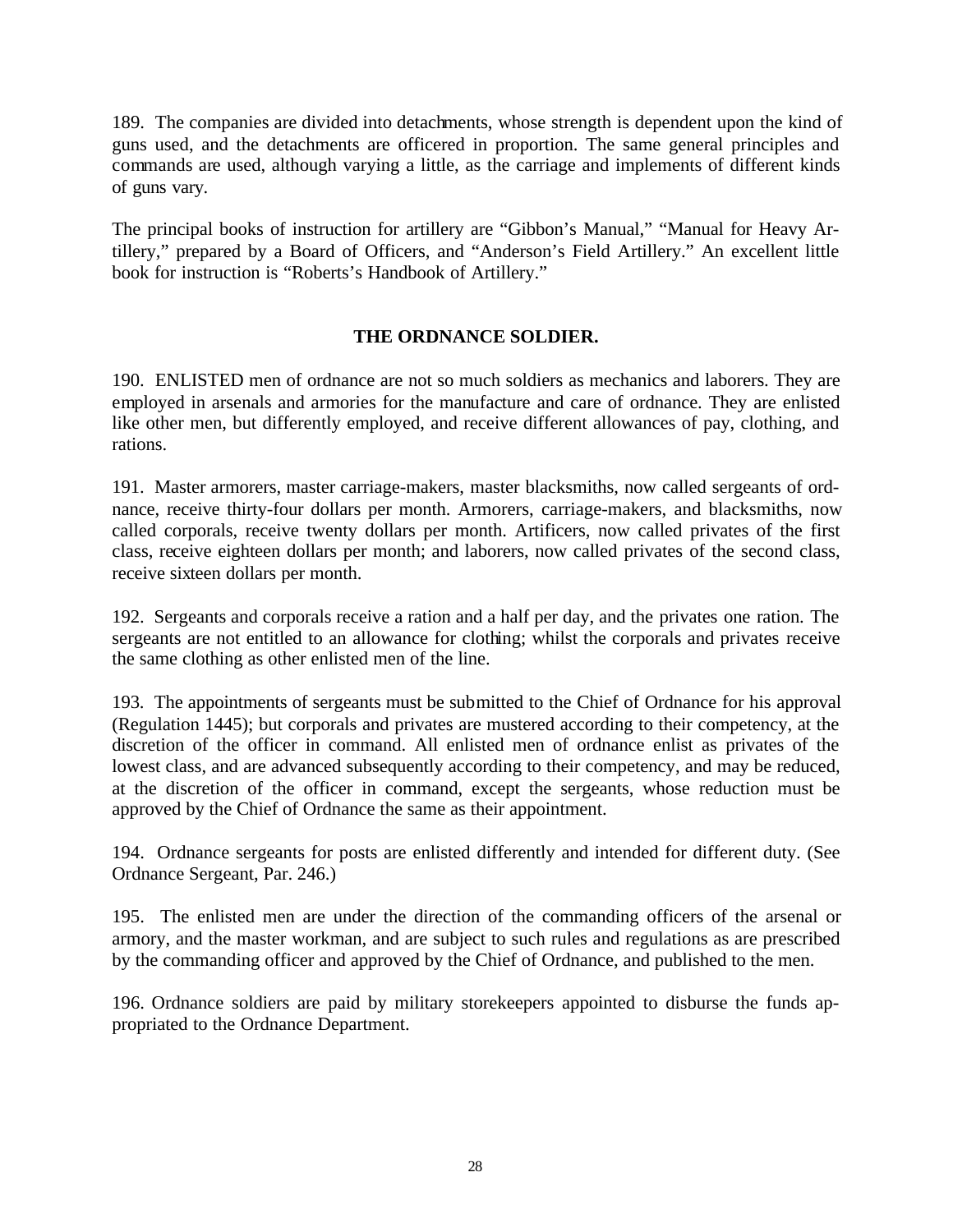#### **THE ENGINEER SOLDIER.**

197. ENGINEER soldiers are enlisted like other soldiers, and are similarly organized and instructed. They receive, however, different pay, and, as a class, are expected to be superior men. Recruiting officers are directed to make more rigid examination and to give preference to the best mechanics and educated men. At present there are only five companies of engineer soldiers in the United States service.

198. The pay of engineer soldiers is as follows: — sergeants, thirty-four dollars per month; corporals, twenty dollars per month; privates of the first class, eighteen dollars per month; privates of the second class, sixteen dollars per month. Rations and clothing are nearly the same as other troops.

199. They are expected to know all the garrison and field duties of soldiers of the line, and, in addition, the practical duties involved in the construction of fortifications, bridges, &c. For this reason, mechanics and educated men are preferred; and their promotion to privates of the first class, and to non-commissioned officers, depends upon their superior intelligence and progress in every department of practical military knowledge.

#### **SIGNAL CORPS.**

200. THE law allows in this corps the enlistment of one sergeant, two privates of the first class, and four of the second class, with pay, clothing, and rations of engineers, to each signal officer Each army corps or department is allowed from six to eight signal officers: the number of officers and enlisted men is, therefore, limited by the number of departments or army corps. (Act March 3,1863, section 17.)

201. The men are enlisted and re-enlisted the same as other soldiers, and the same high standard that is required for the engineer corps is demanded for this service. Recruiting officers for the signal corps are instructed to be very rigid in their examination of recruits. Enlisted men of other arms may be transferred to it, with the consent of commanding officers of regiments. Applications are made in the same manner as for any other transfer. The soldier must, however, submit to an examination before he will be accepted.

202. The men are mounted, armed, and equipped as light cavalry, and the uniform is the same. No drill has been specified for them except the manipulation of the signals, in which they are instructed by the officers. They should, however, understand the use of their arms, ride well, and understand the care of horses. They should also understand all the duties of their grade in the line, and be true soldiers in all respects.

203. They are sworn to secrecy, and prohibited from communicating any information they may become possessed of or acquire in the course of their duty or instruction. They should be active, athletic young men, of medium size; quick, intelligent, with superior eyesight; of good judgment and undoubted courage. They should have at least a good common-school education, and be able to write well.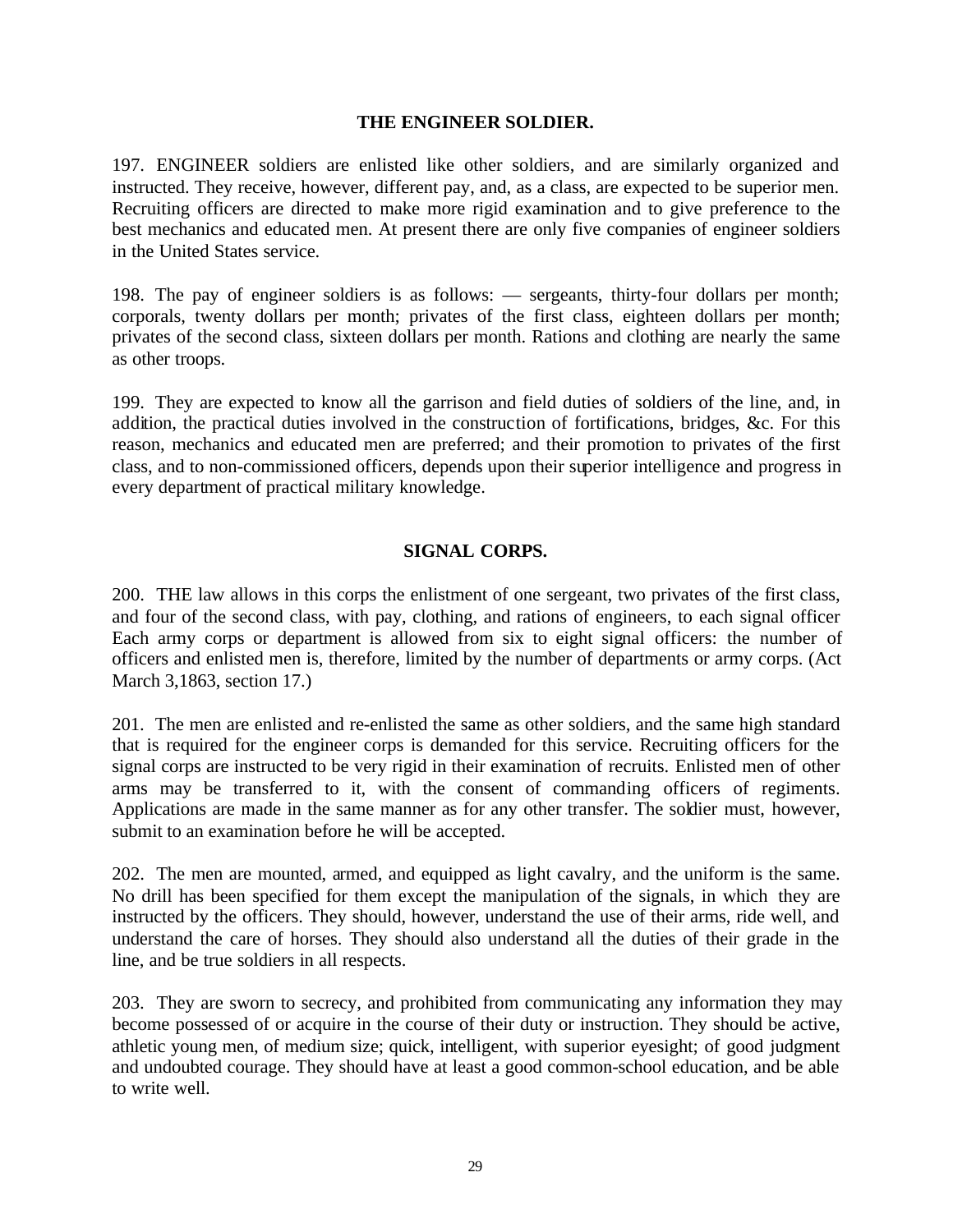204. Their duty is very similar to that of mounted patrol duty, and they usually accompany the advance of an army or body of troops sent out for observation. They are not called upon to fight, except in self-defense, — which may be frequently necessary, owing to their exposed position. At such times they should be prepared to destroy their signals, instruments, and papers when capture seems inevitable, to prevent their falling into the hands of the enemy. They are frequently exposed to the perils of scouts and reconnoitring parties, and should, therefore, be always in uniform, unless they are willing to run the risk of being apprehended and punished as spies.

#### **SPECIAL ENLISTMENTS.**

205. THERE are a number of special appointments or positions, for which men are enlisted in the service, that differ in their duties from those of soldiers of the line, viz.:—

*Veterinary Surgeon. Medical Cadet. Drum-Major, Principal or Chief Musician, Chief Trumpeter, Trumpeter Musician. Saddler Sergeant and Saddler Ordnance Sergeant. Hospital Steward. Furrier, Blacksmith, and Artificer Wagoner African Under-Cook.*

206. When men are enlisted for any of the above positions, and mustered into service as such, they cannot be reduced to private soldiers. If they have been enlisted as soldiers and promoted to these positions, they may by sentence of court-martial be reduced.

207. Men enlisted as above, although subject to the Rules and Articles of War, and to obedience to orders and regulations, cannot be assigned to other than their legitimate duties, except in cases of manifest necessity, or when unemployed at their legitimate duties for necessary reasons. Some are part of the legal organization of regiments, whilst others exist only by special enactment of Congress. A brief summary of their duties will be given.

208. **VETERINARY SURGEON** — By sec. 37, Act March 3, 1863, one veterinary surgeon is allowed to each cavalry regiment, instead of a chief farmer, with the rank of sergeant-major and a compensation of seventy-five dollars per month. The implication by the law is that he shall be enlisted into service as other soldiers although it is not so stated.

209. General Order No. 259, 1863, provides that he shall be selected by a board of three regimental officers next in rank to the commanding officer, and his name transmitted to the Chief of the Cavalry Bureau, and by him submitted to the Secretary of War for appointment. A record of all the appointments is kept in the Adjutant-General's Office.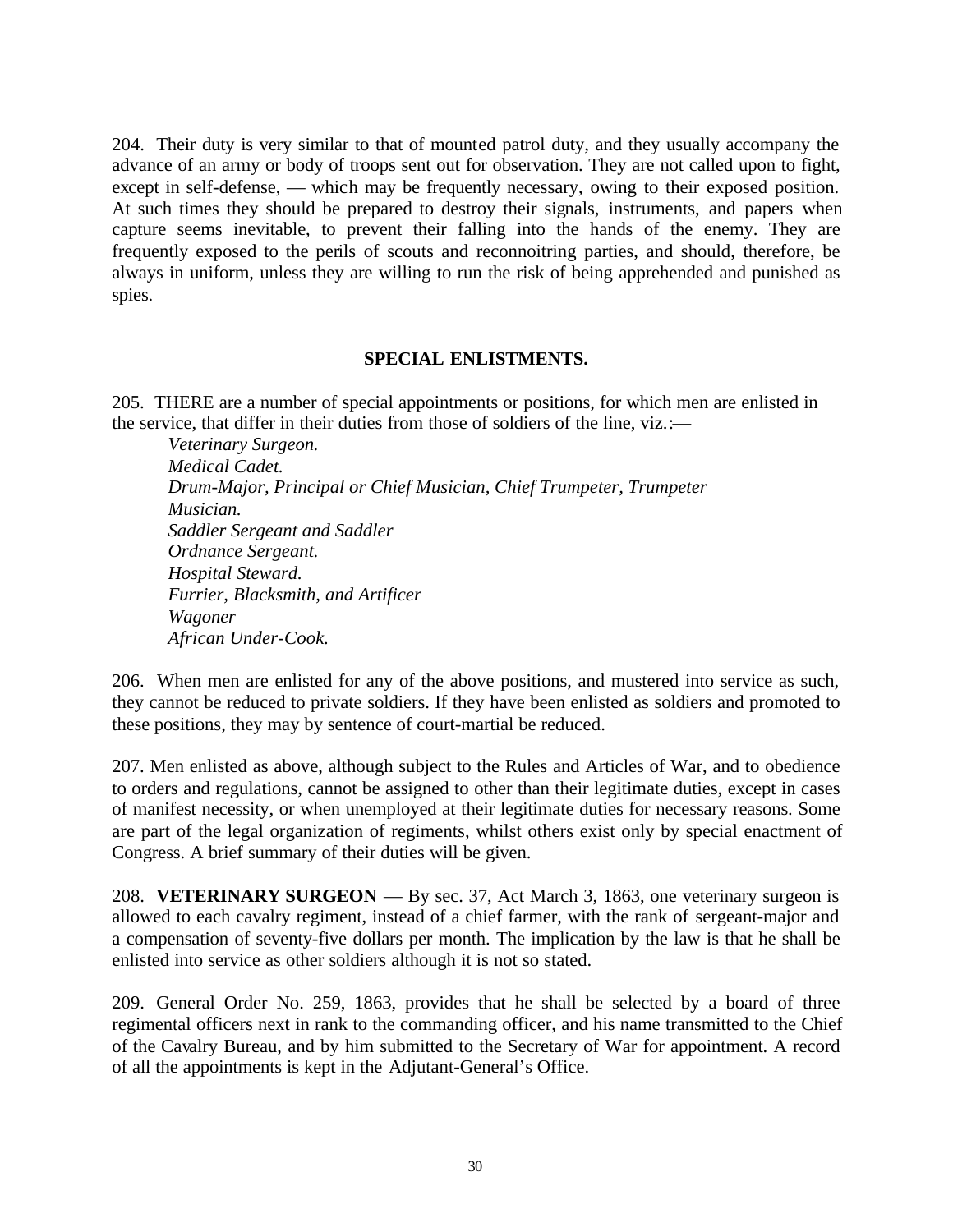210. It would seem, therefore, that he is not to be regarded as an enlisted man, but has all the privileges of an appointment, and can therefore resign his position on the approval of the appointing power. His resignation would therefore be acted on in the same manner as that of an officer There is, however, very little legislation upon his duties; he is allowed seventy-five dollars per month, but there is no provision for rations, or any other allowances.

211. His duties are implied to be the care and cure of sick and disabled horses in his regiment. A considerable education is therefore requisite, involving a knowledge of the anatomy and physiology of the horse, a knowledge of chemistry sufficient to understand the character and use of the chemicals and medicines used in the treatment of horses, besides a practical knowledge and experience in the diseases to which horses are subject.

212. His duties also involve the charge of the horse-medicines allowed. These are furnished by the Quartermaster's Department. He must, therefore, obtain them from the regimental quartermaster, to whom he renders an account of this expenditure, as they are accounted for on his property return, with other quartermaster's property.

213. **MEDICAL CADETS** — Seventy Medical Cadets are allowed by law to the medical staff of the army. Their pay is thirty dollars per month, and one ration. They enlist for one year, and are subject to the Rules and Articles of War, and their rank and pay is the same as that of the Military Cadet at West Point. (See Act August 3,1861, section 5, and April 16, 1862, section 1.)

214. They are required to be young men of liberal education, students of medicine, between the ages of eighteen and twenty-three, who have been reading medicine for two years, and have attended at least one course of lectures in a medical college.

215. Their duties are to act as dressers in the general hospitals, and as ambulance attendants in the field, under the direction and control of the medical officers alone.

216. On the fifteenth day of the last month of their service, the near approach of their discharge shall be reported to the Surgeon-General, in order, if desired, that they may be relieved by another detail of applicants.

217. It would seem, in the absence of any published regulations, that applicants for the Medical Cadet Corps should apply to the Surgeon-General at Washington, from whence they would be informed where to report for examination and enlistment.

218. **DRUM-MAJOR** — For each of the new regiments of infantry, one drum-major or leader of the band is allowed, with the pay and emoluments of a second lieutenant of infantry. (Act July 29, 1861, section 4.)

219. The law with regard to drum-majors is obscure, as it allows in the same section only the pay of sergeant of cavalry, seventeen dollars; yet no drum-majors are allowed or recognized by law except in the infantry regiments of the new army, which by the same law provides that their pay shall be that of second lieutenant of infantry, implying, however, that the drum-major shall also be the leader of the band.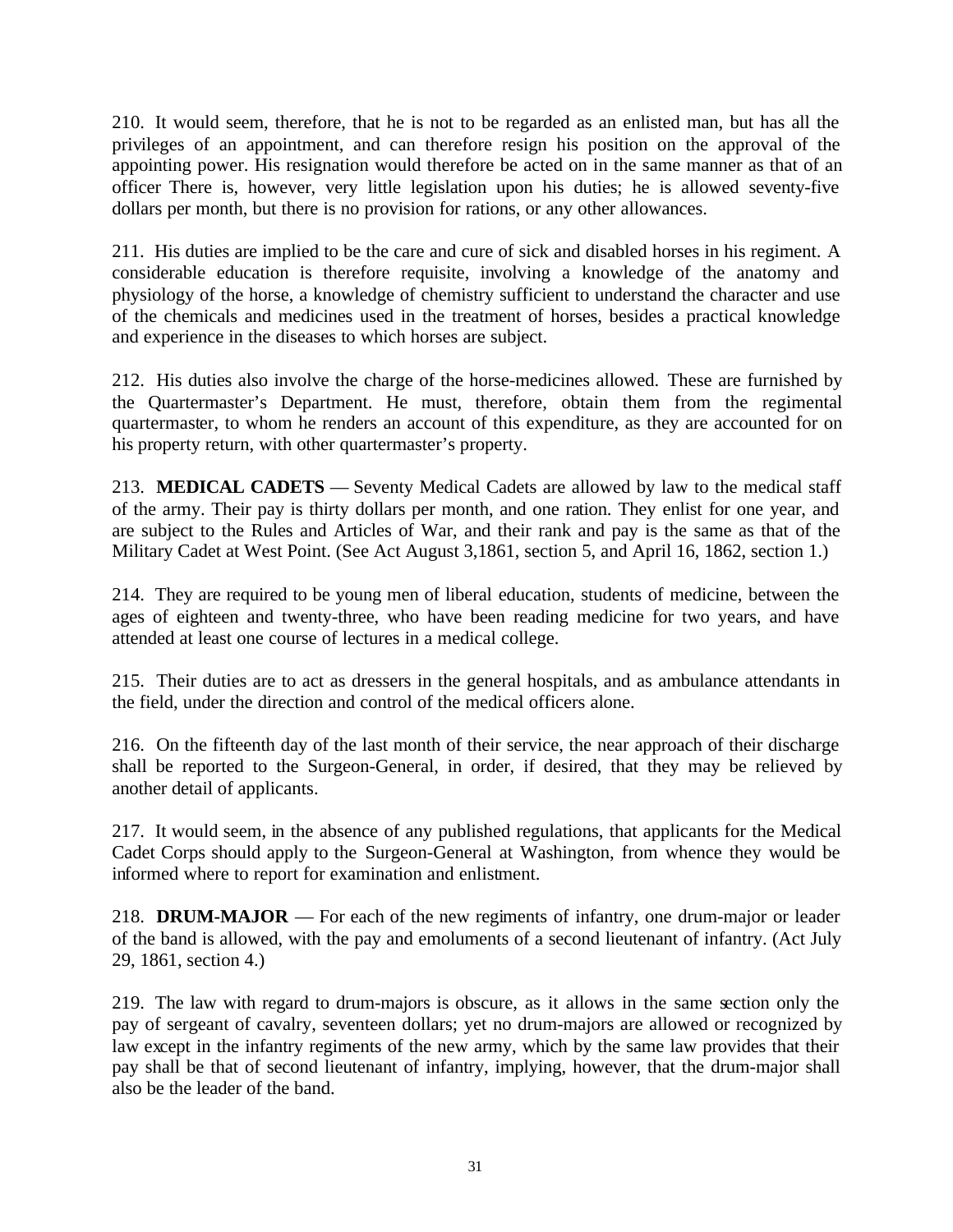220. The duties of a drum-major are not prescribed by law or regulations, and are only deduced by custom. He performs the same duties with reference to the band that the first sergeant does in relation to the company. He parades the band at roll-call and calls the roll, superintends the police of their quarters, makes out the provision returns, and attends to the drawing of rations and other issues to the band.

221. He has the immediate care of the public property in use by the band. He is under the orders and instructions of the adjutant of the regiment. He linus and instructs the band in their military duties; and the company musicians are usually under his (barge and instruction.

222. As leader of the band, he would in addition have charge of the instruction of the musicians, the arranging of the music, and the selection.

223. **PRINCIPAL MUSICIANS** — The law allows to each regiment of regular infantry, the Fifth Artillery, and to each volunteer infantry regiment, two principal or chief musicians. Other laws with regard to bands make the position of chief musicians anomalous and inconsistent. (Act July 29, 1861.)

224. The Act of July 5,1838, section 16, allows the chief musician seventeen dollars per month, whilst section 4, Act July 29, 1861, provides that bands shall be paid as follows: one-fourth of the twenty-four shall receive the pay of sergeants of engineers, thirty-four dollars, one-fourth the pay of corporals of engineers, twenty dollars, and one-half the pay of privates of engineers of the first class, seventeen dollars.

225. As the principal musicians are in addition to the foregoing, it follows that they get no more than the lowest class of musicians. The leader of the band, by the 4th section of the above Act, is entitled to the pay and emoluments of a second lieutenant of infantry: yet there are no leaders authorized, except in the nine new regiments of infantry. It will be seen, therefore, that the foregoing laws are quite incongruous.

226. **LEADER OF THE BAND** — Where there is no leader of the band authorized, as is the case in the old regiments of artillery and infantry, and in all the cavalry regiments, one of the principal musicians acts as the leader of the band. To secure a competent musician for this purpose, the leader usually receives additional pay out of the regimental fund, or by voluntary contribution from the regiment. Leaders of brigade and regimental bands now receive seventyfive dollars per month. (Act June 20, 1864.)

227. The leader of the band is charged with the instruction of the band and the selection and arrangement of the music. He is also charged, in the absence of a drum-major, with the duties usually assigned to him. Like the drum-major, he receives his orders and instructions from the adjutant of the regiment, or, as leader of a brigade band, from the adjutant-general of the brigade.

228. **BANDS** — A band is allowed to some regiments by law, and provision is made for the payment of such; but the authority granted in the Regulations, to detail soldiers for a band for such regiments as are not thus provided for, authorizes only the application of the regimental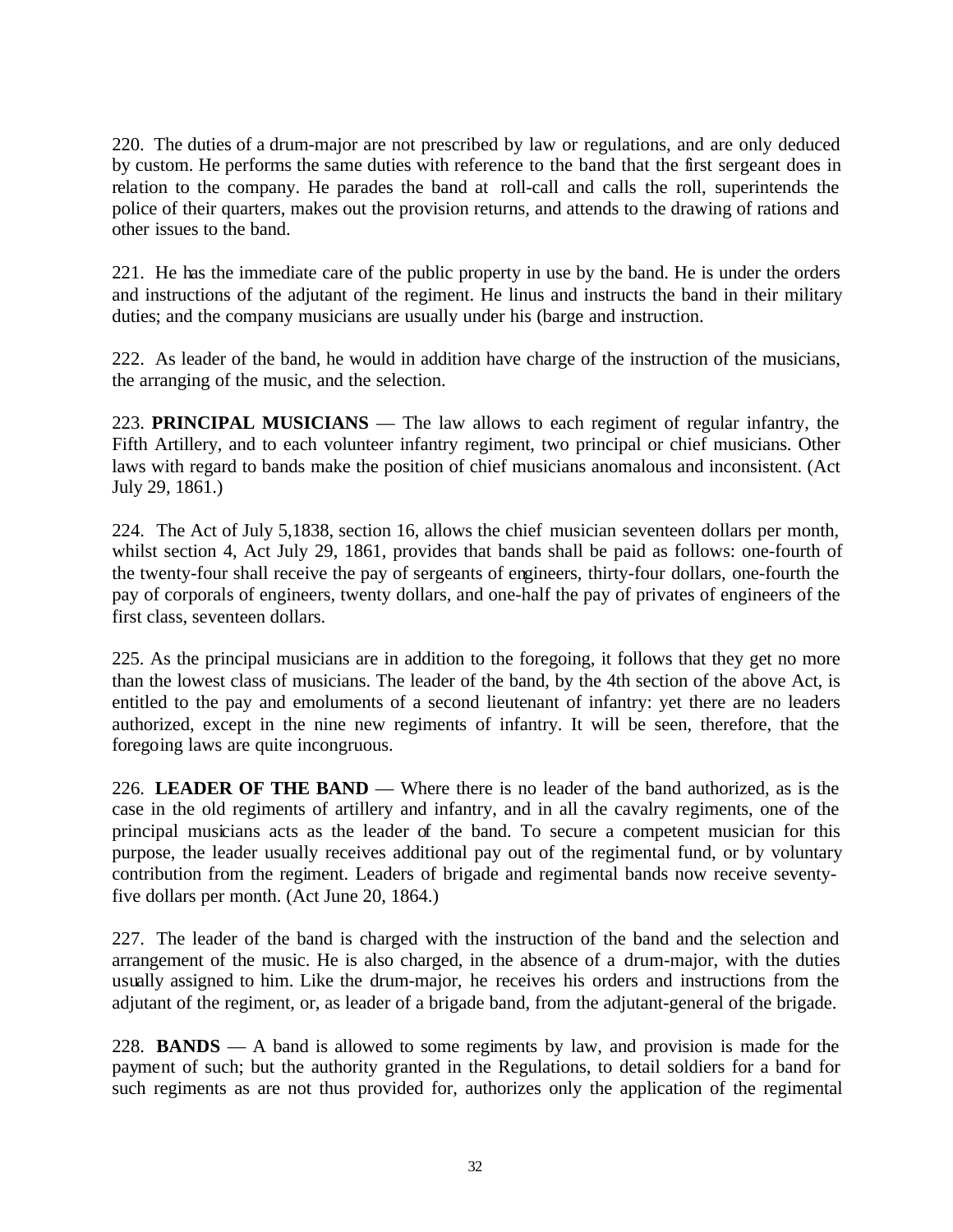fund for support of bands in addition to their salary as soldiers.

229. The law allows a band to each of the new regiments of artillery and infantry. The bands are authorized to have not more than twenty-four musicians; and in the old regiments of infantry they are by the War Department limited to sixteen. The drum-majors and principal musicians are not included in this allowance for the band, nor are the company musicians. Cavalry regiments are not authorized to have bands.

230. The Act of June 20, 1864, fixes the pay of the principal musicians at twenty-two dollars per month, and of the other musicians at sixteen, but fails to state what proportion shall be principal musicians. The leaders in the bands of regular regiments, where no leader is authorized, usually are remunerated out of the regimental fund, or by contributions.

231. Each brigade of volunteers is allowed a band of sixteen musicians, and a leader at seventyfive dollars per month. The law is not clear as to whether the leader is one of the sixteen or in addition to them. These bands receive the same pay that the regular regiments do.

232. The cavalry regiments of the regular service, and all the regiments of the volunteer service can have bands, under the authority granted in paragraph 81, Revised Regulations. Sixteen soldiers are detailed *pro rata* from the companies, and instructed in music. An additional pay may be allowed them out of the regimental fund.

233. They are, for the time-being, dropped from the company returns and rolls, and are mustered on the staff roll. One of the principal musicians can be used as leader of the band, who is remunerated the same as the musicians.

234. **MUSICIANS** — Each company of infantry, artillery, and engineers is allowed two musicians, — a drummer and a fifer; and in cavalry, two trumpeters. These are independent of the musicians allowed to the band. They are on the footing of privates with respect to pay, clothing, and rations. They are instructed by the drum-major or principal musician.

235. In the cavalry regiments the trumpeters are instructed by the chief trumpeter. There is no provision for an instructor of music in the four old artillery regiments. In batteries and companies of light artillery, the musicians are instructed as buglers. The companies of artillery equipped as infantry have, like infantry, a drummer and fifer.

236. Musicians of infantry, artillery, and engineers have no arms, except a musician's sword, issued to them. The trumpeters have sabres and pistols. They take charge of the instruments used by them, and are responsible for them. They are not put on the ordinary duty of soldiers, but are liable for fatigue duties and are used as orderlies.

237. They take their turns at the guard-house for sounding the calls. When the companies of the regiment are together, the musicians of each company are united for the purpose of instruction and exercise. When a company, however, is detached, the musicians that belong to it go with it.

238. On the march, at drills or parades, all the musicians are united in a body. They draw their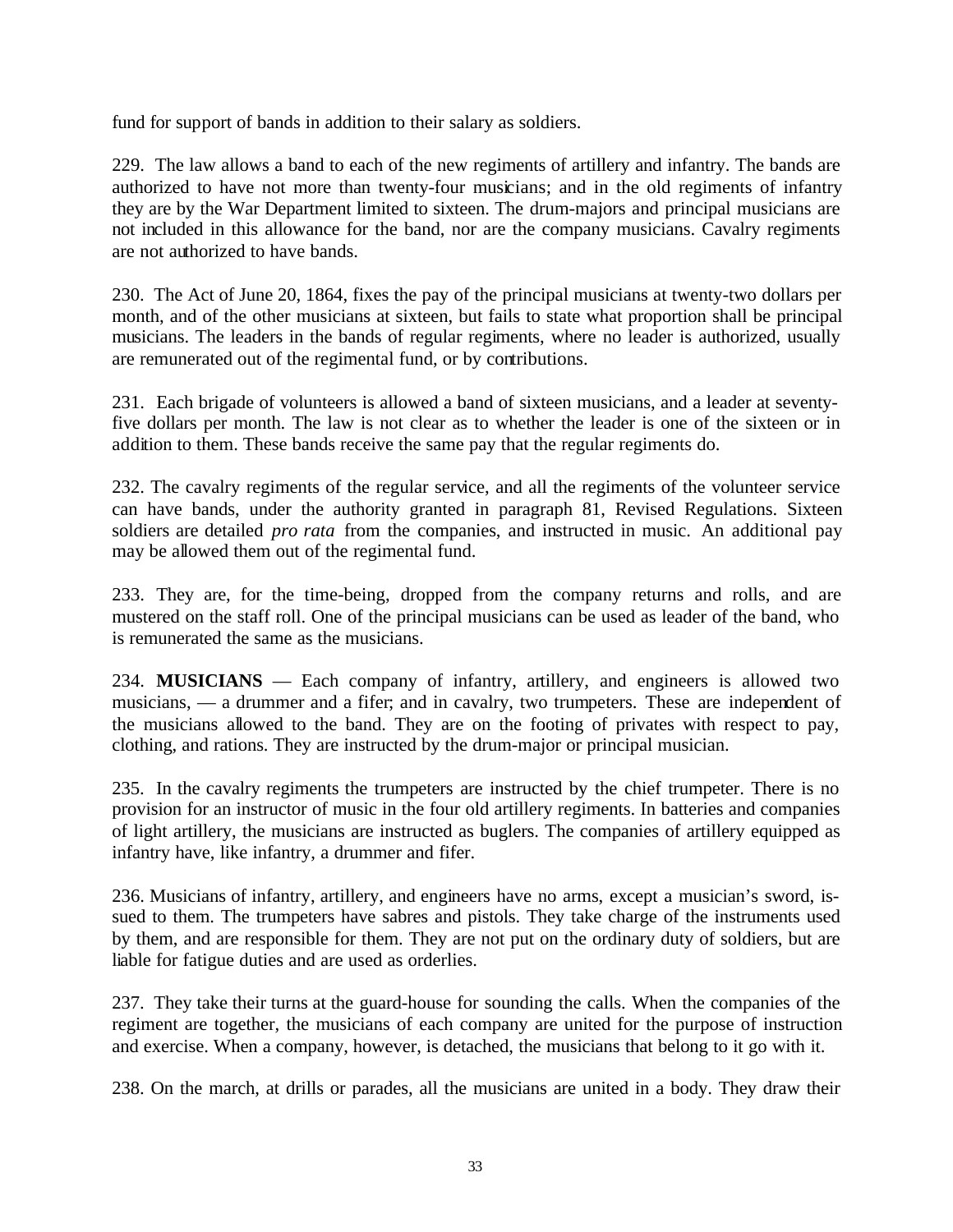rations and mess with their companies. The principal musician or chief trumpeter keeps the roster and makes the details; and they are not under the first sergeant's orders, except when acting with the company.

239. One or two musicians march on with the guard, and remain with it at the guard-house during the tour, and sound the musicians' call ten minutes before the *Assembly,* at which signal all the musicians assemble. The roll is called by the chief musician, drum-major, or chief trumpeter, and then they all unite in sounding the calls for the companies.

240. It has been the practice of the service to enlist boys under eighteen as musicians and trumpeters for companies, where they show a musical capacity. The consent of the parent or guardian is necessary to legalize the enlistment. They are generally collected at depots, and instructed in music before they are assigned to regiments and companies. Boys are allowed the same pay, clothing, and rations as men in the same capacity.

241. **CHIEF TRUMPETER** — The chief trumpeter in cavalry regiments occupies the corresponding position to drum-major, or principal musician, in the other regiments. The trumpeters are instructed by him, and he is held responsible for their neatness and appearance on duty and their presence at roll-calls. His pay is that of chief bugler, twenty-three dollars per month.

242. He keeps the roster, and makes the details from the trumpeters for orderlies, guard, fatigue, and other duties.

243. **SADDLER SERGEANT** — Each regiment of cavalry is allowed a saddler sergeant, with the pay and emoluments of a regimental commissary sergeant, seventeen dollars per month. His duties are not defined by law or regulation. He would naturally, however, have charge of the company saddlers of the regiment, and act as master saddler or foreman when the company saddlers are united in one shop for the repair of the equipments of the companies.

244. He takes his instructions from the commanding officer of the regiment, and should attend to the repairs of the horse-equipments of the field, staff and band, and see that the company saddlers perform properly their duties in the companies.

245. **SADDLERS**—Each company of cavalry is allowed an enlisted man as saddler, whose duty it is to keep the horse-equipments of the company in repair, under the direction of the company commander and the saddler sergeant. The pay of saddler is fourteen dollars per month, the same as a corporal of cavalry, with the same allowance of clothing and rations. Military duty ordinarily is not required of either saddler sergeants or saddlers; but hey should be instructed in a knowledge of the ordinary duties, and should at all times be available in case of necessity.

246. **ORDNANCE SERGEANT**.—Each military post may have an ordnance sergeant, whose duty it is to take charge of all the surplus ordnance at the post. He is enlisted for the position and belongs to the post, and is not removed when the troops are changed. His pay is twenty-two dollars per month, one ration, and allowance for clothing. Ordnance sergeants do not belong to the Ordnance Department, but to the non-commissioned staff, unattached, of the regiment or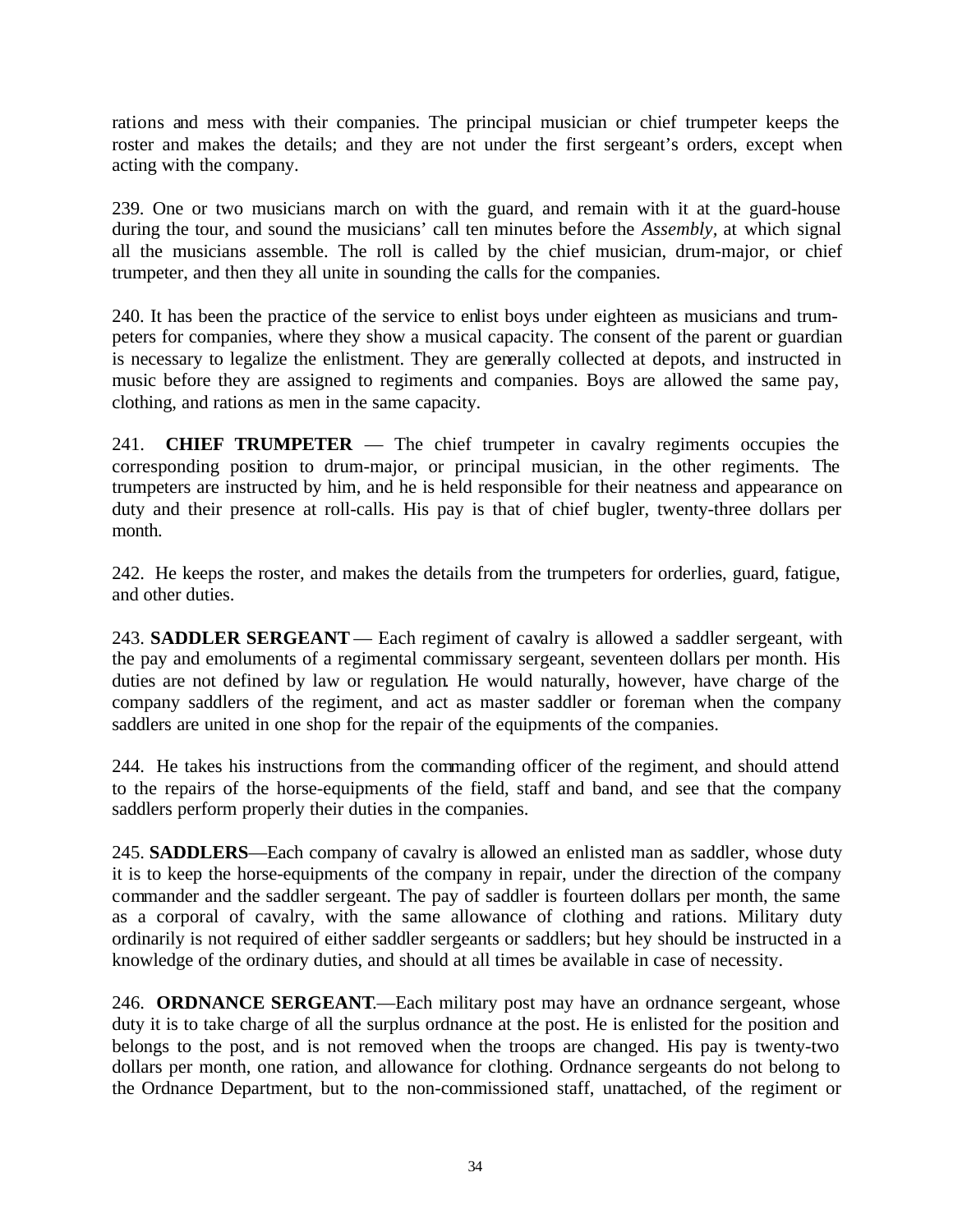post.

247. The following are the Regulations governing the appointment and duties of ordnance sergeant:—

"131. The Secretary of War selects from the sergeants of the *line* of the army, who may have faithfully served eight years (four years in the grade of non-commissioned officer), as many ordnance sergeants as the service may require, not exceeding one to each military post.

132.Captains will report to their colonels such sergeants as, by their conduct and service, merit such appointment, setting forth the description, length of service of the sergeant, the portion of his service he was a noncommissioned officer, his general character as to fidelity and sobriety, his qualifications as a clerk, and his fitness for the duties to be performed by an ordnance sergeant. These reports will be forwarded to the Adjutant-General, to be laid before the Secretary of War, with an application in the following form:— HEAD-QUARTERS, ETC.

*To the Adjutant-General:*

*Sir:—*

*I forward, for consideration of the proper authority, an application for the appointment of Ordnance Sergeant.*

|                             |          | Length of Service |                     |             |        |         |
|-----------------------------|----------|-------------------|---------------------|-------------|--------|---------|
| Letter<br>Name and Regiment | $\delta$ |                   | As Non-commissioned | In the Army |        |         |
|                             | Company  | Years             | Officer.<br>Months  | Years       | Months | Remarks |
|                             |          |                   |                     |             |        |         |
|                             |          |                   |                     |             |        |         |
|                             |          |                   |                     |             |        |         |
|                             |          |                   |                     |             |        |         |
|                             |          |                   |                     |             |        |         |

*Enclosed herewith you will receive the report of—, the officer commanding the company in which the sergeant has been serving, to which I add the following remarks:*

#### — —' *Commanding—Regiment.*

'133. When a company is detached from the headquarters of the regiment, the reports of the commanding officer in this matter will pass to the regimental headquarters through the commanding officer of the post or detachment, and be accompanied by his opinion as to the fitness of the candidate.

"134. Ordnance sergeants will be assigned to posts when appointed, and are not to be transferred to other stations, except by orders from the Adjutant-General's Office.

"135. At the expiration of their term of service, ordnance sergeants may be re-enlisted, provided they shall have conducted themselves in a becoming manner, and performed their duties to the satisfaction of the commanding officer. If the commanding officer, however, shall not think proper to re-enlist the ordnance sergeant of his post, he will communicate to the Adjutant-General his reasons for declining to re-enlist him, in time to receive the decision of the War Department before the sergeant may lawfully claim to re-enlist.

"136. The officers interested must be aware, from the nature of the duties assigned to ordnance sergeants, that the judicious selection of them is of no small importance to the interests of the service; and that while the law contemplates, in the appointment of these non-commissioned officers, the better preservation of the ordnance and ordnance stores in deposit in the several forts, there is the further motive of offering a reward to those faithful and well-tried sergeants who have long served their country, and of thus giving encouragement to the soldier in the ranks to emulate them in conduct, and thereby secure substantial promotion. Colonels and captains cannot, therefore, be too particular in investigating the characters of the candidates, and in giving their testimony as to their merits.

"137. The appointment and removal of ordnance sergeants, stationed at military posts, in pursuance of the above provisions of law, shall be reported by the Adjutant-General to the Chief of the Ordnance Department.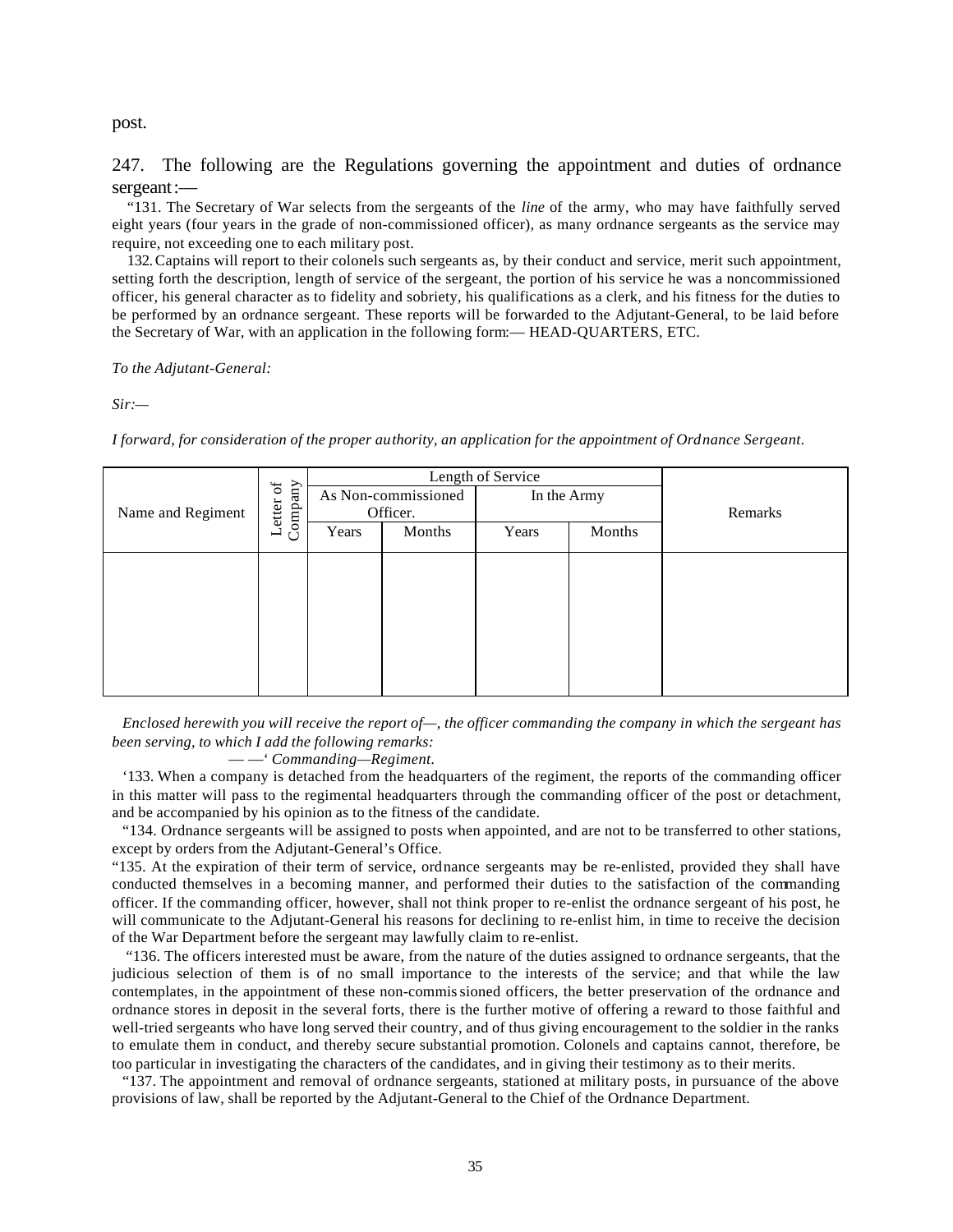"138. When a non-commissioned officer receives the appointment of ordnance sergeant, he shall be dropped from the rolls of the regiment or company in which he may be serving at the time.

"139. The duty of ordnance sergeants relates to the care of the ordnance, arms, ammunition and other military stores at the post to which they may be attached, under the direction of the commanding officer, and according to the regulations of the Ordnance Department.

"140. If a post be evacuated, the ordnance sergeant shall remain on duty at the station, under the direction of the Chief of the Ordnance Department, in charge of the ordnance and ordnance stores, and of such other public property as is not in charge of some officer or agent of other departments; for which ordnance stores and other property he will account to the chiefs of the proper departments until otherwise directed.

"141. An ordnance sergeant in charge of ordnance stores at a post where there is no commissioned officer shall be held responsible for the safe-keeping of the property, and he shall he governed by the regulations of the Ordnance Department in making issues of the same, and in preparing and furnishing the requisite returns. If the means at his disposal are not sufficient for the preservation of the property, he shall report the circumstances to the Chief of the Ordnance Department.

"142. Ordnance Sergeants are to be considered as belonging to the non-commissioned staff of the post, under the orders of the commanding officer. They are to wear the uniform of the Ordnance Department, with the distinctive badges prescribed for the non-commissioned staff of regiments of artillery; and they are to appear under arms with the troops at all reviews and inspections, monthly and weekly.

"143. When serving at any post which may he the headquarters of a regiment, ordnance sergeants shall be reported by name on the post returns, and mustered with the non-commissioned staff of the regiment; and at all other posts they shall be mustered and reported in some company stationed at the post at which they serve; be paid on the muster-roll, and be charged with the clothing and all other supplies previously received from any officer, or subsequently issued to them by the commanding officer of the company for the time-being. Whenever the company rosy be ordered from the post, the ordnance sergeant will Iii' transferred to the rolls of any remaining company, by The order of the commanding officer of the post.

"144. In the event of the troops being all withdrawn from a post at which there is an ordnance sergeant, he shall be furnished with his descriptive roll and account of clothing and pay, signed by the proper officer last in command, accompanied by the remarks necessary for his military history; and on his exhibiting such papers to any paymaster, with a letter from the Ordnance Office acknowledging the receipt of his returns, and that they are satisfactory, he will he paid on a separate account the amount which may be due him at the date of the receipt of the returns mentioned in such letter, together with commutation of rations, according to the regulations of he Subsistence Department. A certified statement of his pay account will be furnished the ordnance sergeant by the paymaster by whom he may be last paid. When there ire no troops at the post, the ordnance sergeant will report to the Adjutant-General's Office, by letter, on the last day of every month."

248. The commanding officer is responsible for the ordnance stores, and the returns are signed by him. The ordnance sergeant, therefore, takes his orders from him. When, however, there are no commissioned officer or troops at the post, he makes the returns in his own name.

249. By Regulation 140, an ordnance sergeant may also be placed in charge of property belonging to other departments, in the case of evacuation of the post by the troops, in which case he is required to make the prescribed returns, the same as an officer, to the department to which the property appertains.

250. Ordnance sergeants cannot be reduced to the ranks by sentence of a court-martial; but they can be discharged from service. They cannot, however, be tried by a garrison court-martial, except by special permission of the department commander (Reg. 895.)

251. **HOSPITAL STEWARD** — There are two kinds of hospital stewards allowed by law. First, those for posts and general hospitals: of these there may be enlisted as many as the Surgeon-General may require.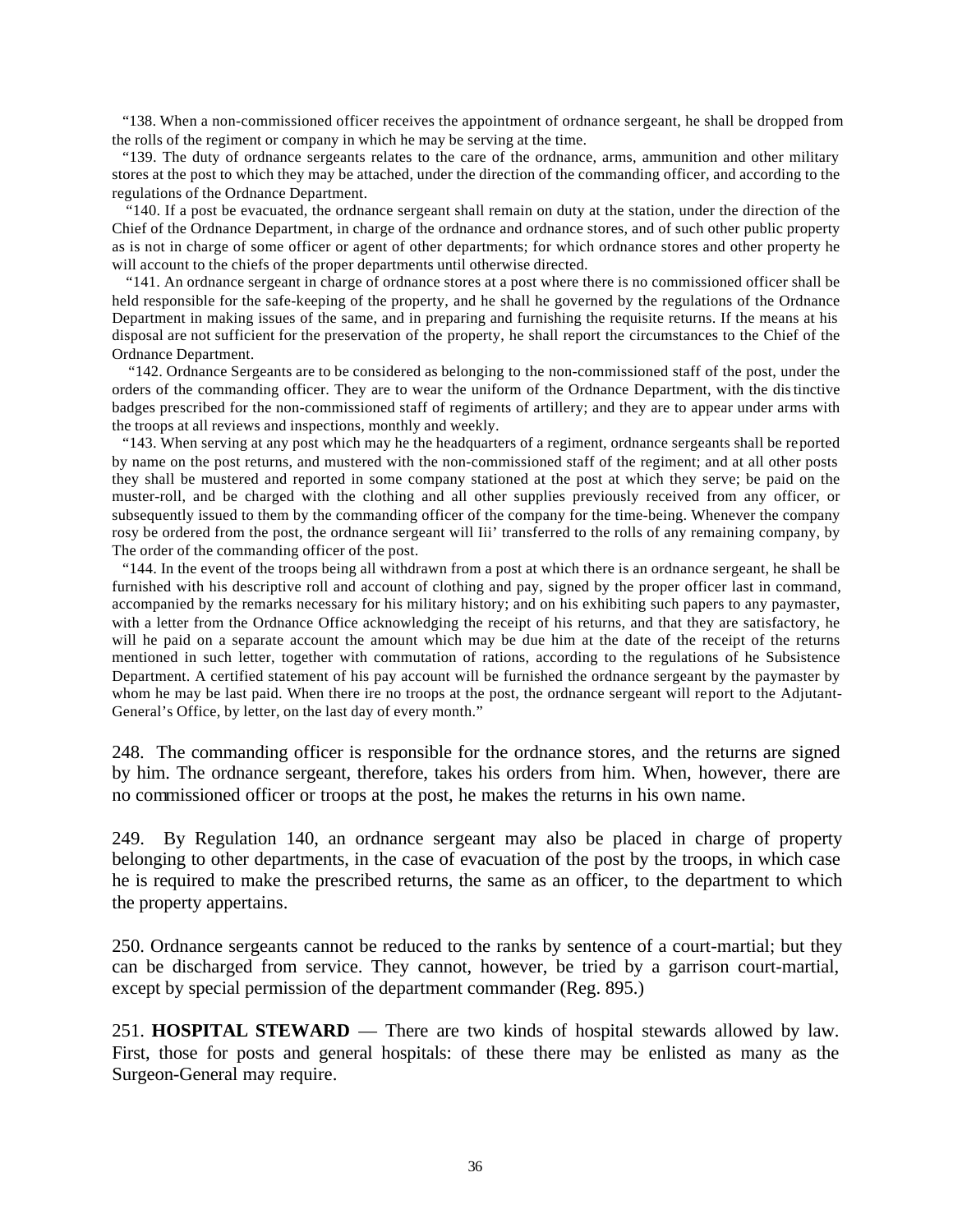252. Second, to each cavalry regiment two regimental hospital stewards, Fifth Artillery one, and to the new regiments of infantry one for each battalion, called battalion hospital stewards. All these have the same rations and clothing as ordnance sergeants, and thirty-three dollars per month.

253. There is another kind of hospital steward allowed by Regulations. (Reg. 1325, and note.) An enlisted man may be detailed, called an Acting Hospital Steward, in the absence of a competent person to be appointed. In this capacity, at posts of four companies or less he will receive twenty-five dollars per month; and, when there are more than four companies, twenty-two dollars per month.

254. Hospital stewards may be appointed from the enlisted men of the army, or may be directly enlisted for the position. When an enlisted man is to be appointed, he must be recommended by the senior medical officer, and the recommendation should be endorsed by the commanding officer of the company and of the post or detachment. None but competent men should be recommended for the permanent appointment. (Reg. 1324.) Enlisted men, thus appointed, are appointed only for the balance of their enlistment, except volunteers, who must be discharged and enlisted again in the regular service.

255. When hospital stewards are enlisted as such, they enlist for three years. The applicant for an appointment writes his own application, and accompanies it with suitable recommendation to the Surgeon-General: if he is accepted, an order will be issued directing his enlistment.

256. Hospital stewards may be re-enlisted by the commanding officer, on the recommendation of the medical officer of the post or station. He is entitled to the benefits extended to all soldiers for re-enlisting, viz.:—two dollars per month additional for the first re-enlistment, and one dollar per month for each subsequent re-enlistment, provided the reenlistment, in each case, takes place within one month after the expiration of his enlistment.

257. Great care should be taken in the enlistment of hospital stewards, as the position is a responsible one. The first enlistment should be between the ages of eighteen and thirty-five. The same physical qualifications are required of a hospital steward as of a recruit. He must be free from disease and able-bodied, honest, temperate, and industrious, of even temper, and devoted to the wants and patient under the whims of the sick.

258. He must have a thorough knowledge of the English language, so as to speak and write it correctly; otherwise he could not take charge of the books and records of the hospital. He must have a practical knowledge of pharmacy, sufficient to take charge of the dispensary and of surgery, be able to dress wounds and apply bandages, extract teeth, and to cup and bleed; he should also be a good cook.

259. The duties of hospital steward involve the charge of the dispensary, and the administrative duties of the hospital. Where there are several hospital stewards in the same hospital, the duties are divided. One is placed in the dispensary, who takes charge of the medicines, puts up the prescriptions, attends the surgeon in his inspections and surgical operations, performs the minor duties of surgery, applies bandages, extracts teeth, cups and bleeds, and makes the dressings.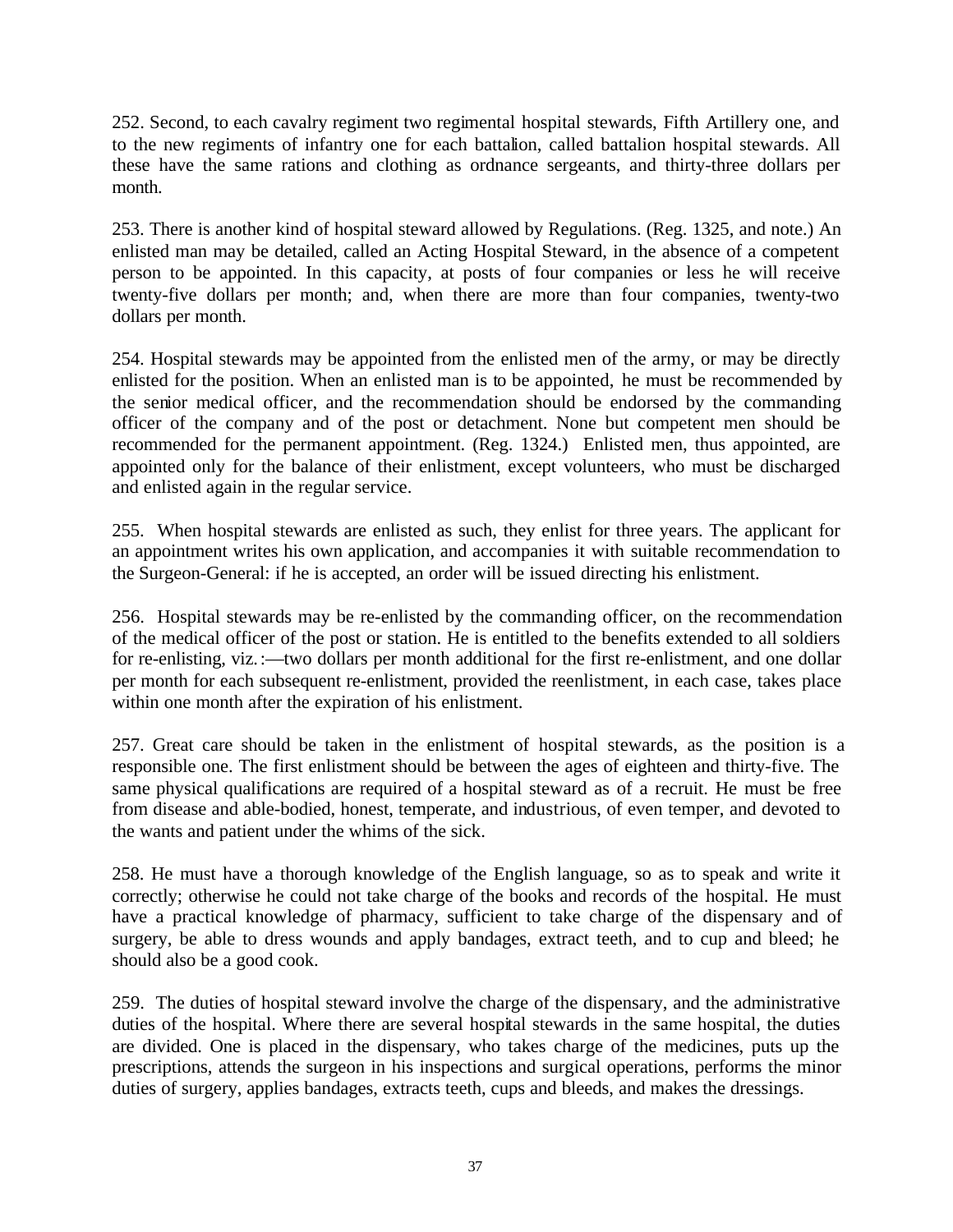260. Another steward may be placed in charge of the kitchen or cooking department, who attends to the drawing of the provisions, sees that they are properly cooked, and that the victuals are distributed according to the surgeon's directions.<sup>\*</sup> He manages the hospital fund, makes purchases, and takes charge of the hospital stores proper

261. Another steward, who should be the chief steward, directs the ward-masters, nurses, and attendants in their duties, attends to the police, ventilations, and warmings, calls the roll, receives the reports, and reports to the surgeon any violations of the regulations of the hospital, and any neglect of duty on the part of any of the hospital corps. He also takes charge of the hospital books, and prepares the reports.

262. In a hospital where there is but one steward, all these duties devolve upon him; and the hospital steward should therefore be familiar with all of them. He is a non-commissioned officer, and as such ranks all the enlisted men of the line. They are subject to his orders, and he should exact implicit obedience from all composing the hospital corps, except the medical cadet.

263. For the details regarding the duties of hospital stewards, see *"The Hospital Steward's Manual."*

264. Hospital stewards are subject to the Articles of War, may be tried by general court-martials and by garrison courts on the approval of the department commander, and are subject to all the punishments inflicted by courts on non-commissioned officers, except that they cannot be reduced to the ranks: they may, however, be discharged. The following Regulations must be borne in mind:

"1327. Hospital stewards, whenever stationed in places whence no post return is made to the Adjutant-General's Office, or when on furlough, will, at the end of every month, report themselves by letter to the Adjutant-General and Surgeon-General, as well as to the medical director of the military department in which they may he serving; to each of whom they will also report each new assignment to duty, or change of station, ordered in their case, noting carefully the number, date, and source of the order directing the same. They will likewise report monthly, when on furlough, to the medical officer in charge of the hospital to which they are attached.

"1328. The accounts of pay, clothing, &c. of hospital stewards must be kept by the medical officers under whose immediate direction they are serving, who are, also, responsible for certified statements of such accounts, and correct descriptive lists of such stewards, to accompany them in case of transfer—as, also, that their final statements and certificates of discharge are accurately made out when they are, at length, discharged from service."

265. **WAGONER** — Each company of cavalry, volunteers, and regulars, and each company of artillery in the Fifth Regiment, is allowed one wagoner, who is mustered as such, with the pay of a corporal of cavalry, fourteen dollars, and the clothing and rations of a soldier Wagoners are enlisted as soldiers, and selected afterwards, and may, therefore, at any time be returned to the ranks.

266. The wagoner was originally intended to take charge of the company wagon, and formerly one was allowed to each company. In the present war, however, transportation has been materially reduced, and the wagon-train placed exclusively under the direction of the regimental quartermaster, and thus the wagoner has ceased to be under the control of the company

l

<sup>∗</sup> In the absence of a hospital steward for the duty, an intelligent attendant has charge of the kitchen and cooking, and is called the Hospital Commissary.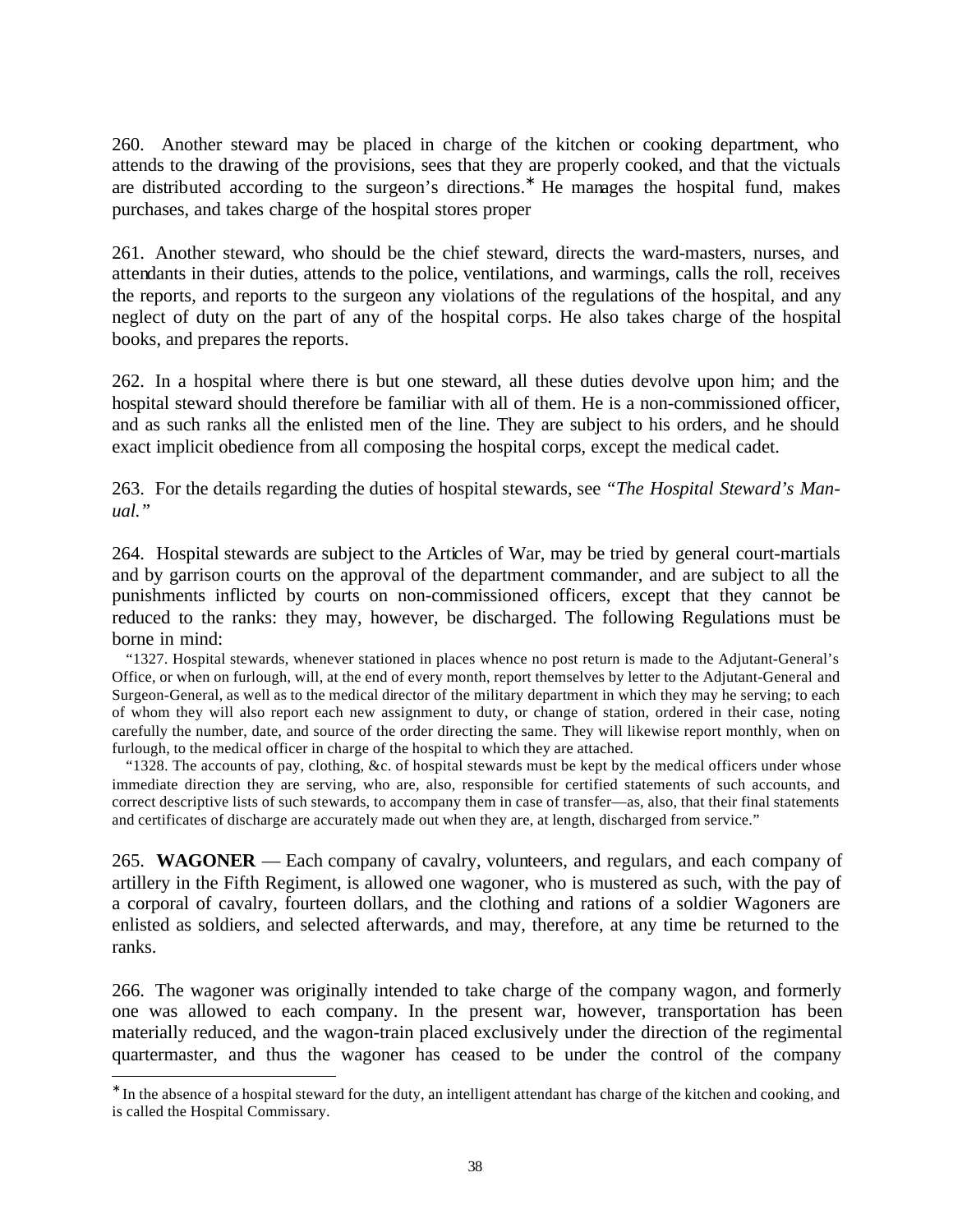commander A peace-establishment would necessitate a return to the former custom, and the wagoner be used exclusively by the company for the conveyance of the company property.

267. The law with regard to wagon-masters and wagoners for the Quartermaster's Department has been virtually null and void, owing to the conflicting allowance of pay, as given in the Acts of July 5, 1838, section 10, and August 3,1861, section 3. The last law allows the rank, pay, and allowances of sergeants of cavalry (seventeen dollars) to wagonmasters, and for wagoners the rank, pay, and allowances of corporals of cavalry. The former allows the appointment of wagonmasters at forty dollars per month, and three rations per day, and forage for one horse.

268. These laws, however, are not regarded; and citizens are hired as teamsters, at such salaries as are justified by the locality and the prevailing prices, by the Quartermaster's Department. They are not enlisted men, but, whilst they are employed in the field, are subject to the Rules and Articles of War, and liable to be tried by a court-martial.

269. **COOKS**. — The law now allows the enlistment of four African under-cooks for each company of more than thirty men; if less, two are allowed. They receive ten dollars per month, three of which may be drawn in clothing, and one ration. (See Act March 3,1863, section 10.) They are enlisted the same as other enlisted men, and their accounts are kept in the same way: they are entered on the company muster-rolls, at the foot of the list of privates. (G.O. No. 323, 1863.)

270. These cooks are to be under the direction of a head-cook, detailed from the soldiers alternately every ten days, when the company is of less than thirty men; when the company is of more than thirty men, two head-cooks are allowed. These are quite sufficient to cook the rations for a company; and, by system and method, the comfort and subsistence of a company may be greatly improved. The frequent changing of cooks under the old system worked badly for the comfort of the soldier, and they were often treated to unwholesome food, in consequence of the inexperience of some of the men.

271. The object of changing the head-cooks every ten days, as required by section 9, Act March 8, 1863, is to teach all the men how to cook; but it will follow that the under-cooks, who are permanently on that duty, will know more about it than the head-cooks. They will simply be held responsible that the cooking is properly performed.

272. The non-commissioned officers of those companies that have no commissary sergeant take their regular tour to superintend the issue of the provisions to the men, to see that the provisions are properly cooked, that there is no waste or pilfering, and that each soldier is served without distinction or favor. In the cavalry companies, this duty is performed by the company commissary sergeant.

### **SPECIAL OR EXTRA DUTY**

273. SOLDIERS may be employed on duties not strictly military, when the exigencies of the service require it, for the reason that they are incident to the operations of an army, viz.:— As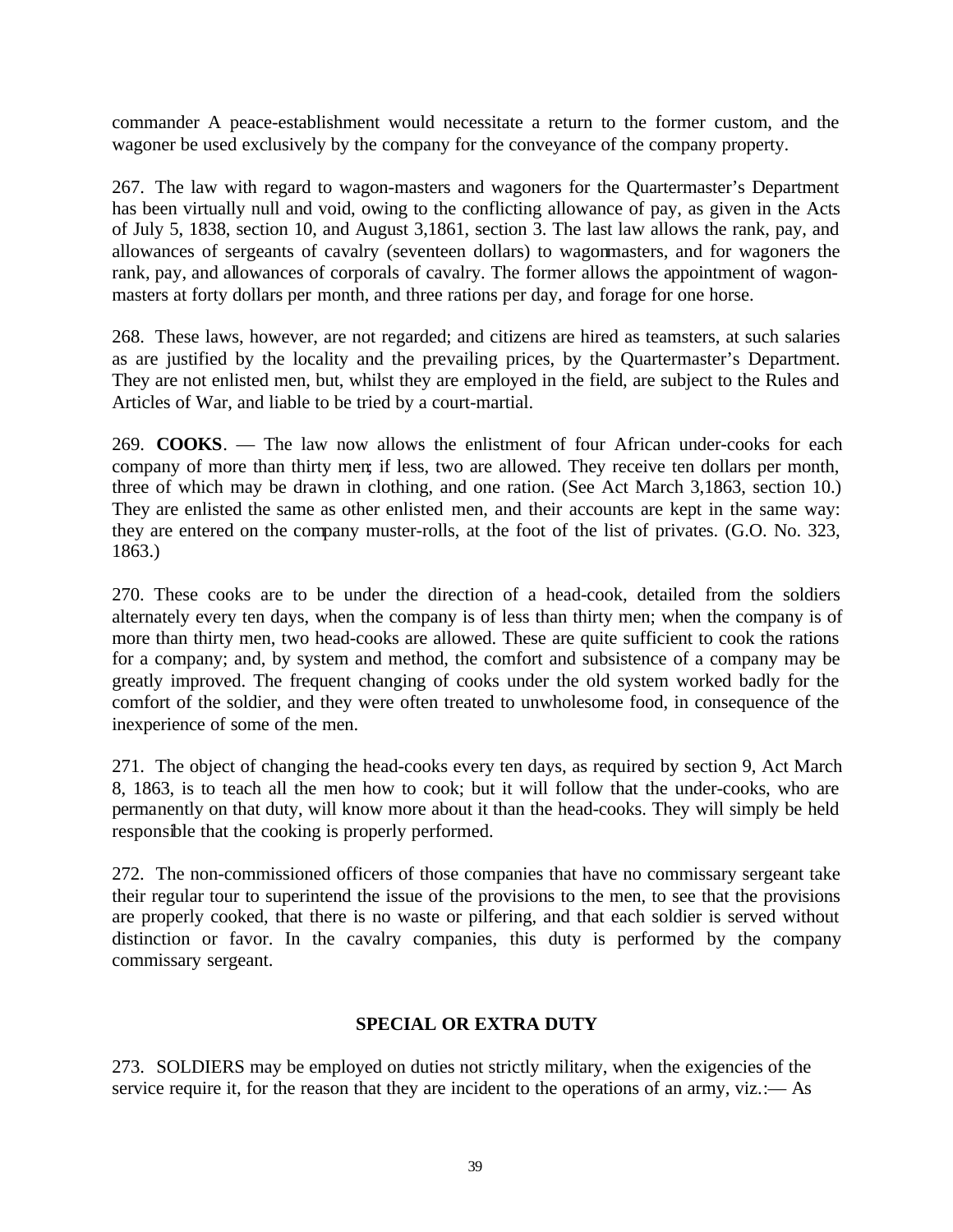*Mechanics and Laborers, Cooks and Attendants in Hospitals, Regimental Armorers, Clerks, Officers' Servants, Pioneers, Scouts, Spies, &c.* &c.

274. It has been the custom to allow additional pay for such duties.<sup>\*</sup> By section 35 of the Act of March 3, 1863, such payments have been discontinued; but by the same section the authority to order such details for special service is limited to the commanding officer of forces in the field.

275. **MECHANICS AND LABORERS**.—The employment of mechanics and laborers is generally under the direction of a quartermaster, commissary, or engineer officer, although an officer may be specially detailed to take charge of such workmen. The soldier is then relieved from duty in his company, and takes his orders from the officer in whose department he is employed.

276. Laborers include teamsters, herders, packers, assistants, strikers, &c.; and they are usually placed under some non-commissioned officer, wagon-master, packmaster, or principal workman, through whom the officer transmits his orders and instructions to the employees.

277. The same rules of discipline and obedience apply to soldiers employed on these duties as when on military duty. Simple whim or caprice is not sufficient excuse to be relieved; and applications for such an object must be respectful, and based on some plausible reason.

278. Soldiers detailed on such duty are required to attend Sunday and monthly inspections and muster, and, if not proficient in drill, should be required to attend drills until they know their duties as soldiers.

279. **COOKS AND ATTENDANTS IN HOSPITALS** — Soldiers may be placed on duty in hospitals as cooks and attendants for the sick. In these capacities they are under the direction of the surgeon of the hospital, and receive their orders and instructions from him.

280. They are usually under the immediate control of the hospital steward, who directs them in the details of their duties. The regulations for the government of the hospital guide them in their duties, appertaining principally to its police and cleanliness, the administration of medicine, and the care and feeding of the patients.

281. **REGIMENTAL ARMORERS** — Regiments armed with muskets, rifles, or carbines other than the Springfield rifle model of 1855-61-63, are entitled to an armorer, for the purpose of keeping the regimental arms in repair. He can be supplied with a set of tools and extra parts by a proper requisition on the Ordnance Department. (Par 65, instructions for making ordnance returns.)

282. Under the direction of the commanding officer, it is the duty of the armorer to keep the arms of the regiment in repair, and to take care of the called for in the various departments, as clerks, in cases where the employment of a citizen clerk is not allowed. Like other extra-duty men, they are under the direction of the officer in whose department they are detailed, and their

l

<sup>∗</sup> The Third Auditor has decided that, under the authority granted in the Regulations, extra-duty pay may still he allowed, until the Regulations are changed.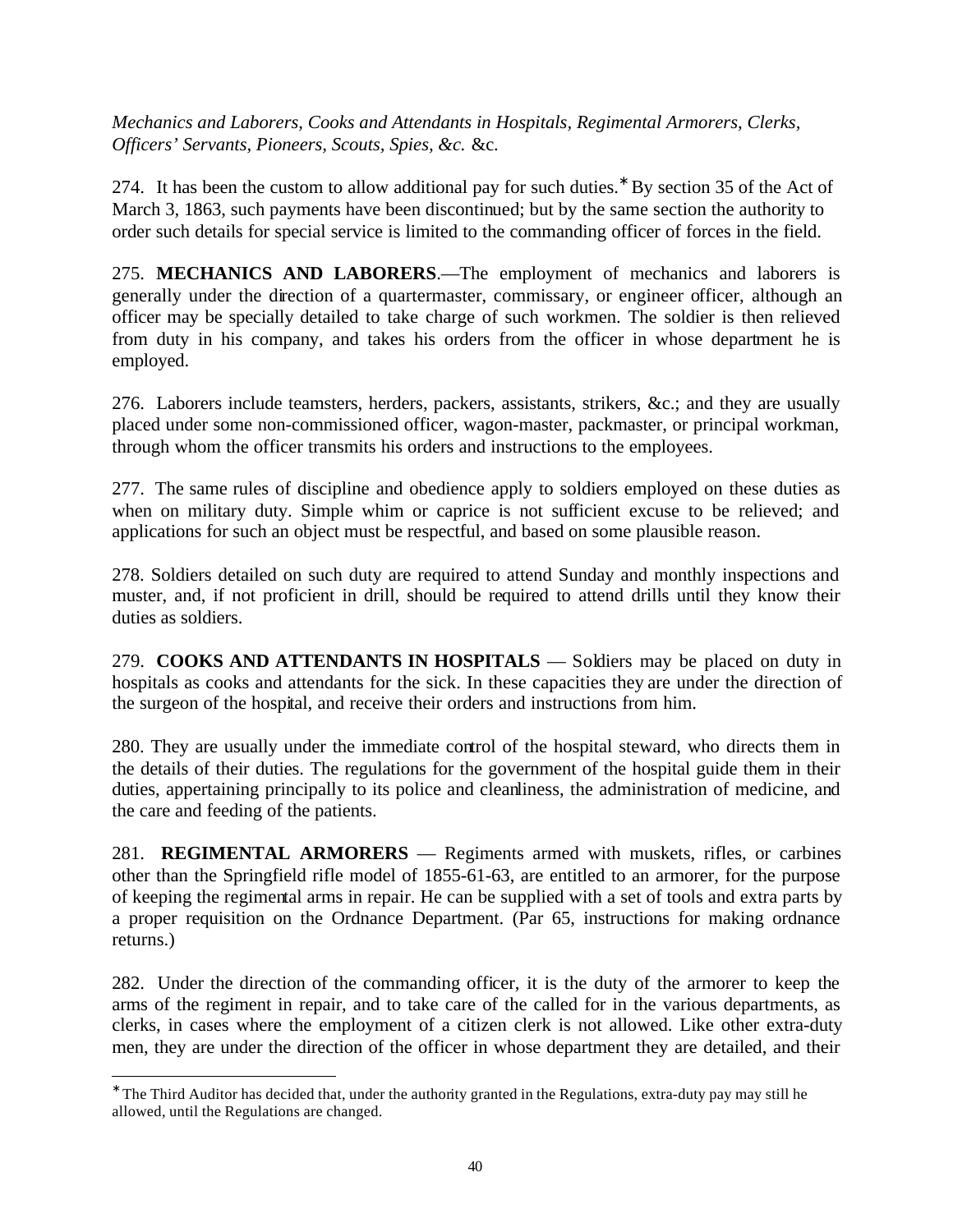work may involve all the knowledge from that of a simple copyist to a complete knowledge of the administrative duties of the department they are in.

284. Clerks have the best opportunity of learning the administrative duties of the army, and, consequently, have better chances for promotion than in the ranks. The management and control of men, however, can only be learned by actual experience.

285. **OFFICERS' SERVANTS**. — Soldiers with their own consent and that of their captain, may be taken by company officers as servants. They are, however, required to be acquainted with their military duties, to be completely armed and equipped, and to attend at inspections and reviews with their companies. (Regulations 124 and 125.)

286. The custom most generally resorted to, is for the soldier to appropriate his leisure hours to such service; and he is not excused from any of his duty with the company. A soldier cannot be required to perform any service for the private benefit of an officer or mess of officers, unless he consent and is mustered as an officer's servant. (Regulation 126.)

287. **PIONEERS, SCOUTS, SPIES, EXPRESS-MEN, &C**.— Soldiers are frequently employed in the foregoing capacities, in the absence of civilians. No specific instructions can be laid down for such duties. They generally receive their orders from the authorities directing the details, and are guided by the circumstances under which they are detailed.

288. **PIONEERS** are soldiers detailed to precede a command on the march, for the purpose of repairing the roads, bridges, &c. The pioneer party is usually composed of details of one or two men from each company in the command, with axes, picks, and spades, and sent in rear of the advance guard, but in front of the main force. An officer is usually detailed to direct the men in their work. It is not a permanent party, but only detailed for the emergency; and when the necessity is over the men are returned to their respective companies.

289. **SCOUTS AND SPIES**.—It is sometimes necessary to have soldiers act as scouts and spies. This is often dangerous duty, under certain circumstances, and is, therefore, generally well rewarded. They are used to procure information of the enemy, and require peculiar fitness for the duty.

290. As long as the soldier wears his uniform, he only subjects himself to the ordinary dangers of war, principally of being captured and treated as a prisoner of war When, however, he lays aside his uniform and assumes a citizen's dress, or other disguise, and is caught within the enemy's lines, the usual penalty is death by hanging.

291. The laying aside of his uniform, whilst it increases the penalty if caught, diminishes the chances of capture; and the soldier must exercise his discretion which alternative to choose; for no officer understanding the obligations of a soldier would require him to subject himself to the penalties of a spy against his will, however much he might tempt him with the promise of reward if he accomplished his mission. A soldier, however, can be required to go within the enemy's lines in uniform when the service requires it.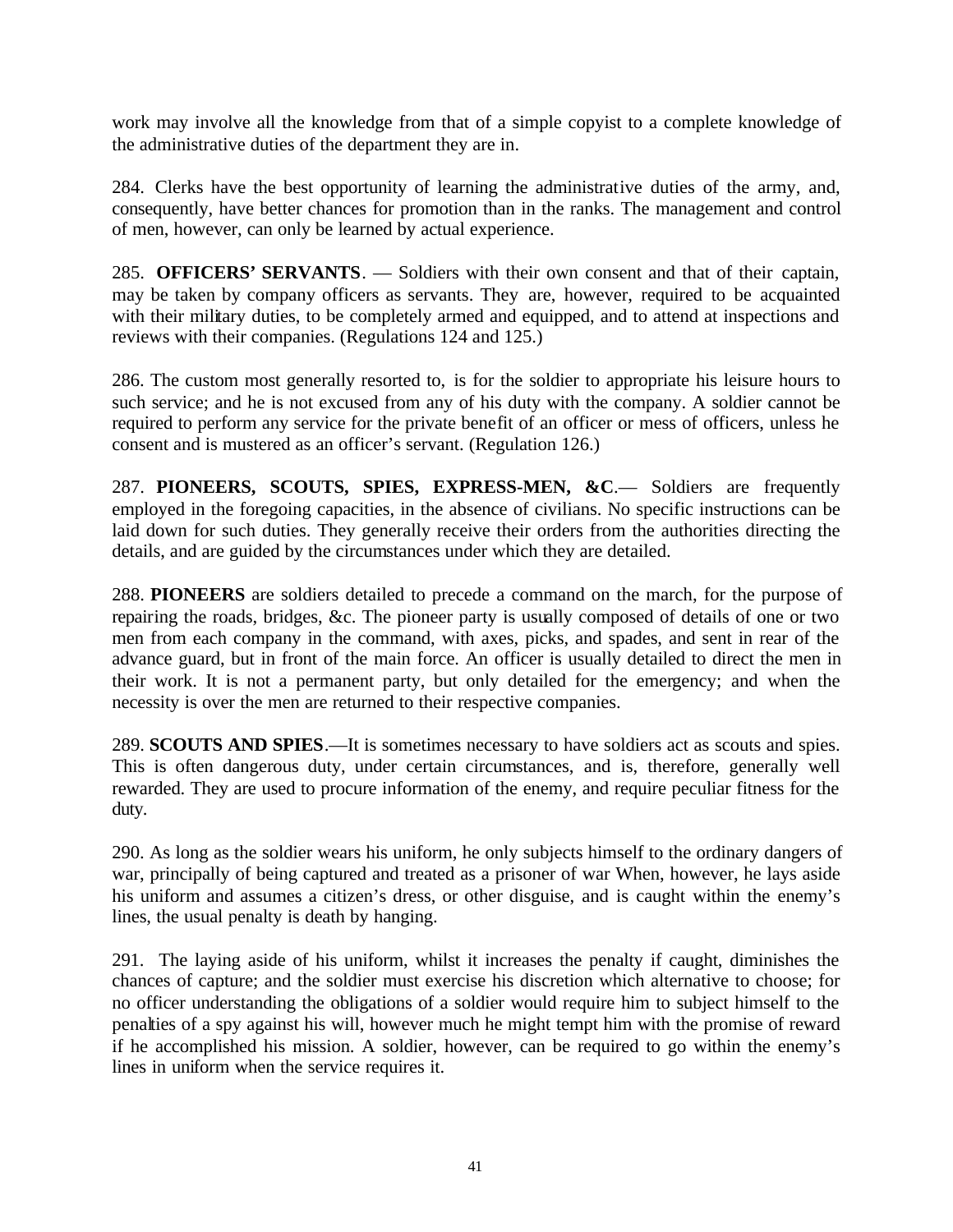292. **COURIERS**. — For the purpose of transmitting information rapidly, mounted soldiers are sometimes detailed as couriers, express-men, or messengers. The route to be traveled may lead through an enemy's country; and it is necessary to wear the uniform, in order to save the soldier from the penalties of a spy. The duty is very similar to that of a scout.

293. The soldier should be prepared to destroy the dispatches when in danger of capture; for which reason an intelligent man should be selected, in order that the contents of his dispatches may be made known to him verbally, so that, if he is in danger of being captured and compelled to destroy his dispatches, he may still be able to communicate their purport, if he should escape the danger which compelled him to destroy them.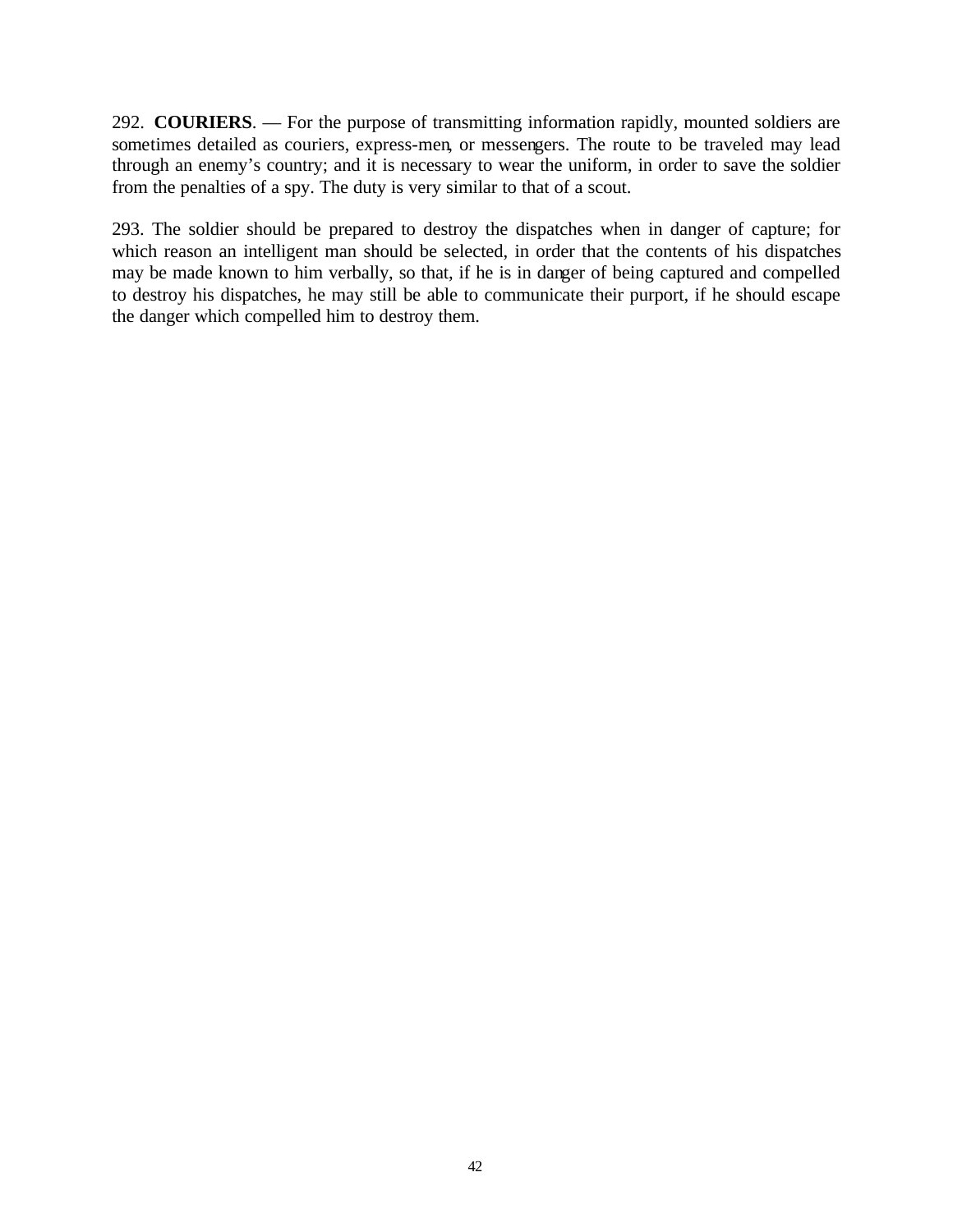# **ORGANIZATION.**

**NON-COMMISSIONED OFFICERS.**

294.The non-commissioned officers of a regiment and company, allowed by law in the various arms and regiments of the army, are as follows, viz.:—

#### INFANTRY AND ARTILLERY

(Old Army.)

*Non-Commissioned Staff Each Company.* One Sergeant Major One First Sergeant. One Quartermaster Sergeant. Three Sergeants. Two Principal Musicians. Four Corporals.

295. Volunteer regiments of infantry differ from the above in having one commissary sergeant and one hospital steward, and no principal musicians, in the non-commissioned staff and four sergeants and eight corporals in each company.

296. INFANTRY

### (New Army.) *Non Commissioned Staff*

*Non-Commissioned Staff Each Company.* Three Battalion Sergeant Majors **One First Sergeant.** Three Battalion Quartermaster Sergeants Four Sergeants. Three Battalion Commissary Sergeants Eight Corporals Three Battalion Hospital Stewards One Drum-Major, or Leader of the Band Two Principal Musicians. .

# 297. ARTILLERY.

(New Army.)

*Non-Commissioned Staff Each Company.* One Sergeant Major. One First Sergeant. Two Quartermaster Sergeants. One Quartermaster Sergeant. One Commissary Sergeant. Four Sergeants. One Hospital Steward. Eight Corporals. Two Principal Musicians.

Volunteer artillery differs from the above in having no principal musicians.

298. CAVALRY.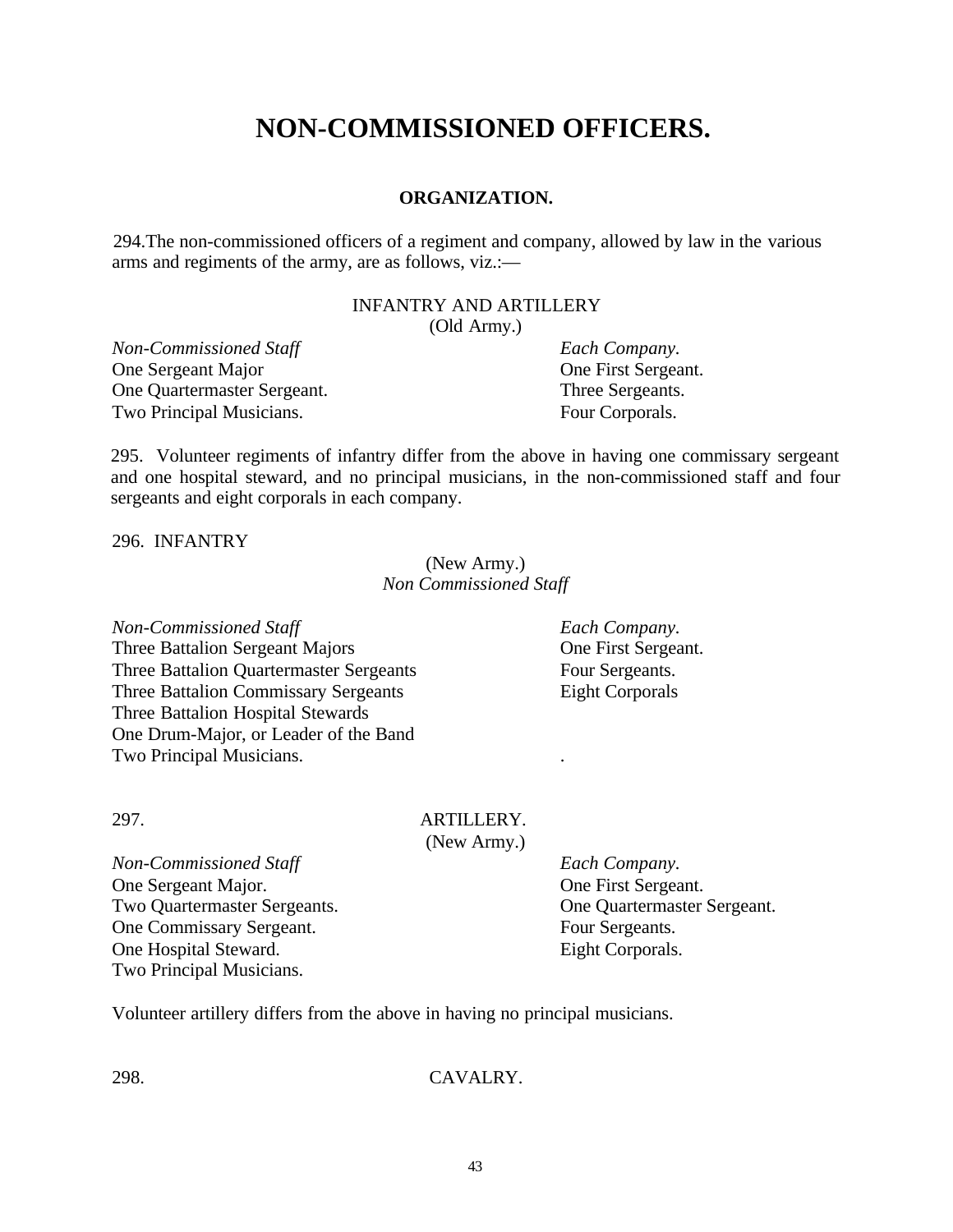*Non-Commissioned Staff Each Company* One Sergeant Major. One First Sergeant. One Quartermaster Sergeant. One Commissary Sergeant. One Commissary Sergeant. Five Sergeants. Two Hospital Stewards. Eight Corporals. One Chief Trumpeter. One Saddler Sergeant.

One Veterinary Sergeant. One Quartermaster Sergeant.

Regular and volunteer cavalry have the same.

299. ENGINEERS. *Non-Commissioned Staff Each Company.*. One Sergeant Major. Ten Sergeants One Q. M. and Commissary Sergeant. Ten Corporals

.

### ORDNANCE.

300. The Ordnance Department has no regimental organization. The enlisted men are organized into companies at the various armories and arsenals, and the master workmen are now called sergeants. The armorers, carriage-makers, and blacksmiths are now called corporals; the artificers, privates of the first class; and the laborers, privates of the second class. The number of each is only limited by the wants of the Ordnance Department.

## **RANK.**

301. NON-COMMISSIONED officers, like commissioned officers, rank according to date of commissions or warrants in the same grade. The different grades rank as follows, viz.—

- 1. Cadet and Medical Cadet.
- 2. Sergeant Major.
- 3. Regimental Quartermaster, and Commissary Sergeants.
- 4. Ordnance Sergeants and Hospital Stewards.
- 5. First Sergeant.
- 6. Sergeants.
- 7. Corporals.

302. Non-commissioned officers are all appointed by the commanding officer of the regiment; those of the company, however, are appointed on the recommendation of the company commanders. All non-commissioned officers of a regiment can be reduced by sentence of a court-martial.

303. The non-commissioned officers of a company can be reduced by the commanding officer of the regiment on the recommendation of the company commander; but, without such a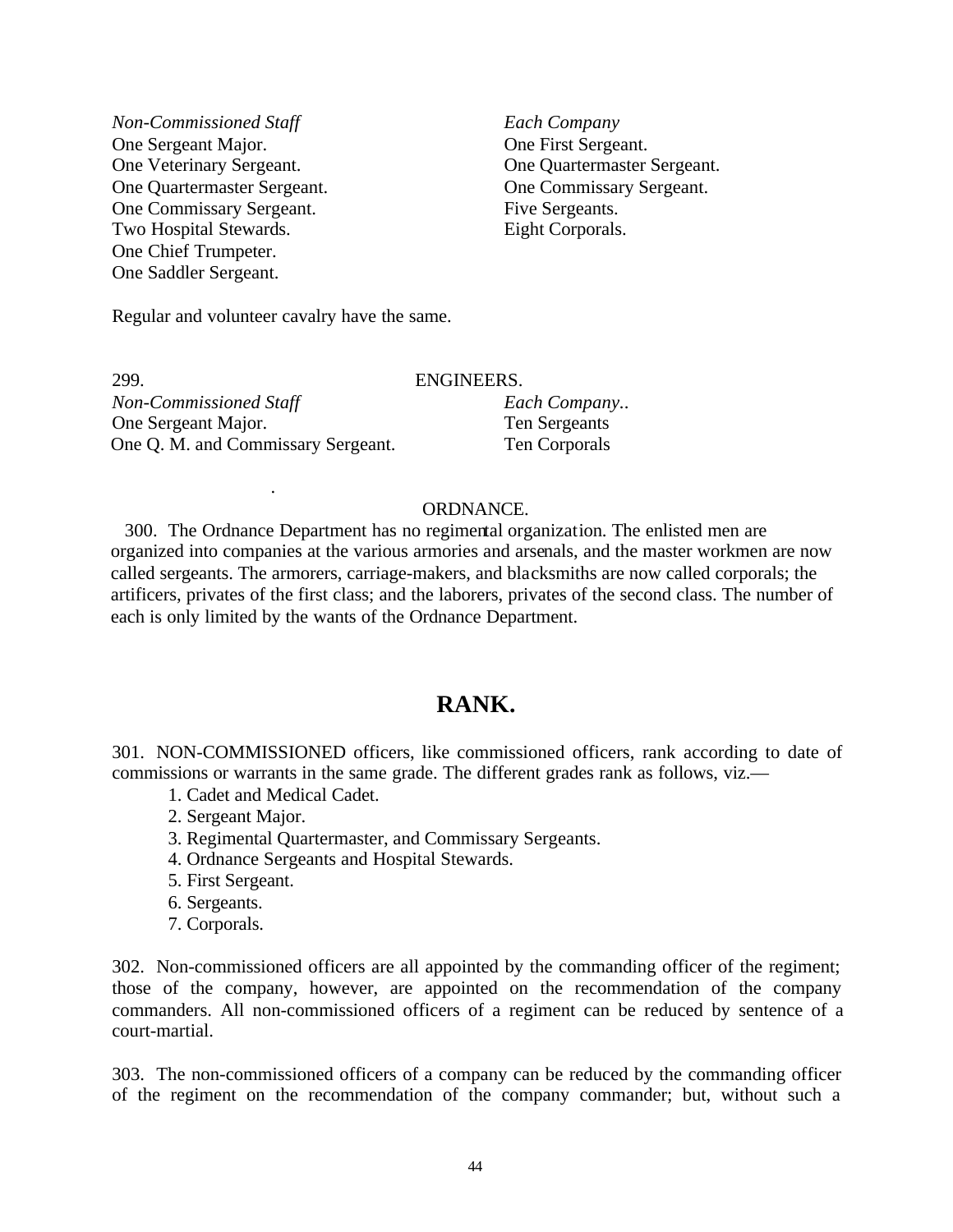recommendation, they must be tried by a court-martial, in order that they may be reduced.

304. Cadets, medical cadets, ordnance sergeants, and hospital stewards appointed by the Surgeon-General, cannot be reduced; although they may be discharged dishonorably.

305. Each non-commissioned officer receives a certificate or warrant of his rank, signed by the commanding officer of the regiment, and counter-signed by the adjutant. (Reg. 80.)

306. At depots for recruits, where there is no legal organization, temporary appointments are made, called *Lance Sergeants* and *Lance Corporals,* that by Regulations have the same authority as a duly authorized appointment, and they must be obeyed and respected accordingly. They do not, however, receive any increase of pay beyond that of a private; and, when the recruits reach their destination, the appointment ceases. The successful performance of this duty, however, as non-commissioned officer would lead to a consideration of their claim to promotion in case of a vacancy. (Reg. 971)

307. For the purpose of ascertaining the merits of candidates, and particularly to replace absent non-commissioned officers who have not vacated their appointments, the *Lance* appointments are frequently made in the companies. Such soldiers are virtually on probation, and their succession to the permanent appointments, when vacancies occur, necessarily depends on the manner in which they perform their duties under the acting appointment. *Lance* appointments wear the chevron of their rank, the same as legal appointments.

308. Non-commissioned officers are usually, for offenses, placed in arrest; and only in grave cases are they placed in the guard-house. (Reg. 78.) Commissioned officers only have authority to arrest non-commissioned officers.

309. Non-commissioned officers are entitled to implicit obedience from the soldiers, and they should be obeyed and respected by the men; and when a non-commissioned officer fails in obtaining this regard and obedience from the men, he falls in his most essential qualification.

310. The confidence of the soldiers in the integrity of a non-commissioned officer can only be obtained by his being rigidly just and impartial to those under him, and by keeping his temper on all occasions, and discharging his duty without passion or feeling. A non-commissioned officer who cannot control himself will find difficulty in controlling those over whom he is placed.

311. Confidence and energy are the progressive traits of the non-commissioned officer who would be successful. Let him first feel he is right, and acting in obedience to orders and instructions, and hen do his duty with decision and firmness; and success will be more certain, and failure much less discreditable.

312. Non-commissioned officers should provide themselves with a pencil and notebook in which to enter the names of men forming the details. Orders and instructions given to them verbally they should at once reduce to writing, and not trust to their memory. Lists of property placed in their charge temporarily should be entered; and, in fact, all items that it may possibly be necessary to recall should be put down in such a book.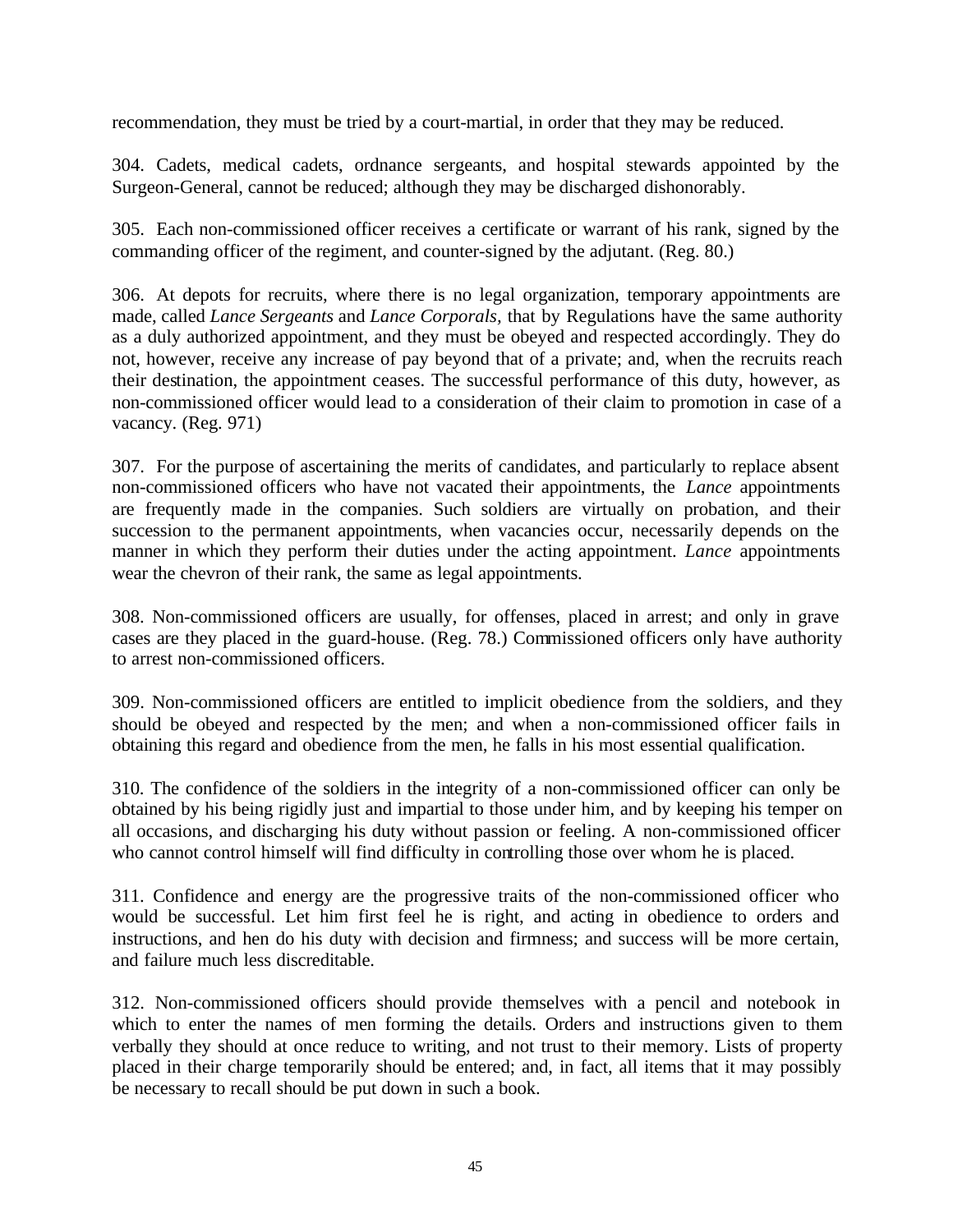# **THE CORPORAL.**

313. THE appointment of corporal is the first step to promotion in the army, and may lead to the highest distinction in the military service. The corporal is usually selected from the most intelligent privates, who have been longest in the service, and who are noted for their military appearance and attention to duty.

314. The sergeants are appointed from the corporals; and they should therefore look upon their position as one of probation, and should seek to perform well their part, in order that they may be advanced.

315. The pay of corporals of cavalry, artillery, and infantry is eighteen dollars per month; in the engineers and ordnance, twenty dollars. They get one ration per day, except the corporal of ordnance, who receives a ration and a halt They get a small increase on the allowance of clothing to a private.

316. The duties of a corporal are simple, and depend for their successful performance mainly upon his capacity to control and direct soldiers in the performance of their duty. They take charge of the smaller details for fatigue and police duty in camp and garrison duty: their most important duty is that of Corporal of the Guard. They frequently succeed to the responsibilities of sergeant in his absence, and should therefore be familiar with his duties.

317. Corporals should bear in mind that they are entitled to implicit obedience from the men placed under them; and, whilst they are not usually authorized to confine soldiers on their own judgment, they should always be sustained by their superiors in the performance of their duties, and in the execution of their office.

318. When a soldier neglects his duty towards a corporal, the corporal should at once report the fact to the first sergeant, whose duty it is either to decide in the matter, or to report it to his company commander.

319. Non-commissioned officers have it in their power at times to favor certain soldiers, that is, to relieve them from the most disagreeable part of the duty before them, and give it to others. Such distinctions soon destroy their influence over men, and give rise to trouble and difficulty.

320. They should seek to be just towards the men, treat all alike, and when a hardship falls upon an individual he should have no grounds for thinking he has been especially selected.

321. The corporal should insist upon obedience, without being arbitrary, and should maintain his position as a non-commissioned officer firmly, but without arrogance. When he first receives his appointment, his calibre meets with the severest tests. Soldiers, for a time, will be apt to try the material he is made of, which they do in many ways, and by progressive steps, and, if not checked, will increase to a complete disregard, and terminate in an entire inefficiency of the corporal.

322. He should take the first opportunity, and make it the decisive issue that will settle once and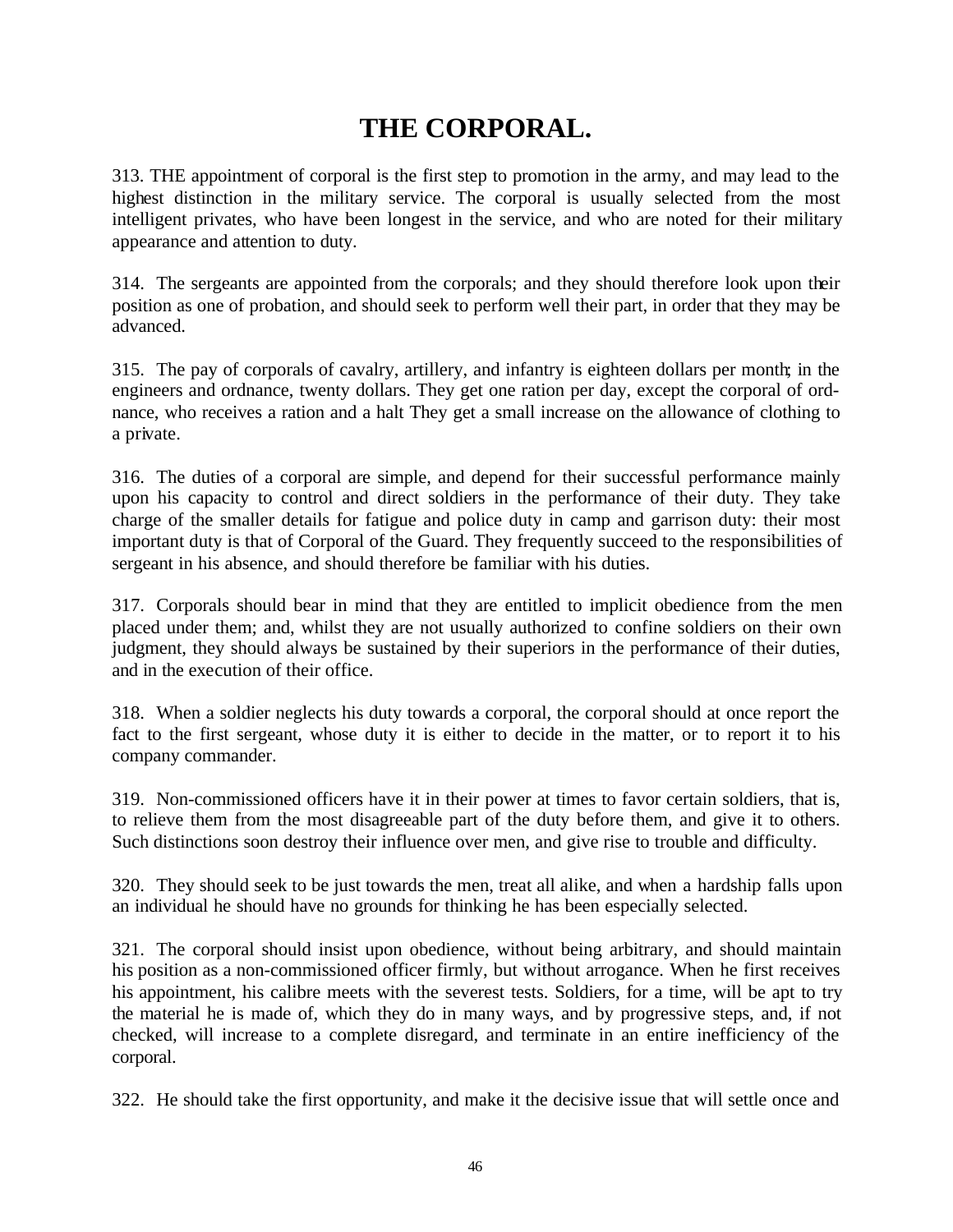for all that he intends to maintain his position with the jealousy of the highest grade.

323. Corporals should be living examples for the soldiers in the neatness and cleanliness of their clothing, arms, and accoutrements. They should be the first to fall into ranks at roll-calls, and should have their tents or bunks, wherever their quarters, always systematically in order

324. They should be familiar with the "School of the Soldier," and capable of instructing the recruits in the elementary principles of tactics.

325. In the field, where it is sometimes difficult to cook for the entire company, it is divided into messes and the non-commissioned officers placed in charge of the different messes *pro rata.* They attend to drawing provisions for their mess, and are held responsible for the conduct of the mess-mates in the keeping of their tents and the care of the camp and garrison equipage in their charge.

326. **CORPORAL OF THE GUARD** — This is the most important duty that falls to the corporal. He should be perfectly familiar with the duties of the sentinel, and able to instruct the members of the guard in their duties.

327. Ordinarily, a guard consists of a lieutenant and sergeant of the guard, and three corporals, one to each relief As soon as the guard has marched on it is divided into three reliefs. The senior corporal is assigned to the first relief the next to the second, and the third corporal to the last relief.

328. As soon as his relief has been assigned to him, the corporal makes a list of the names and numbers, beginning on the right, the odd numbers being in the front rank, and the even numbers in the rear rank. This list is handed to the sergeant of the guard. The corporal should keep a copy of it also.

329. As soon as the list of the first relief is taken, the corporal marches it off to post it, accompanied by the corporal of the old guard. No. 1 is relieved first; he is always stationed at the guard-house, and is not required to march round the chain of sentinels with the relief. The other sentinels are relieved in succession, and are required to fall in in the rear and march round in order, at a *"Support Arms."* The Regulations proscribe:

"394. When a sentinel sees the relief approaching, he will halt and face to it, with his arms at a shoulder. At six paces, the corporal will command,

### *1. Relief 2. HALT!*

when the relief will halt and carry arms. The corporal will then add, 'No. 1,' or 'No. 2,' or 'No. 3,' according to the number of the post,

*Arms—PORT!*

The two sentinels will, with arms at *port,* then approach each other, when the old sentinel, under the correction of the corporal, will whisper the instructions to the new sentinel. This done, the two sentinels will shoulder arms, and the old sentinel will pass, in quick time, to his place in rear of the relief. The corporal will then command,

*1. Support—ARMS! 2. Forward. 3. MARCH!*

and the relief proceeds in the same manner until the whole are relieved."

330. The first relief should be posted as promptly as possible, as both guards are kept waiting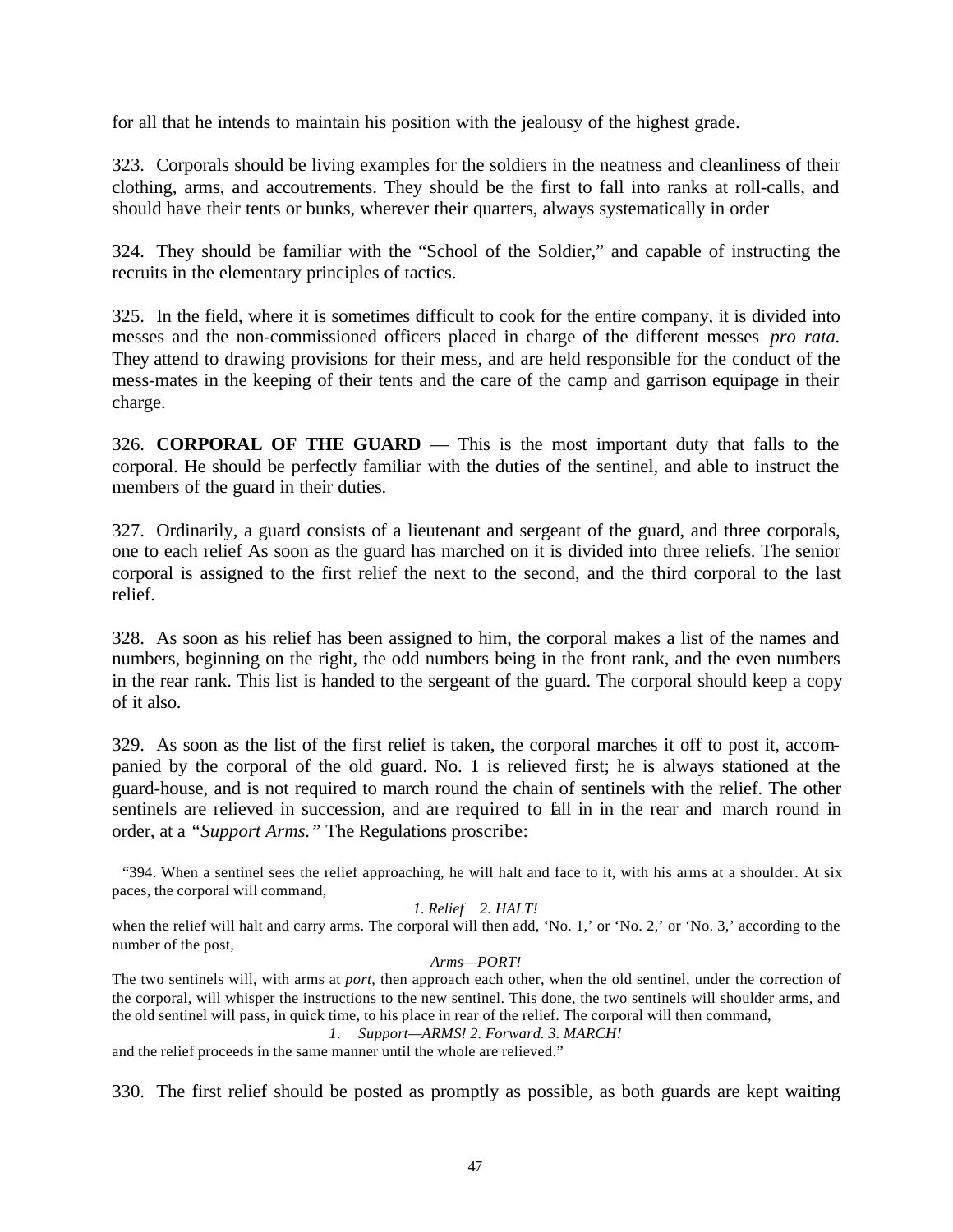until all the sentinels have been relieved and have joined their guards to march off. The new guard does not "Stack Arms" until the old one has marched off.

331. If the guard is small, there may be but one corporal; and he then would be required to post all the reliefs, and, in all probability, there would be no officer of the guard, and the sergeant then would be the commander of the guard. When there is a corporal to each relief, each corporal parades his own relief, posts it, and instructs the sentinels in their duty. He answers the call of the sentinels of his relief for "Corporal of the Guard."

332. The reliefs are usually posted for two hours; they have, therefore, four hours off post. It may be necessary to have two or all the corporals visiting the sentinels at once. The corporals of the other reliefs may therefore be called on when the corporal whose relief is on post is absent on duty. Each corporal, however, answers the calls of his own relief as far as possible.

333. The corporal should visit his relief thoroughly the first tour by daylight, and see that the sentinels know their day-orders well, and again the first tour at night, to see that they know and perform their night-duties properly. And they should be visited at other times also, until they know and perform their duties well; for the corporal will be held responsible by the officer of the guard that the sentinels are properly instructed.

334. Corporals should remember that the only persons authorized to give them orders when on guard are the commanding officer, officer of the day, and the commissioned and noncommissioned officers of the guard; and they take orders from no other persons.

335. The privates of the guard should make their applications to be absent from the guard, through the corporals, who are required to see that they return punctually and are not absent longer than is necessary. The corporal is held responsible that he reports to the officer of the guard all neglect of duty or disobedience of orders or instructions by members of the guard.

336. The corporal whose relief is on post at twilight receives the countersign and communicates it to the sentinels of his relief. Afterwards the countersign is communicated by the old sentinel to the new one when the relief marches round.

337. Corporals should be careful how they exercise their own discretion in reporting offences or neglect of duty by the men: It often happens that it may be wise and judicious to let the first offence pass, with the admonition that if repeated it will certainly be taken notice of In no case should a repetition of the same offence be allowed to pass unreported, as it is sure to be followed by others.

338. In cities and towns, and in the neighborhood of camps, patrol guards are often sent out under a non-commissioned officer, to pick up soldiers absent without authority, and to correct any abuses of which soldiers may be guilty. Such patrol guards have no authority over commissioned officers, and it is not proper that such patrols should be instructed to demand passes of officers. Such patrols may, however, give information of improper conduct on the part of officers to the officer of the guard.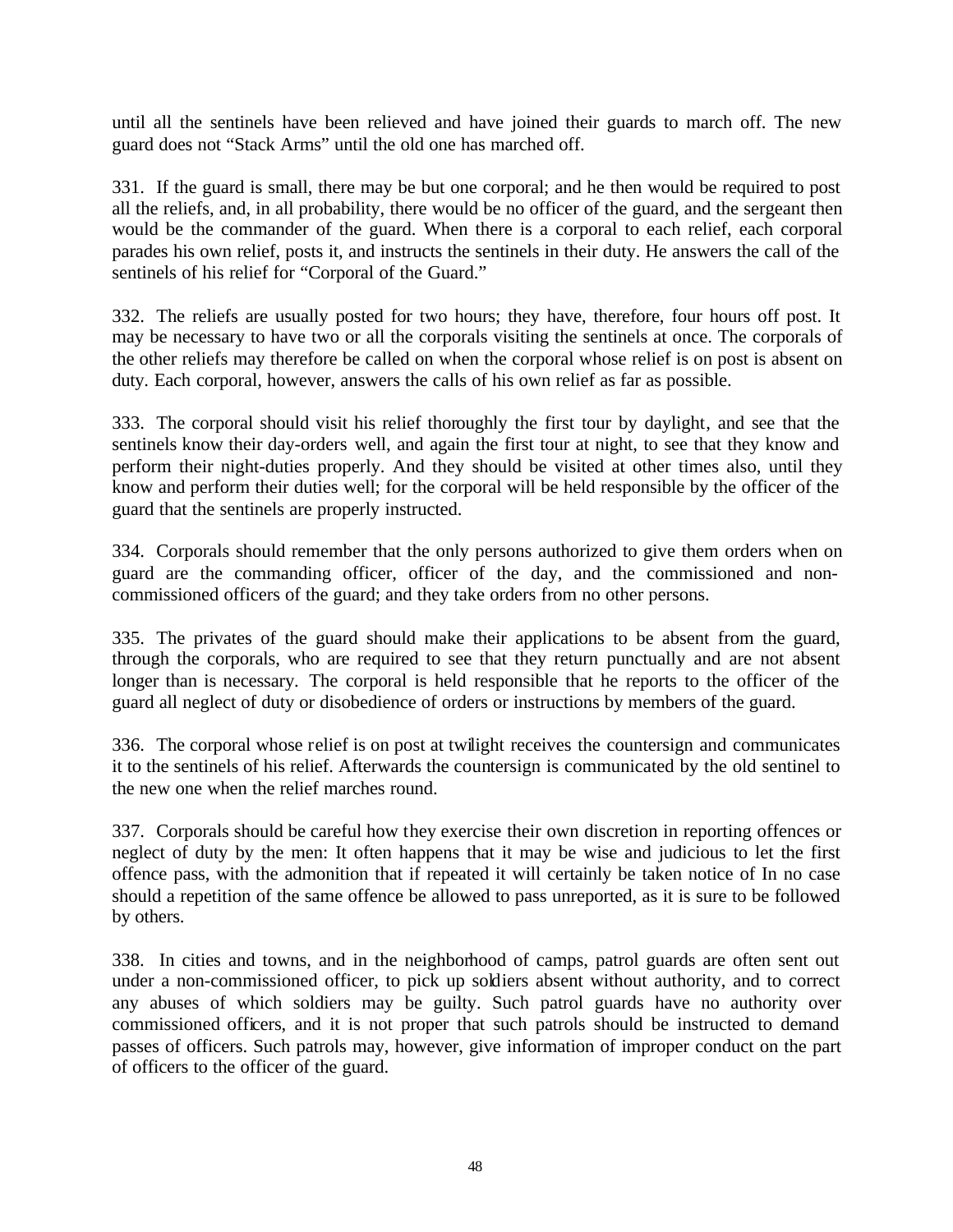339. **THE CORPORAL OF POLICE**. — He may be on general police or company police. On the former, he will probably be under the direction of the officer of police or sergeant, and have a detail placed under his direction to police a certain extent of ground about the camp or quarters. On company police, he will have charge of cleaning up the company parade-ground and quarters, under the instruction of the first sergeant.

340. The police party is usually turned out twice during the day, — in the morning soon after reveille, and in the afternoon before evening parade. The duty is light if regularly performed and the corporals are attentive and require the men to do their work thoroughly each time they are turned out.

341. In barracks, the duty corresponding to police in camp, is *room-orderly.* He usually goes on for a week at a time, and alternates with the duty-sergeants and corporals, occupying the same room in barracks, in regulating the police of the room. He sees that the men keep their bunks or bedsteads in order, roll up their beds, and fold their blankets neatly after reveille; that the room is swept out and prepared for the morning inspection. In winter-time, or cold weather, the police party is required to cut wood for the kitchen and for the quarters, where the fires are used in common. The corporal superintends the party, and sees that the duty is properly performed.

342. **FATIGUE** — Corporals usually have charge of the smaller details for fatigue duty. Fatigue duty includes all the irregular work that the soldier is called upon to perform from time to time. In the field, it includes working upon roads, building field-works, rifle-pits, &c., making or removing obstructions, duty on forage-parties, and, in fact, all the duties where details of men are required, without arms, for short periods.

343. In barracks or quarters there are many duties that call for details for fatigue, such as loading or unloading of stores, the removal of stores from one place to another, digging of graves for deceased soldiers or officers, labor on the grounds, works, or buildings of the post, &c. All such duties are usually claimed as fatigue, and the labor should be divided *pro rata* among the noncommissioned officers and the men.

344. Corporals may either have charge of a separate party or a subdivision, and receive their instructions as to what they are expected to do, and are held responsible by their superior officers for the performance of their duty.

345. They should make lists of the names of the men under them, so that they will know at any time the detail. The habit of taking notes cannot be too strongly recommended to corporals and other noncommissioned officers.

346. They are also held responsible for the tools and other implements used by the party, and should Therefore take memoranda of their number, kind, and condition, and, if any are lost, broken, or injured, they should report by whom and how they were damaged, and "whether by fault of any one," when they are turned in again.

347. **ARTILLERY AND CAVALRY**. — What has been laid down thus far is for the corporal of infantry, and for artillery and cavalry when dismounted. Some few duties are to be noted for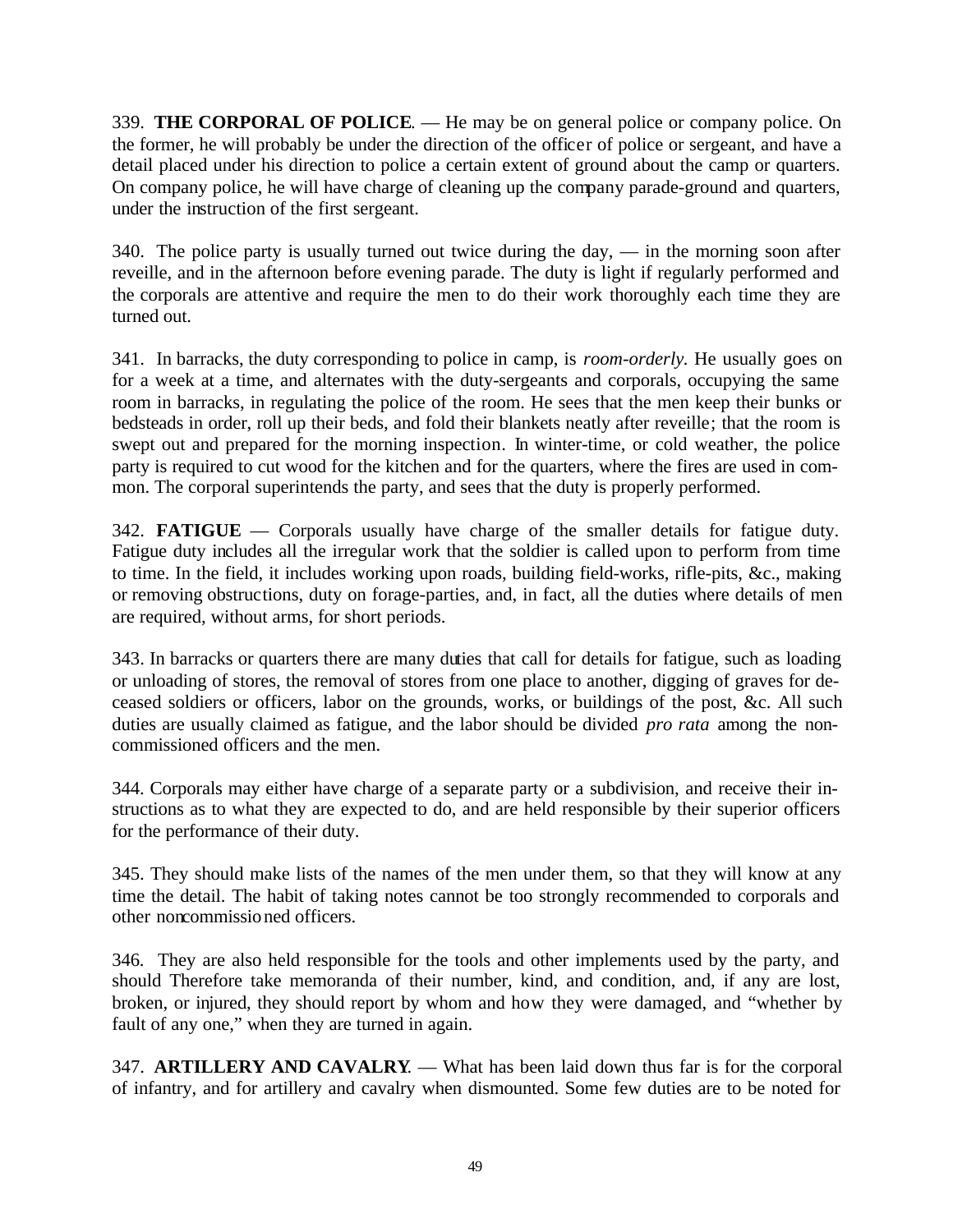the corporal mounted.

348. The duty of posting mounted sentinels in the vicinity of the enemy is generally entrusted to an officer, although along an extended line noncommissioned officers can be used to post some of the less important posts. Sergeants and corporals are usually posted with the men at important points of the line, where a number of men are necessary.

349. They see that the men do not neglect their duty, and have the officers' instructions obeyed, as regards the conduct of the post, the manner in which they are to keep the look-out, and what they are to do in the event of certain things being done by the enemy.

350. They are sometimes required to visit the sentinels of the outer chain, to see that they are on the alert, or to carry orders to them, or to relieve or reinforce them, all of which requires a clear comprehension of the orders transmitted, and a capacity for making the men understand them correctly.

351. Sentinels are liable to lose sight of the main object for which they are posted, and to turn their attention to some minor points of their instructions. Corporals should seek to impress upon them the main objects for which they are posted, and to explain to the sentinel what is important and what is secondary. Orders should not be given loosely, but with the greatest care; and the observance of the strict letter of the orders is not so important as the spirit of them.

352. Thus, a party may be posted on a road with orders to let no one go by without written authority, the object of the post being to allow no one to go by with information for the enemy. A messenger or courier may arrive with important intelligence, desiring to go within the lines, and the officer who sent him, not anticipating such orders, may not have supplied him with the required pass. It would, therefore, not be proper to stand upon the strict letter of the order, but he should be passed in, accompanied by a sentinel, to the nearest officer

353. Some judgment is required, in posting the outer sentinels, in choosing proper positions. It should be remembered that whilst in the daytime elevated positions afford the best view, the reverse is the case at night; and the night posts should be removed to the hollows, where, in addition to giving a view against the sky of any one approaching, the sentinel himself cannot be seen; and it is important that pickets should not expose their posts to view any more than is necessary, and, to prevent surprises, they should be changed as frequently as possible.

354. Corporals of cavalry are sometimes placed in charge of small parties to reconnoitre, commonly called patrols. Such duty requires caution, a knowledge of the country, and, most of all, good common sense. Some shrewdness may at times be exercised in getting information from the inhabitants, in the enemy's country.

355. The object of the patrol may be specific or general: in either case, every thing should be observed in order that all possible questions about the route taken may be anticipated,—the roads, houses, streams, their distance apart, the character of the country, the disposition of the inhabitants, &c., and, in fact, every feature that could affect troops advancing or retreating.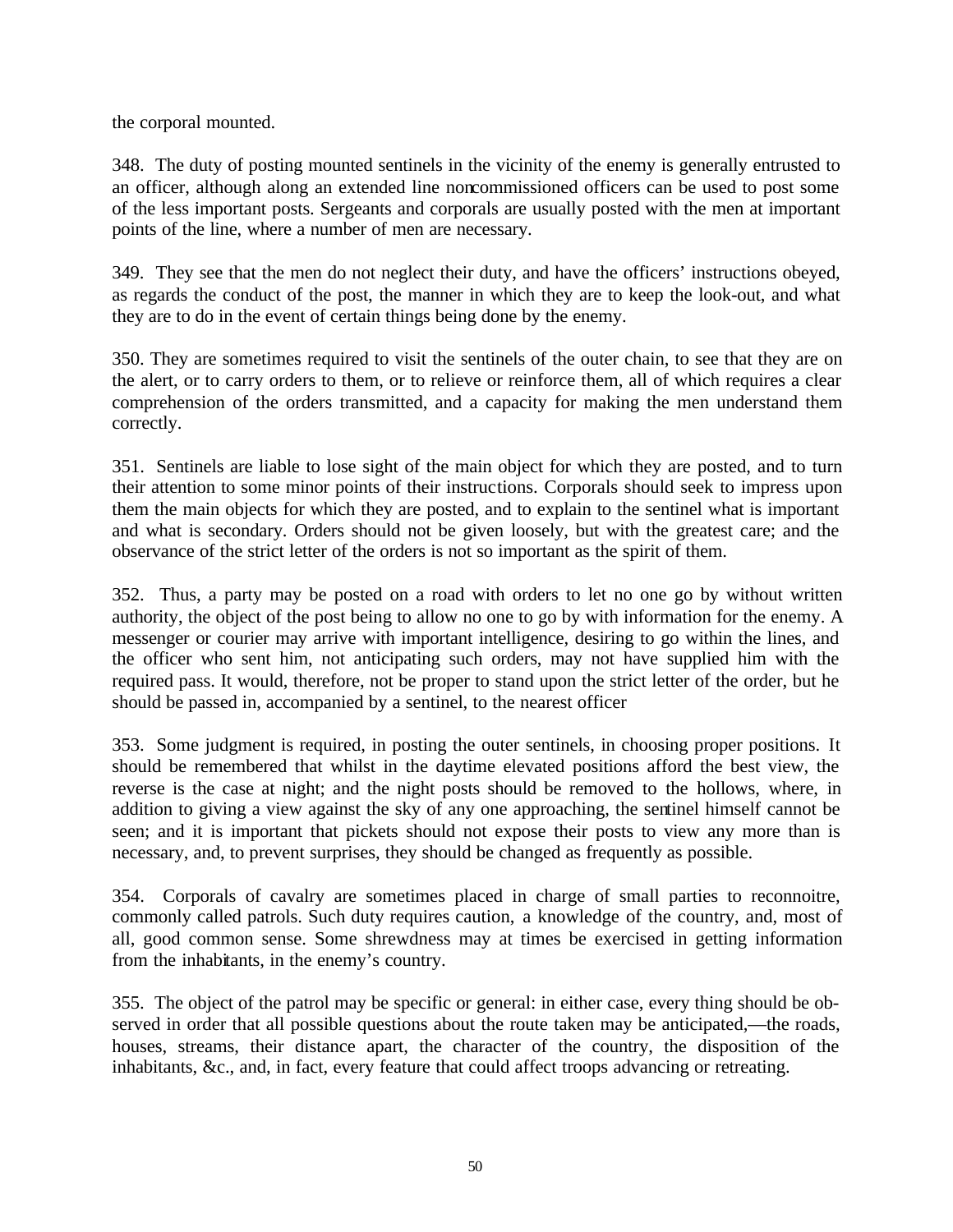356. In making a report on returning, a distinction should be made between what is actually seen, and what is only conjecture or report, giving in each instance the authority. All exaggeration should be avoided; but no objection can be had to laying stress upon whatever is considered particularly important.

357. The corporal should keep his patrol together as much as possible, and not permit his men to straggle or pursue any object of curiosity or interest of their own, and should especially guard against depredations or pillage. Private property even of enemies is respected by the laws of war, and its capture and appropriation are never justifiable unless ordered by higher authority and for public use. It may be necessary here and there to detach a man; but, as a rule, the patrol should keep together as much as possible for the sake of mutual support.

358. When the object of the patrol is specific, every other consideration should yield to that object. That is, the opportunity to do something else perhaps creditable should not be undertaken if the success of the patrol for the particular object would be endangered thereby.

359. Thus, an opportunity to capture a patrol of the enemy might present itself. On the advance it would rarely be justifiable, but on the return it might be undertaken, if in case of failure the information obtained would still be transmitted and the object of the patrol completed.

360. Strict caution is sometimes necessary. By-roads and unfrequented paths should be traveled, or, if necessary, roads should be entirely avoided. If the object of the patrol is important, no superior force or obstacles should be regarded as a good excuse for abandoning the object and returning, and there must be no *supposed* impossibility. The attempt must be made, and failure ascertained beyond a doubt. If driven back or pursued by the enemy, as soon as he gives up the pursuit the object of the patrol must be resumed.

361. Stable-guards are peculiar to artillery and cavalry. Corporals and duty-sergeants alternate on this detail. Usually a non-commissioned officer and three men are sufficient. They do not march on, like the other guard, are not armed, and do not challenge.

362. Their duty is to watch the horses that none get loose and escape, and that they do not injure themselves. The non-commissioned officers are responsible that the guard is properly posted and regularly relieved. They go on at retreat, and are relieved at reveille.

363. Horses escaping through the neglect of the stable-guard should be charged to them and deducted from their pay. They may be charged to the entire guard, each paying his share; or, where it can be ascertained what particular sentinel permitted the horse to escape, the amount may be charged exclusively to him.

364. Corporals of artillery usually act as gunners, and assist the chief of piece in managing the gun and directing the cannoneers. The piece may be aimed either by the gunner or the chief of piece.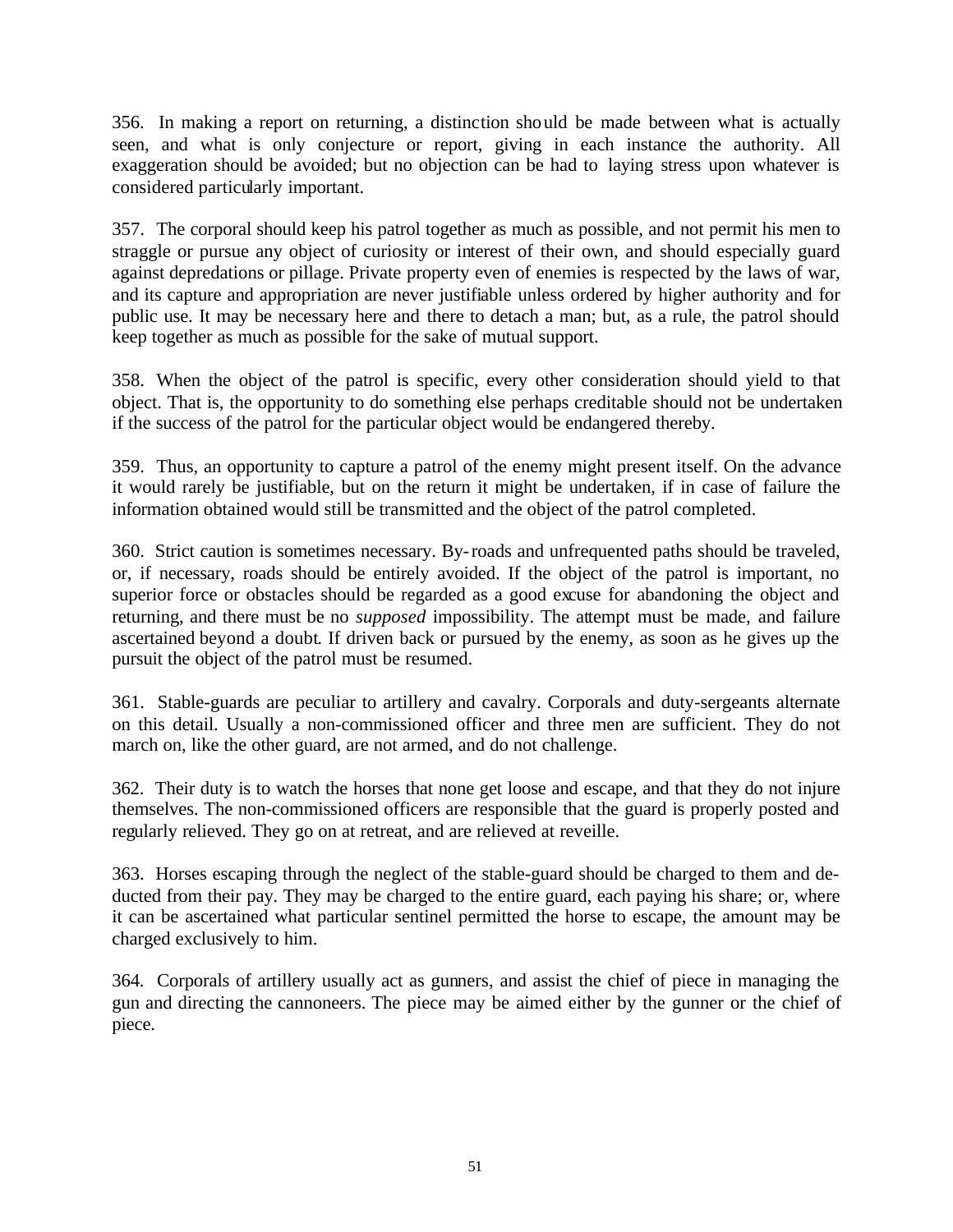# **THE SERGEANT.**

365. IT is difficult to draw the line between the duties of the corporal and those of the sergeant. There is really no great difference in their duties. Sergeants generally have larger details under their charge, and have corporals under their direction to assist them. They are usually entrusted with more responsible duties, and they are supposed to have greater experience, and to approach nearer the commissioned officer in a knowledge of all military matters.

366. Sergeants generally have a more general supervision of the men, whilst corporals have more of the detail to attend to. The company should be divided into a number of squads proportionate to the number of duty-sergeants in the company, with a proportionate number of corporals, who should have charge when the sergeants are absent.

367. They are responsible for the camp and garrison equipage which the squad has in general use. They have charge of the preliminary instruction of the men in their various duties, and must preserve order in their squad, and see that the men do not absent themselves without proper authority.

368. The most important duty of sergeant is that of file-closer. Posted in the rear of the company when paraded, it is his duty to see that the men pay attention to their duty, preserve order, march properly, and keep closed.

369. In time of battle, it is his duty to keep the men in ranks, not to allow them to fall out on any pretext, and to prevent them from misbehaving before the enemy. He is even required to shoot men down when they attempt to run away in times of danger.

370. The men must not be permitted to fall out to attend the wounded without orders; the battle must be won first, and then the wounded can be taken care of without endangering the safety of the entire command.

371. On the march he must see that the men do not fall out unnecessarily, and, when absolutely necessary, that the soldier turns over his gun and accoutrements to a comrade to be carried until he can overtake his company again.

372. He must see that the men fill their canteens with water, and not whiskey, before the march commences, and that they do not eat up their rations at improper hours on the march; for the habit of munching at all hours on the march, besides being injurious to the health of the soldier, may defeat the purpose of an expedition based on the necessity that a limited supply of food must last a given number of days.

373. Sergeants are usually appointed, by the commanding officer of the regiment or post, from the corporals, on the recommendation of the company commander.

374. In advancing non-commissioned officers from one grade to another, no claim of seniority is considered, except where the merits of the two candidates are equal; then the senior in date should be appointed. The pay of duty-sergeants of infantry, cavalry, and artillery is seventeen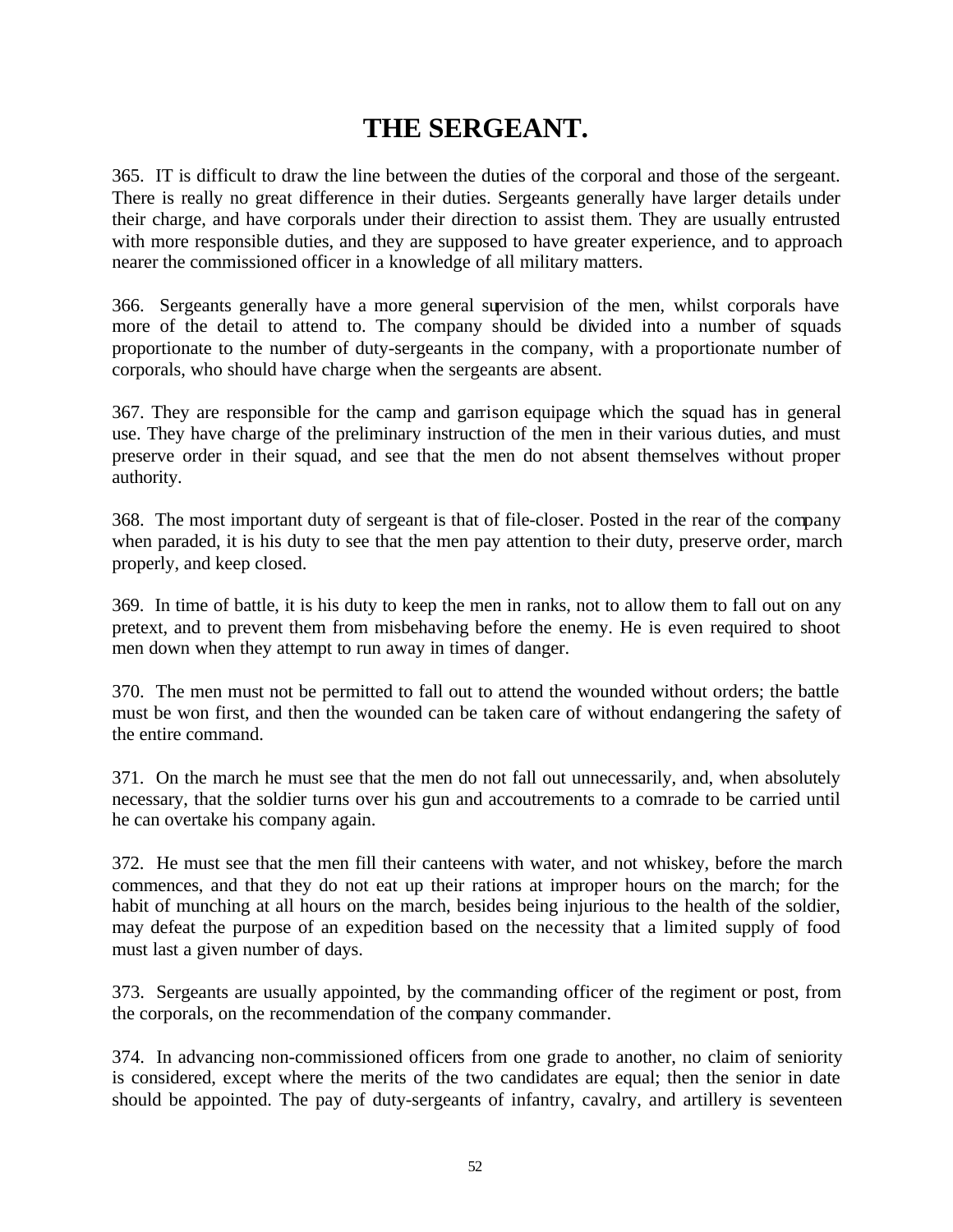dollars per month, with an allowance of clothing and one ration.

375. **SERGEANT OF THE GUARD**. — The sergeant of the guard has general supervision of the corporals and members of the guard. He sees that the reliefs are turned out at the proper time, that the corporals obey the calls of the sentinels, receives the prisoners and sees that they are properly secured, that sentences of prisoners are carried out each day, prepares the guard report for the officer of the guard, and, in general, is responsible that all the members of the guard under him perform their duty.

376. Where the posts are numerous, sergeants assist the corporals in posting the sentinels. They must see that the corporals comprehend the orders and are capable of instructing the sentinels; and when a sentinel calls for the corporal of the guard, it is the duty of the sergeant to see that the corporal obeys the call promptly.

377. The sergeant carries the keys of the prisons, sees that the prisoners are duly locked up at night and sent out to work in the morning, and that those sentenced to close confinement on bread and water are not visited or fed by any of the other prisoners or members of the guard. When prisoners are brought to the guard-house to be confined, he takes charge of them, takes down their names, company, and regiment, the charges against each, by whom preferred, and by whose order confined.

378. Prisoners undergoing sentence he must attend to, and see that the penalty is executed; also that those whose sentences expire are reported to the officer of the guard or officer of the day, in order that they may be released; also that the prisoners are supplied by the cooks with their victuals. Prisoners are usually supplied from their company by the cooks. Citizen prisoners, or prisoners of war, are either assigned to some of the companies, where their rations are cooked, or else, where they are numerous, someone is detailed to cook for them.

379. The sergeant should verify the list of prisoners, and see that they are all present when he marches on guard. He should also see that all the articles on the guard-book, for which he or the officer of the guard receipts, are on hand. These are usually, the furniture of the guard-room, the utensils for labor used by the prisoners, and the handcuffs or shackles, &c.

380. The guard report is usually made out in a Guard Report Book, furnished from post or regimental head-quarters. In the absence of such a book, a report must be ruled out on a sheet of foolscap, according to the prescribed form in the Regulations, page 63.

381. Whatever happens during the tour of guard is mentioned in the column of remarks. These are usually the visits of the officer of the day, the visits of the officer of the guard to the sentinels, the manner in which they have performed their duty, and the incidents of note that have occurred during the tour.

382. The attention of the commanding officer may also be called to any changes that may be thought necessary of matters or things over which the officer of the day or officer of the guard exercises supervision. When there is no officer of the guard, the report is signed by the sergeant and countersigned by the officer of the day.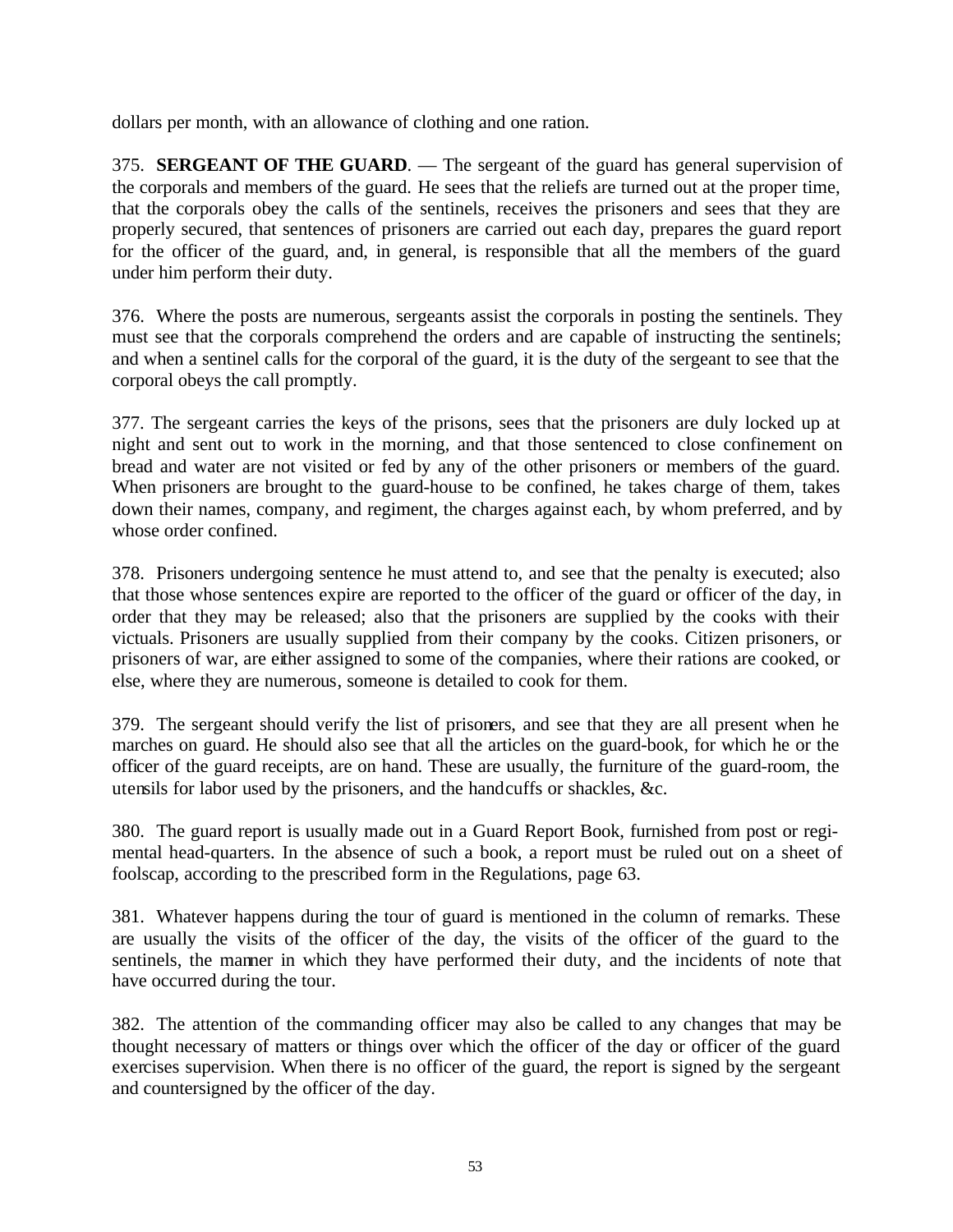383. In the absence of cavalry, infantry is sometimes used on picket-duty, to furnish the outer sentinels, particularly where the contending armies are in close proximity, as immediately preceding a battle, or during a siege.

384. In this case, the same precautions are necessary in selecting positions, remaining concealed, and being constantly on the alert, as are enjoined upon cavalry. The same system of posting and relieving sentinels is pursued. The sentinels patrol in the same way in the night and during foggy weather.

385. During the day it is not generally considered proper to patrol. The sentinels are usually posted in commanding positions, where they have a good view to the front, and can see the posts on the right and left.

386. Sometimes, especially where the men would be exposed to the enemy's fire, the reliefs are dispensed with, and the three sentinels of each post are posted together and relieve each other, two sleeping on their arms, whilst the third keeps watch. This is particularly recommended in Indian warfare.

387. When cavalry is used for the outer sentinels, the infantry is usually posted in small detachments in rear, each under an officer or non-commissioned officer, according to its strength, forming a line of supports to which the vedettes retire on the approach of a superior force, and with which they are connected by a chain of sentinels within call of each other

388. **POLICE** — The policing of camp is usually performed by two kinds of details. The roster for the company police is kept in the company, and the duty-sergeants and the corporals alternate in taking charge of this detail, whose duty it is to police the company-grounds twice a day, and they are turned out by the non-commissioned officer when the police-call sounds.

389. General police is usually performed by the in general use by all the regiment or detachment, the quarters of the field officers, and, generally, to perform all the clearing up that it is necessary to do outside of the company-grounds. The police-call sounds usually twice during the day, — once in the morning, immediately after reveille, and again in the afternoon, just before retreat parade.

390. The sergeant of the guard that has marched off the previous morning parades his men, and, with the corporals to assist him, proceeds to collect all the rubbish that has accumulated since the last detail, and to do any other cleaning that the officer of police may direct. Sometimes the officer of the day acts as officer of police, and gives the instructions to the sergeant.

391. This duty is performed by collecting the rubbish in heaps by one part of the detail, whilst another portion is engaged with handbarrows in transporting it to some place of general deposit, where, if necessary, it may be again removed in wagons.

392. The men who are absent from this detail from sickness, or any other legitimate cause, are not usually replaced. It is, however, the duty of the non-commissioned officers to see that all the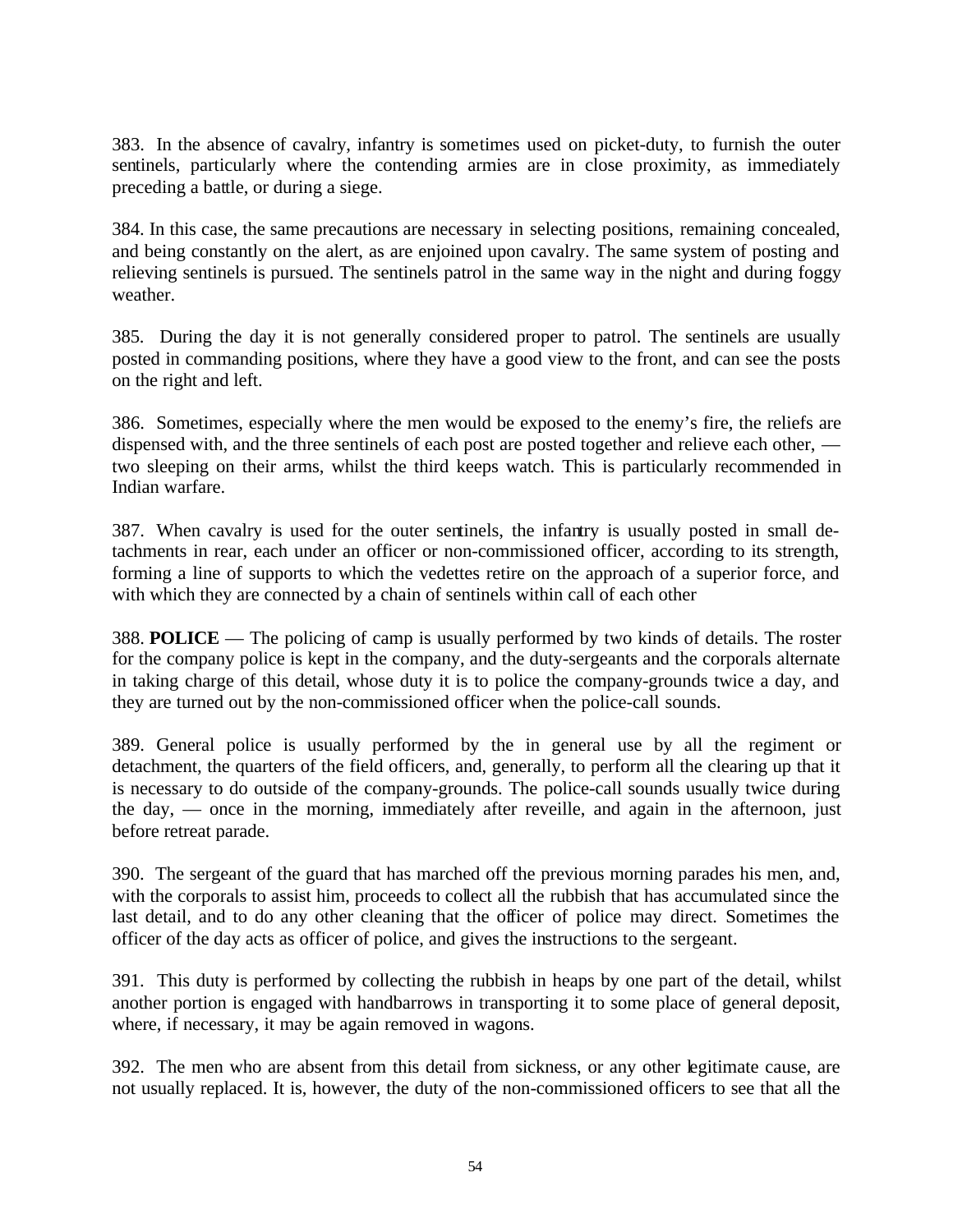members of the old guard parade, or are properly excused.

393. Where prisoners are numerous, the general police may be dispensed with, and the work be performed by the prisoners, under the direction of the provost-sergeant; and this is usually the case where there is no other work for the prisoners to be employed at.

394. A provost-sergeant is one who is detailed permanently to take charge of the prisoners, to attend to the execution of sentences, and perform all the duties relating to the prisoners prescribed for the non-commissioned officers of the guard. He is often charged with making arrests of non-commissioned officers and soldiers.

395. In barracks, besides being chiefs of squads, sergeants take their turns with the corporals, a week at a time, as room-orderlies, and are required to keep the room in order, and see that the men have every thing prepared for inspection every morning. (See Par. 341.)

396. The kitchen must be supplied with wood and water This may be done either by special details for the purpose each day, or by the company police. In either case a sergeant or corporal is in charge of the party, and is responsible that the wood and water are properly furnished.

397. **FATIGUE** — Sergeants are usually placed in charge of larger details for fatigue than corporals and have perhaps one or more corporals to assist them. The same general principles that are laid down for corporals on fatigue duty apply to sergeants. The sergeant may be under the direction of an officer immediately over him, or may have exclusive charge of the party and of the execution of the duty.

395. Fatigue duty, including as it does the entire range of labor likely to fall to the lot of troops, may sometimes require peculiar knowledge and special experience. The construction of a bridge, the repairing of a railroad, or the management of a boat, at a critical moment when there is no time to look for competent men, may involve a success the accomplishment of which might win an undying laurel for some sergeant who has stored up the knowledge or experience for the favorable moment.

399. On all occasions of police, fatigue, or guard duty, the details are marched to and from their work in an orderly and military manner; and any disorderly conduct or neglect of duty on the part of the men should be promptly reported for punishment. The neglect to enforce these minor requirements of service soon leads to more serious dereliction of duty.

400. **ARTILLERY AND CAVALRY** — The sergeants, like the corporals, of cavalry and artillery, have duties not common to infantry, that require to be separately enumerated. The sergeant of artillery is generally chief of piece. He has charge of the gun, sees that it is kept clean and in order, that the implements are in constant repair and always in their proper places, and that the carriages are covered with tarpaulins when not in use. He directs the movements of the piece at drills and on the march, and superintends its service at practice-firing and in action.

401. In battle, the importance of the position of chief of piece can scarcely be overestimated. No individual soldier in the army is required to be so cool or under stronger obligations to preserve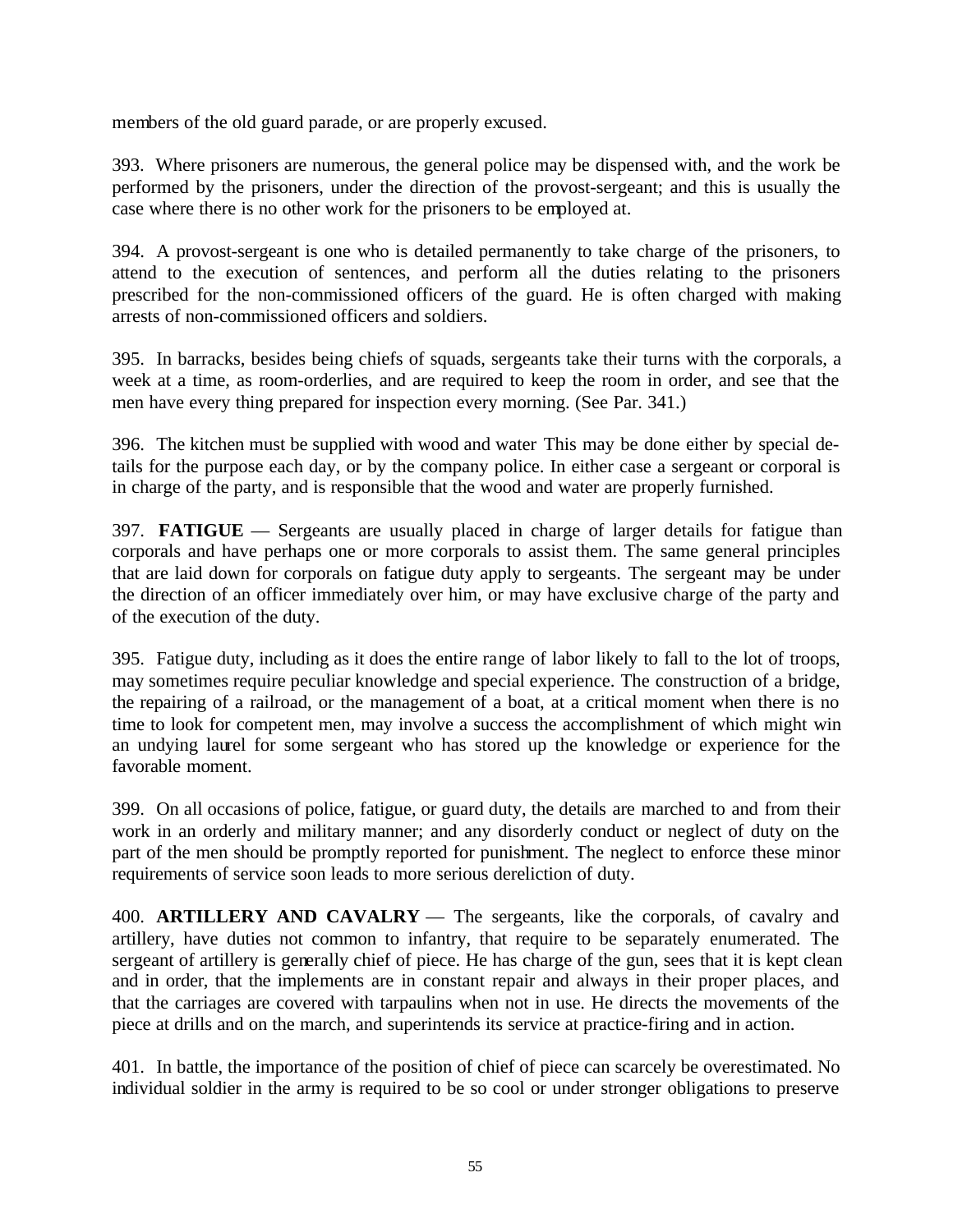unimpaired all his faculties. The proximity of danger, the deafening uproar, the confusion of frightened horses, and the sometimes fearful effectiveness of the enemy's artillery upon his battery, test his capacity for the position to the utmost; and to remain collected, and go through the sighting and direct the loading and firing of the gun without excitement or mistake, at such a time, is undoubtedly the most sublime achievement of the individual soldier To estimate the distance, sight the gun, direct the length of fuse and kind of shot, with such rapidity as is sometimes necessary, and all the while be able to check the excitement, and prevent the errors of the cannoneers, is a task that has no parallel in the service.

402. Duty-sergeants of artillery and cavalry take their tour with the corporals on stable-guard. There are two important duties of the cavalry soldier in which sergeants and corporals perform an important part: these are outpost and mounted patrol duty.

403. In outpost duty the non-commissioned officers are used in posting and relieving the vedettes; and sometimes they have charge of small, isolated stations, and are held responsible that the duty is properly performed by them and the men under them. Much depends on the care and attention with which they instruct the sentinels in their duty, and their capacity for making them comprehend the orders.

404. They should be particularly careful in cautioning the sentinels not to give unnecessary alarm, and never to fire until they feel assured of what they are firing at, and that there is some probability of their shots being effective. Many an innocent person has been killed by the sentinel, in his trepidation, neglecting or forgetting to challenge, and firing without first ascertaining whether it was friend or foe who was approaching.

405. Many false alarms have been produced, and serious consequences have resulted, from firing unnecessarily, sometimes at friends accidentally in the way, or at officers visiting the posts, sometimes at hogs, cattle, or other animals, and frequently at nothing at all. Many of these accidents can be prevented by the judgment, coolness, and alertness of the non-commissioned officers.

406. Sometimes small posts are established on the roads or lines of approach, and the party is placed under the direction of a sergeant or corporal. This kind of duty is highly important, and requires the utmost discretion of the non-commissioned officer to guard against surprise, and send timely notice to the rear of the movements of the enemy, and at the same time to prevent unnecessary alarm, so that a small force making a dash at the post may not have all the effect of a reconnaissance in force.

407. Therefore the approach of a small force should be resisted as long as there is a possibility of keeping it back; and a bold front will often keep back a very superior force; for if the post has been properly selected, and the necessary precautions have been taken to conceal the strength of the party, the enemy is very apt to suppose that they are well supported. Information sent to the rear should be facts, and not conjecture; and, if the report cannot be sent in writing, a reliable and clear-minded messenger should be entrusted with the duty.

408. A thorough knowledge of the locality, and the routes by which the post may be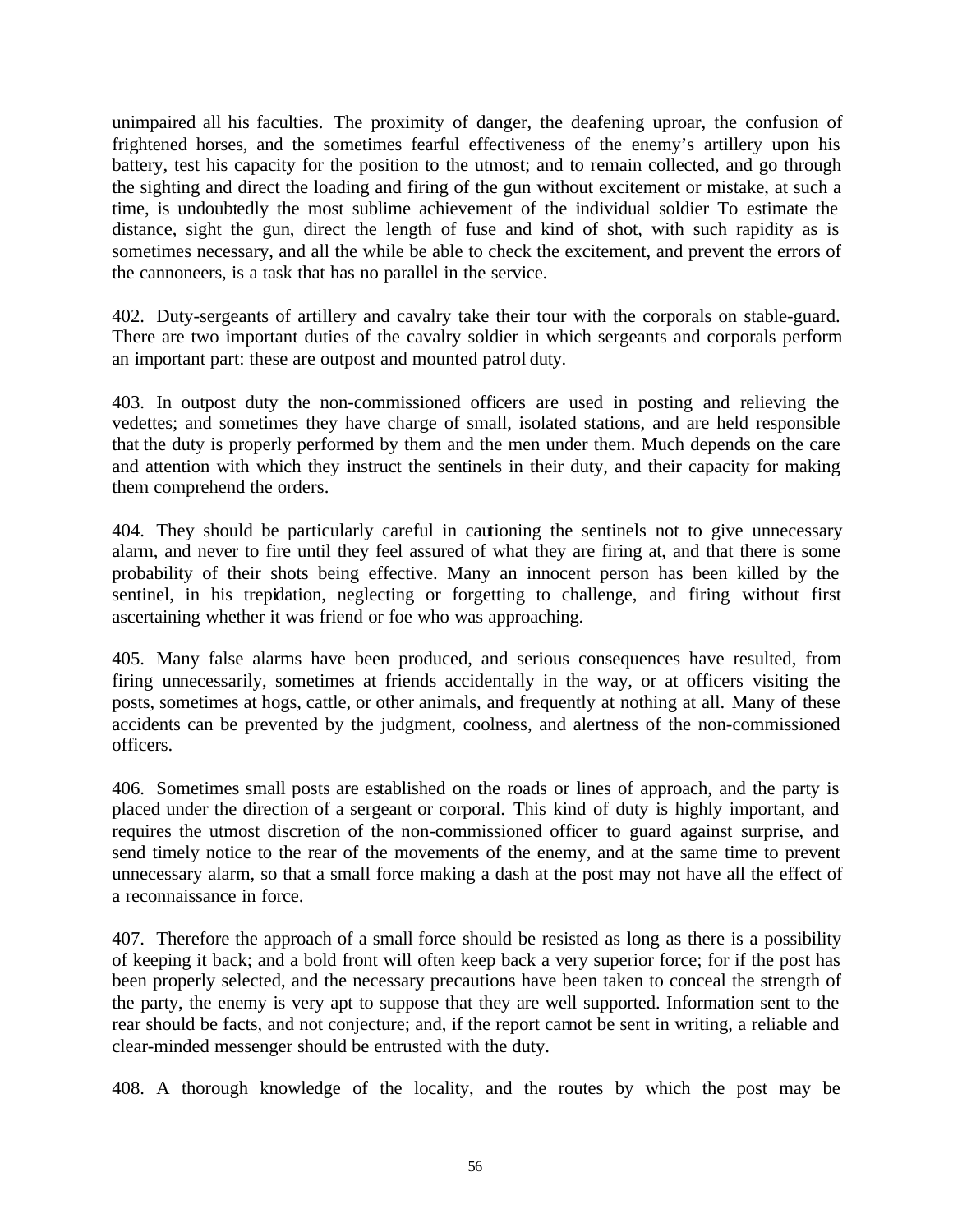approached, as well as of the disposition and feelings of the inhabitants, their number, and where they live, should be obtained. The people in the vicinity should be warned to remain about their homes, and positively not to visit the post or attempt to pass beyond the lines in the direction of the enemy; they should also be prohibited from visiting the adjoining houses, and, when necessary, cautioned about revealing to the enemy any information about the locality of the post or the numbers or intentions of the party. Frequent changes of position are recommended; the best time for making these changes is just after dark, and at daybreak.

409. The watering and feeding of the horses should be performed by not more than one-third of the party at once; and, if it is necessary to go any distance to water, the men should take every thing with them. The men should always be prepared to be in the saddle in the shortest possible time. They should not sleep at night at all; during the day a portion of the men should sleep whilst the others watch. The fact must always be borne in mind that a surprise has no apology.

410. Mounted patrol duty requires the greatest combination of daring, intrepidity, caution, judgment, and intelligence, that a sergeant or corporal can possess. Only general directions can be given for this duty, as it would be impossible to anticipate every case or provide for every emergency.

411. The object of the patrol may be to ascertain a particular piece of information, or simply to proceed, if practicable, to a particular point, or as far as possible, to ascertain the vicinity of the enemy, or the character of the country, or the amount of forage, or to acquire any other general information that might be of service.

412. If the patrol is small and composed of only six or eight men, they march without advance or rear guard. Passing through thick woods, it might be well to send two men fifty or a hundred yards in advance. The patrol should avoid the highways and frequently-traveled routes, and should seek to keep themselves concealed as much as possible.

413. They must avoid building fires; and to feed their horses and rest themselves they should seek out thickets and deep ravines off the road, and station a look-out concealed from view. If an inhabitant falls in with the patrol whilst resting, he should he held until the party is ready to move on. In making inquiries of the people, care should be taken to ask the questions in such a way that they shall not be able to conjecture the object of the patrol.

414. The enemy should be avoided, and no attempt should be made to take prisoners when it would endanger the expedition. If pursued by the enemy, they should seek to make their escape; and if driven off their route, it should be resumed when the enemy give up the pursuit. The object of the expedition should not be abandoned for any trivial reason, or as long as there is a hope of accomplishing it.

415. A patrol sent to ascertain whether an enemy occupy a certain position, and desiring to know in what strength, may do so by a little boldness and rapidity of action. They approach as close as they can at a walk, and with as little noise as possible, for which purpose the sabres should be strapped to the saddle on the left side, the hilt coming up near the pommel, to prevent rattling.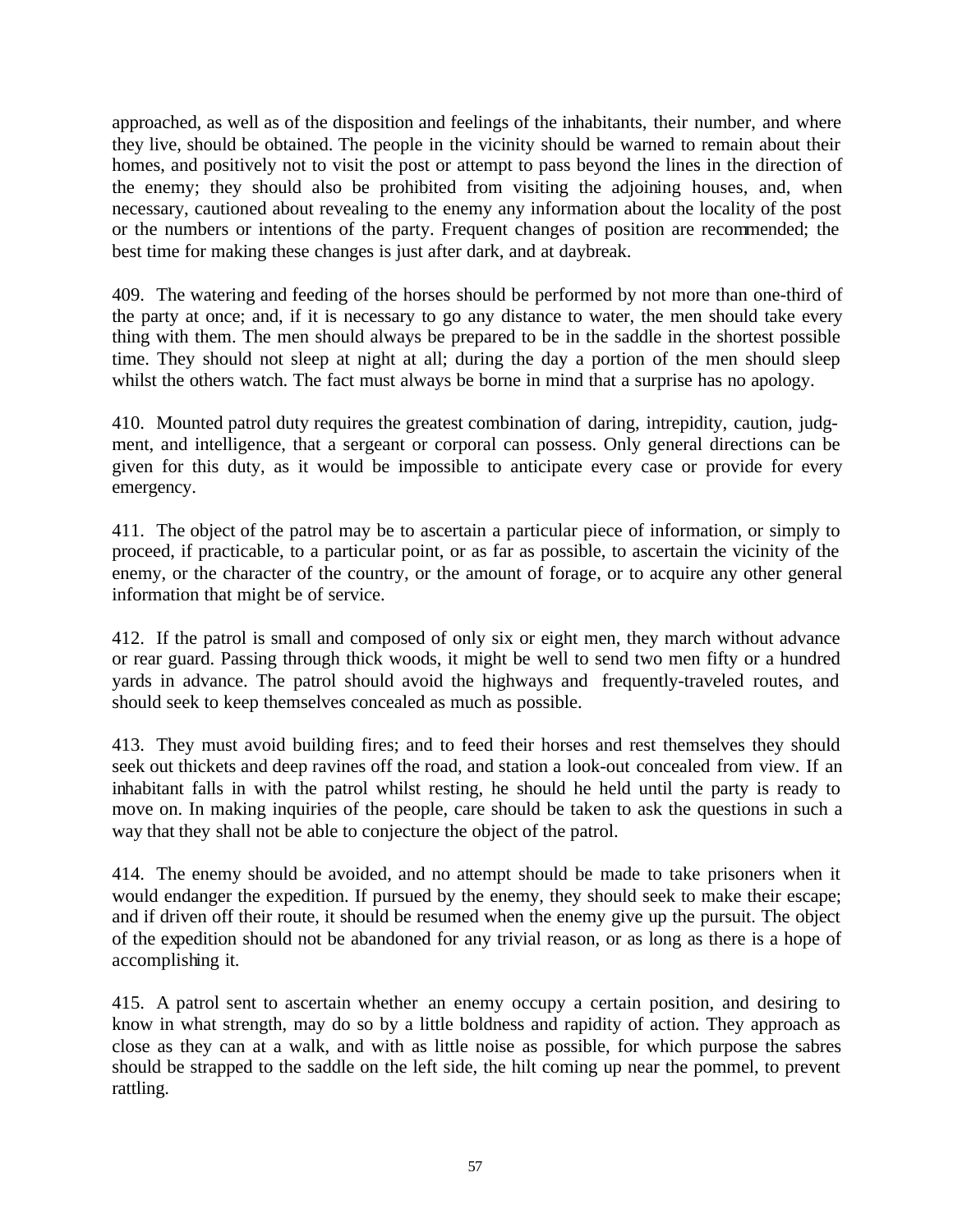416. As soon as they appear in sight of the vedettes, they make a dash at them, to capture them if possible, and certainly to drive them in upon their support; and, if the force is not too large for them, they attack it also. Here they should halt, particularly if the support retires in good order and with obstinacy. They should remain until they hear the alarm in the camp of the enemy.

417. The number of drums, bugles, and trumpets will furnish a very good indication of the strength of the enemy. The enemy will be at a loss to know whether it is an attack in force or a feint; and the interval before they find out should be used to get beyond pursuit. Larger patrols would generally be under the direction of a commissioned officer, who of course should know the customary manner of marching and conducting patrols, unless he has entirely omitted to learn his simplest duties.

418. **THE COLOR-SERGEANT** — In each regiment a sergeant is selected for his gallantry and military hearing, to carry the regimental colors. He is accompanied by a color-guard, composed of five corporals, who are also distinguished for their military conduct. They parade with the colors on all occasions when the regiment is formed for the march, parade, review, or for battle. The sergeant is in the front rank, the two senior corporals are on the right and left of the sergeant, and the three junior corporals are in the rear rank. The post of the color-guard is on the left of the right center company All the romance and heroism of the regiment centre in the color-guard and the emblem with which they are entrusted. On it are inscribed the battles in which the regiment has participated and which recall the deeds it has performed. Much depends upon the courage and daring of the color-sergeant. Wherever he will carry the flag, the men will follow to protect and defend it; and no non-commissioned officer occupies a post that is so likely to bring distinction and promotion if he does his duty; whilst none is more certain to bring disgrace if he proves recreant to his trust.

# **THE FIRST SERGEANT**

419. The duties of first sergeant are peculiar to his position, and require capacity and knowledge superior to those of other sergeants. Whilst he does not rank as high as some others, nor receive as much pay, his position is one of the most responsible and most honorable that noncommissioned officers can occupy.

420. The first sergeant is selected by the captain of the company from the other sergeants, without regard to rank, and commissioned by the commanding officer of the regiment. He may be reduced, like other non-commissioned officers, by the commanding officer on the recommendation of the company commander, or by sentence of a court-martial. The pay of first sergeants of artillery, cavalry, and infantry is twenty-four dollars per month, with one ration and an allowance of clothing.

421. He has the immediate supervision of the company. He gets his orders from the captain or officer commanding the company, and sees that they are performed in the company. He is, in fact, the foreman; the men are the artisans. He lays out and superintends the details of the work which the captain has directed to be executed.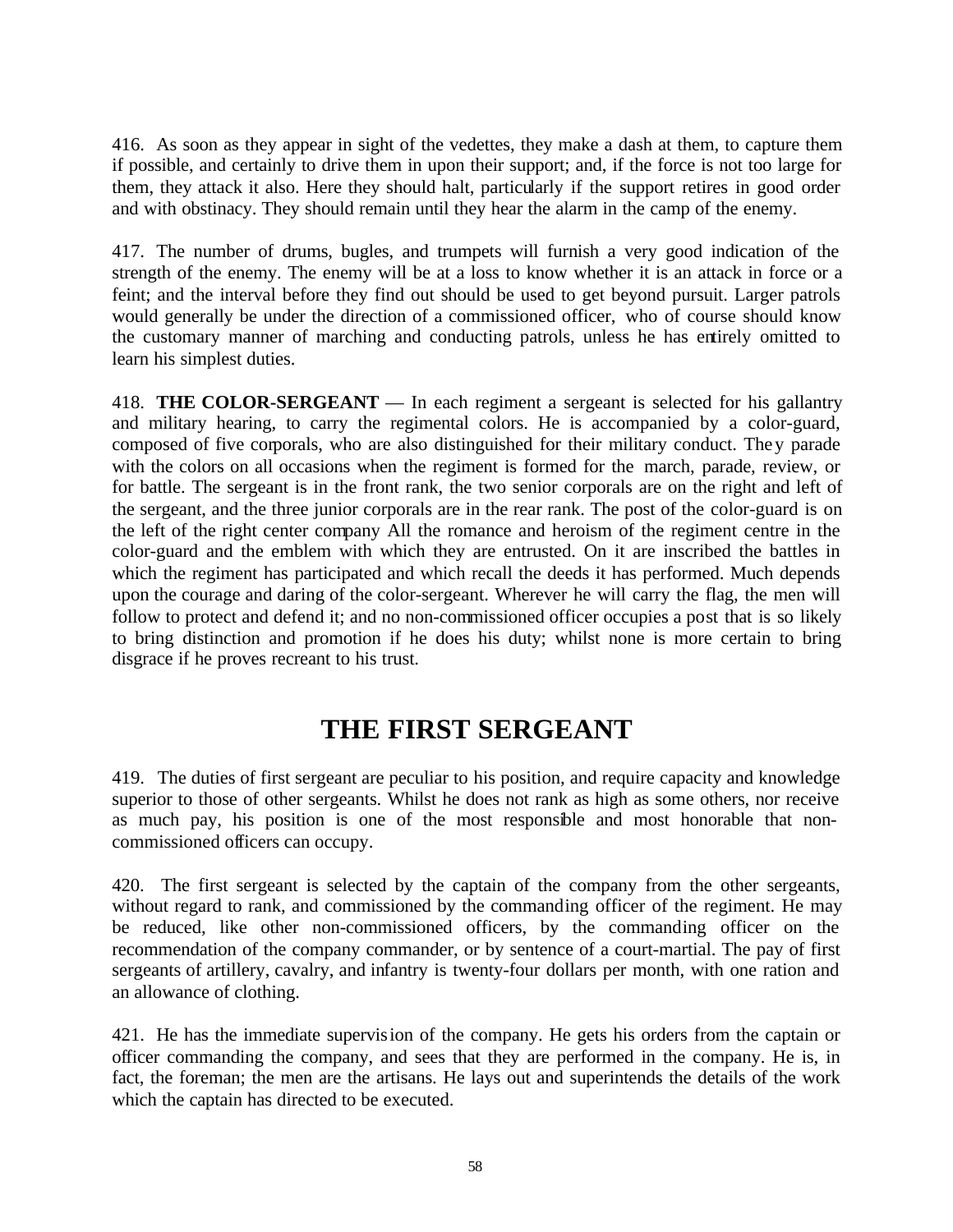422. Orders received from the commanding officer or other officer by the first sergeant should be communicated to the company commander at once, before being obeyed, if there is time. Under any circumstances, they should be reported to him as soon as possible. Whenever the orderly call sounds, the first sergeant repairs to regimental or post head-quarters to receive the orders or instructions, and, if they are at all unusual, they should be communicated to the company commander without delay.

423. An hour is generally established for assembling the orderlies or first sergeants, usually at noon, for the distribution of orders and announcement of details, and for communicating any alteration in the ordinary routine. The published orders should be copied in the company orderbook; and it is best, also, to make memorandums of any other orders or instructions received.

424. He keeps the rosters, and makes all the details; he superintends the company clerk, and assists him in making out all the required papers. These duties are fully explained in "*The Company Clerk*," and are, therefore, omitted here.

425. He should memorize the roster of the company in alphabetical order, so that he can at all hours form the company and call the roll, day or night. Much natural shrewdness is required in this duty, to associate in the memory the name, face, and voice of the soldier and his proper position in the ranks; for the men are frequently in the habit of answering for absentees, and if they find that the sergeant can be deceived in this respect they are very likely to practice it on him.

426. There should be a uniform method of forming the company; and there is no reason why there should be a difference in the different corps or in different regiments. The company should be sized. In all the odd-numbered companies the tallest men are placed on the right, diminishing in size to the left, and in the even-numbered companies the tallest should be on the left, diminishing to the right, — the principle being that in each division the tallest men should be on the flanks, and the shortest in the center: the regimental front will thus present a level line, and there will be an apparent uniformity in size of the entire regiment.

427. At all roll-calls the first sergeant takes his place six or eight paces, according as the company is small or large, in front of and opposite the centre of his company, facing towards it. If the company is forming without arms, the men fall in and take the position of *parade rest,* and the first sergeant takes the same position. (Reg. 335.)

428. They should fall in in two ranks, whether with or without arms. With arms they fall in at a shoulder arms instead of at parade rest. The company is formed in the interval between the *musician 's call* and the last note of the *assembly* when every man should be in ranks; and those who fall in afterwards should he punished for being late.

429. When the music has ceased, the first sergeant commands *"Attention!"* whereupon the company, if at parade rest, take *the position of the soldier,* and if with arms, the sergeant adds, *"Support arms."* The roll is then called, commencing with sergeants, Adams, Smith, &c., in the order of rank, until all are called; then *"corporals,"* Brown, Jones, &c., to *"farriers;"* then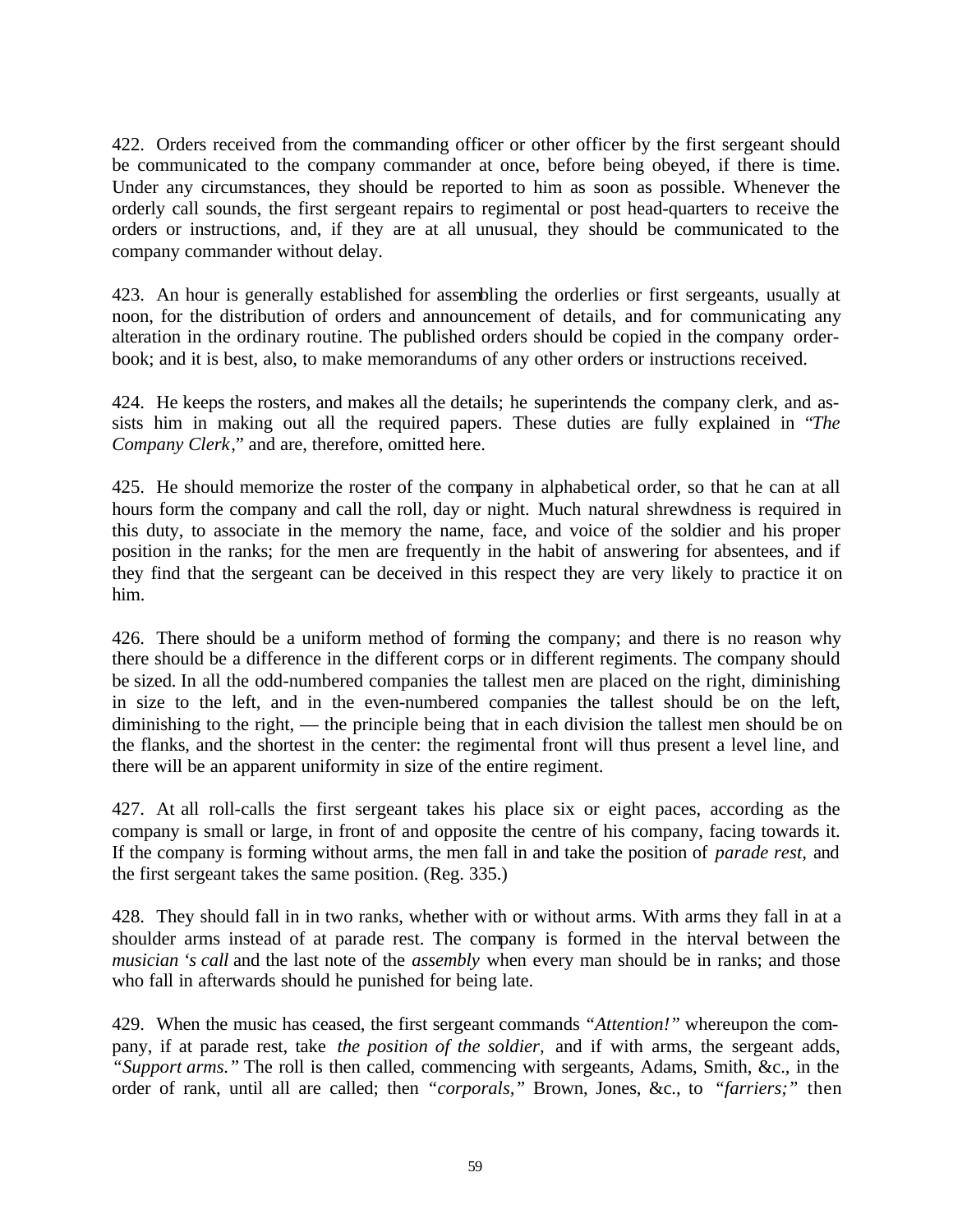*"buglers, or musicians;"* and finally *"privates,"* Ames, Brown, Cox, &c., in alphabetical order. As each name is called, they answer, *"Here;"* and if with arms at a support they come to a "shoulder" and finally to "order arms," immediately on answering to their names; if with sabres or pistols drawn, they return them to their scabbards.

430. After the roll has been called, the first sergeant turns to the officer superintending the roll call, and reports the absentees by name. If none are absent without proper authority, he reports, *"All present or accounted for."* If the officer should then take command of the company, the first sergeant takes his post on the right of the company and acts as right guide.

431. The first sergeant makes out the morning report and signs it, and then submits it to the commanding officer of the company for his signature, after which it is handed in to the regimental or post commander To make it correctly the sergeant should be constantly posted on the changes in the company, as the report is valuable only in proportion to its correctness. It should be a correct statement of the company in order that the commanding officer may each day be able to know the condition of his command.

432. The sick report must always be made up in the morning before the morning report, in order that the report may be accurate as to the number of men *for duty. For duty* means all the men available for the legitimate duties of the soldier; and the column "for duty" should show the effective strength for actual service of the company for each day. Some understanding is necessary with regard to the men on extra and daily duty, as to whether they are included in the effective strength or not. An order from post or regimental head-quarters would regulate this point.

433. The first sergeant should be quartered with the men, and, when possible, has a separate room or tent. He has general supervision of all the company property, — the quartermaster and commissary sergeant assisting him in the details. He keeps rosters of all the property issued to the men and non-commissioned officers, and sees that the surplus property is cared for and properly stored.

434. He must see that the quartermaster and commissary sergeants do their duty with regard to the property and that they hand in to him statements of all the property received and issued, lost or destroyed, in order that the records of the company may be correctly kept.

435. He sees that all the other non-commissioned officers do their duty; he holds the chiefs of squads responsible for the condition of their respective squads, and reports to the captain when any one neglects his duty in any respect.

436. He is usually empowered by the captain to confine soldiers and arrest non-commissioned officers for offences. In these cases he always reports the confinement or arrest to be by order of the captain or company commander He should, however, report the facts in the case to the captain or company commander at once, in order that he may be prepared to sustain him in the act, or correct it if he does not approve of his action.

437. He makes all the details from the company, and sees that a record is kept on the roster. He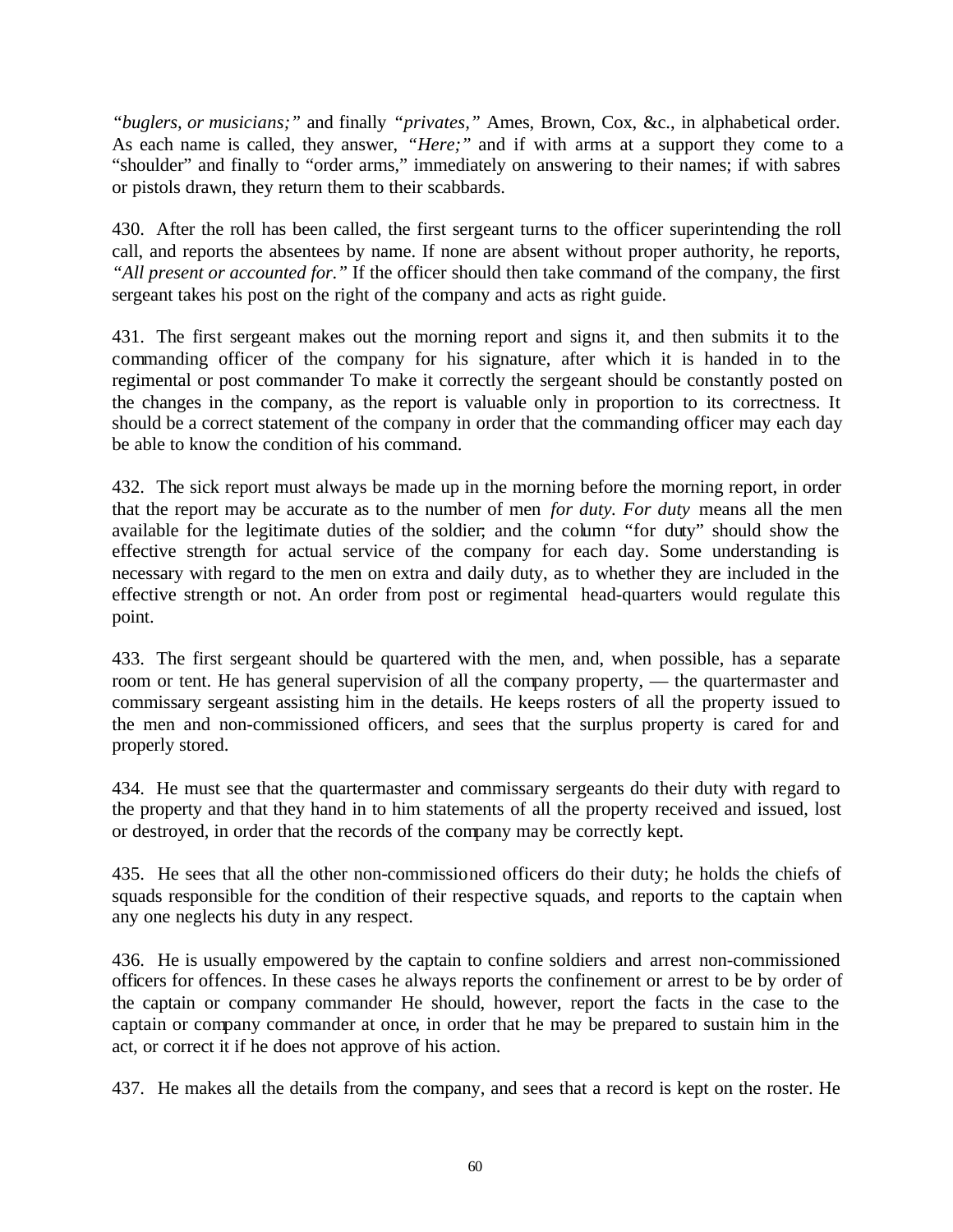parades the details, inspects them, and sees that they are properly equipped for the duty they are to perform, and then turns them over to a non-commissioned officer to be marched to their posts, or marches them there himself. He generally marches on the guard detail himself. (Reg. 376.)

438. After parading and inspecting it, and having ascertained that the guard are all in proper condition, he marches them to the usual place for mounting the guard, where the sergeant-major receives them. The detail is formed in two ranks, the supernumeraries being in a third rank. When he arrives on the ground, he forms his detail on the left of other details that may have already arrived, faces it to the front, and brings it to *"rear open order,"* and, after commanding *"front,"* reports his detail, *"all present"* or *"corporal* or *private* so-and-so *absent,"* as the case may be, and then takes post in rear of his own supernumeraries in rear of the guard, where he remains at parade rest until the guard marches off, when he marches his supernumeraries back to the company-ground. (Reg. 383.)

439. Supernumeraries, usually one or two, are detailed to take the place of members of the guard from the company who fall sick during the tour. The supernumerary receives credit for a tour if he takes the place of any one on the guard, no matter at what time of the tour. The supernumeraries are therefore, the next for guard after the detail is made. (For the manner of keeping the rosters and making the details, see "Company Clerk," Par 20.)

440. The most responsible duties of first sergeant are those which involve the issue and care of public property and keeping an account thereof. These are principally the issuing of arms and ammunition, and camp and garrison equipage to the men; the keeping of a record to whom and when issued, and the charging of articles lost, or procuring affidavits or certificates if the articles are not lost through the fault of any one; the issuing and keeping an account of clothing; the drawing and issuing of the rations, including the care and disposition of the company savings, and disbursement of the company fund if  $-$  as sometimes happens  $-$  it be entrusted to him; and, finally, the care of the company property, usually accumulated for the use of the company by purchases with the company fund.

441. These duties are materially facilitated by numbering the men in the company as nearly as possible in alphabetical order; and a man should not be permitted to change his number as long as he remains with the company. (Reg. 90.)

442. The company should be provided with a complete set of marking-implements, so that each article may be marked with the letter of the company, and the number of the man who uses it, and, in some cases, his name or initials. These implements are purchased with the company fund, and usually consist of a set of stencil-plates, a brand of the letter of the company and punch of the same, and a set of numbers for both, to mark articles of wood or iron. The completeness and perfection of these articles add greatly to the security of the company property and to the protection of individuals in the company.

443. *Ordnance. —* The design is that a company shall draw its full allowance of ordnance; and it is expected to appertain to the company as long as it is serviceable. The regimental armorer keeps it in repair; and such repairs as cannot be made by him may be made by sending to the nearest arsenal. The Ordnance Department requires that the old arms shall be inspected,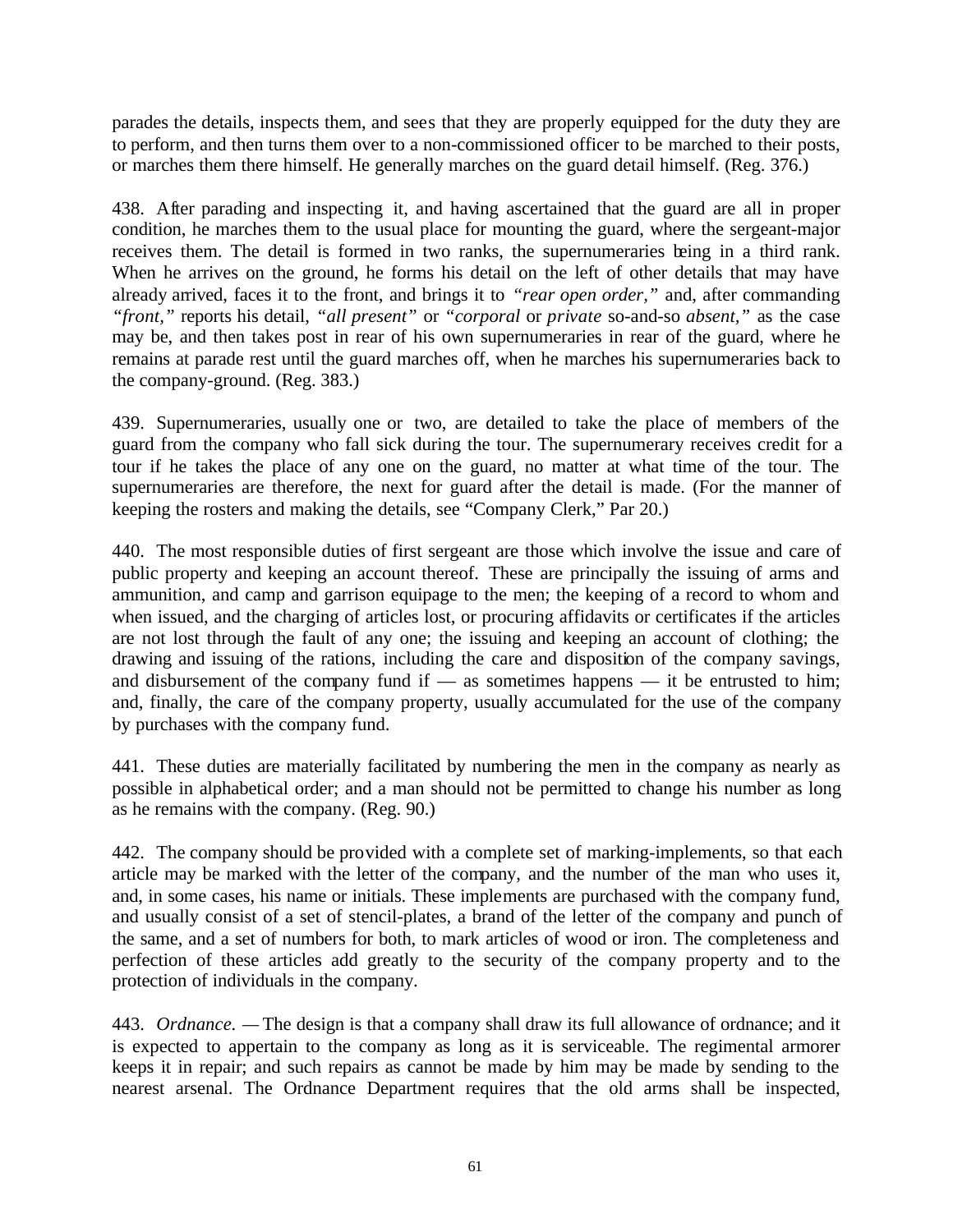condemned, and ordered to be turned in before new arms can be drawn.

444. A strict account of the arms, therefore, is necessary, and tends to keep them in good order; for if the soldiers find that they are to pay for every loss or deficiency, they will take as much care of them as if they were their own personal property. The arms should bear the letter of the company and be numbered, and each soldier should have his corresponding number issued to him. If the arms cannot be so lettered and numbered from the arsenal, it can be done by the regimental armorer

445. The surplus arms not issued to the soldiers are kept in repair, and are boxed up and placed in store usually at the post to which the company belongs. The storing is done by the quartermaster sergeant, if there is one to the company. If there is not a company store-room to which he alone has access, the boxes are turned over to the quartermaster for storage, who gives a storage receipt therefore. The boxes should be marked with the letter of the company, the name of the officer accountable for the property, and a list of the contents.

446. When ordnance is sent to the arsenal for repairs, it is boxed up in the same way, and marked for the arsenal to which it is to go. Triplicate invoices are made out, one of which is sent direct to the officer in charge of the arsenal, and the other two to the quartermaster to whom the ordnance is turned over for transportation, who gives transportation receipts for the same. The invoices should be minute as to the nature of repairs required on each article.

447. A record of the articles issued to each soldier is kept; and where an article differently numbered is issued to him, it should be noted, or else the number should be changed, if there is no other article of the same kind similarly numbered in the company. The foregoing applies to all articles of ordnance, including horse-equipments, &c. (See "*The Company Clerk*," Par. 41.)

448. *Clothing***.** — Clothing is accounted for differently from any other property. It is issued to the soldiers, and their receipt is taken on receipt-rolls, which become the vouchers for the officer accountable for the property.

449. The quartermaster is required to keep the clothing on hand, from whom it is drawn on requisitions signed by the company commander The amount of clothing required for each issue is ascertained by actual inspection; and the actual wants of the soldier should determine his allowance.

450. An officer should be present at the issue to witness the signature of each soldier If there is no officer, a non-commissioned officer must do it. The articles drawn are entered on the receiptroll, opposite the soldier's name, under their respective headings, and he signs his name opposite, and opposite to it is the signature of the witness, repeated to each signature of the men.

451. These receipt-rolls are made in duplicate, one of which is retained by the officer accountable for the clothing, and the other is forwarded, as a voucher to his returns, to the Quartermaster-General.

452. The money value of each issue is computed and entered in the clothing-book on the page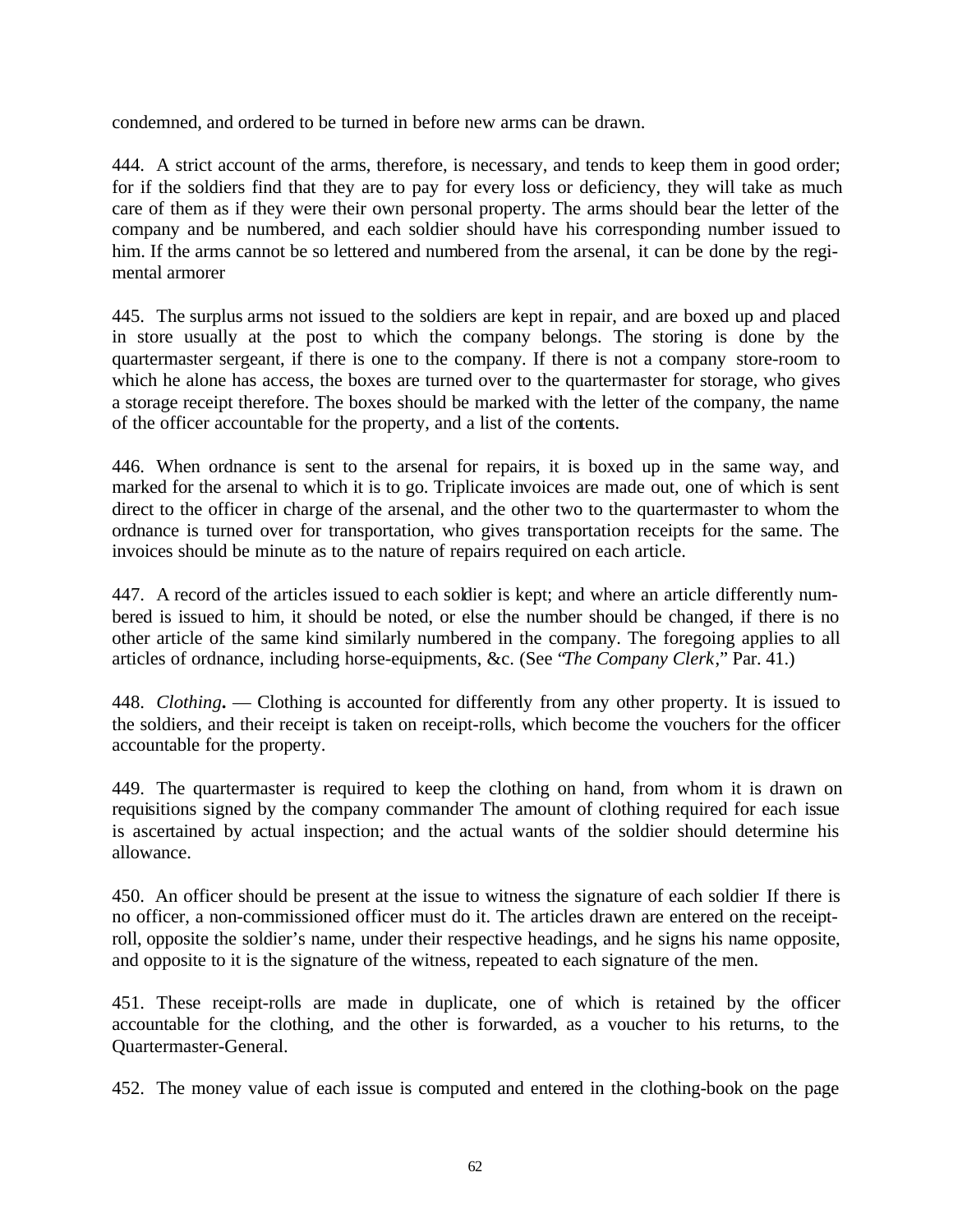appropriated to the soldier, with the date of issue, and his receipt or signature witnessed as on the receipt-roll. The price is obtained from the General Order, published periodically, giving the price of the clothing for the army.

453. Frequent inspections should be had of the men's clothing, in order that the soldiers may be prevented from disposing of their clothing improperly; and as it is both contrary to law and Regulations for soldiers to sell their clothing, such offences should be rigidly punished. (Act March 3, 1863, sec. 23, and Art. 38.)

454. *Camp and Garrison Equipage.—This* kind of property, although borne on the return with clothing, is differently accounted for, being reported on hand as company property until worn out, when it is inspected and condemned and ordered to be dropped. Soldiers are not required to pay for its loss, except when lost or destroyed through their fault or neglect.

455. A record of the issues to the soldiers is kept the same as of ordnance. (See Form 5, "*Company Clerk*," Par. 41.) The property used in common by squads is issued to the chiefs of squads, whose duty it is to look after the property and report any loss or destruction of it, in order that it may be charged to the proper person if lost or destroyed through the fault or neglect of any one.

456. Cavalry and artillery companies have also a certain amount of quartermaster's property, which is accounted for on a separate return, in the same manner as camp and garrison equipage. Where there is a quartermaster sergeant in the company, he is usually entrusted with the transportation and storage of all surplus company property.

457. *Rations — If* there is a commissary sergeant in the company, the immediate labor and duty of drawing the rations and distributing them is entrusted to him; otherwise this is superintended by the first sergeant.

458. The ration is a legal allowance, and the soldier cannot arbitrarily be deprived of it. Yet it has been frequently withheld from the soldier in part, under various pretenses, particularly where the provisions were not on hand for issue at the time.

459. This is manifestly unjust; and no circumstances can justify the retaining of such rations, even where the full rations cannot be issued; for in such cases the deficiency should be commuted in money.

460. Every regimental or post commissary can provide for the full issue, or, in lieu thereof can pay the money-commutation; and commanding officers should be appealed to where they neglect or omit to do so.

461. When there are no funds on hand with which to commute back rations or such portions as are not on hand for issue, the commissary should give certificates to the companies of the amounts due, which may be issued subsequently, or commuted. This commutation-money on the savings of the rations forms the principal source from which the company fund is derived; and by a judicious management of this fund the comfort of the men may be materially enhanced.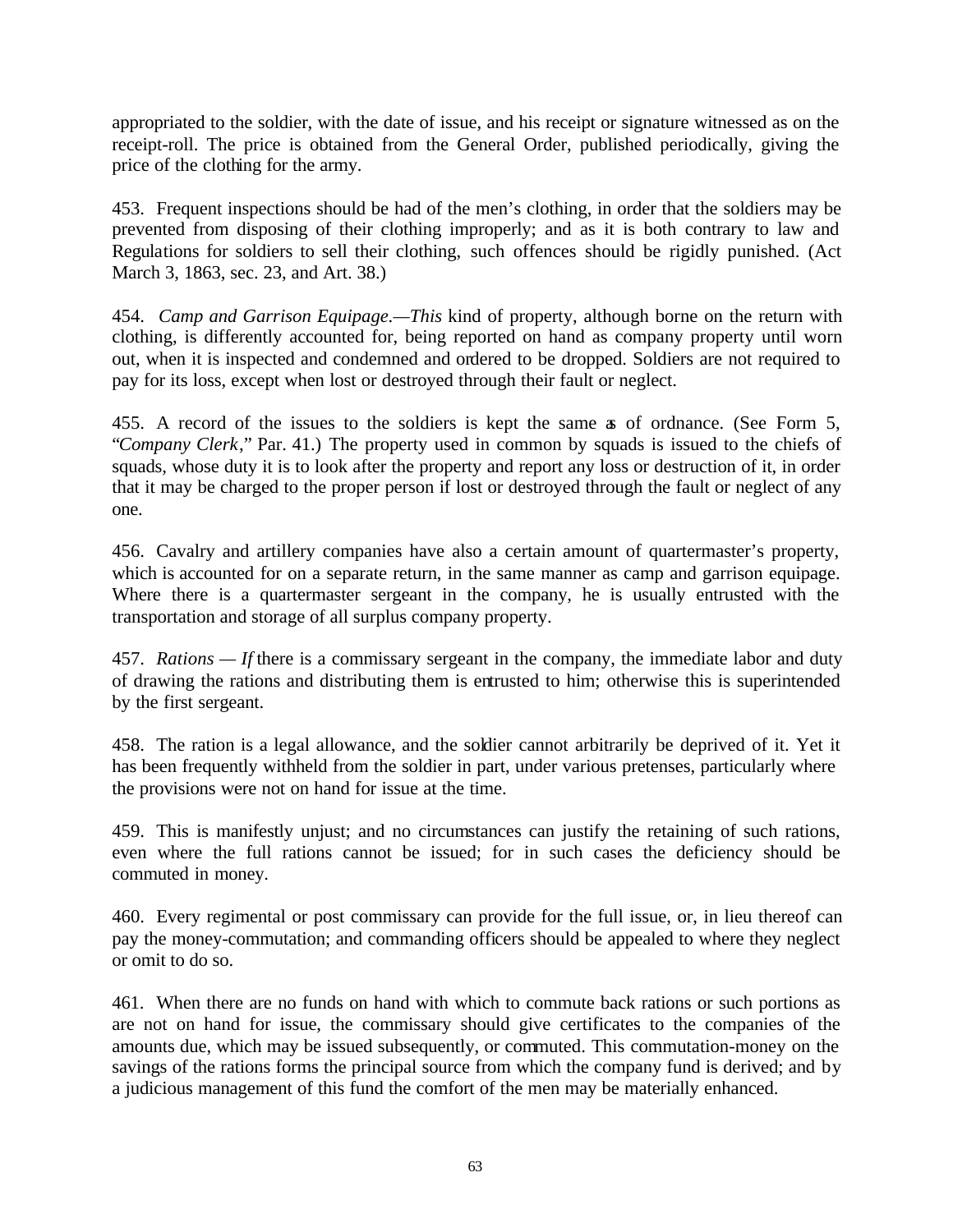462. A prudent administration of it depends very much on the first sergeant, as the company commander is greatly dependent on him for its proper disbursement. He calls the attention of the company commander to the requirements of the men, suggests what is needed, ascertains where it can be most economically obtained, makes the purchases, and submits the bills to the company commander for payment.

463. The savings of the rations can be sold to the commissary only. (Reg. 1188 and 1234.) There are other sources of revenue to the company that go to increase the company fund. At posts on the frontier, and at permanent stations, the cultivation of a garden, whilst it increases the savings of the ration, may also produce a surplus, which may be sold and the proceeds added to the company fund. So also with the proceeds of any sale of company property.

464. The cooking of the ration is an important duty, and greatly depends on the knowledge and experience of the non-commissioned officers; for in the absence of a commissary sergeant the sergeants and corporals take turns in superintending the cooks. (See Cooks, Par. 269.)

465. *Company Property.* — By this is meant, in addition to the public property issued to the company, all those articles purchased by the company fund, or manufactured in the company. Such are the company desk and mess-chest, mechanics' tools, marking-implements, messfurniture, company library, &c.

466. By an economical administration of this kind of property the comfort and harmony of a company of soldiers are greatly increased. They feel that the acquisition of such articles is intended for their good, and each man performs his part in taking care of them.

467. The company desk is a necessary article of furniture for every company, in which the records of the company are kept. It is in the personal charge of the first sergeant, and should be made with compartments and drawers for the books, papers, and stationery necessary for a company and requires to be kept with method and order, to facilitate the making out of the various papers required for a company. It should be portable, and have a lid to turn down on which to write, so that it may be set up at any time or place for use.

468. A mess-chest is another necessary article of furniture; and the ingenuity of soldiers has been taxed from time immemorial to make this article, as well as the company desk, in the greatest perfection.

469. Different circumstances and conditions require different modifications; and none have yet been invented to suit every case in which it is liable to be used. Large chests are inconvenient on account of transportation, and a small one does not contain sufficient.

470. A number of small ones, according to the size of the company, small enough to be easily handled by two men, and conveniently arranged for carrying the small rations and the messfurniture, have been found to be the best.

471. The mess-furniture may be from the simplest kind which is usually used in the field, to a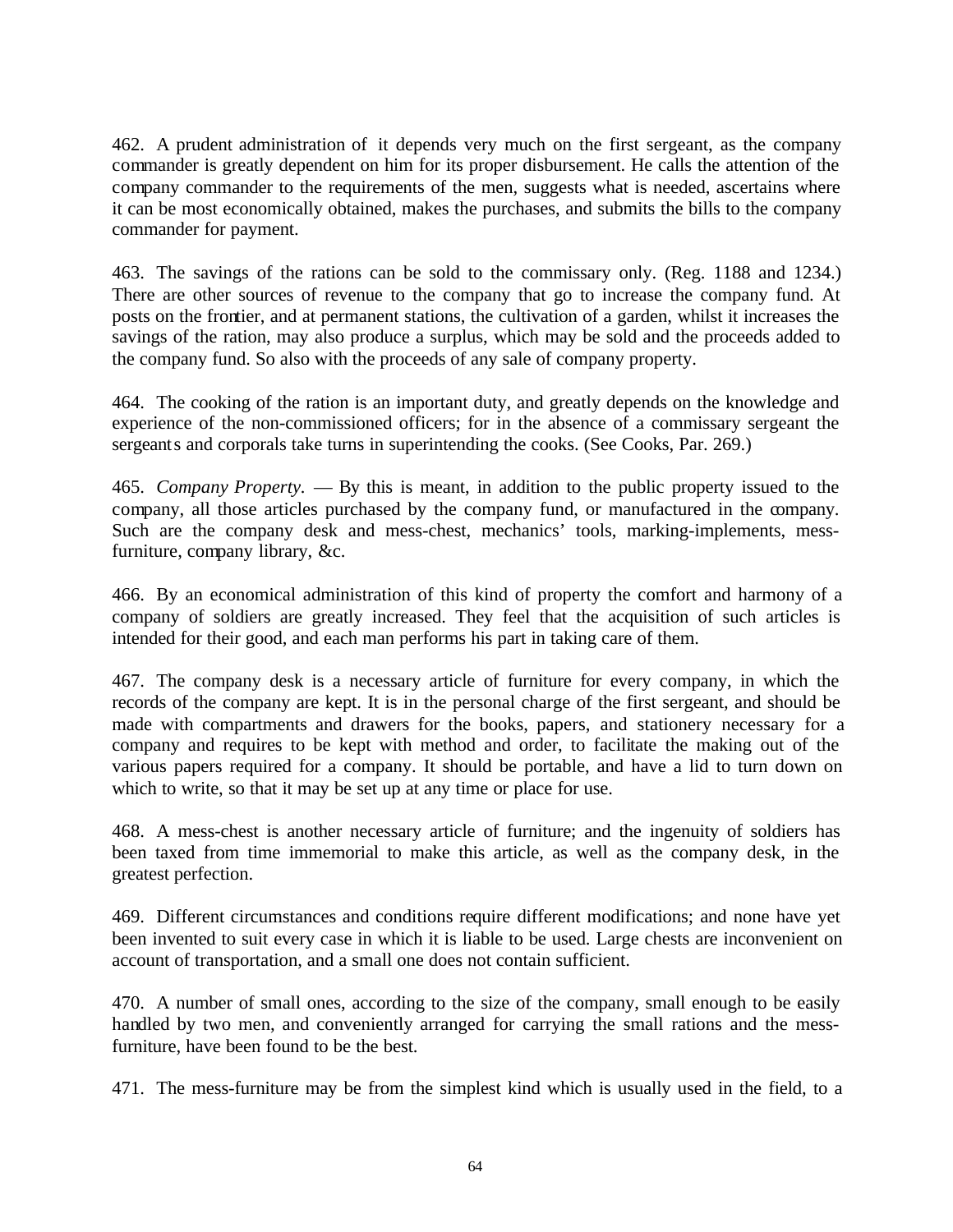complete hotel establishment, according to the location and circumstances of the company. At permanent posts they can be well situated in this respect, and have every convenience necessary. When required to move, if not able to take the mess-furniture with them, it can be sold, and a new supply obtained at their place of destination.

472. Tools and implements of various kinds are found to be very useful in a company. In the field, against the enemy, the supply must necessarily be very limited; but in time of peace a full supply of almost every kind may be accumulated for the general benefit.

473. To enumerate some of them, they are suggested in the order of their importance: — A set of marking-implements, a set of carpenter's tools, a set of blacksmith's tools, a sewing-machine, shoemaker's tools, tinner's tools, garden-implements, seine or fish nets, &c.

474. A cow, to furnish milk in the coffee, may often be conveniently kept, and several pigs may be fattened every month or two on the slops from the kitchen. A small library of well-selected books is quite an acquisition to the company, gives occupation and entertainment to the men during their leisure hours, and has a tendency to keep them about their company quarters.

475. The foregoing will give some idea to what extent and perfection the administration of a company can be carried. The company is a small colony, which can live in peace, harmony, and comfort or be disturbed by internal commotions and discomforts unendurable, depending, perhaps, more on the first sergeant than on any other person in the company. Much depends upon the captain; but without a competent sergeant to execute his plans, any benevolent designs on his part for the improvement of the company would be difficult to carry into execution.

476. There is no material difference in the duties of the first sergeant in the three arms of infantry, artillery, and cavalry, except some few modifications incident to the different kinds of arms used and the peculiar nature of the service.

477.In artillery and cavalry, some additional responsibility in the increased amount of property, different tactics, the less compact rather more straggling nature of the duties to be performed and the consequent difficulty of less discipline of the men, are the principal features which the first sergeant has generally to overcome, or should at least be familiar with before he attains to the charge of the company.

478. The first sergeant, although he should be familiar with all the duties of the sergeants and corporals, is seldom called upon to perform any duty that would remove him from the duties of his own position. He is, therefore, not liable for guard-duty, or fatigue or detached service, unless the entire company is on the same. He is, however, not absolutely excluded from any special service of short duration that it may be desirable, under peculiar circumstances, to entrust him with.

479. The most important task of the first sergeant relates to the government of the company and the preservation of good order and military discipline. This depending chiefly on innate qualifications, definite rules, cannot easily be given. A complete control of temper, good judgment, and a strong sense of justice are essential; whilst a due application to duty and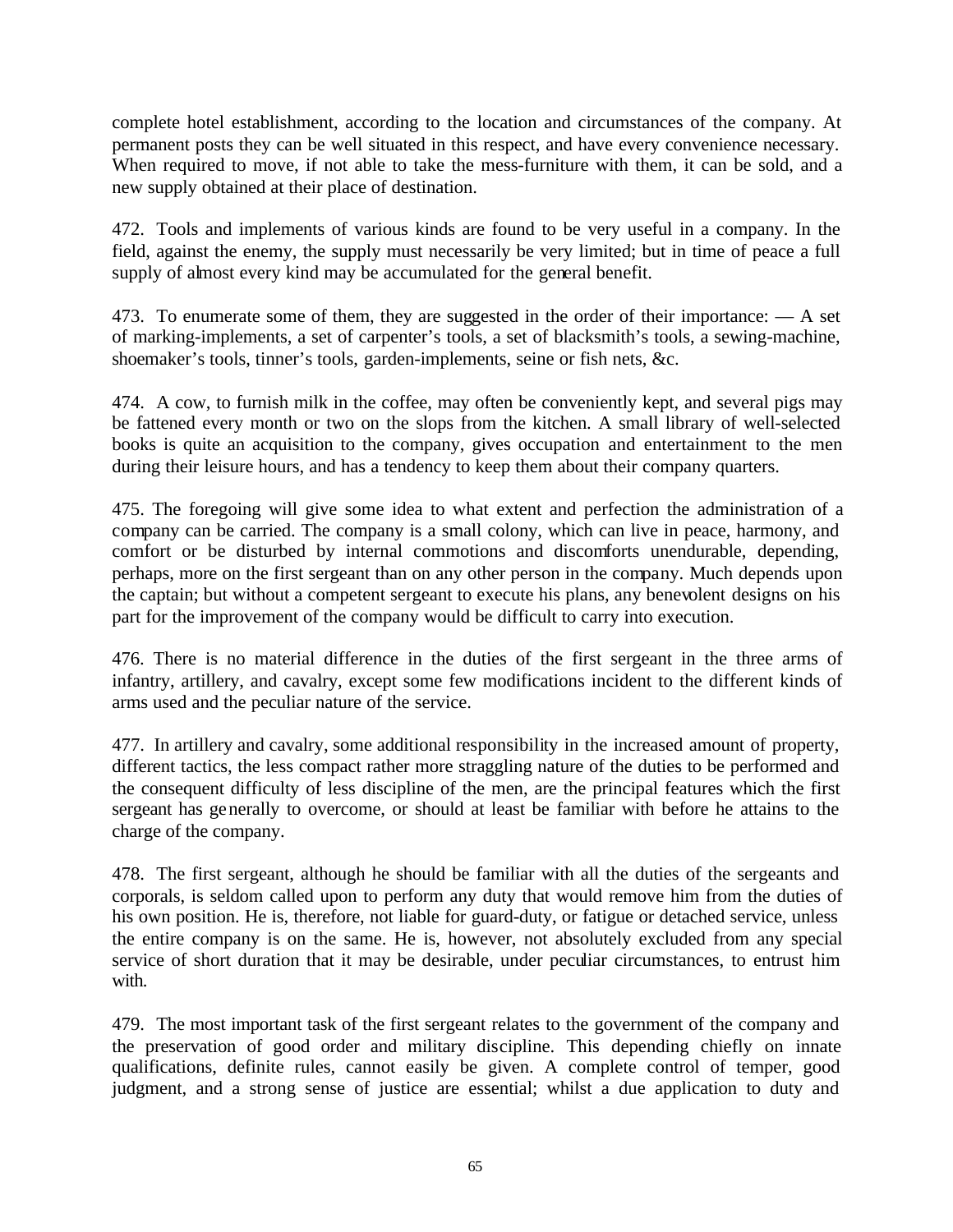attention to the necessities of the men are also of the highest importance.

480. Whilst he is not expected to preserve the same distance between himself and the men that exists between them and the officer, his position, indeed, not allowing of it, he should, however, never descend to familiarity, but should always endeavor to preserve a certain amount of restraint, and select his intimates from the first sergeants of other companies or noncommissioned officers of merit of other grades.

481. A quiet, imperturbable temper, combined with firmness and resolution, will of itself enforce obedience and command respect. Excitability and passion cannot easily be divested of prejudice and injustice, and have a tendency to excite similar feelings in the men.

482. Partiality and favor to individuals should be avoided above all things. The men should be treated with the greatest equality. Harsh and violent treatment, even towards the worst of soldiers, are questionable, if not reprehensible means for governing them.

483. It is rare, indeed, that the practice of summary chastisement indulged in by some orderly sergeants with the unruly characters that are to be found in almost every company, can be regarded as successful. Individual instances, however, exist of very good government where the sergeant rules almost exclusively by physical force; but good judgment in forbearing to a point where the offender has placed himself beyond the consideration of kindness by his conduct, will be found to be the true secret of success in a physical-force policy.

484. Constantly present with the company, always on hand for every emergency, ever consulting the interests of the men and encouraging them in their duties, he cannot fall to attach them to the company, and make them cheerful and content, and faithful on duty.

### **REGIMENTAL HOSPITAL STEWARDS.**

485. THE duties of hospital stewards of regiments do not differ materially from those of general or post hospitals. They occupy a similar position in the regimental hospitals; and their duties are only varied by the accidents of field service, which require them to be more active, as they have fewer means and conveniences for the performance of their duties.

486. They receive the same pay and allowances as stewards of general hospitals, and are appointed by the commanding officer of the regiment, on the recommendation of the senior surgeon on duty in the regiment. When thus appointed, they can be reduced like other noncommissioned officers.

487. The legal organization of the old regiments does not allow of hospital stewards; but the new regiment of artillery is allowed one, and the new regiments of infantry are each entitled to three, called Battalion Hospital Stewards; whilst the regiments of artillery and infantry in the volunteer service are each allowed one, and the cavalry regiments of volunteers and regulars are each allowed two.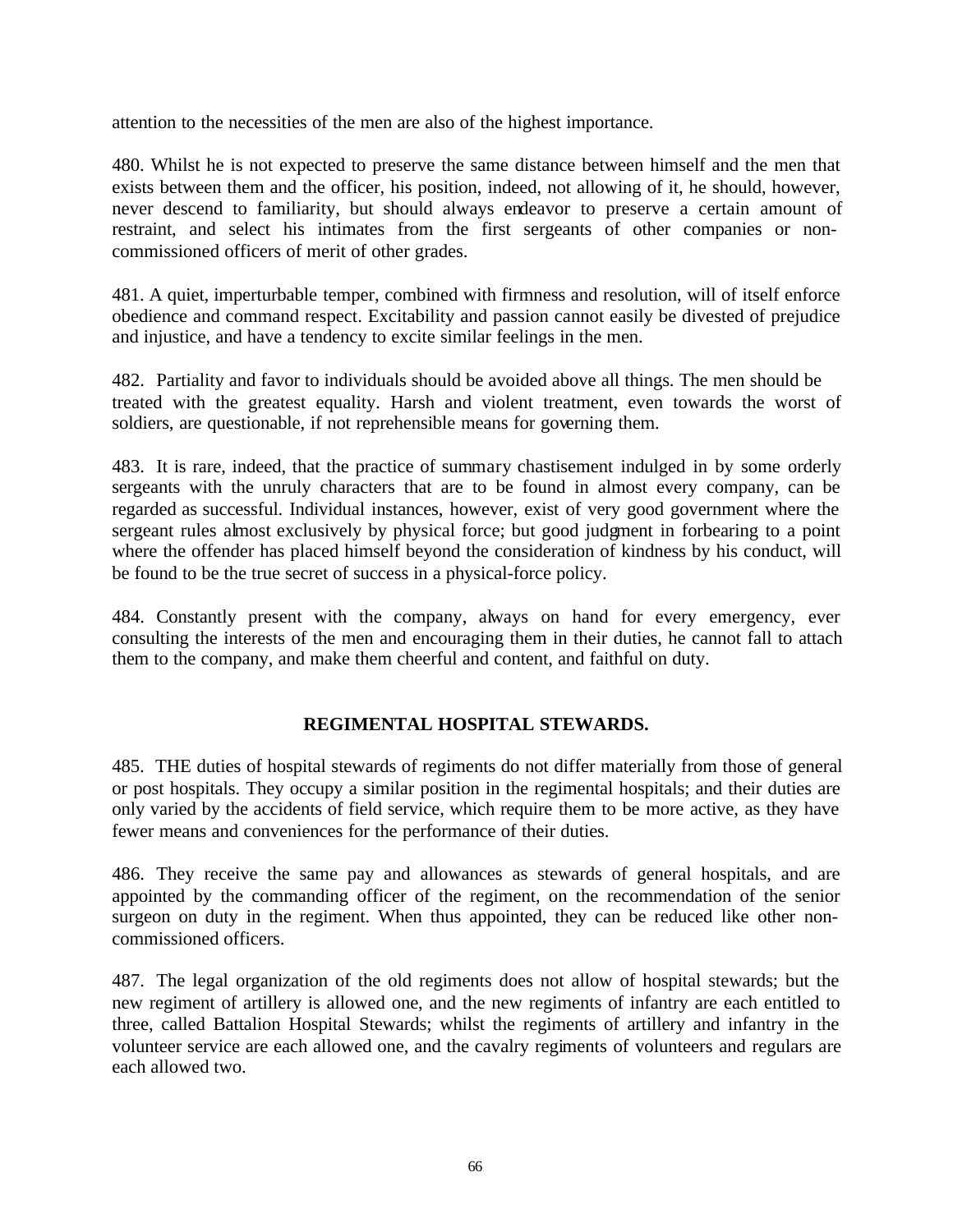488. Hospital stewards in the volunteer service, when originally mustered in as such, cannot be reduced to the ranks, but may be dishonorably discharged. If promoted from the ranks, they may be reduced like other non-commissioned officers.

489. Those regiments of the old army that are not allowed hospital stewards by law can have them assigned from the Surgeon-General's Office.

490. In garrison there is little difference between the duties of a regimental steward, and those of a steward of a general or post hospital; but in the field his labors are materially varied, his attention being divided between the care and transportation of the sick and that of the hospital property and medicines.

491. The hospitals in the field are more or less temporary, where the seriously sick and wounded are taken care of until they can be sent to the general hospitals; and slight cases only are treated for recovery. The means and material are necessarily limited: often it is only a tent or vacant building, and, in time of battle, the shade of trees, a ravine, or the shelter of a friendly wall.

492. The Hospital Department supplies a few stretchers, and the quartermaster a few ambulances and wagons, in which are a tent or two, medicines and instruments, and a messchest; and with these the attendants, and, in emergencies, the musicians, under the direction of the hospital steward, must do the best they can.

493. In tents the patients should be provided with bunks, and raised from the ground, as soon as possible. This may be done in numerous ways, particularly in a timbered country, and is advisable even for the most temporary hospitals. Much attention is required to keep the property of a field hospital in order, to protect it against great wear and tear.

494. Here the steward's agency is particularly required, and upon him depend that system and order that are so necessary to efficiency. He should see that every thing is in its place, properly stowed away and in a condition for immediate use, and that deficiencies are made good at the earliest possible moment.

### **COMMISSARY SERGEANT.**

495. THERE are two kinds of commissary sergeants, — regimental and company. The battalion commissary sergeants allowed to the new regiments of infantry have similar duties to those of regimental commissary sergeant.

496. The old regiments of artillery and infantry are not allowed commissary sergeants in their legal organization; and the duty is performed either by the quartermaster sergeant, or a sergeant detailed on extra duty for the purpose. All other regiments are allowed a commissary sergeant each.

497. He is appointed by the commanding officer of the regiment, on the recommendation of the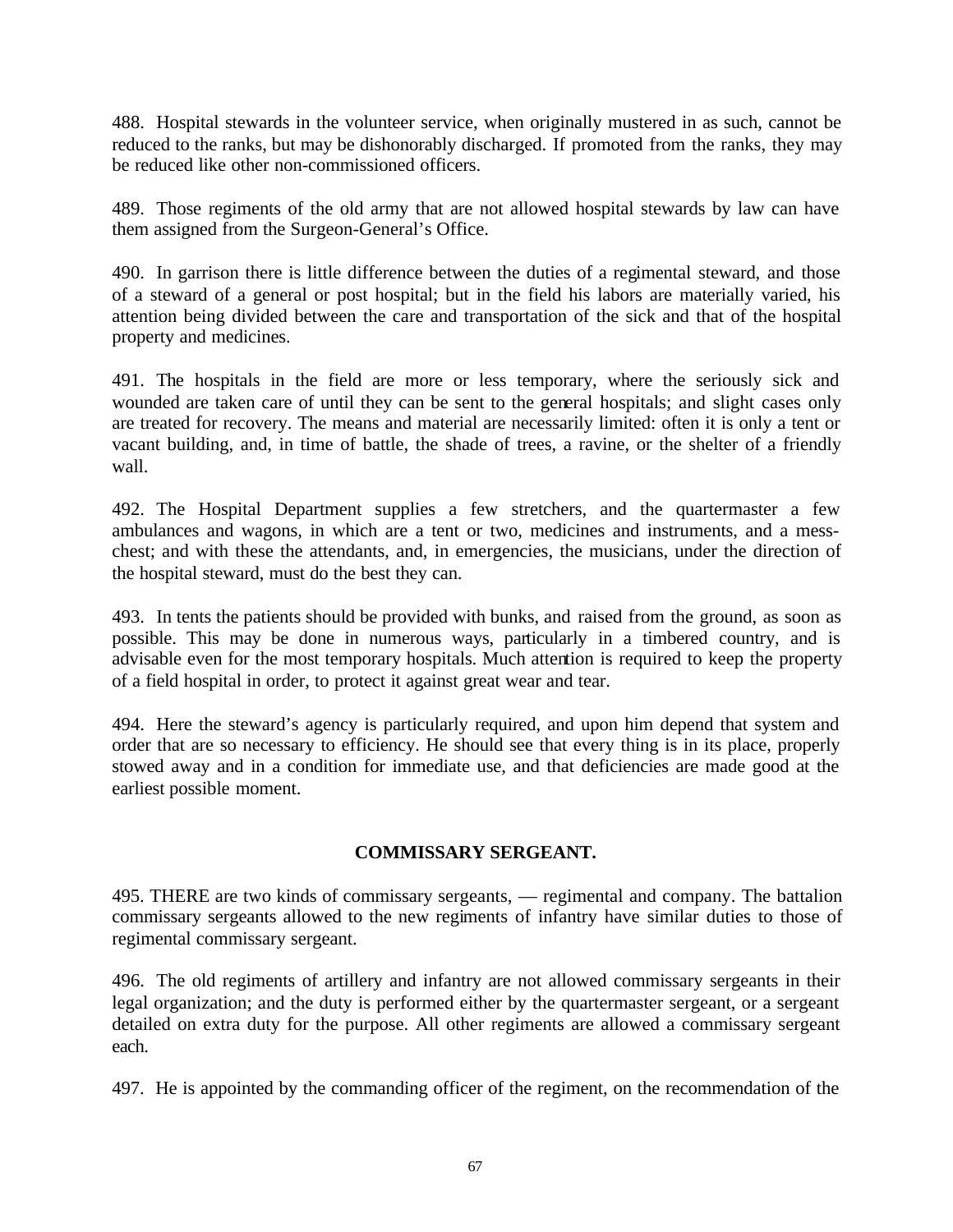regimental commissary, and receives the same pay as the quartermaster sergeant, twenty-two dollars per month, with an allowance of clothing and one ration. He is mustered and paid on the field and staff roll, and is under the direction of the regimental commissary, from whom he gets his instructions.

498. He has the immediate control of the commissary store-house, and receives and superintends the issues to the companies. He assists the clerks in making up the returns, or may do the duties of clerk himself where the issues are not numerous.

499. Where the issues are frequent and large, he has more the duties of a foreman to perform, as he will have a great number of men under his direction. Where the beef is butchered by the commissary, the care of the cattle and the slaughtering involves an increased force that will also be under his direction.

500. The duty is a responsible one. Much property of a kind calculated to tempt the cupidity of a dishonest man is placed in his charge; and, even where the sergeant himself is strictly honest in the discharge of his duties, he is under the necessity of watching the employees, who frequently take opportunities of disposing of provisions for money or appropriating articles which they are not allowed to their own use. Frequent inspections are, therefore, necessary, to see that no deficiencies occur in this way.

501. Those men who have charge of particular issues should be held responsible for all deficiencies and be required to account for losses. Consequently, when a man is placed in charge of stores, a memorandum should be made of the amount, so that at any time that an inspection is made it may be correctly ascertained what should be on hand.

502. The commissary sergeant should keep an account of all receipts and issues daily. Then, if the stores are systematically stored, there is no difficulty in making an inventory of them at any time, and correcting or discovering any delinquencies. Unless great vigilance is kept up, and a correct system pursued, deficiencies are sure to occur

503. Some complication arises in returning for subsistence stores which are temporarily left in the commissary store, — as where companies leave their savings. In such cases, memorandum receipts should be given, and also an account of it should be kept; but at the end of each month every account should be squared up.

504. Issues are usually made to companies for ten days in garrisons or permanent camps, and for five days or less on the march. Consolidated returns should be made, as they save a multiplicity of papers. Each company renders a return, and they are consolidated in the adjutant's office and signed by the commanding officer.

The annexed miscellaneous items and tables are taken from the Regulations, and introduced to facilitate the duties and to assist in making issues and computations.

### **MISCELLANEOUS ITEMS.**

1. When practicable, each kind of subsistence stores shall be placed by itself — the packages stored so as to allow circulation among them, and to permit the quantity and age (date of purchase) of each lot being easily ascertained.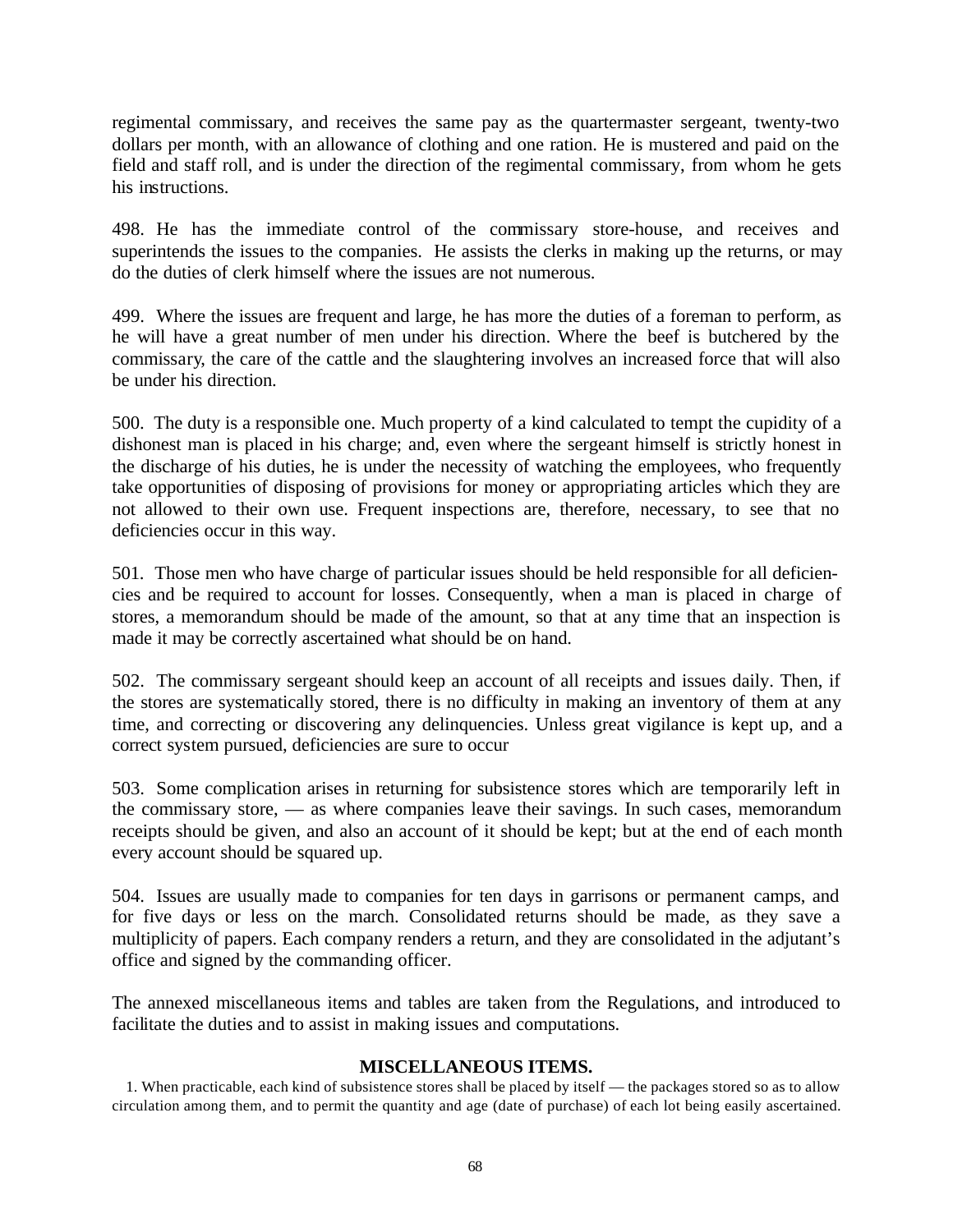At short intervals of time the stores and packages shall he carefully examined, and, when necessary, separated for inspection, early issue, repacking, rebrining, &c., as circumstances may require.

2. When there is no flooring under stores, they must be placed on skids, or be otherwise properly dunnaged.

3. Salt meats in barrels should be piled *in tiers* only when limited store-room makes such storage necessary, and then never more than three tiers high, each tier resting on skids placed near the ends of the barrels.

4. Salt meats in pickle are not safe from injury unless there is undissolved salt in the barrel. The barrels should he rolled over monthly, and never be exposed to a hot sun.

5. Most subsistence stores being readily perishable, unremitting care is indispensable to their preservation.

6. The second chime-hoop on all barrels of pickled meats should be of iron. Two iron hoops on a barrel (one on each end) will generally be sufficient.

7. Vinegar-kegs should be panted, and the bungs capped with tin.

8. Liquid measures and scoops should be made of treble X tin:

9. The size, form, strength, &c. of packages designed to hold subsistence stores will be determined by the purchasing commissary, who will be governed in these particulars by the kind of transportation offered, by the size of the wagons used, by the convenience of handling the packages, &c. -

10. When hard bread is put in boxes (the best packages for *field* transportation), they should be made of fullyseasoned wood, of a kind to impart no taste or odor to the bread, and as far as practicable of *single* pieces. When two pieces are used in making the same surface, they should be tongued and grooved together.

11. A box 26 x 17 x 11 inches, exterior measure, is an average box for pilot bread, under the usual circumstances of land transportation. The ends of a box of this size should be made of inch, and the remainder of five-eighths, stuff, the package well strapped with green hickory or other suitable wood.

12. Hard bread, after *thorough* cooling and drying, should be pressed closely in its packages, each package containing a uniform weight of *breed,* for the convenience of calculation. It can be re-dried in boxes without removal therefrom, by being exposed for about forty hours to a temperature of 140 degrees Fahrenheit.

13. The army wagon being 22 x 42 x 114 inches, inside measurement, boxes for bacon made 20 x 20 x 28 inches outside measurement (which will contain 225 pounds of bacon) are convenient for *field* transportation. The boxes should be strapped, and the material be one and one-fourth inch thick, tongued and grooved.

14. A box, 4 x 4 inches square, and 3.6 inches deep, will contain one quart, or 57.75 cubic inches.

15. A box, 5 x 5 inches square, and 4.6 inches deep, will contain a half-gallon, or 115.5 cubic inches.

16. A box, 24 x 16 inches square, and 28 inches deep, will contain one barrel (large whisky barrel), or 10,752 cubic inches.

17. A box, 8 x 8.4 inches square, and 8 inches deep, will contain one peck, or 537.6 cubic inches.

18. A box, 16 x 16.8 inches square, and 8 inches deep, will contain one bushel, or 2150 cubic inches.

#### *Rate per bushel at which certain cereals, esculent roots, &c. shall be estimated.*

| One bushel of corn (on the cob) at |                |    | 70 pounds. |
|------------------------------------|----------------|----|------------|
|                                    | corn (shelled) |    | 56         |
| cornmeal                           | 66             |    | 50         |
| hominy                             | 66             |    | 45         |
| rye                                | ,,             |    | 56"        |
| buckwheat                          | 66             |    | 52         |
| barley                             | 66             |    | 48         |
| wheat                              |                |    |            |
| beans                              |                |    |            |
| peas                               |                |    |            |
| onions                             |                |    | 60         |
| carrots                            |                |    |            |
| turnips                            |                |    |            |
| beets                              |                |    |            |
| potatoes                           |                |    |            |
| fine salt                          |                |    |            |
| bran                               | 66             |    | 20         |
| malt                               | 66             |    | 38         |
| dried apples                       |                | 66 | 24         |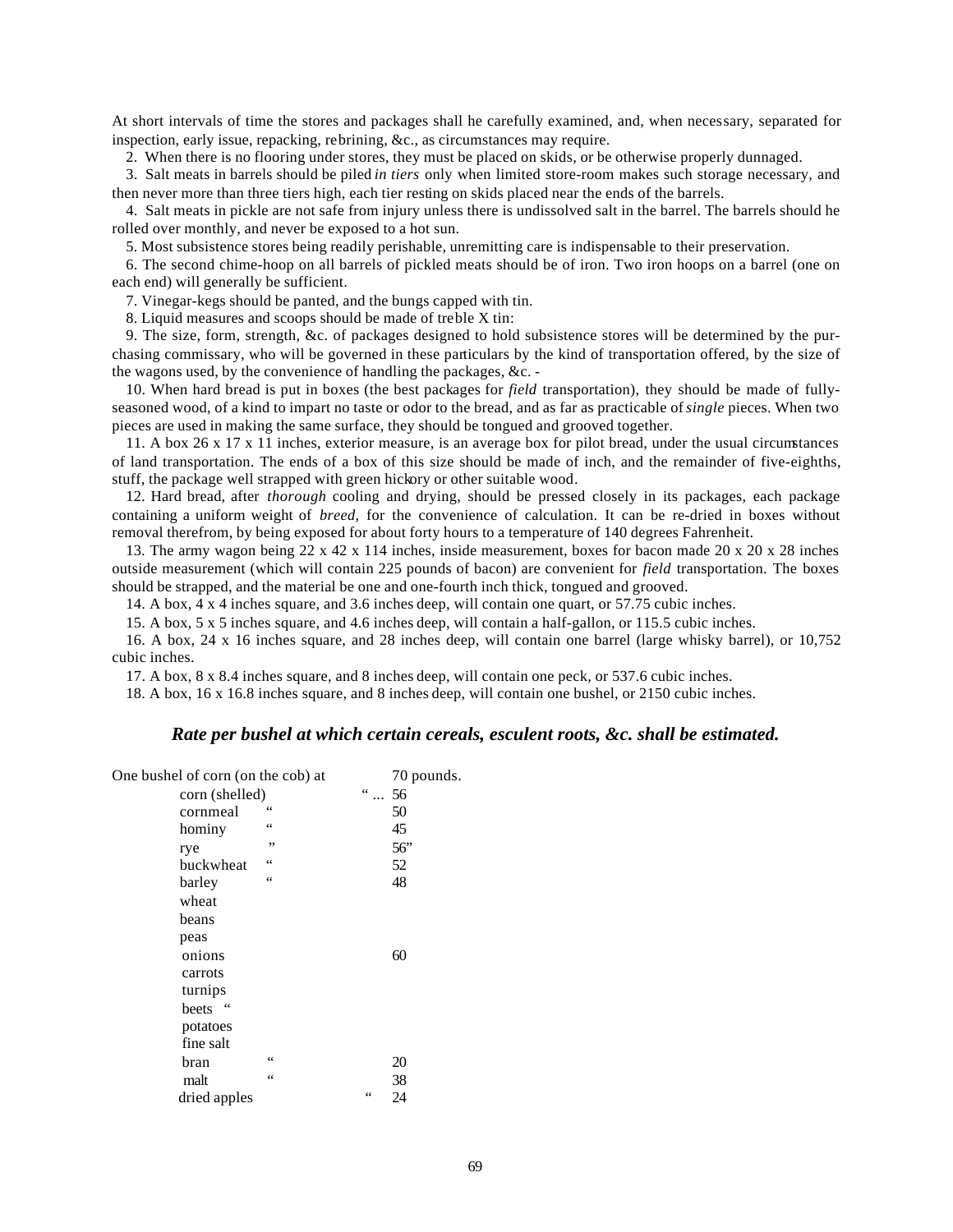dried peaches oats 32

### *Schedule of tares prescribed by the Treasury Department far the government of the collectors of customs and others interested.*

Cheese, 10 per cent for casks or tubs. Coffee, Rio, 1 per cent., Single bags; 2 per cent, double bags. All other coffee, actual tare. Cocoa, 2 per cent., bags; 8 per cent., ceroons. Chicory, 2 per cent., bags. Melado, 11 per cent Pepper, 2 per cent., bags; 4 per cent., double bags. Pimento, 2 per cent., bags. Rice, 2 per cent., bags. Sugar, 12 1/2 per cent. for hogshead; 12 per cent. for tierces; 10 per cent., barrels; 14 per cent, boxes; 2 per cent., bags; 2 *1/2* per cent., mats. Salt, tine, in sacks, 3 pounds for each sack. Coarse or ground alum, 2 pounds each. Teas, duty to be levied on the net number of pounds, as per invoice, when from China or Japan. All others, actual tare by weight.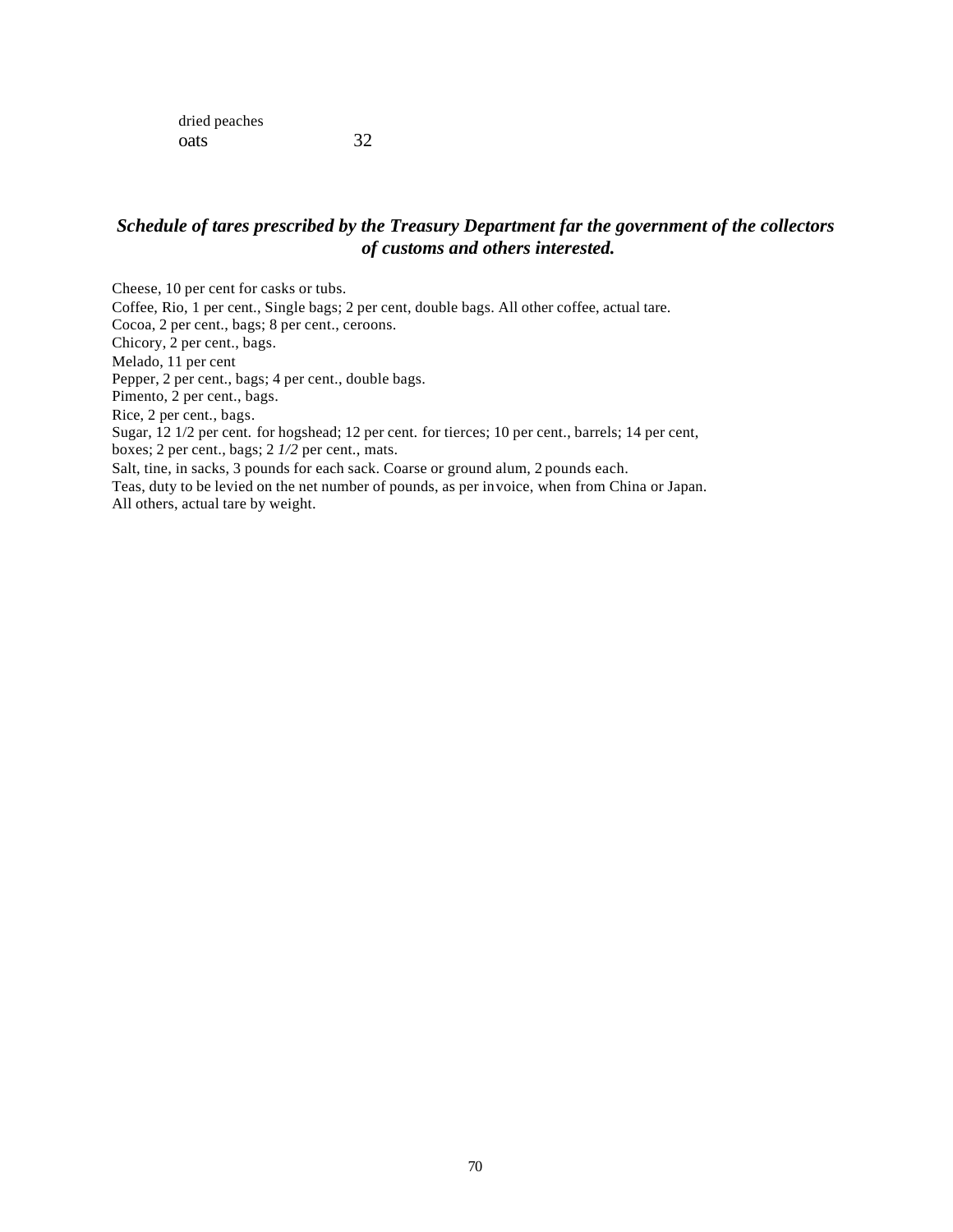| 1000 Rations | Net weight lbs. | Gross weight lbs | Bulk in barrels |
|--------------|-----------------|------------------|-----------------|
|              | 750             | 1,253            | 4.6             |
|              | 750             | 883              | 4.5333          |
|              | 1,250           | 2,239            | 7.6666          |
|              | 1,375           | 1,507            | 7.0153          |
|              | 1,000           | 1,211            | 11.1111         |
|              | 1,000           | 1,262            | 9.6             |
|              | 159             | 162              | .6666           |
|              | 100             | 108              | .5188           |
|              | 100             | 122              | .6453           |
|              | 80              | 108              | .8326           |
|              | 80              | 102              | .7592           |
|              | 15              | 19               | .16             |
|              | 150             | 161              | .6              |
|              | 80              | 97               | .4121           |
|              | 121/2           | 161/2            | .08888          |
|              | 40              | 44               | .14             |
|              | 371/2           | 40 1/2           | .1402           |
|              | $2\frac{1}{2}$  | 4                | .3466           |
|              | 300             | 345              | .18285          |
|              | 32 1/2          | $34\frac{1}{2}$  | .1133           |
|              | 931/4           | I161/4           | .7708           |
|              | 621/2           | 75 1/2           | .4342           |
|              | 771/2           | 91 1/2           | .4043           |
|              | 3.031.09        | 3,885.6          | 19.1218         |
|              | 3.03            | 3.88             | .               |
|              | 2,543.58        | 3,418.08         | 18.5857         |
|              | 2.54            | 3.88             | .               |
|              | 2,918.58        | 3,663.08         | 16.             |
|              | 2.91            | 3.66             | .               |

### *Table showing the Weight and Bulk of 1,000 Rations.\**

\*This table is constructed upon the basis of a ration as allowed during the war and as ordinarily put up for transportation. The weight (net and gross) and bulk of 1,000 rations will, of course, vary with the component parts put up, and with the kind of package used. In calculating the *bulk* of Subsistence Stores for purposes of storage or transportation, six and one fourth (6 1/4) cubic feet are considered a *barrel.*

¥ Consisting of 1/2 pork, 1/4 salt beef, 1/4 bacon; 1/2 flour, 1/2 bread, in boxes; beans or peas; rice or hominy; 3/4 roasted and ground coffee, 1/4 tea; sugar; vinegar; adamantine candles; soap; salt; pepper; molasses; potatoes.

± Consisting of 1/2 pork, 1/4 salt beef, 1/4 bacon; bread in boxes; beans or peas*;* rice or hominy; 3/4 roasted and ground coffee, 1/4 tea; sugar; vinegar; adamantine candles; soap; salt; pepper; molasses.

§ Consisting of 1/2 pork, 1/4 salt beef, 1/4 bacon; flour; beans or peas; rice or hominy; 3/4 roasted and ground coffee, 1/4 lea; sugar; vinegar; adamantine candles; soap; salt; pepper; molasses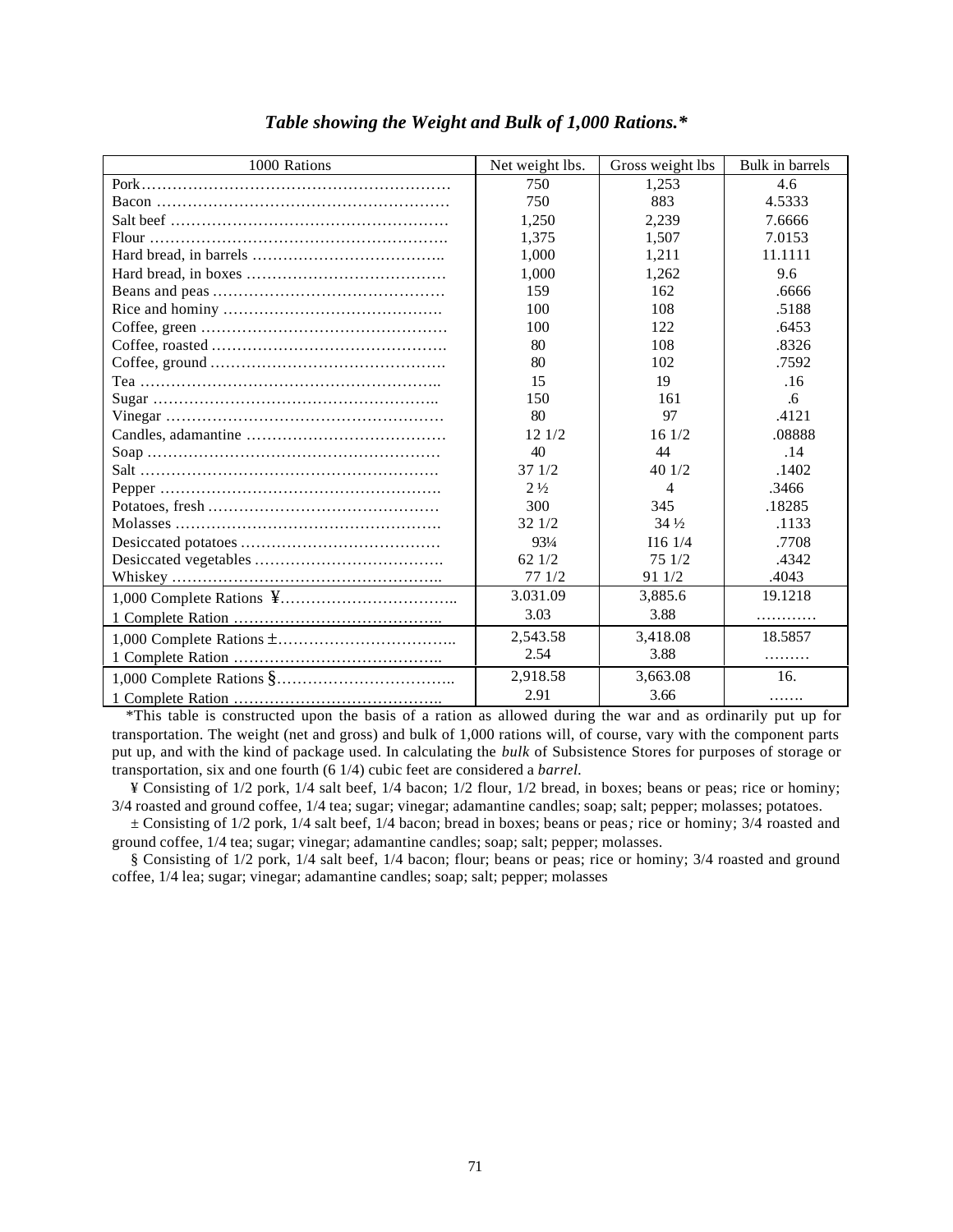| 10100,000                                                                                                                                                                                                                                                                                                          |                                                                                                                                                                                                                                                                                             |                                                                                                                                                                                                                                                        |                                                                                                                                                                                                                                                                                              |                                                                                                                                                                                                                                               |                                                                                                                                                                                                                                                                                |                                                                                                                                                                                                                                                                                                                                                                           |                                                                                                                                                                                                                                                                   |                                                                                                                                                                                                                  |                                                                                                                                                                                                                                                  |                                                                                                                                                                                  |                                                                                                                                                                                                                                                                                              |                                                                                                                                                                                                           |
|--------------------------------------------------------------------------------------------------------------------------------------------------------------------------------------------------------------------------------------------------------------------------------------------------------------------|---------------------------------------------------------------------------------------------------------------------------------------------------------------------------------------------------------------------------------------------------------------------------------------------|--------------------------------------------------------------------------------------------------------------------------------------------------------------------------------------------------------------------------------------------------------|----------------------------------------------------------------------------------------------------------------------------------------------------------------------------------------------------------------------------------------------------------------------------------------------|-----------------------------------------------------------------------------------------------------------------------------------------------------------------------------------------------------------------------------------------------|--------------------------------------------------------------------------------------------------------------------------------------------------------------------------------------------------------------------------------------------------------------------------------|---------------------------------------------------------------------------------------------------------------------------------------------------------------------------------------------------------------------------------------------------------------------------------------------------------------------------------------------------------------------------|-------------------------------------------------------------------------------------------------------------------------------------------------------------------------------------------------------------------------------------------------------------------|------------------------------------------------------------------------------------------------------------------------------------------------------------------------------------------------------------------|--------------------------------------------------------------------------------------------------------------------------------------------------------------------------------------------------------------------------------------------------|----------------------------------------------------------------------------------------------------------------------------------------------------------------------------------|----------------------------------------------------------------------------------------------------------------------------------------------------------------------------------------------------------------------------------------------------------------------------------------------|-----------------------------------------------------------------------------------------------------------------------------------------------------------------------------------------------------------|
| Number of Rations                                                                                                                                                                                                                                                                                                  | PORK, BACON<br>SHOULDERS,<br>HAMS, etc.<br>SIDES,                                                                                                                                                                                                                                           |                                                                                                                                                                                                                                                        | BEEF, SALT AND<br>FRESH, AND<br><b>CORN MEAL</b>                                                                                                                                                                                                                                             |                                                                                                                                                                                                                                               | <b>SOFT BREAD</b><br><b>FLOURAND</b>                                                                                                                                                                                                                                           |                                                                                                                                                                                                                                                                                                                                                                           | AND SUGAR <sup>*</sup><br>BEANS, PEAS,                                                                                                                                                                                                                            |                                                                                                                                                                                                                  | RICE, HOMINY,<br>AND GREEN<br>COFFEE                                                                                                                                                                                                             |                                                                                                                                                                                  | <b>ROASTED</b><br><b>COFFEE</b>                                                                                                                                                                                                                                                              |                                                                                                                                                                                                           |
|                                                                                                                                                                                                                                                                                                                    | Pounds                                                                                                                                                                                                                                                                                      | Ounces                                                                                                                                                                                                                                                 | Pounds                                                                                                                                                                                                                                                                                       | Ounces                                                                                                                                                                                                                                        | Pounds                                                                                                                                                                                                                                                                         | Ounces                                                                                                                                                                                                                                                                                                                                                                    | Pounds                                                                                                                                                                                                                                                            | Ounces                                                                                                                                                                                                           | Pounds                                                                                                                                                                                                                                           | Ounces                                                                                                                                                                           | Pounds                                                                                                                                                                                                                                                                                       | Ounces                                                                                                                                                                                                    |
| $\mathbf{1}$<br>$\overline{c}$<br>3<br>$\overline{\mathcal{L}}$<br>5<br>6<br>$\overline{7}$<br>8<br>9<br>$10\,$<br>$\begin{array}{c} 20 \\ 30 \\ 40 \end{array}$<br>50<br>60<br>$70\,$<br>80<br>90<br>100<br>200<br>300<br>400<br>500<br>600<br>700<br>800<br>900<br>1,000<br>5,000<br>10,000<br>50,000<br>100,000 | .<br>$\mathbf{1}$<br>$\overline{c}$<br>$\frac{3}{3}$<br>$\overline{\mathcal{L}}$<br>5<br>$\boldsymbol{6}$<br>6<br>$\overline{7}$<br>15<br>22<br>30<br>37<br>45<br>52<br>60<br>67<br>75<br>150<br>225<br>300<br>375<br>450<br>525<br>600<br>675<br>750<br>3,750<br>7,500<br>37,500<br>75,000 | 12<br>$\,$ 8 $\,$<br>$\overline{4}$<br>.<br>12<br>$\,$ 8 $\,$<br>$\overline{4}$<br>.<br>12<br>$\,8$<br>.<br>$\,$ 8 $\,$<br><br>$\,$ 8 $\,$<br>.<br>$\,$ 8 $\,$<br><br>$\,$ 8 $\,$<br>.<br>.<br>.<br>.<br>.<br>.<br>.<br>.<br>.<br>.<br>.<br><br>.<br>. | $\mathbf{1}$<br>$\overline{c}$<br>$\overline{3}$<br>5<br>6<br>$\boldsymbol{7}$<br>8<br>10<br>$1\,1$<br>12<br>25<br>37<br>50<br>62<br>75<br>87<br>100<br>112<br>125<br>$\frac{250}{375}$<br>500<br>625<br>750<br>875<br>1,000<br>$1,125$<br>$1,250$<br>$6,250$<br>12,500<br>62,500<br>125,000 | $\overline{4}$<br>8<br>12<br><br>$\overline{\mathcal{L}}$<br>8<br>12<br>.<br>$\overline{\mathcal{L}}$<br>8<br>.<br>$\,8$<br>.<br>$\,$ 8 $\,$<br><br>8<br>.<br>$\,$ 8 $\,$<br><br>.<br>.<br>.<br>.<br>.<br>.<br>.<br>.<br>.<br>.<br>.<br><br>. | 1<br>$\overline{\mathbf{c}}$<br>$\overline{\mathcal{L}}$<br>5<br>6<br>$\,$ 8 $\,$<br>9<br>11<br>12<br>13<br>27<br>41<br>55<br>68<br>82<br>96<br>110<br>123<br>137<br>275<br>412<br>550<br>687<br>825<br>962<br>1,100<br>1,237<br>1,375<br>6,875<br>13,750<br>68,750<br>137,500 | $\overline{6}$<br>$\begin{array}{c} 12 \\ 2 \end{array}$<br>$\,$ 8 $\,$<br>14<br>$\overline{\mathcal{L}}$<br>10<br><br>$\boldsymbol{6}$<br>12<br>$\,$ 8 $\,$<br>$\overline{\mathbf{4}}$<br>.<br>12<br>$\,$ 8 $\,$<br>$\overline{\mathbf{4}}$<br><br>12<br>$\,8$<br><br>$\,$ 8 $\,$<br>.<br>$\,$ 8 $\,$<br>.<br>$\,$ 8 $\,$<br>.<br>$\bf 8$<br>.<br>$\ldots$<br>.<br><br>. | .<br>.<br>.<br>.<br>.<br>.<br>$\mathbf{1}$<br>$\mathbf{1}$<br>$\mathbf{1}$<br>$\mathbf{1}$<br>$\,$ 8 $\,$<br>4<br>6<br>$\boldsymbol{7}$<br>9<br>10<br>12<br>13<br>15<br>30<br>45<br>60<br>75<br>90<br>105<br>120<br>135<br>150<br>750<br>1,500<br>7,500<br>15,000 | 2.4<br>$\frac{4.8}{7.2}$<br>9.6<br>12.0<br>14.4<br>$0.8\,$<br>3.2<br>5.6<br>$8.0\,$<br>.<br>8.0<br>.<br>8.0<br>.<br>8.0<br>.<br>8.0<br>.<br>.<br>.<br>.<br>.<br>.<br>$\cdots$<br>.<br>.<br>.<br>.<br>.<br>.<br>. | .<br>.<br>.<br><br>.<br>.<br>.<br><br>.<br>$\mathbf{1}$<br>$\overline{c}$<br>3<br>$\overline{\mathcal{L}}$<br>5<br>6<br>$\overline{7}$<br>8<br>9<br>10<br>20<br>30<br>40<br>50<br>60<br>70<br>80<br>90<br>100<br>500<br>1,000<br>5,000<br>10,000 | 1.6<br>3.2<br>4.8<br>6.4<br>8.0<br>9.6<br>11.2<br>12.8<br>14.4<br><br>.<br>.<br>.<br>.<br>.<br>.<br>.<br>.<br>.<br>.<br>.<br>.<br>.<br>.<br>.<br>.<br>.<br>.<br>.<br>.<br>.<br>. | .<br>.<br>.<br>.<br>.<br>.<br>.<br>.<br>.<br>.<br>$\mathbf{1}$<br>$\overline{\mathbf{c}}$<br>3<br>$\overline{4}$<br>$\overline{\mathcal{L}}$<br>5<br>6<br>$\boldsymbol{7}$<br>$\,$ 8 $\,$<br>16<br>$\overline{21}$<br>32<br>40<br>48<br>56<br>64<br>72<br>80<br>400<br>800<br>4,000<br>8,000 | 1.28<br>2.56<br>3.84<br>5.12<br>6.4<br>7.68<br>8.96<br>10.24<br>11.52<br>12.8<br>9.6<br>6.4<br>3.2<br>.<br>12.8<br>9.6<br>6.4<br>3.2<br>.<br>.<br>.<br>.<br>.<br><br>.<br>.<br>.<br>.<br>.<br>.<br>.<br>. |

### *Table showing the Quantity and Bulk of any Number of Rations, from 1 to 100,000.*

\* Beans, peas, salt, and potatoes (fresh) shall be purchased, issued, and sold by weight, and the bushel of each shall he estimated at sixty pounds.

±Roasted and ground coffee is issued at the same rate as roasted coffee.

NOTES – Fresh onions, beets, carrots, and turnips, when on hand, may be issued in lieu of beans, peas, rice, or hominy, and at the rate of potatoes (fresh), viz.: 30 pounds to 100 rations.

Dried apples, dried peaches, pickles, &c., when on hand, may be issued in lieu of any component part of the ration, of equal money value.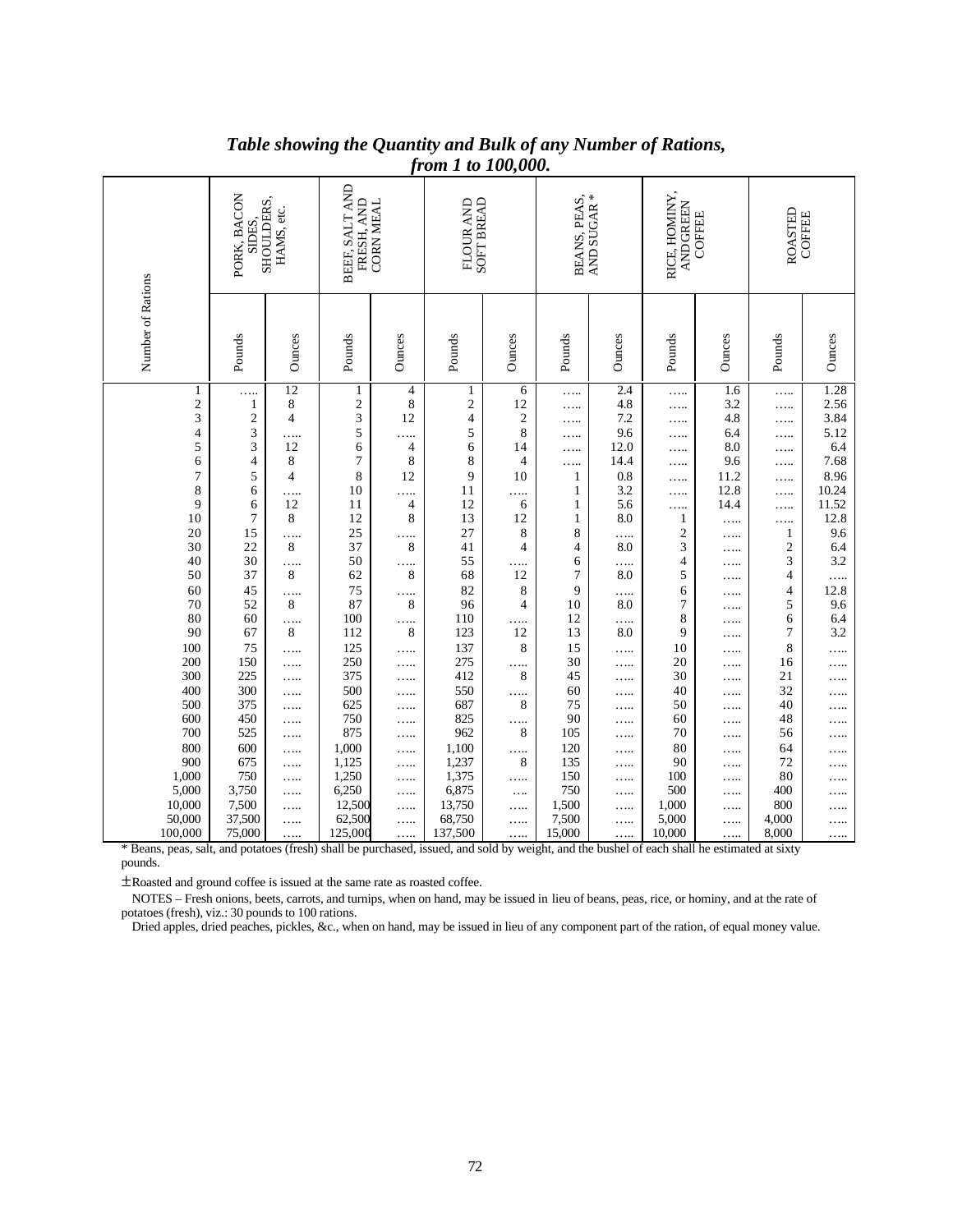| Number of Rations                                                                                                                                                                                                                                                                   | TEA                                                                                                                                                                                                                        |                                                                                                                                                                                                                              | <b>VINEGAR</b>                                                                                                                                                                                            |                                                                                                                                                                                                                      |                                                                                                                                                                                                       | <b>ADAMANTINE</b><br>CANDLES,<br>OR STAR                                                                                                                                                                                   |                                                                                                                                                                                                                   | <b>SOAP</b>                                                                                                                                                                                                                                                                          |                                                                                                                                                                                                          | <b>SALT</b>                                                                                                                                                                                                                                                       |                                                                                                                                                                                                                      |
|-------------------------------------------------------------------------------------------------------------------------------------------------------------------------------------------------------------------------------------------------------------------------------------|----------------------------------------------------------------------------------------------------------------------------------------------------------------------------------------------------------------------------|------------------------------------------------------------------------------------------------------------------------------------------------------------------------------------------------------------------------------|-----------------------------------------------------------------------------------------------------------------------------------------------------------------------------------------------------------|----------------------------------------------------------------------------------------------------------------------------------------------------------------------------------------------------------------------|-------------------------------------------------------------------------------------------------------------------------------------------------------------------------------------------------------|----------------------------------------------------------------------------------------------------------------------------------------------------------------------------------------------------------------------------|-------------------------------------------------------------------------------------------------------------------------------------------------------------------------------------------------------------------|--------------------------------------------------------------------------------------------------------------------------------------------------------------------------------------------------------------------------------------------------------------------------------------|----------------------------------------------------------------------------------------------------------------------------------------------------------------------------------------------------------|-------------------------------------------------------------------------------------------------------------------------------------------------------------------------------------------------------------------------------------------------------------------|----------------------------------------------------------------------------------------------------------------------------------------------------------------------------------------------------------------------|
|                                                                                                                                                                                                                                                                                     | Pounds                                                                                                                                                                                                                     | Ounces                                                                                                                                                                                                                       | Gallons                                                                                                                                                                                                   | Quarts                                                                                                                                                                                                               | Gills                                                                                                                                                                                                 | Pounds                                                                                                                                                                                                                     | Ounces                                                                                                                                                                                                            | Pounds                                                                                                                                                                                                                                                                               | Ounces                                                                                                                                                                                                   | Pounds                                                                                                                                                                                                                                                            | Ounces                                                                                                                                                                                                               |
| 1<br>$\frac{2}{3}$<br>$\overline{\mathcal{L}}$<br>5<br>$\boldsymbol{6}$<br>$\overline{7}$<br>$\,$ 8 $\,$<br>9<br>10<br>20<br>30<br>40<br>50<br>60<br>70<br>80<br>90<br>100<br>200<br>300<br>400<br>500<br>600<br>700<br>800<br>900<br>1,000<br>5,000<br>10,000<br>50,000<br>100,000 | .<br>.<br>.<br>.<br>.<br>.<br>.<br>.<br>.<br>.<br>.<br>.<br>.<br>.<br>.<br>$\mathbf{1}$<br>$\mathbf{1}$<br>$\mathbf{1}$<br>$\mathbf{1}$<br>3<br>4<br>6<br>$\tau$<br>9<br>10<br>12<br>13<br>15<br>75<br>150<br>750<br>1,500 | 0.24<br>0.48<br>0.72<br>0.96<br>1.2<br>1.44<br>1.68<br>1.92<br>2.16<br>2.4<br>4.8<br>7.2<br>9.6<br>12.0<br>14.4<br>$0.8\,$<br>3.2<br>5.6<br>8<br>.<br>8<br>.<br>8<br>.<br>8<br>$\ldots$<br>8<br>.<br>.<br>.<br>.<br>$\ldots$ | .<br>.<br>.<br>.<br>.<br>.<br>.<br>.<br>.<br>.<br>.<br>.<br>.<br>.<br>.<br>.<br>.<br>.<br>$\mathbf{1}$<br>$\mathbf{2}$<br>3<br>$\overline{4}$<br>5<br>6<br>7<br>8<br>9<br>10<br>50<br>100<br>500<br>1,000 | .<br>.<br>.<br>.<br>.<br>.<br>.<br>.<br>.<br>.<br>.<br>$\mathbf{1}$<br>$\,1$<br>$\boldsymbol{2}$<br>$\overline{c}$<br>$\overline{c}$<br>3<br>3<br>.<br>.<br>.<br>.<br>.<br>.<br>.<br>.<br>.<br>.<br>.<br>.<br>.<br>. | 0.32<br>0.61<br>0.96<br>1.28<br>1.6<br>1.92<br>2.24<br>2.56<br>2.88<br>3.2<br>6.4<br>1.6<br>4.8<br><br>3.2<br>6.4<br>1.6<br>4.8<br>.<br>.<br>.<br>.<br>.<br>.<br>.<br>.<br>.<br>.<br>.<br>.<br>.<br>. | .<br>.<br>.<br>.<br>.<br>.<br>.<br>.<br>.<br>.<br>.<br>.<br>.<br>.<br>.<br>.<br>$\mathbf{1}$<br>$\mathbf{1}$<br>1<br>$\boldsymbol{2}$<br>3<br>5<br>6<br>$\overline{7}$<br>8<br>10<br>11<br>12<br>62<br>125<br>625<br>1,250 | 0.2<br>0.4<br>0.6<br>0.8<br>1.<br>1.2<br>1.4<br>1.6<br>1.8<br>2.<br>4.<br>6.<br>8.<br>10.<br>12.<br>14.<br><br>$\overline{2}$ .<br>4.1<br>8.<br>12.<br>.<br>4.<br>8.<br>12.<br>.<br>4.<br>8.<br>8.<br>.<br>.<br>. | .<br>.<br>.<br>.<br>.<br>.<br>.<br>.<br>.<br>.<br><br>$\mathbf{1}$<br>$\mathbf 1$<br>$\overline{\mathbf{c}}$<br>$\overline{c}$<br>$\overline{\mathbf{c}}$<br>3<br>3<br>$\overline{\mathcal{L}}$<br>8<br>12<br>16<br>20<br>24<br>28<br>32<br>36<br>40<br>200<br>400<br>2,000<br>4,000 | 0.64<br>1.28<br>1.92<br>2.56<br>3.2<br>3.84<br>4.48<br>5.12<br>5.76<br>6.4<br>12.8<br>3.2<br>9.6<br>.<br>6.4<br>12.8<br>3.2<br>9.6<br>.<br>.<br>.<br>.<br>.<br>.<br>.<br>.<br>.<br>.<br>.<br>.<br>.<br>. | .<br>.<br>.<br>.<br>.<br>.<br>.<br>.<br>.<br>.<br>.<br>$\mathbf{1}$<br>$\mathbf{1}$<br>$\mathbf{1}$<br>$\overline{\mathbf{c}}$<br>$\overline{c}$<br>3<br>3<br>3<br>$\overline{7}$<br>11<br>15<br>18<br>22<br>26<br>30<br>33<br>37<br>187<br>375<br>1,875<br>3,750 | 0.6<br>1.2<br>1.8<br>2.4<br>3.<br>3.6<br>4.2<br>4.8<br>5.4<br>6.<br>12.<br>$\mathbf{2}$ .<br>8.<br>14.<br>4.<br>10.<br>.<br>6.<br>12.<br>8.<br>4.<br>.<br>12.<br>8.<br>4.<br>.<br>12.<br>$8. \,$<br>8.<br>.<br>.<br> |

### *Table showing the Quantity and Bulk of any Number of Rations, from 1 to 100,000, Continued*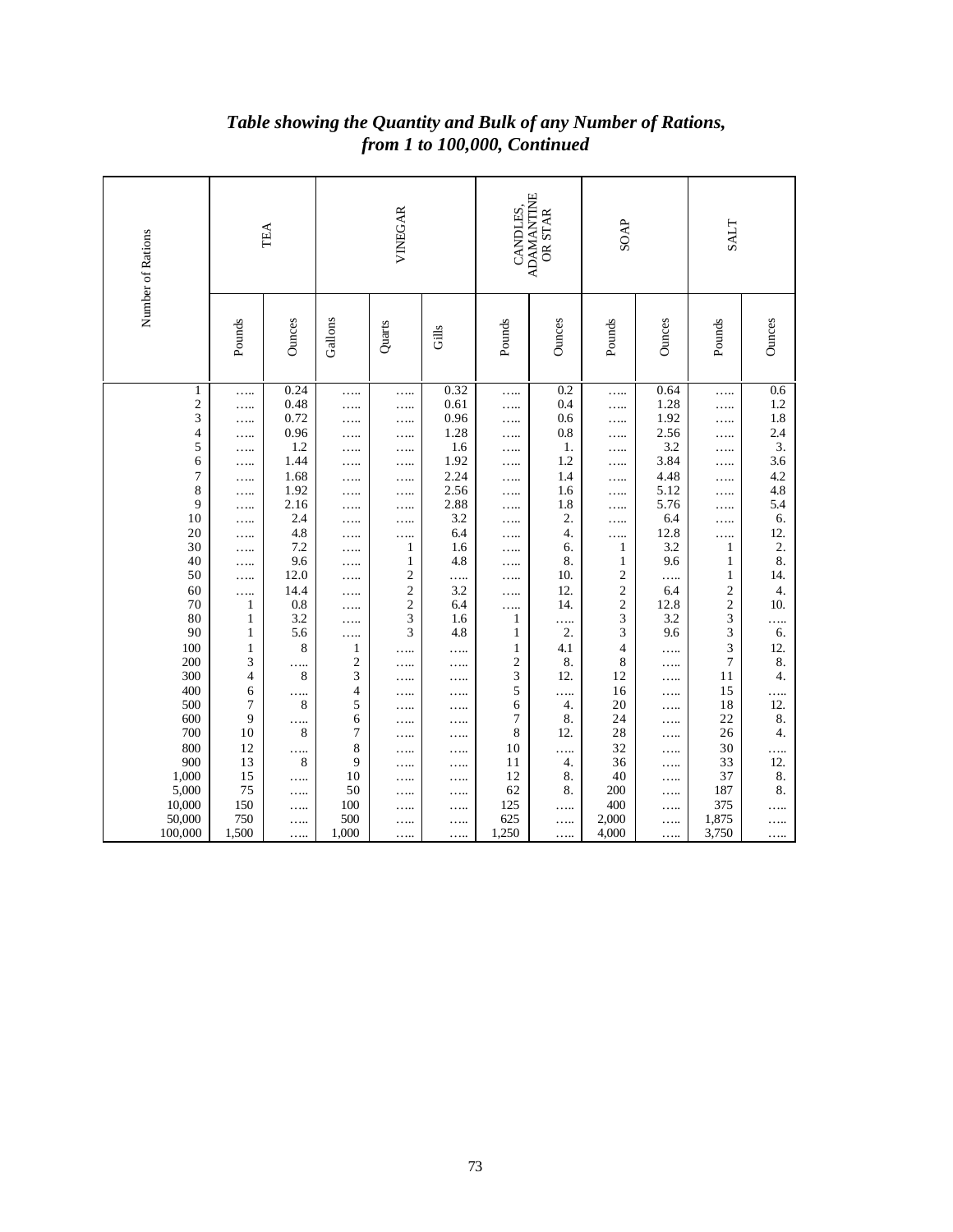| Number of Rations                                                                                                                                                                                                                                                    | PEPPER.                                                                                                                                                                                                                              |                                                                                                                                                                                                                         | POTATOES*                                                                                                                                                                                                                                                         |                                                                                                                                                                                   |                                                                                                                                                                                                               | <b>MOLASSES</b>                                                                                                                                                                                     |                                                                                                                                                                                                                       |                | DESICCATED                                                                                                                                                                                                                      | POTATOES                                                                                                                                                                                                | <b>MIXED</b>                                                                                                                                                                                                                  | VEGETABLES |                                                                                                                                                                                                                                                                                                                                                                                                                            |
|----------------------------------------------------------------------------------------------------------------------------------------------------------------------------------------------------------------------------------------------------------------------|--------------------------------------------------------------------------------------------------------------------------------------------------------------------------------------------------------------------------------------|-------------------------------------------------------------------------------------------------------------------------------------------------------------------------------------------------------------------------|-------------------------------------------------------------------------------------------------------------------------------------------------------------------------------------------------------------------------------------------------------------------|-----------------------------------------------------------------------------------------------------------------------------------------------------------------------------------|---------------------------------------------------------------------------------------------------------------------------------------------------------------------------------------------------------------|-----------------------------------------------------------------------------------------------------------------------------------------------------------------------------------------------------|-----------------------------------------------------------------------------------------------------------------------------------------------------------------------------------------------------------------------|----------------|---------------------------------------------------------------------------------------------------------------------------------------------------------------------------------------------------------------------------------|---------------------------------------------------------------------------------------------------------------------------------------------------------------------------------------------------------|-------------------------------------------------------------------------------------------------------------------------------------------------------------------------------------------------------------------------------|------------|----------------------------------------------------------------------------------------------------------------------------------------------------------------------------------------------------------------------------------------------------------------------------------------------------------------------------------------------------------------------------------------------------------------------------|
|                                                                                                                                                                                                                                                                      | Pounds                                                                                                                                                                                                                               | Ounces                                                                                                                                                                                                                  | Pounds                                                                                                                                                                                                                                                            | Ounces                                                                                                                                                                            | Gallons                                                                                                                                                                                                       | Quarts                                                                                                                                                                                              | Gills                                                                                                                                                                                                                 |                | Pounds                                                                                                                                                                                                                          | Ounces                                                                                                                                                                                                  | Pounds                                                                                                                                                                                                                        |            | Ounces                                                                                                                                                                                                                                                                                                                                                                                                                     |
| $\mathbf{1}$<br>$\frac{2}{3}$<br>$\overline{\mathcal{L}}$<br>5<br>6<br>$\overline{7}$<br>$\,$ 8 $\,$<br>9<br>10<br>20<br>30<br>40<br>50<br>60<br>70<br>80<br>90<br>100<br>200<br>300<br>400<br>500<br>600<br>700<br>800<br>900<br>1,000<br>5,000<br>10,000<br>50,000 | .<br>.<br>.<br>.<br>.<br>.<br>.<br>.<br>.<br>.<br>.<br>.<br>.<br>.<br>.<br>.<br>.<br>.<br>.<br>.<br>.<br>$\mathbf{1}$<br>$\mathbf{1}$<br>$\mathbf{1}$<br>$\mathbf{1}$<br>$\mathbf{1}$<br>$\sqrt{2}$<br>$\sqrt{2}$<br>12<br>25<br>125 | .04<br>$.08\,$<br>.12<br>.16<br>.20<br>.24<br>.28<br>.32<br>.36<br>.40<br>.80<br>1.2<br>1.6<br>2.<br>2.4<br>2.8<br>3.2<br>3.6<br>$\overline{4}$ .<br>8.<br>12.<br>.<br>4.<br>8.<br>12.<br>.<br>4.<br>8.<br>8.<br>.<br>. | .<br>.<br>.<br>$\mathbf{1}$<br>$\mathbf{1}$<br>$\mathbf{1}$<br>$\boldsymbol{2}$<br>$\sqrt{2}$<br>$\overline{c}$<br>3<br>6<br>9<br>12<br>15<br>17<br>21<br>21<br>27<br>30<br>60<br>90<br>120<br>150<br>180<br>210<br>240<br>270<br>300<br>1,500<br>3,000<br>15,000 | 4.8<br>9.6<br>14.4<br>3.2<br>$\bf 8.$<br>12.8<br>1.6<br>6.4<br>11.2<br>.<br>.<br>.<br>.<br>.<br>.<br>.<br>.<br>.<br>.<br>.<br>.<br>.<br>.<br>.<br>.<br>.<br>.<br>.<br>.<br>.<br>. | .<br>.<br>.<br>.<br>.<br>.<br>.<br>.<br>.<br>.<br>.<br>.<br>.<br>.<br>.<br>.<br>.<br>.<br>.<br>.<br>.<br>1<br>1<br>1<br>$\mathbf{1}$<br>$\sqrt{2}$<br>$\boldsymbol{2}$<br>$\boldsymbol{2}$<br>12<br>25<br>125 | .<br>.<br>.<br>.<br>.<br>.<br>.<br>.<br>.<br>.<br>.<br>.<br>.<br>.<br>.<br>.<br>.<br>.<br>$\,1$<br>$\boldsymbol{2}$<br>3<br>.<br>$\frac{1}{2}$<br>3<br>.<br>$\mathbf{1}$<br>$\frac{2}{3}$<br>.<br>. | 0.08<br>0.16<br>0.24<br>0.32<br>0.40<br>0.48<br>0.56<br>0.64<br>0.72<br>0.80<br>1.60<br>2.40<br>3.20<br>$\overline{4}$ .<br>4.8<br>5.6<br>6.4<br>7.2<br>.<br>.<br>.<br>.<br>.<br>.<br>.<br>.<br>.<br>.<br>.<br>.<br>. | 4,687<br>9.375 | .<br>.<br>.<br>.<br>.<br>.<br>.<br>.<br>.<br>.<br>$\mathbf{1}$<br>$\overline{\mathbf{c}}$<br>3<br>$\overline{\mathbf{4}}$<br>5<br>6<br>$\tau$<br>$\,8$<br>9<br>18<br>28<br>37<br>46<br>56<br>65<br>75<br>84<br>93<br>468<br>937 | 1.5<br>3.<br>4.5<br>6.<br>7.5<br>9.<br>10.5<br>12<br>13.5<br>15.<br>14.<br>13.<br>12.<br>11.<br>10.<br>9.<br>8.<br>7.<br>6.<br>12.<br>2.<br>8.<br>14.<br>4.<br>10.<br>.<br>6.<br>12.<br>12.<br>8.<br>8. | .<br><br>.<br><br><br>.<br>.<br>.<br>.<br><br>$\mathbf{1}$<br>$\mathbf{1}$<br>$\overline{\mathbf{c}}$<br>3<br>3<br>$\overline{4}$<br>5<br>5<br>6<br>12<br>18<br>25<br>31<br>37<br>43<br>50<br>56<br>62<br>312<br>625<br>3,125 |            | $\mathbf{1}$<br>$\begin{array}{c} 2 \\ 3 \\ 4 \end{array}$<br>5<br>$\mathbf{6}$<br>$\overline{7}$<br>$\begin{array}{c} 8 \\ 9 \end{array}$<br>$10\,$<br>$\overline{4}$<br>14<br>$\begin{array}{c} 8 \\ 2 \end{array}$<br>12<br>$\sqrt{6}$<br>.<br>$10\,$<br>$\sqrt{4}$<br>$\,8\,$<br>12<br>.<br>$\sqrt{4}$<br>$\,$ 8 $\,$<br>12<br>$\ldots$<br>$\overline{\mathcal{L}}$<br>$\begin{array}{c} 8 \\ 8 \end{array}$<br>.<br>. |

### *Table showing the Quantity and Bulk of any Number of Rations, from 1 to 100,000, Continued.*

\* Beans, peas, salt, and potatoes (fresh) shall be purchased, issued, and sold by weight, and the bushel of each shall he estimated at *sixty pounds.*

505. The sergeant should be thoroughly acquainted with the regulations for the subsistence department; otherwise he cannot superintend the details of his office with confidence. The care of the stores requires simply common sense, and a practical knowledge of the properties of the various articles issued as subsistence stores for the army, and the causes that usually produce deterioration; also, the means usually adopted to prevent stores from spoiling and to keep them in the best possible state of preservation.

506. There is little difference between the field and garrison duties of a commissary sergeant. In the field, he has the stores in charge the same as in garrison, receives and issues them, but has a more limited means of taking care of them, and, consequently, rarely has more on hand than is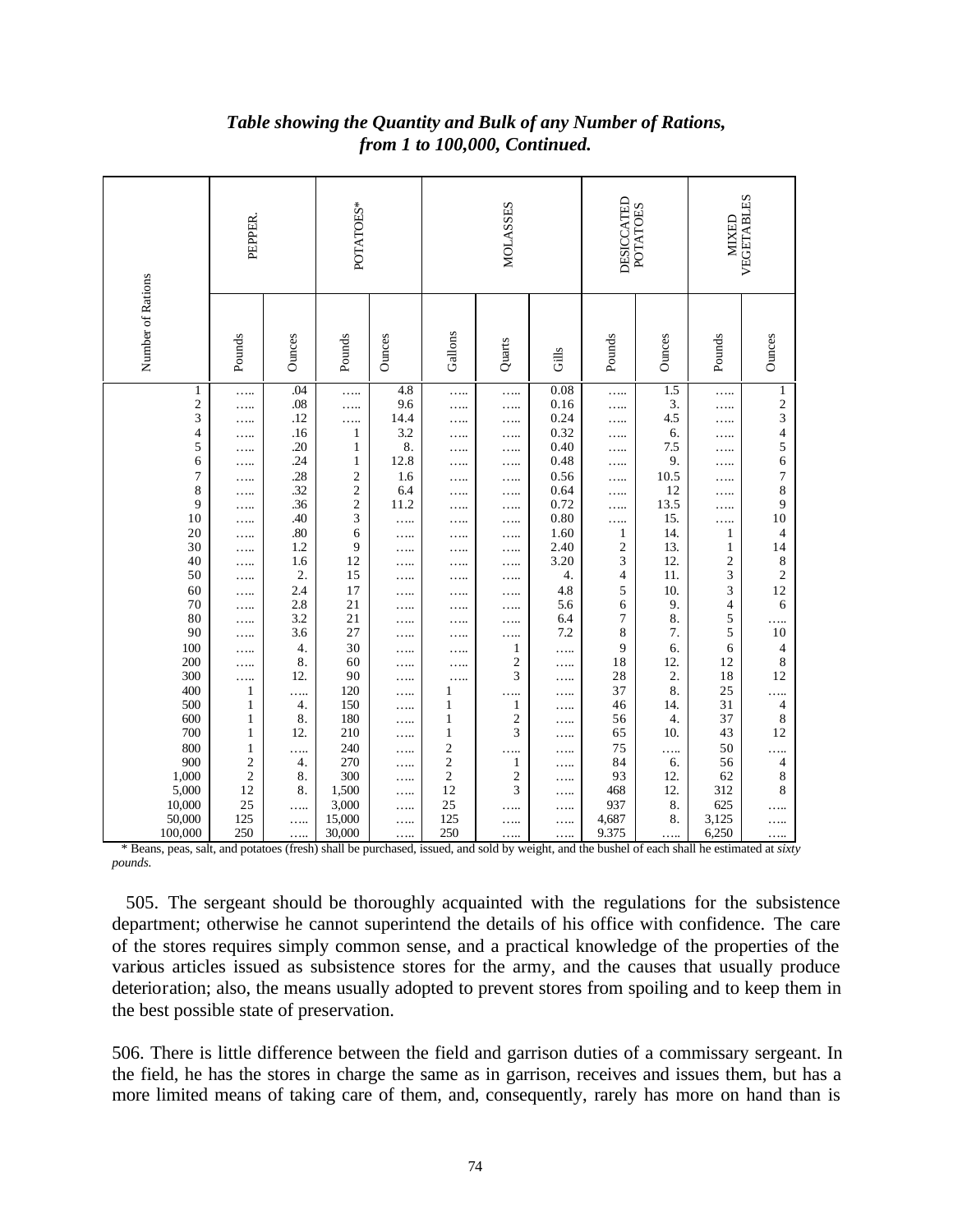absolutely necessary.

507. The commissary department furnishes scales, weights, and measures, which he should always keep on hand; for without them he will be unable to give satisfaction to the troops without running the risk of exceeding the authorized issues.

508. As the quartermaster takes charge of the transportation of the stores, they are necessarily, whilst in his charge and in transit, out of the control of the commissary department for the time being; but it is the sergeant's duty to note the amount he turns over for transportation, to give invoices and take transportation receipts.

509. These should be signed by the quartermaster and commissary. In regiments where the quartermaster is also commissary, this is not necessary, and he simply co-operates with the quartermaster sergeant, the latter attending immediately to the teams or means of transport, and the former looking after the stores.

### **THE COMPANY COMMISSARY SERGEANT.**

510. THIS office is of recent date, and is authorized only in the mounted regiments and the new artillery regiment. The same pay and allowances are authorized as for company quartermaster sergeants. He is, however, only a part of the company organization, and under the direction of the company commander

511. His duty is to make out the provision return, attend to drawing the rations for the company, and superintend their cooking and distribution to the men. He takes care of the company savings, and keeps the account with the commissary.

512. He is required to know the drill, and attends the exercises the same as other noncommissioned officers, except where they would interfere with the performance of his legitimate duties. He should also be familiar with all that has been prescribed for the duty-sergeants of the company.

513. The utmost impartiality should be exercised by the sergeant in the distribution of the provisions, to prevent discontent among the men. They should all be served alike, as far as it is possible. Close attention is necessary in the care of the stores; and none of the men should be permitted to help themselves. No one except the cooks should have access to the provisions, and these only when the sergeant is present.

514. The provisions for one meal only should be issued to them at one time to be cooked; and when they are ready for issue, the sergeant should be present, and see that they are equitably distributed and that the proper allowance is saved for those who are necessarily absent, that the prisoners are supplied, and also all others who are entitled to rations from the company.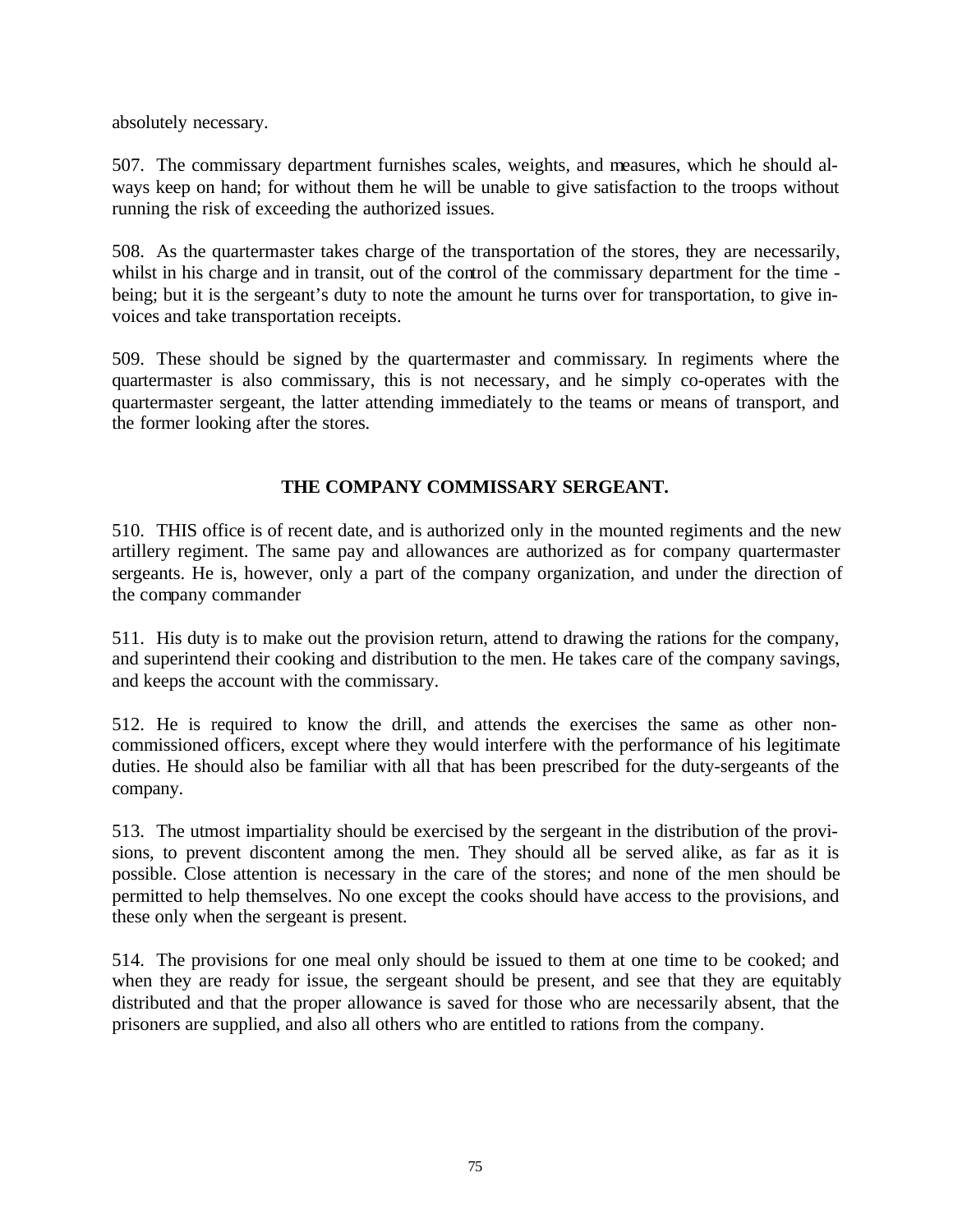### **THE QUARTERMASTER SERGEANT.**

515. A REGIMENTAL quartermaster sergeant is allowed to each regiment or battalion in the army. A quartermaster sergeant is also allowed to each company in the cavalry and in the Fifth Artillery. The former belongs to the non-commissioned staff and the latter is mustered on the company rolls next below the first sergeant. They both receive the same pay and allowances, regimental and company quartermaster sergeants,— viz.: twenty-two dollars per month, an allowance of clothing, and one ration.

516. The quartermaster sergeant of the regiment is appointed by the regimental commander, on the recommendation of the quartermaster of the regiment, and should be exclusively under the orders of the latter; and all orders the sergeant has to execute should properly be transmitted through his chief. Should he receive orders from any other officer, he should report the orders to his chief, who will either approve or assume the responsibility of disobeying the orders.

517. The duties of this sergeant are to take the immediate charge of the property for which the regimental quartermaster is responsible, and direct the employees and the details sent to work for the quartermaster department. He receives and takes note of the stores received, and makes the issues authorized by the quartermaster It is a responsible duty, and requires great industry, energy and activity, but above all integrity; as there is much temptation to misapply public property.

518. The duties are more extensive and responsible than those of the commissary sergeant, he has more men under his direction, usually, and a greater amount and variety of property in charge; and, as the property is generally in use and scattered in every direction throughout the regiment, the utmost attention is necessary to prevent loss.

519. It is difficult to lay down detailed instructions on the duties of sergeants, where each quartermaster has his own way of requiring the duty to be done. In a regiment, however, some uniformity of practice might be established that would be a guide for all.

520. In the evening, between retreat and tattoo, the sergeant should report to the quartermaster how he has succeeded in the performance of the duties of the day, and receive his instructions for the morrow. He, being the foreman of all the workmen, teamsters, laborers, &c., employed by the quartermaster in the regiment, should receive all the orders, and, if necessary, have assistants to aid him.

521. He generally has a wagon-master in charge of the regimental train under his direction. When details report for work, there is usually a non-commissioned officer in charge of them, to whom he can look for assistance in carrying out orders. Regimental quartermasters rarely are authorized to employ citizens: all the aid he requires is usually furnished from the companies of the regiment, on proper application, and the labors of these men are usually under the direction of the quartermaster sergeant.

522. The attention of the sergeant is more important on some matters of property than others. Clothing, camp and garrison equipage, being only for issue to the troops, require the utmost care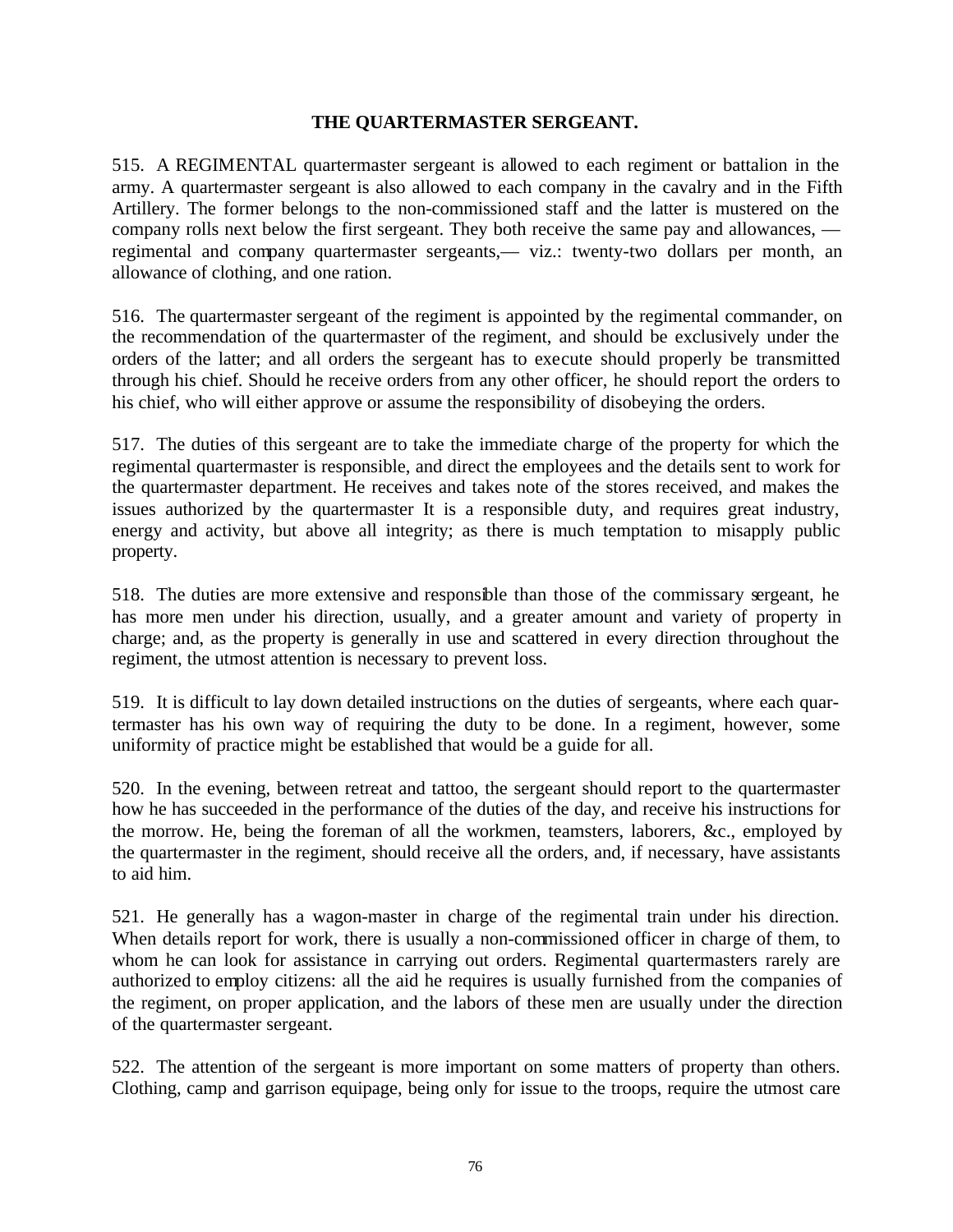as each particular article is invoiced, and must be accounted for, or else paid for by the quartermaster Deficiencies in this kind of property are difficult to account for; and it is necessary to be absolutely accurate in keeping the account of it.

523. All property must be accounted for; but losses and deficiencies of other property are more easily explained away than with clothing, camp and garrison equipage. Articles worn out and unserviceable should be carefully preserved until they have been inspected, condemned, and ordered to be dropped.

524. When property is lost or destroyed, the sergeant should be careful to get the certificates of officers, or the affidavit of citizens or soldiers, giving the circumstances of the loss.

525. Property transferred should be invoiced at once, and receipts obtained. In this respect the utmost promptness is necessary; and it should never be put off until to-morrow if it can possibly be done to-day.

526. In all matters in the quartermasters department, but particularly in the papers, there should be no postponement of any thing, if it can be done at once; otherwise, besides accumulating a mountain of unfinished labor, much of it never can be done, because the opportunity has been permitted to pass when it might have been done.

527. Thus, if an officer does not give his receipt at the proper time to the quartermaster, it will be impossible to tell whether he will ever get it; for he may be ordered away, he may get killed in the morrow's fight, be discharged or dismissed from service, or the same may happen to the quartermaster

528. In cavalry and artillery regiments, the procuring and distribution of forage is the heaviest item of the quartermaster sergeant's duties, and requires great attention; and the wants of the troops should always be anticipated.

529. In the field, where the forage is obtained from the surrounding country, the sergeant or other person in charge of forage-parties should give receipts to the person furnishing the forage, instructing him to present the receipt to the quartermaster as soon as possible and obtain his pay or a certified voucher; for, if the troops move, the man may have great difficulty in getting his pay.

530. Regiments of infantry also require a certain amount of forage for the regimental teams and the field-officers' horses, that is procured in the same way. The accounts of all issues of forage should be faithfully kept, particularly when, as is the case on the march, the issues are made daily The requisitions and receipts for forage should be promptly collected at the end of each month.

531. Providing fuel for the troops, especially in the winter season, is also an important duty generally entrusted to the quartermaster sergeant, and requires the same attention and punctuality as forage.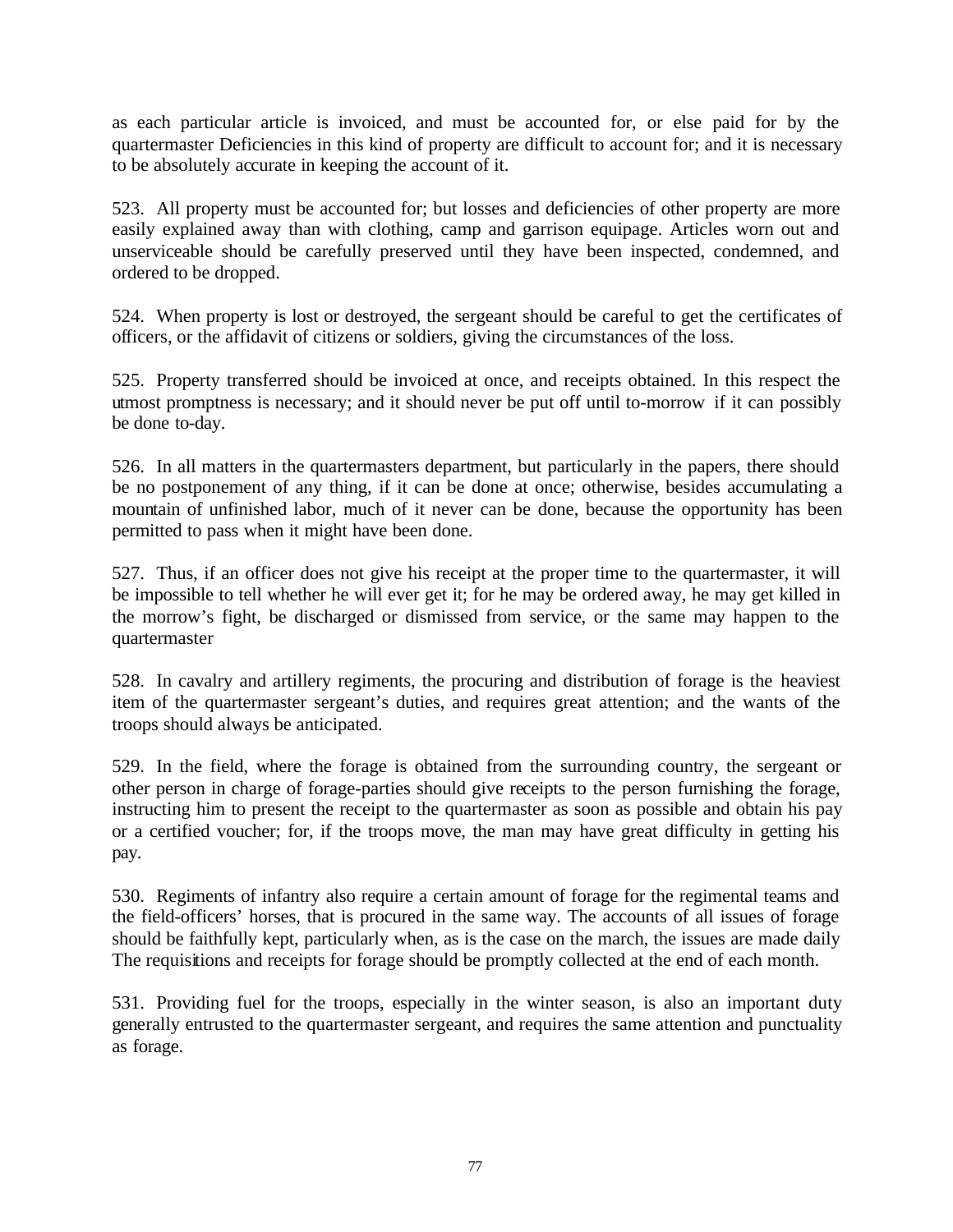### **THE COMPANY QUARTERMASTER SERGEANT.**

532. THE quartermaster sergeant of the company performs the same duties with reference to the company that the regimental sergeant does towards the regiment. He is under the direction of the company commander and first sergeant.

533. He receives the fuel and forage for the company from the quartermaster sergeant, and keeps the account. He takes charge of the wagon assigned to the company, and all the company property in it. In garrison he has the immediate charge of the company store-room.

534. He attends to receiving the clothing, camp and garrison equipage, and assists the first sergeant in its distribution. He also receives all other quartermaster's property turned over to the company, and sees that it is properly cared for, and must be able to account for it to his company commander.

535. On the march, he attends to the loading and unloading of the wagons, and superintends the erection of tents, putting up the picket-line, &c. He sees that the forage is properly distributed and that the public animals are fed.

536. He should be able to identify all the animals belonging to the company; he reports their wants and necessities to the company commander; he sees that they are properly cared for by the men, and that the sick horses are reported to the veterinary surgeon for treatment.

537. He procures the fuel for the company, makes out the requisitions for the company commander to sign, and draws the fuel from the quartermaster sergeant.

538. Straw for bedding for men and horses is procured in the same way.

539. He keeps the register of the camp and garrison equipage issued to the men of the company, and such other quartermaster's property as may be entrusted to them.

540. Like the commissary sergeant of the company, he should be familiar with the drill and other duties of the company sergeants, and, when necessary, may be required in the ranks to perform his part in times of danger Usually, however, at such times his presence is more necessary to look out for the safety of the company property.

NOTE—In what has been stated with regard to the duty of the first sergeant, the quartermaster and commissary sergeants of the company, concerning the making out of certain papers, requisitions, provision returns, &c., it is not necessarily meant that they shall make out these papers themselves; the company clerk usually does it under their direction; but they should at least be able to do it in case of necessity from any cause.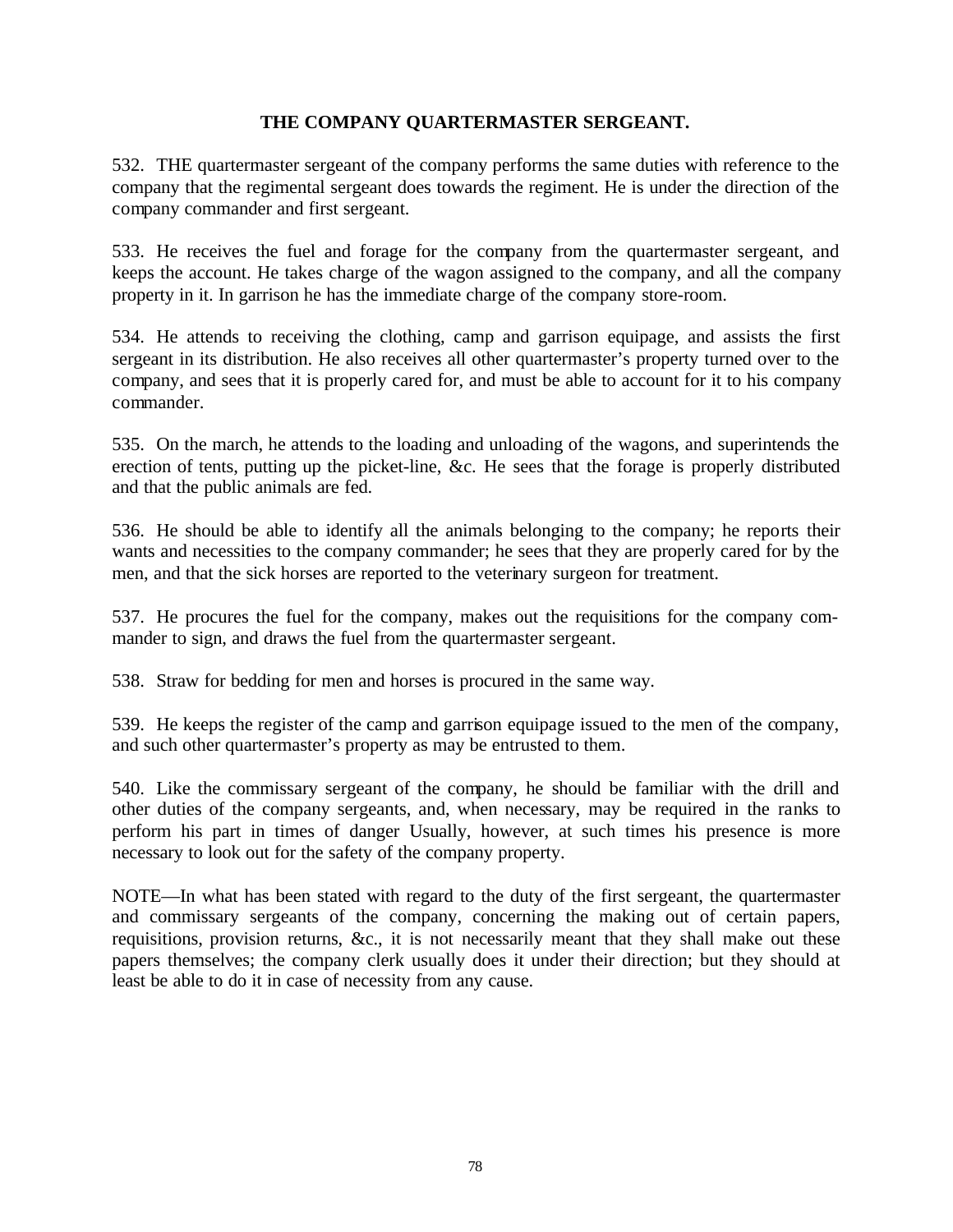# **THE SERGEANT MAJOR.**

541. THE sergeant major is the ranking non-commissioned officer of the regiment: he is appointed by the regimental commander. Each regiment in service is entitled to one sergeant major, and the nine new regiments of infantry are allowed one to each battalion. His pay is twenty-six dollars per month, an allowance of clothing, and one ration.

542. The sergeant major assists the adjutant in the performance of his duties; he makes the details for guard, fatigue, &c. under his direction parades them, verifies the number required from each company, and sees that they are properly equipped for the duty for which they have been detailed.

543. He superintends the clerk, and assists him in making out the various returns, rolls, and reports required, and in keeping the books and records of the regiment.

544. He keeps the roster of the sergeants and corporals and of the various details for guard, fatigue, detachments, &c., and is responsible that these duties are equally required from the various companies.

545. He generally keeps the time at head-quarters, and sees that the musician detailed for the purpose at head-quarters sounds the calls at the proper time.

546. At orderly call, he returns the morning report books to the first sergeants, gives them the orders for the day, and furnishes them with the details required from their respective companies for the morrow. The orders, to be copied in the company order-book, are also furnished them.

547. In the absence of a drum-major or principal musician, the musicians of the companies are controlled and directed by him, and he attends to their instruction. He sees that they attend practice, and that they do not absent themselves without authority.

548. He keeps their roster for the various duties of orderly, guard, fatigue, &c. Should there be a regimental band and no authorized leader or drum-major, he performs a similar duty as in the case of company musicians.

549. The sergeant major attends at guard-mounting, taking post in front and on the right of the line on which the guard is to form, facing to the left. As each first sergeant marches his detail upon the line, and having brought it "*to rear open order,"* and *"right dress,"* he receives the report from the first sergeants, "all present," or, so many sergeants, corporals, or privates "absent." He then verifies the reports of the first sergeants, after which the sergeant major brings his sword to a "present," and reports, *"Sir, the guard is formed, all present,"* or, so many sergeants, corporals, and privates "absent." The adjutant then gives the command *"front,"* and the sergeant major takes post two paces on the left of the guard, and the guard, mounting, then proceeds as prescribed in Regulations.

550. At dress-parade, the sergeant major posts the left guide or marker, and, after all the companies have formed, he takes his post two paces on the extreme left of the regiment. When the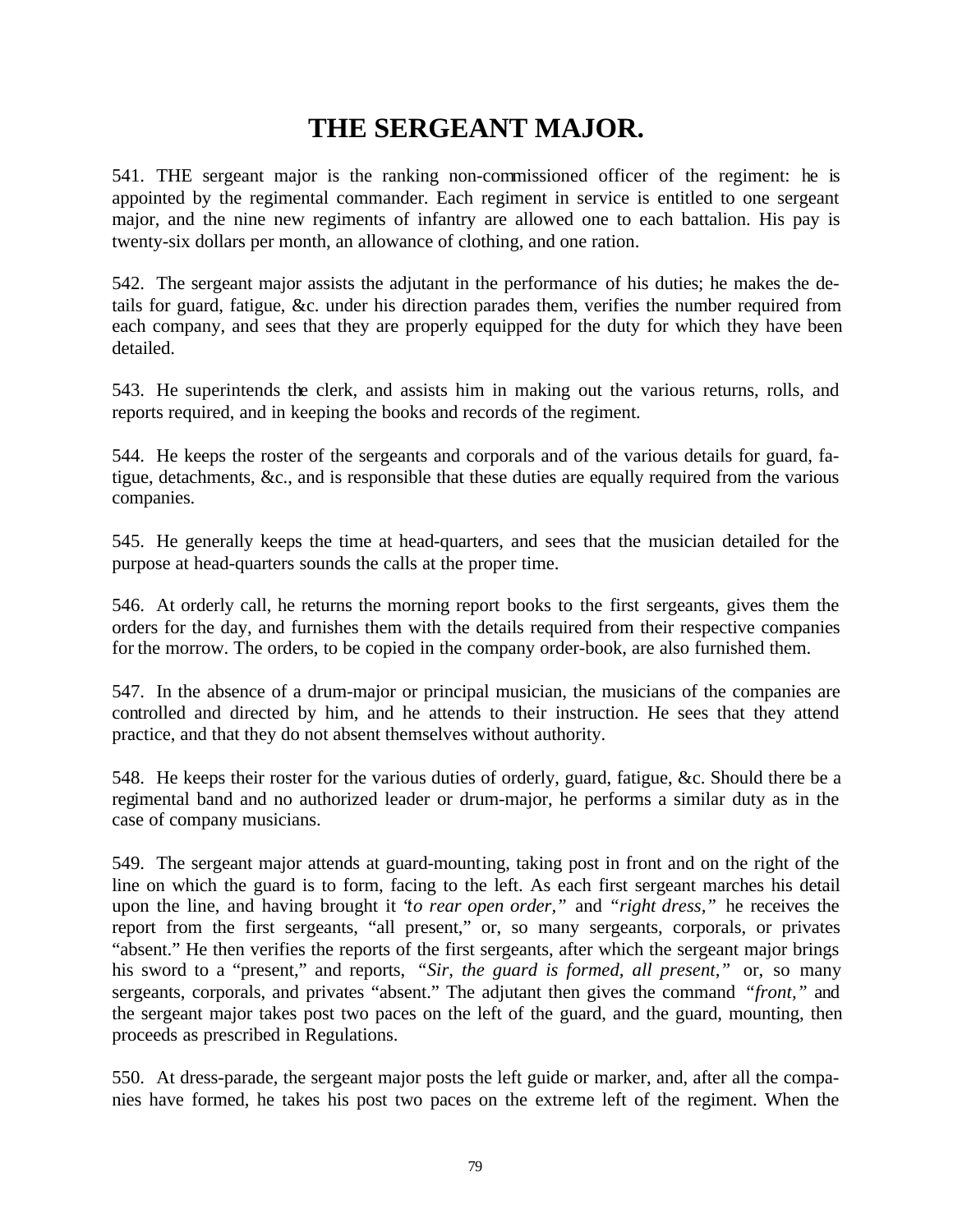guard or regiment marches in review, the sergeant marches on the left of the guard or rear platoon, two paces, or on the left of the rear company or platoon.

551. The sergeant major should be a model soldier for the rest of the regiment in his dress and military deportment. His example and punctual requirements of duty go far towards influencing a proper discipline in the regiment. If a due regard for the merits of the non-commissioned officers of the regiment is maintained, he will be the first to succeed to a commission in the regiment.

# **THE CADET.**

552. THE United States Military Academy is located on the west bank of the Hudson River, about fifty miles from New York City. It is maintained and supported at the Government expense, and is under the direction of the Chief of the Engineer Corps. The superintendent is an officer selected from the Engineer Corps, with the local rank of colonel. The commandant is taken from the line of the army, with the local rank of lieutenant colonel. The professors of the different branches are permanently located at the Academy. The superintendent, commandant, assistant professors, and instructors are taken from the officers of the regular army, and continue on duty at the discretion of the War Department. It is, however, the custom to relieve them, at the end of four years service, by other officers.

553. The students, called cadets, are appointed by the Secretary of War, on the nomination of the member of Congress of the district or the delegate from the Territory from which the cadet is appointed. Each Congressional district or Territory, and the District of Columbia, is entitled to a representative. The President is authorized to appoint ten at large, without reference to districts; and he also makes the appointment for the District of Columbia

554. The appointments at large are generally given to the sons of distinguished officers of the army and navy who have been killed or died in service. This rule is, however, not implicitly observed.

555. Candidates are required to be between the ages of sixteen and twenty-one years, physically sound, and of good moral character and habits. They are allowed the same pay as the Naval Cadets, which is five hundred dollars per year (Act April 1, 1864, sec. 3,) out of which all expenses are paid for clothing, books, board, lights, washing, and other incidental expenses. They are not allowed to draw the money; but on leaving the Academy, the balance, after deducting all expenses, is paid them.

556. The appointments are usually made in March, and the cadet is required to report at the Academy between the 1st and 20th of June. Before he is admitted, the cadet undergoes a rigid medical examination of his physical qualifications, and also as to his proficiency in reading, writing, the four ground-rules of arithmetic, reduction, and vulgar and decimal fractions.

557. Cadets reporting before the 20th of June have the advantage of the intermediate time to prepare themselves for the preliminary examination under the instruction of some older cadets selected for the purpose, which familiarizes them with the manner of recitation and instruction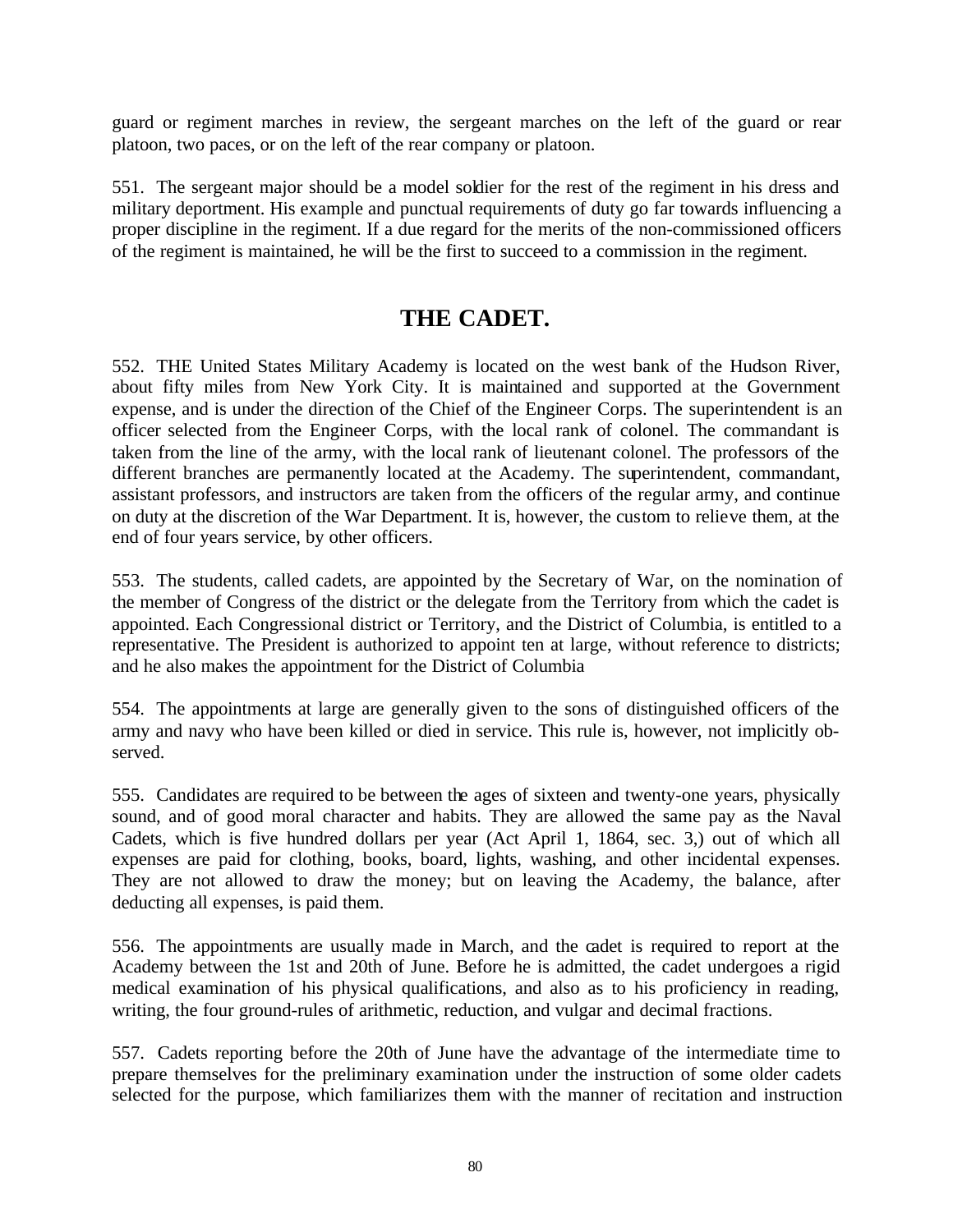and gives them a foretaste of what their academic life is likely to be. By reporting early, the cadet may save himself the mortification of being rejected.

558. Vacancies occurring after the 1st of July and before the 1st of September are filled, if in time to report on or before the 1st of September. Cadets appointed during this interval are at some disadvantage with their class-mates, on account of entering three months later

559. At the end of two years, if the conduct of the cadet has been sufficiently good, he receives a furlough from after the June examination until the 28th of August. If he has been economical, he will have saved some money, which is paid him to assist him in going on furlough.

560. About forty cadets graduate annually, being a little more than one-third of those appointed. On graduating, the cadet receives a leave of absence until the 1st of October. The graduation takes place about the 25th of June. In the mean time an order is published from the War Department assigning the graduates to corps and regiments, according to standing.

561. Not much choice is allowed the graduates. Formerly, before the increase of the army, they were generally assigned according to class-rank, ordinarily Nos. 1 and 2 to the engineer corps, Nos. 3 and 4 to the topographical engineers, Nos. 5 and 6 to the ordnance corps, Nos. 7 to 20 to the artillery regiments, and the remainder to the infantry and cavalry regiments. As the prospects of promotion affected the assignments, the highest on the class-roll receiving the assignment that promised the speediest promotion, there was no great room for preference.

562. If there were no vacancies in the different regiments, the graduates were assigned as supernumerary officers, with the lowest rank (brevet second lieutenant), not to exceed one to each company. Since the increase of the army, however the number of graduates annually is not sufficient to fill the vacancies that occur; and the remainder have been filled from the army or from civil life.

563. The regulations of the Academy are very strict, and are rigidly enforced. Patience, perseverance, and industry are the principal qualities necessary to accomplish the course, as it is not beyond the capacity of the majority of young men. Method, unremitting application, and fondness for the cadet life seem necessary to enable one to pass through it successfully

564. It will not do to become disgusted or discouraged; and the cadet should avoid the error of thinking that he is the object of a petty malevolence on the part of any of the professors or instructors, as instances of such injustice are extremely rare; and such thoughts should not be indulged in without the most satisfactory proofs, which would readily obtain redress when made known to the superintendent or commandant.

565. The following circular can be obtained by applicants by addressing the Chief of the Engineer Corps, Washington, D. C.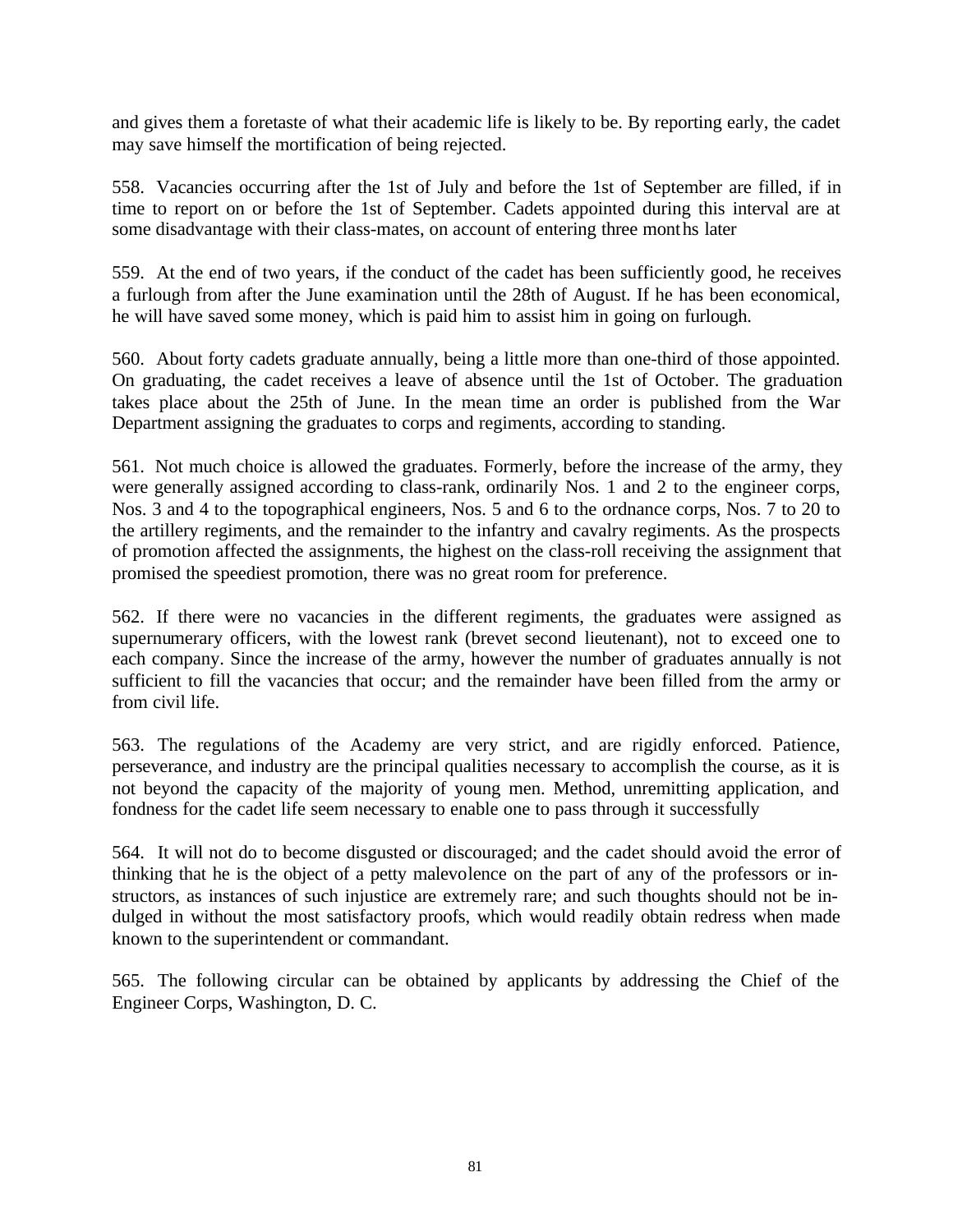### **REGULATIONS RELATIVE TO THE ADMISSION OF CADETS INTO THE MILITARY ACADEMY**

As frequent inquiries are made in regard to the mode of procuring admission into the Military Academy, all persons interested in the subject are hereby informed that applications should be made by letter to the Secretary of War. By provision *of* law, each Congressional and Territorial district, and the District of Columbia, is entitled to have one cadet at the Military Academy, and no more. The district appointments are made on the nomination of the member of Congress representing the district at the date of the appointment. The law requires that the individual selected shall be an actual resident of the Congressional district of the State or Territory, or District of Columbia, from which the appointment purports to be made. Also appointments "at large," not to exceed ten, are annually made.

Application can be made, at any time, by the candidate himself, his parent, guardian, or any of his friends, and the name placed on the register. No preference will be given to applications on account of priority; nor will any application be entered in the register when the candidate is under or above the prescribed age; the *precise age* must be given; *no relaxation of the regulation in this respect will be made;* nor will any application be considered in cases where the age and other qualifications of the candidates are not stated. The fixed abode of the candidate, and *number* of the Congressional district which he considers his permanent residence, must be set forth in the application. The pay of a cadet is thirty dollars per month, to commence with his admission into the Military Academy, and is considered ample, with proper economy, for his support.

The appointments will be made annually in the month of February or March, on the applications made within the current or preceding year. The claims of all the candidates on the register will be considered and acted upon. No certain information can be given as to the probable success of the candidate before the arrival of the period for making the selections. Persons, therefore, making applications, must not expect to receive information on this point. As a general rule, no person will be appointed who has had a brother educated at the institution.

#### QUALIFICATIONS.

Candidates must be over sixteen and under twenty-one years of age at the time of entrance into the Military Academy; must be at least five feet in height, and free from any deformity, disease, or infirmity which would render them unfit for the military service, and from any disorder of an infectious or immoral character. They must be able to read and write well, and perform with facility and accuracy the various operations of the four ground-rules of arithmetic, of reduction, of simple and compound proportion, and of vulgar and decimal fractions.

It must he understood that a full compliance with the above conditions will be insisted on—that is to say, the candidate must write in a fair and legible hand, and without any material mistakes in spelling, such sentences as shall be dictated by the examiners: and he must answer promptly, and without errors, all their questions in the above-mentioned rules of arithmetic: failing in any of these particulars, he will he rejected.

It must also be understood that every candidate will, soon after his arrival at West Point, be subjected to a rigid examination by an experienced medical board; and should there be found to exist in him any of the following causes of disqualification to such a degree as will immediately, or in all probability may at no very distant period, impair his efficiency, he will be rejected:—

1. Feeble constitution and muscular tenuity; unsound health, from whatever cause; indications of former dis ease; glandular swellings, or other symptoms of scrofula.

- 2. Chronic cutaneous affections, especially of the scalp, or of any disorder of an infectious character.
- 3. Severe injuries of the bones of the head; convulsions.

4. Impaired vision, from whatever cause; inflammatory affections of the eyelids; immobility or irregularity of the iris; fistula lachrymalis, &c. &c.

- 5. Deafness; copious discharge from the ears.
- 6. Loss of many teeth, or teeth generally unsound.

7. Impediment of speech.

8. Want of due capacity of the chest, and any other indication of a liability to pulmonic disease.

9. Impaired or inadequate efficiency of one or both of the superior extremities, on account of fractures,

especially of the clavicle, contraction of a joint, extenuation, deformity, &c. &c.

10. An unnatural excurvature or incurvature of the spine.

11. Hernia.

12. A varicose state of the veins, of the scrotum and spermatic cord (when large), sarcocele, hydrocele, hemorrhoids, fistulas.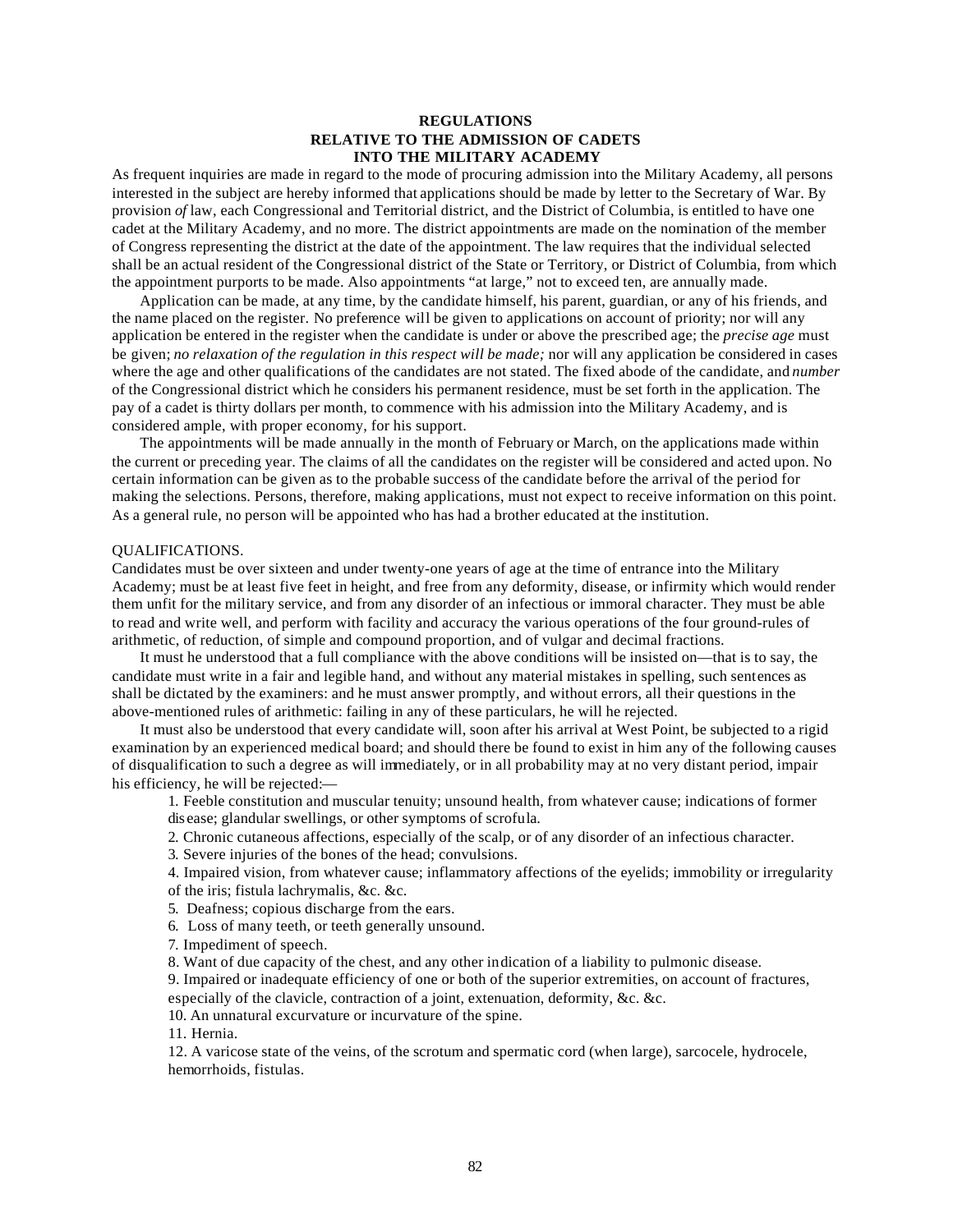13. Impaired or inadequate efficiency of one or both of the inferior extremities on account of varicose veins, fractures, malformation (flat feet, &c., lameness, contraction, unequal length, bunions, overlying or supernumerary toes, &c. &c.

14. Ulcers, or unsound cicatrices of ulcers likely to break out afresh.

### SIMON CAMERON,

Secretary of War.

The following is a synopsis of the course of studies pursued at the Military Academy:

#### FIRST YEAR.

#### Fourth Class.

*Mathematics—* Davies*'* Bourdon's Algebra; Davies' Legendre's Geometry and Trigonometry; Davies' Descriptive Geometry.

*English Grammar, including Etymological and Rhetorical exercises; Composition, Declamation, and Geography of the United* States—Bullion's Grammar; Vocabularies and Exercises by Professor French; Morse's Geography; Sargent's Elocution; Parker's Aids to English Composition; Roget's Thesaurus of English Words; Worcester's Dictionary.

*French*—Bolmar's Luvizae's Grammar; Bolmar's Verb Book; Agnel's Tabular System; Gerard's Legons Frangaises; Chapsal's Legons et Modules de Litairature Francaise.

*Use of Small* Arms—Instruction in Fencing and Bayonet Exercise.

### SECOND YEAR.

#### Third Class.

*Mathematics—* Davies' Descriptive Geometry; Davies' Shades, Shadows and Perspective; Davies' Spherical Projections and Warped Surfaces; Davies' Surveying; Church's Analytical Geometry; Church's Calculus. *French.—*Bomar's L&izae's Grammar; Bolmar's Verb Book; Agnel's Tabular System; Rowan's Morceaux Choisis des Auteurs Modernes.

*Drawing—* Human Figure; Topography.

*Cavalry*—Practical Instruction in Cavalry Exercise.

### THIRD YEAR.

#### Second Class.

*Natural and Experimental Philosophy—* Bartlett's Mechanics; Bartlett's Acoustics and Optics; Bartlett's Astronomy.

*Chemistry*.—Fowne's Chemistry; Electrics, from Miller's Physics of Chemistry.

*Drawing.* —Landscape.

*Infantry Tactics*—Rules for the Exercise and Maneuvres of the United States Infantry; Jomini's Art of War. *Artillery* Tactics—Tactics for Garrison, Siege, and Field Artillery; Thackeray's Army Organization and Adminis-

tration; Extracts from McClellan's Military Commission to Europe; Army Regulations.

*Cavalry.* —Practical Instruction in Cavalry Exercise.

#### FOURTH YEAR.

#### First Class.

*Engineering, Civil and* Military—Mahan's Course of Civil Engineering; Mahan's Lithographic Notes on Stone-Cutting; Mahan's Lithographic Notes on Machines; Mahan's Treatise on Field Fortifications; Mahan's Lithographic Notes on Permanent Fortification; Attack and Defence; Mines and other Accessories; Mahan's Treatise on Advanced Guards and Outposts, &c.

*Practical Engineering—* Practical Instruction in Fabricating Fascines, Sap-fagots, Gabions, Hurdles, Sap-rollers, &c.; Manner of laying out and constructing Gun and Mortar Batteries, Field Fortifications, and Works of Siege; formation of Stockades, Abatis, &c.; Topographical Sketching in the Field, embracing rapid methods of reconnoitring woods, heights, defiles, fields, marshes water-courses, fords, bridges, roads, and other communications, houses, villages, batteries, field-works, &c. &c.; Recitations upon Field Fortification, Sapping,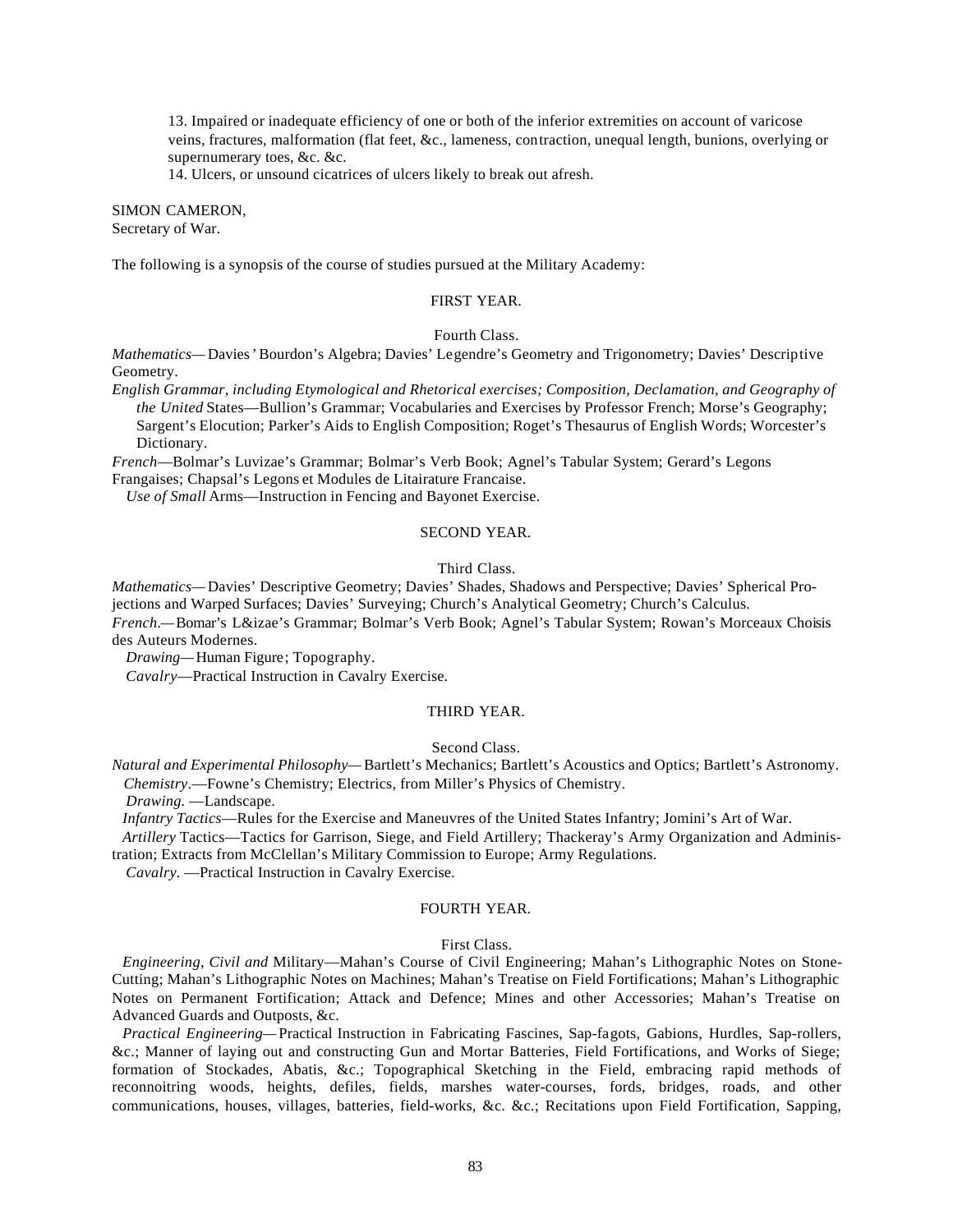Mining, Pontonniering, and Military Reconnaissance.

*Ethics, Constitutional, International, and Military Law—* Kent's Commentaries; Practical Ethics by Professor French; De Hart on Courts-Martial; Preliminary Lecture on Law, by Professor French.

*Mineralogy and Geology*—Dana's Mineralogy; Hitchcock's Geology.

*Ordnance and Gunnery*—Practical Pyrotechny; Ben-ton's Course of Instruction in Ordnance and Gunnery.

*Spanish.—Josse's* Grammar; Morales' Progressive Reader; Ollendorf's Oral Method, applied to the Spanish by Velasquez and Simmone.

*Cavalry* Tactics—Cavalry Tactics for United States Service; Youatt on the Horse.

*Cavalry.* —Practical Instruction in Cavalry Exercise.

566. The first appointment is only a conditional one; and the cadet must pass the preliminary examinations, and the semi-annual examination in January following, before he can receive his warrant, which is then made out, to date from the 3d of June previous. At the time of receiving his warrant, the cadet takes the oath of allegiance to the United States, and that he will serve them honestly and faithfully for eight years from the date of his warrant, unless sooner discharged. The following section of the Act of August 3, 1861, requires the following oath to be taken on admission,

"Sec. 8. *And be it further enacted,* That no cadet, who has been or shall hereafter be reported as deficient, either in conduct or studies, and recommended to be dis charged from the Academy, shall be returned or reappointed, or appointed to any place in the army before his class shall have left the Academy and received their commissions, unless upon the recommendation of the academic board of the Academy: *Provided,* That all cadets now in the service, or hereafter entering the Military Academy at West Point, shall be called on to take and subscribe the following oath: 'I, A. B., do solemnly swear that I will support the Constitution of the United States, and bear true allegiance to the national government; that I will maintain and defend the sovereignty of the United States paramount to any and all allegiance, sovereignty, or fealty I may owe to any State, county, or country whatsoever; and that I will at all times obey the legal orders of my superior officers and the rules and articles governing the armies of the United States.' And any cadet or candidate for admission who shall refuse to take this oath shall be dismissed from the service."

567. During the months of July and August, all the cadets, except the second class, which is then on furlough, go into an encampment at the post, and are employed in military duties and exercises in the field until September. During this period they enjoy a relaxation from study; and, although they are quite busily employed, they still have good opportunities for pleasure and amusement, and for cultivating the lighter accomplishments that tend to complete their education as accomplished gentlemen.

568. During this season, the place is thronged by visitors from all parts of the United States. Many of their friends visit them; they are permitted to have social parties, which the visitors are fond of attending, provided with music and attended with dancing. They have the benefit of a dancing-master during this period; and, in connection with the superior society that is convened there at this time, the cadet has the opportunity of learning correct manners, ease of deportment, and a knowledge of the great world, from which he is in the main excluded during the remainder of the year. It is only necessary to caution the cadet not to become too much devoted to this part of his experience, so as to detract from the more serious duties on which, after all, his best energies must be expended to insure success.

NOTE—During the rebellion, the vacancies from the seceded States have been filled by appointments from the armies occupying those States. Candidates of the proper age are summoned before a board under the direction of the commanding officer, and the appointments are made on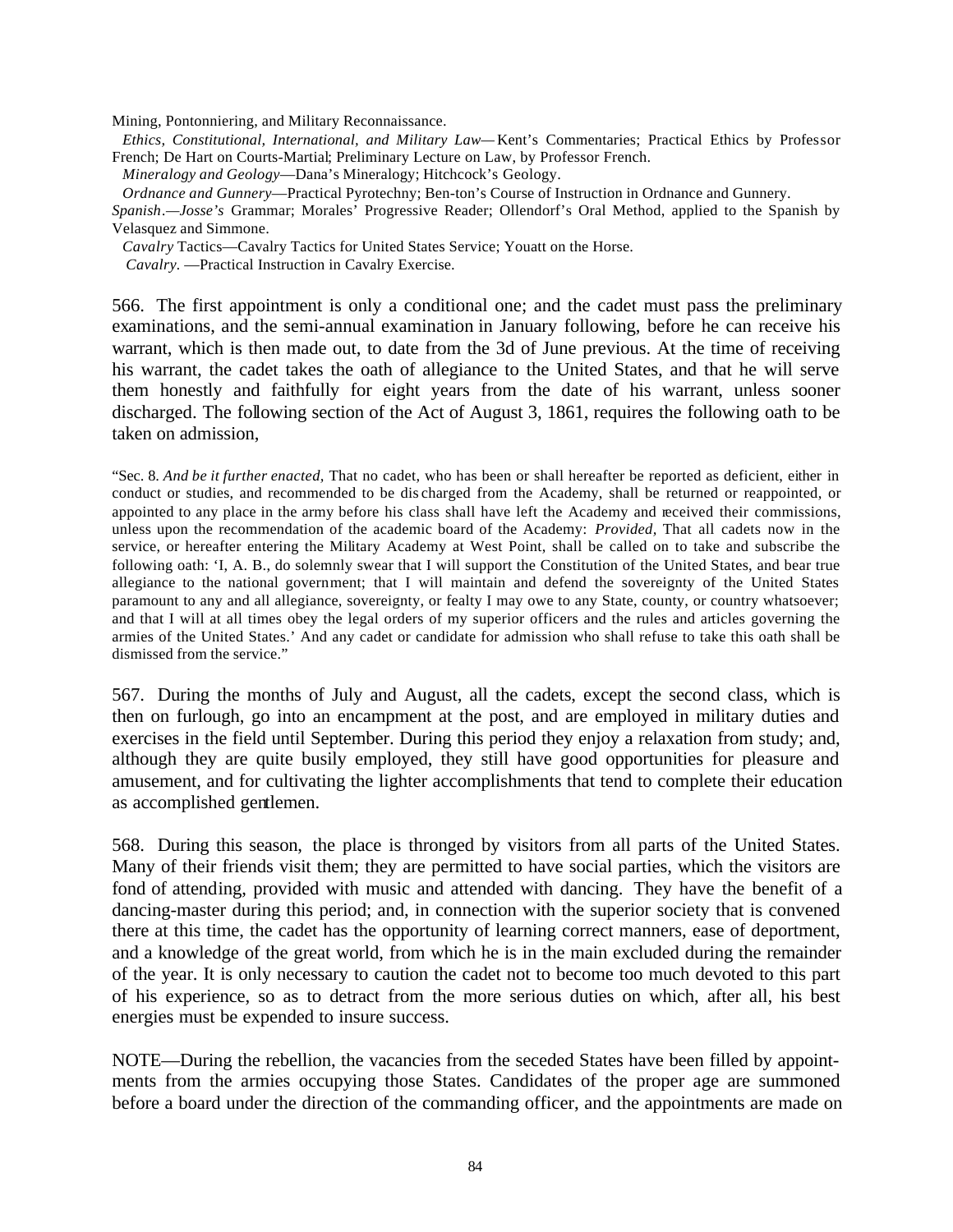the recommendation of the board, after a thorough examination.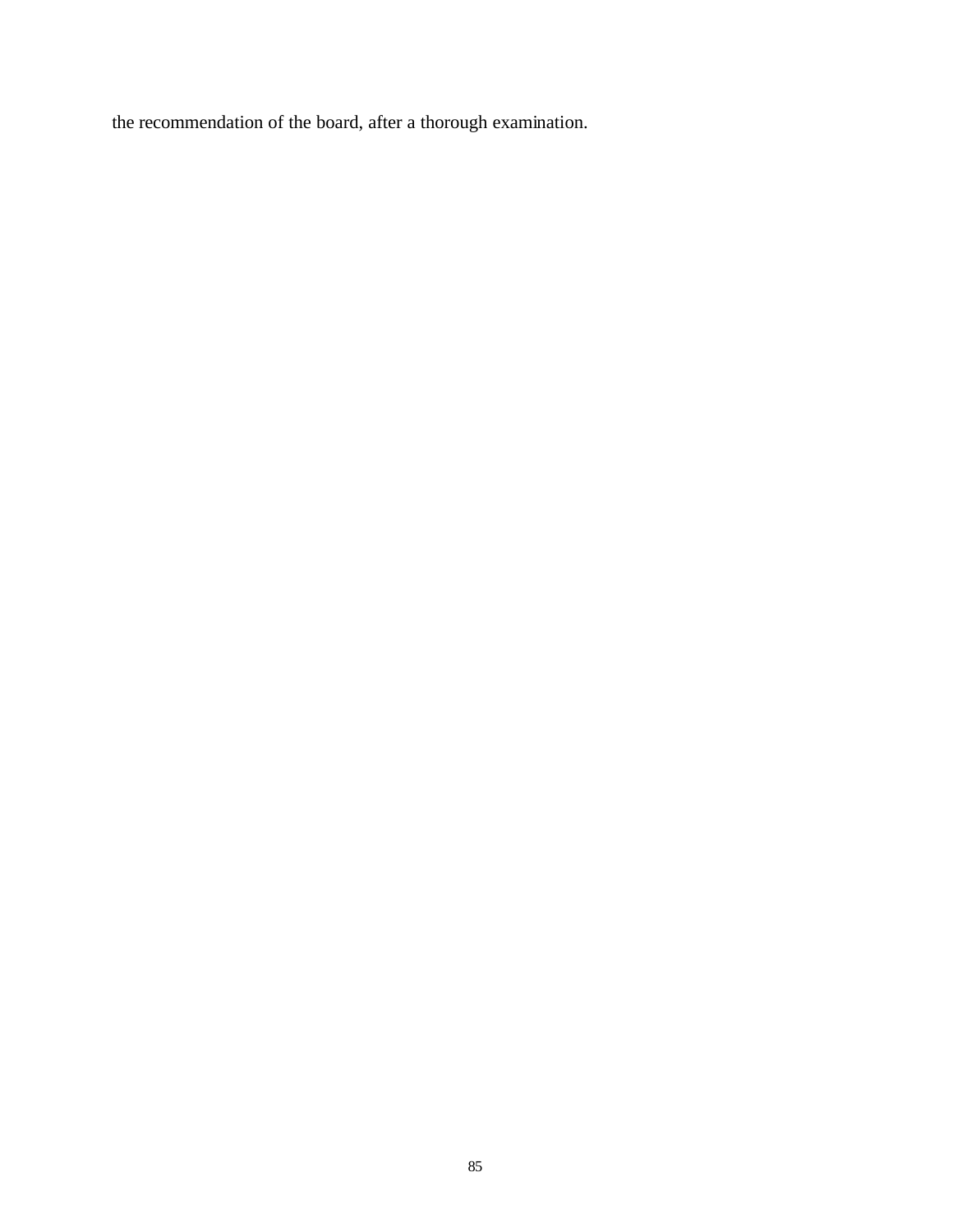### **PROMOTION.**

569. The Act of August 3, 1854, sec. 5, provides that non-commissioned officers who pass an examination of a board of officers under the direction of the War Department may be promoted to the rank of brevet second lieutenant.

The following is the Regulation with regard to the board:

— "77. A board, to consist of the Professors of Mathematics and Ethics and the Commandant of Cadets, will convene at the Military Academy, on the first Monday of September in every year, for the examination of such noncommissioned officers, for promotion as have already passed the regimental examination prescribed in General Orders No. 17, of October 4, 1854."

570. The following is the Order No. 17 referred to: it will be observed that the above Regulation modifies the first paragraph of the order, with reference to the Board of Examination:—

#### "GENERAL Orders, No. 17.

### "WAR DEPARTMENT, ADJUTANT-GENERAL'S OFFICE, Washington, October 4, 1854.

"The following regulations have been established to carry out the provisions of the fifth section of the Act of August 4, 1854, relative to the promotion of non-commissioned officers:— "1. An Army Board, composed of four officers of rank, will be convened, annually, on the first Monday in September, in the city of Washington, for the examination of such non-commissioned officers as may be ordered to appear before them by the War Department.

"2. To aid the Department in the selection of proper candidates for promotion, company commanders will report to their colonels all such non-commissioned officers as, in their opinion, by education, conduct, and services, seem to merit advancement. In these reports must be set forth a description of the candidate, his length of service as noncommissioned officer and as private soldier, his character as to fidelity and sobriety, his physical qualifications and mental abilities, the extent to which his talents have been cultivated, and his fitness generally to discharge the duties of a commissioned officer If recommended on account of meritorious services, the particular services referred to must be stated in detail. On receiving the reports of company commanders, the colonel will assemble a Board, to consist of four officers of his regiment, of as high rank as the convenience of the service will admit, to make a preliminary examination into the claims and qualifications of those non-commissioned officers who may appear to him deserving promotion. Where the Colonel has not authority to convene such Board, the regimental officers necessary to form it will, on application to the proper department commander, be placed subject to his orders. The Board, constituted as above, will submit a full statement in the case of each candidate examined; and on these statements the colonel will endorse his remarks and forward them, through the head-quarters of the army, to the Adjutant-General, to be laid before the Secretary of War.

"3. The foregoing reports must be transmitted in time to reach Washington by the 1st day of May in each year, and such non-commissioned officers as the Secretary of War may consider suitable candidates for promotion will receive orders from the Adjutant-General's Office to present themselves for examination by the Board to be convened on the first Monday in September following. As a general rule, one-fourth of the vacancies occurring annually in the Army will be filled from the non-commissioned grades. The persons thus appointed shall, as far as practicable, be attached to the regiments in which their meritorious services had been rendered, and will thereafter succeed to vacancies in their particular arm of service according to seniority.

*"4.* No candidate will be examined who is married; who is under twenty or over twenty-eight years of age; who, in the judgment of the Board, has not the physical ability to endure the exposures of service; who has any deformity of body, or whose moral habits are bad.

"5. The Board, being satisfied of these preliminary points, will proceed to examine each candidate separately— *"First.* In his knowledge of English Grammar, and ability to read and write with facility and correctness.

*"Second.* In his knowledge of Arithmetic, and his ability in the application of its rules to all practical questions, and in his knowledge of plane and solid Geometry.

*"Third.* In his knowledge of Geography, particularly in reference to the northern continent of America, and in his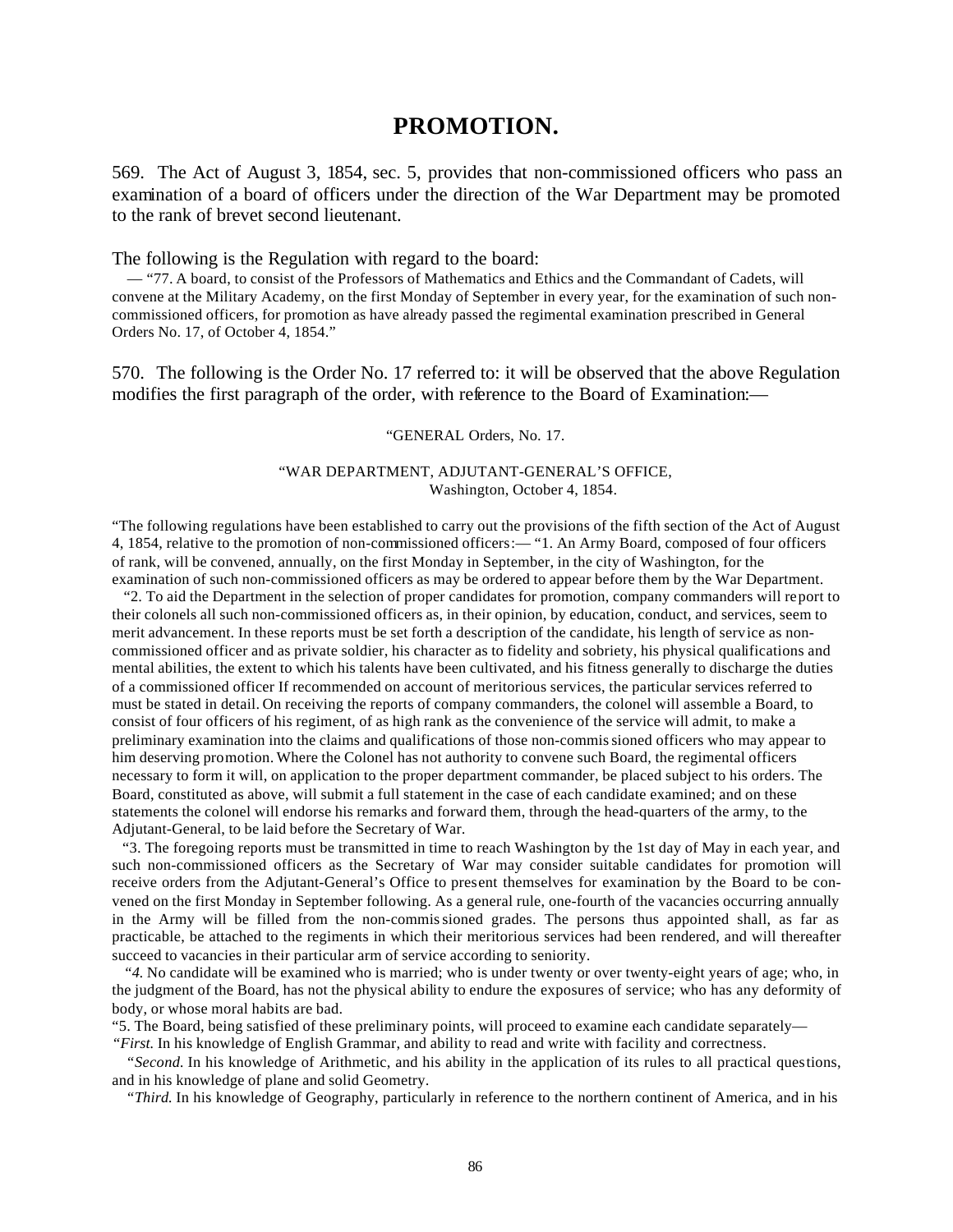ability to solve the usual problems on the terrestrial globe. Also in his knowledge of what is usually denominated popular Astronomy.

*"Fourth.* In his knowledge of History, particularly in reference to his own country.

*"Fifth.* In his knowledge of the Constitution of the United States, and of the organization of the Government under it, and of the general principles which regulate international intercourse.

"6. After having completed the examination of all candidates who have presented themselves, the Board will then submit their names to the War Department in order of relative merit. In determining this order, the Board will consider eight as the maximum of the first, fourth, and fifth heads, and ten as the maximum of the second and third heads; and no candidate will be passed by the Board who shall not have received at least half of the number of maximum marks on each head or subject of examination. And any candidate having passed, who is also a graduate from any college, shall be allowed five additional marks in his favor, which shall be taken into the account of his general merit.

"7. In order to give effect, as early as practicable, to the intention of the law, the first general examination of noncommissioned officers, except such as are serving in the Department of New Mexico, will take place at Washington on the second Monday of January next. Those serving in New Mexico will be examined the first Monday in June following. Colonels will accordingly take immediate measures for forwarding, in due season, the reports necessary to aid in the selection of proper candidates to be brought before these first two Boards of Examination.

"By Order of the Secretary of War:

"S. Cooper, *Adjutant-General."*

571. It is, perhaps, the surest means for a competent man to enter the army as an officer to enlist as a soldier and by attention to his duties be made a non-commissioned officer, and finally appear before the Board for examination. It is a severe school, but sure to succeed if pursued with proper energy and perseverance.

572. During the early part of the rebellion the examinations fell into disuse, and a great many non-commissioned officers were promoted, on account of their gallantry and faithful service, who perhaps would not have passed the board. The Board of Examination has, however, recently been revived, and the necessity of the case will undoubtedly cause the organization of boards of examination for promotion to the higher grades also, in the course of time.

573. The rule of promotion by seniority has been detrimental in affording no encouragement to the ambitions to improve themselves in the study of their profession; whilst the certainty of a regular advancement encourages the ignorant and idle to content themselves with barely performing their duty, and neglecting all opportunities to improve themselves.

574. It is a great mistake to suppose that when the commission has been obtained there is nothing more to be done, except to draw the pay and display the uniform. In reality, the field of study has just opened, and the most competent, efficient officer finds it necessary to devote a portion of his time to improvement, even if it extend no further than simply to keep himself posted in the changes daily promulgated, in orders, of the laws, regulations, orders, instructions, and rules for the government of the army or its different divisions and detachments.

575. The studies for the military profession cannot be exhausted; and although the officer may succeed to the various grades by virtue of his seniority, it does not follow that he will, therefore, fill them well, or that his ignorance and inefficiency are not known and condemned. On the contrary, his industry and zeal, whilst it may not bring him rank, will certainly bring him reputation and the respect of his brother officers; and although he may wear the shoulder-strap of a subaltern, he may still be enjoying a reputation and renown which many a general might well envy. A high standing among his fellow-officers in the army is of more value to an officer of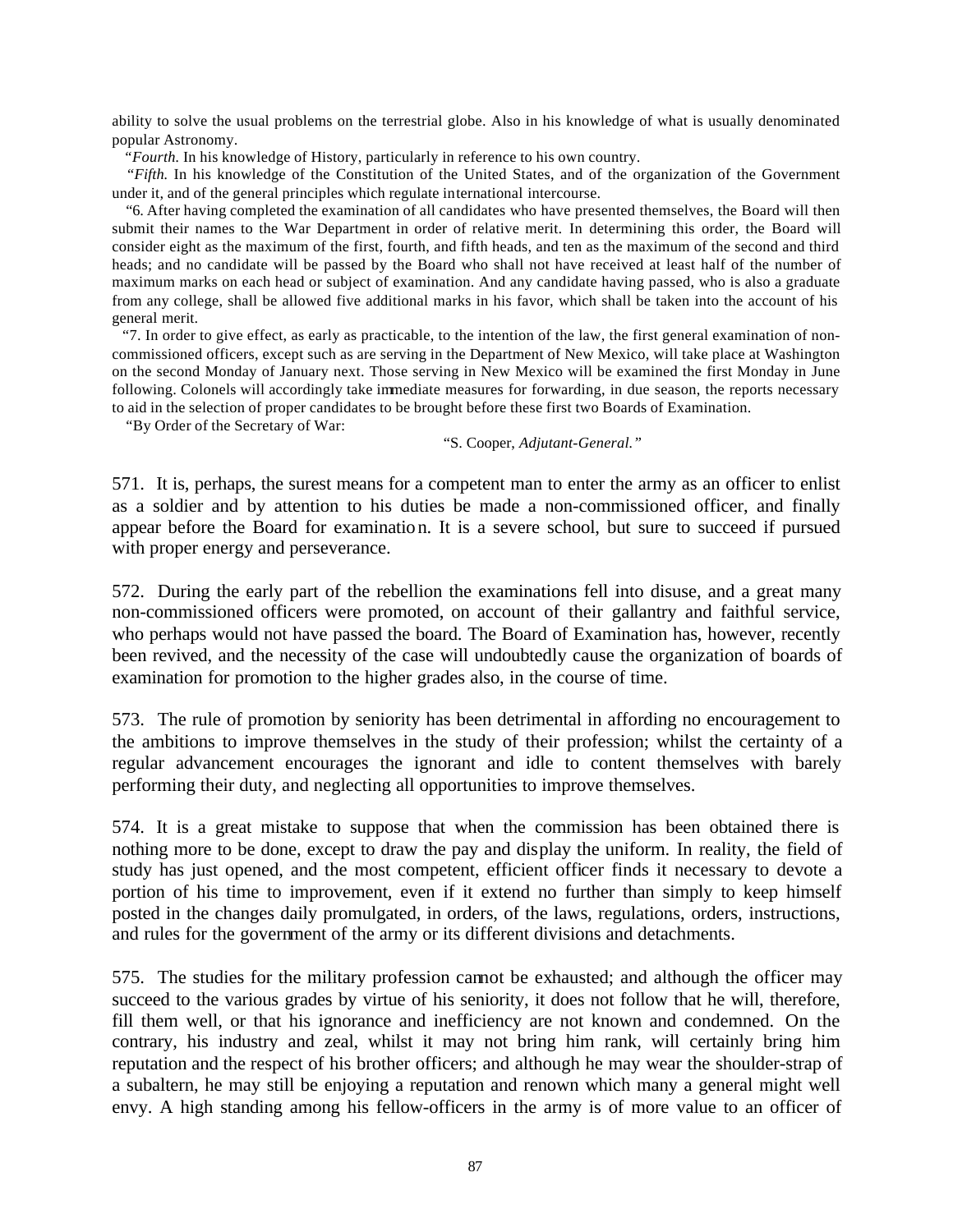proper feeling than ail the rank and notoriety that a newspaper reputation or political favor can lavish upon him.

576. An officer of the army should always be a gentleman, sufficiently well educated to appear well in any society, and fully conversant with the duties of his grade in the arm of service to which he belongs. Whatever additional qualifications he possesses will be so much more to aid him in attaining a higher grade, and, although they may not be strictly military they will be an additional ornament to his position, for which he will surely be appreciated and which will always be considered in canvassing his merits to perform the duties to which he will from time to time be assigned.

577. When non-commissioned officers are promoted, they must be discharged; the discharge and final statements to be made out up to the date of acceptance of the commission. Volunteers must be mustered out of the old grade and mustered in in the new. The muster-out and muster-in rolls can be dated back to the time when the officer can furnish the necessary evidence of having entered upon the duties of his commission, and that he could not be mustered before; otherwise the muster must be dated at the time it is made. The muster, however cannot in any case be dated prior to the date of commission, nor prior to any muster in which the officer has been mustered in another grade: this would seem to restrict the dating back of the muster to two months at farthest. It sometimes happens that an officer receives his commission where he cannot be mustered for some months; and, as it is prohibited to take him up on the rolls in any capacity until he has been regularly mustered out of the old and mustered in the new grade, the dating back the commission, it seems, cannot be extended beyond the last muster (See G.O. No. 48, 1863.)

578. When an officer receives a commission, the facilities to be mustered in should, therefore, be at once extended to him by the commanding officers, by either sending or permitting him to go where he can be mustered into service.

579. The introduction of colored troops into our army affords most favorable opportunities for promotion. Any one who is competent may present himself before the board of examiners; and, if he passes the examination, he will be commissioned an officer in a grade proportionate to his qualifications.

580. This arm of the service seems likely to become very popular The system of examinations which is pursued for obtaining officers is calculated to insure success, as the colored regiments must necessarily be well officered, and good officers will make good troops even out of negroes.

581. Applicants who are in the military service and desiring to be commissioned to command in the colored regiments must obtain recommendations from their commanding officers, and forward them to the Adjutant-General, who will give the necessary authority to appear before the examining board. Civilians must present satisfactory testimonials in order to obtain authority from the Adjutant-General to present themselves, showing that they are of good moral character and standing in the community where they reside.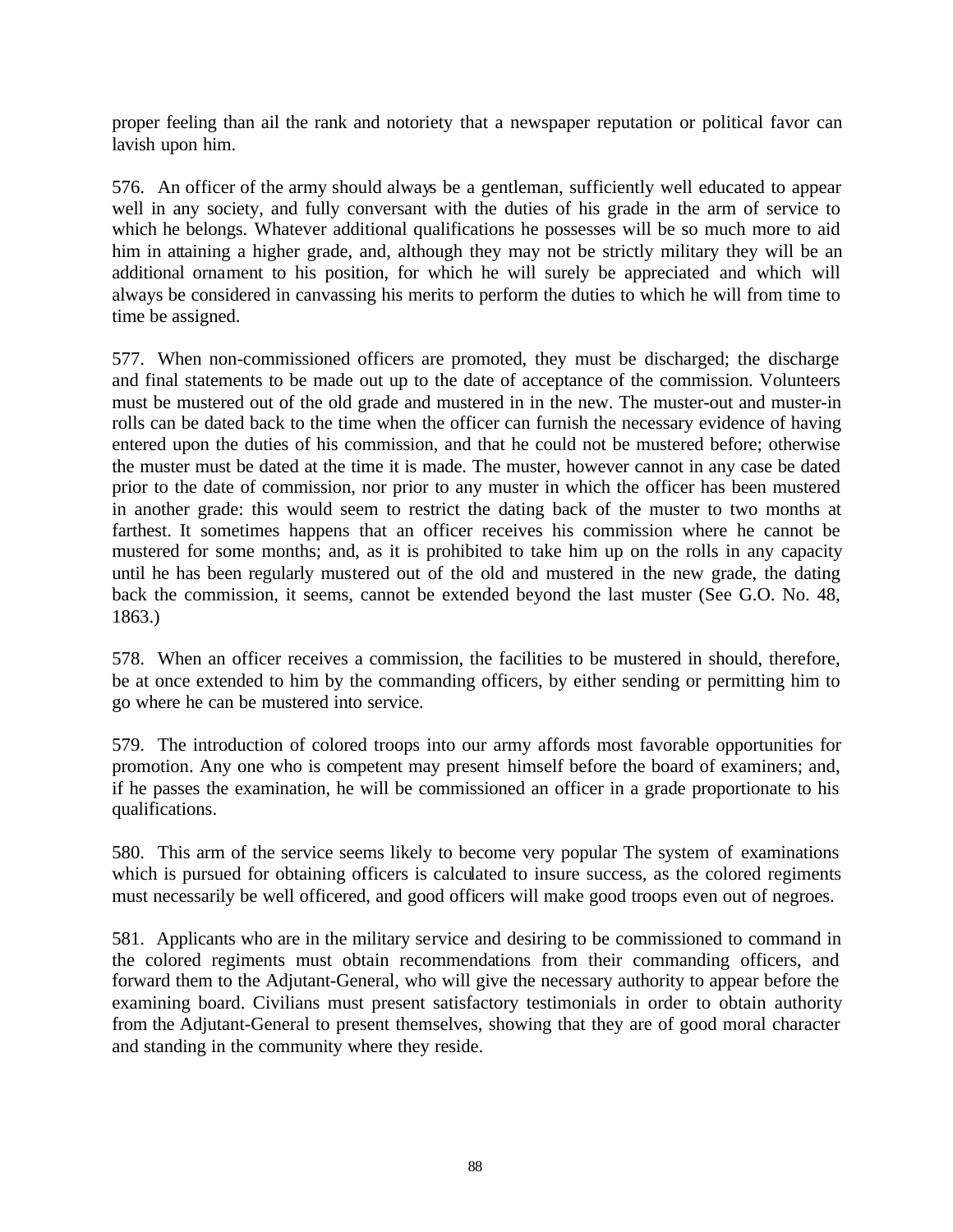# **VETERAN RESERVE CORPS.**

582. ALL soldiers who have been incapacitated for active duty, but who are nevertheless able to do garrison duty, may be enlisted or transferred into the Veteran Reserve Corps, with the same pay and allowances as infantry.

This corps is a volunteer organization. The troops composing it are required to serve for the unexpired portion of their term, and re-enlistments are for three years. The organization of the corps is provided for in GO. Nos. 105, 130, and 173, 1863. The name of the corps has been changed from *Invalid Corps* to *Veteran Reserve Corps*. (General Orders No. 111, 1864.)

583. These orders provide that the officers and men composing the Veteran Reserve Corps shall consist of men of good character, whose disability has occurred in the discharge of their duty, and whose services have been faithful and meritorious.

584. Regimental commanders are required from time to time to make out the lists of officers and men physically disqualified for active field duty, and forward them, through the intermediate commanders, to the Provost-Marshal General at Washington, with the history and merits of each case stated in the column of remarks by all officers through whose hands the lists are required to pass, and who have any knowledge of the cases. (G.O. No. 105, 1863.)

585. When these lists reach the corps or department commander, he issues the order for the transfer of the invalid detachment to the reserve corps, and for it to proceed to the depot for invalids for his army corps or department, which depot is directed in General Orders from the War Department. The detachment must be accompanied by the descriptive lists and clothing accounts of the men. (GO. No. 173, 1863.)

586. Soldiers who have been honorably discharged on account of disability incurred in the service, and who deem themselves fit for garrison or other light duty, may re-enlist for three year for service in this corps, provided that they are unfit for service in the field, but fit for garrison duty, that they are deserving, and have been honorably discharged. Men desiring to re-enlist under the foregoing circumstances must present themselves before the Board of Enrollment for the district in which they reside, and be examined by the surgeon of the board, and establish the required facts in each case, to the satisfaction of the board: they can then be enlisted under the regulations prescribed by the Provost-Marshal General.

587. Soldiers receive no increased pay for reenlistment in the Veteran Reserve Corps, nor can they claim any pension, bounty, or increased pay for enlistment or re-enlistment; but no previous claim for pension or bounty will be invalidated by their enlistment in this corps; they can receive only the pay and allowances of United States infantry, and nothing additional.

588. The corps is organized into companies and regiments, and is used for garrisoning forts, towns, and other duties which these troops are capable of performing, and for which able-bodied men would otherwise be required.

589. The invalids of the regular army are organized into companies, and stationed at the re-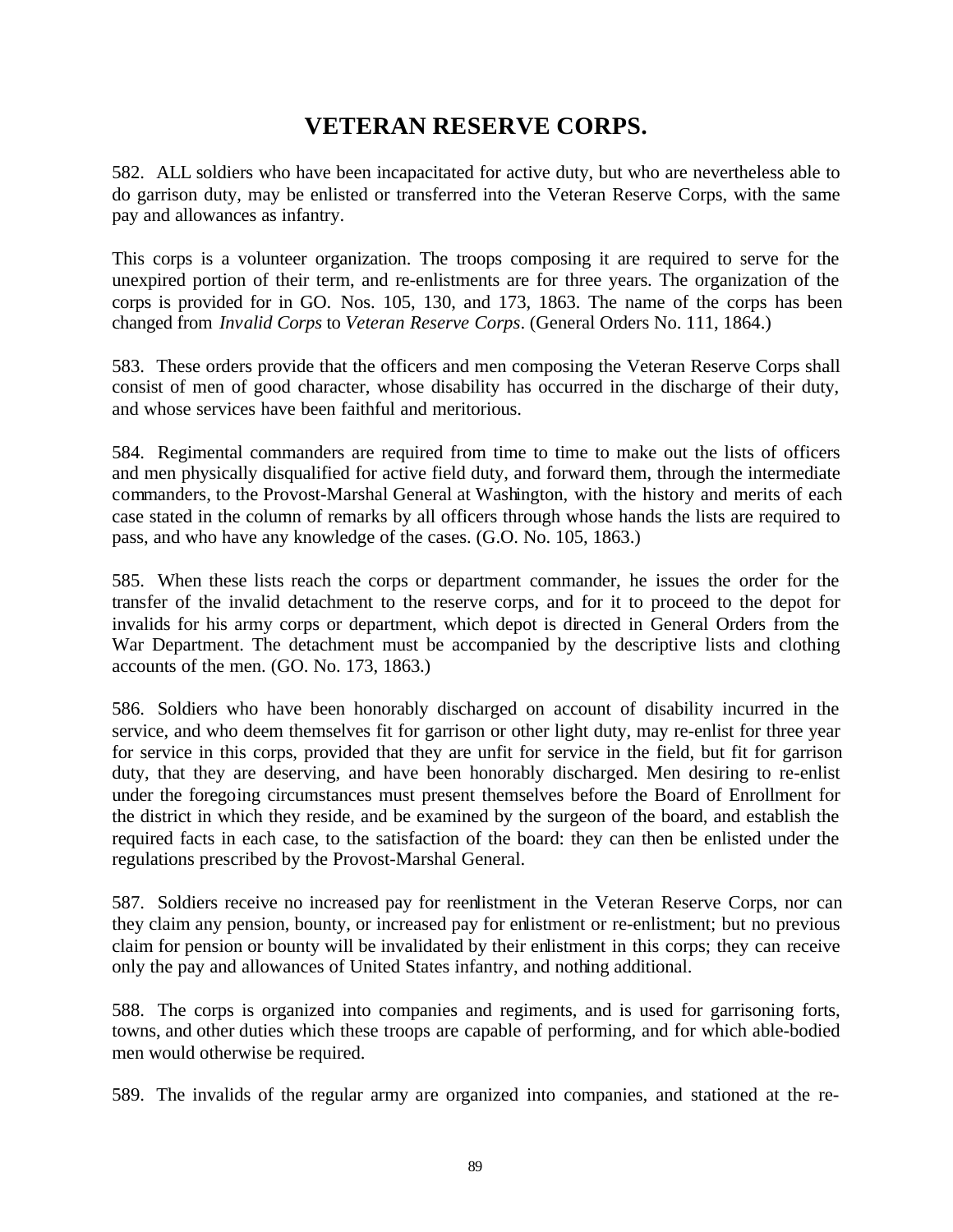cruiting depots of their respective regiments, where they constitute the permanent garrisons. They are not dropped from the rolls of their respective companies. Should they become fit for field service at any time, they are again returned to their companies. Enlistments for these companies are not allowed; but invalid soldiers, when discharged, may re-enlist in the Volunteer Invalid Corps. As soldiers in the regular army become unfit for field-duty, they are examined by the surgeons and sent to the depots, there to be attached to the invalid companies of their respective regiments. (GO. No. 290, 1863.)

## **VETERANS.**

590. VOLUNTEERS who have served at least nine months, and who re-enlist, are entitled to be called *"Veteran Volunteers,"* and may wear the service chevron showing that they have served one enlistment. (G.O. No. 191, 1863.)

591. Veterans are entitled to one month's advance pay, a premium of two dollars, and bounty amounting in all to four hundred and two dollars, to be paid by installments as provided in GO. No. 191, Par. 30. If discharged before the expiration of their enlistment, veterans will receive the balance on the foregoing bounty. The heirs of veterans who die in service will be entitled to the balance of the above bounty remaining unpaid at the time of death.

592. Soldiers who re-enlisted prior to June 25, 1863, and who have complied with the conditions promulgated in G.O. No. 191 of that date, are entitled to the bounty therein provided; that is, they must have served one enlistment of at least nine months, and been regularly and properly mustered into service. (GO. No. 216, 1863.)

593. A veteran regiment, to entitle it to be called such, must be composed of at least one-half of its number of men who have served one enlistment of not less than nine months. (GO. No. 216, 1863.)

594. Recruits—that is, men who have served less than nine months, or who have not seen service at all—who enlisted in old regiments whose terms expire in 1864 and 1865, are entitled to one month's pay, a premium of two dollars, and bounty amounting in all to three hundred and fifteen dollars, to be paid as follows:— On being mustered into service, and before leaving depot or recruiting station,—

| One month's advance pay                                                            | \$13.00  |
|------------------------------------------------------------------------------------|----------|
| First installment of bounty                                                        | 60.00    |
| Premium                                                                            | 2.00     |
| Total                                                                              | \$75.00  |
| At the first regular pay-day, or two months after muster-in                        | 40 00    |
| At the first regular pay-day after six months' service                             | 40.00    |
| At the first regular pay-day after the end of the first year                       | 40.00    |
| At the first regular pay-day after eighteen months                                 | 40.00    |
| At the first regular pay-day after two years                                       | 40.00    |
| At the expiration of three years' service, or before, if discharged, the remainder | 40.00    |
| Total                                                                              | \$315.00 |
|                                                                                    |          |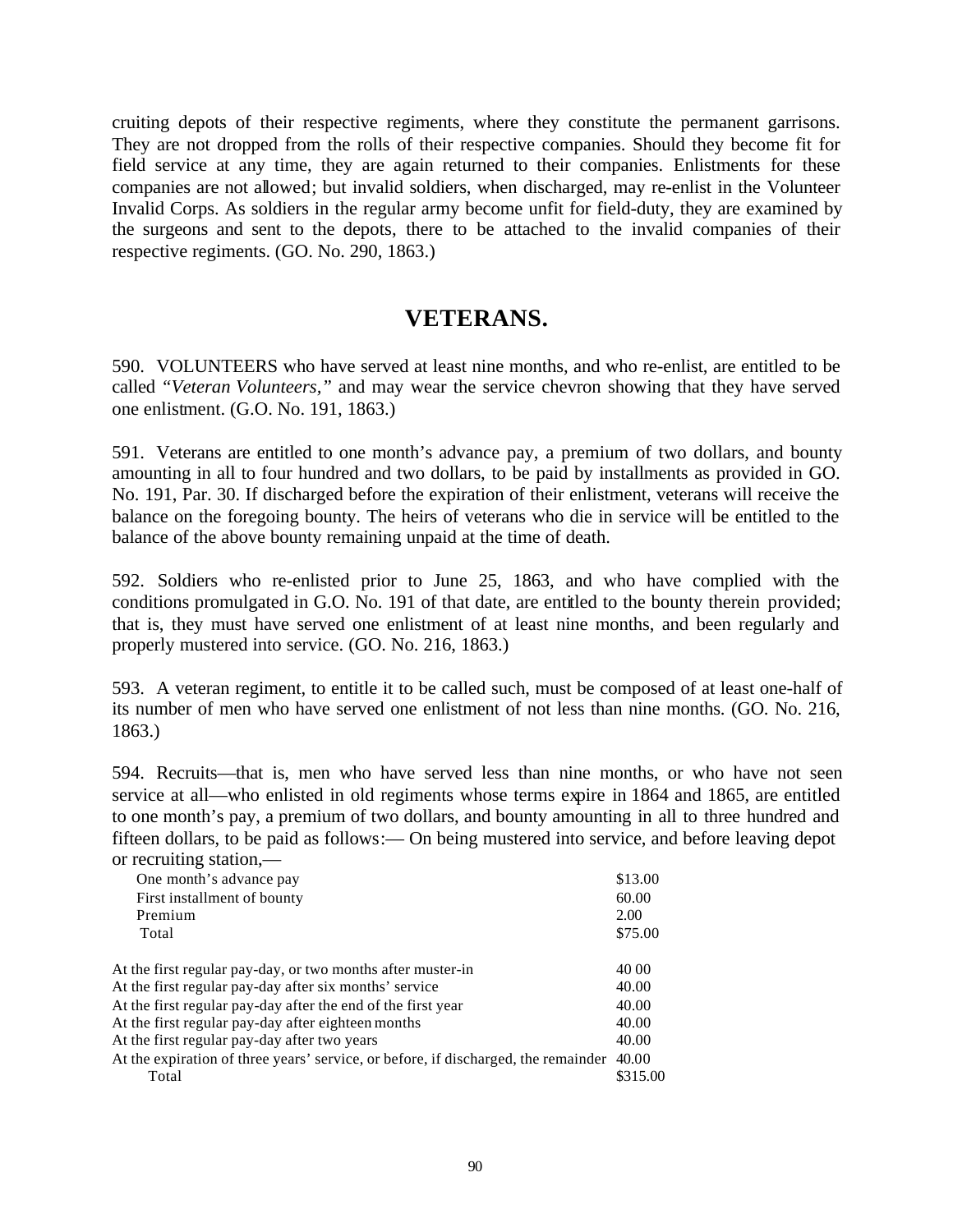595. If the Government shall not require these troops for the full period of their enlistment, and they be honorably mustered out of service before, they shall receive, on being mustered out, the whole amount of bounty remaining unpaid, the same as if they had served their full term. The foregoing bounty applies to all recruits, both regulars and volunteers (G.O. No. 338, 1864, and Circular 98, Provost-Marshal General's Office, Nov. 3,1863).

# **COLORED TROOPS.**

596. The Act of July 17, 1862, section 12, authorizes the President to receive into the service of the United States persons of African descent, for any military or naval service for which they may be found competent. Section 13 of the same Act gives freedom to the slaves of rebels who enter the service of the United States, and also to the mothers, wives, and children of such slaves as enter the service, provided they are the slaves of rebels.

597. On this authority is based the organization of the colored regiments. The officers appointed by the President are white men, and selected by a board of examiners, as stated in par. 579. The non-commissioned officers may be either white or colored.

598. Colored soldiers receive the same pay, allowances, and bounties and are in all respects on the same footing as white troops. The administration of colored troops is, therefore, the same as that of white troops.

# **PUNISHMENTS.**

599. THE punishment of soldiers for military offences is a subject of much importance not well understood by them, nor is it very clearly defined except in specific cases. This imperfect knowledge on the part of soldiers, and want of a clearly defined system regulating the punishments inflicted for the lighter offences, are the causes of a large number of offences that would not otherwise occur, and of errors on the part of officers, against which the soldiers may justly complain, if they only knew how to do so.

600. The authority to punish is derived from two sources. That obtained from the Articles of War and other statutes is comparatively clear and specific; but that based upon custom is not so well defined. Where the latter commences, and what is the limit to which it may be carried, seems almost entirely dependent on the discrimination of each individual officer.

601. The Articles of War provide for the punishment of all offences therein indicated by sentence of courts-martial. All cases that cannot clearly be placed under a particular article are provided for in the 99th Article. The customary charge in these doubtful cases is "conduct prejudicial to good order and military discipline." The sentence is governed by the "customs of war in like cases."

602. The confinement of soldiers and arrest of non-commissioned officers, and the lighter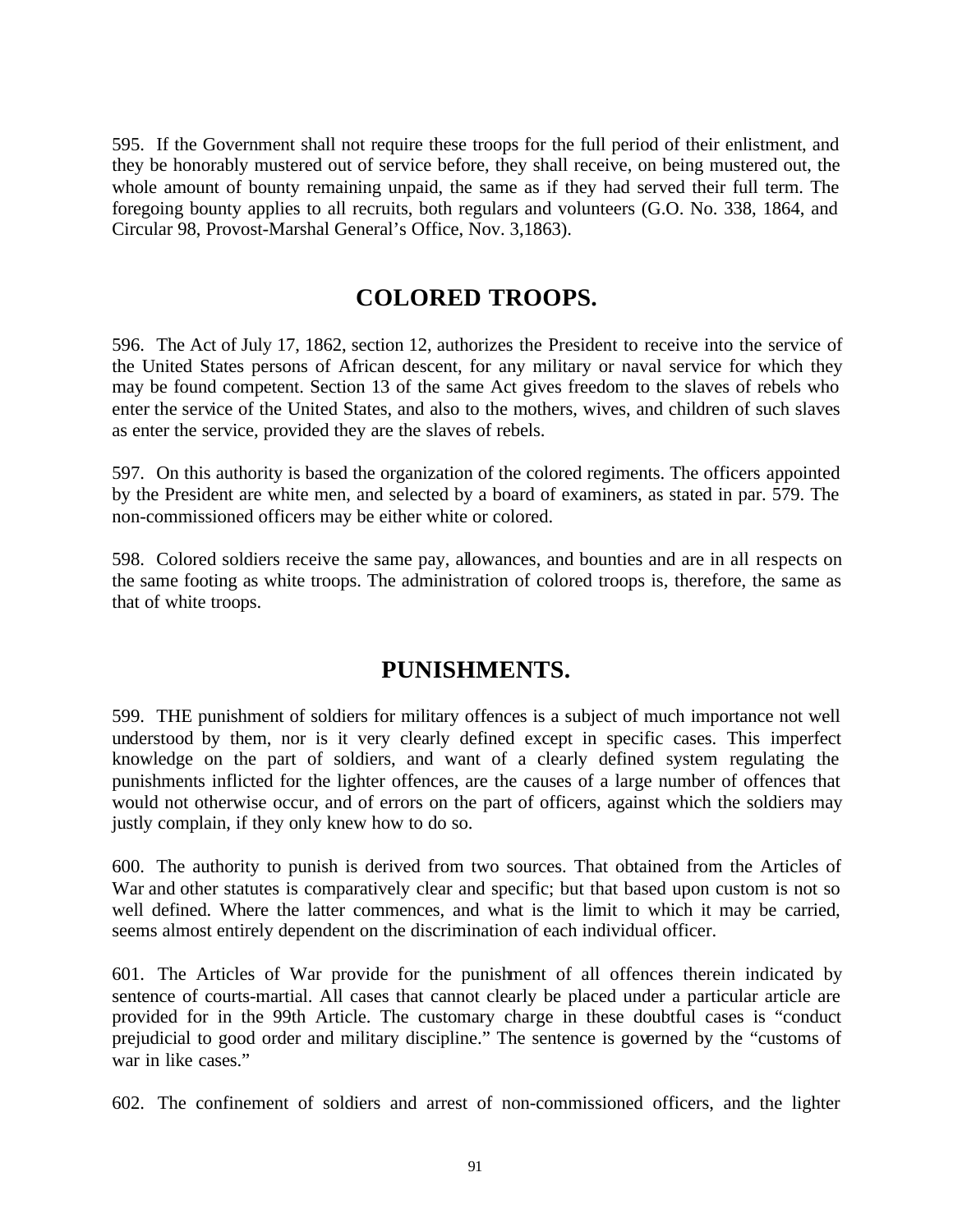corporeal punishments, although not authorized by law, are sanctioned by custom; and custom is the common law of the army. The summary punishments sometimes inflicted on soldiers, such as tying them up by the hands, compelling them to carry a loaded knapsack, and similar inflictions, are resorted to in cases of insubordination, unruly conduct, &c., where the usual trial by courtmartial or field-officers court cannot be conveniently had, or when the punishment is likely to be slow and tardy.

603. Soldiers should bear in mind, when they feel aggrieved at the summary punishment inflicted by an officer, that it might have been much worse had he pursued the course indicated by the law or the Articles of War, and that the officer, in inflicting a speedy punishment has only consulted the best interests of the soldier, so far as the necessity of sustaining the discipline of the service will permit.

604. The officer is able to see beforehand that if he prefers charges against the man, an indefinite period must elapse before a court-martial can be assembled; the soldier must remain in confinement in the mean while: this, added to the sentence which the court would probably inflict, would in reality be a much greater punishment than the officer would himself be likely to inflict on his own responsibility.

605. Extreme cases sometimes occur where an officer exceeds his authority, prompted by personal feeling against the soldier. Such instances, fortunately, are rare; but, as they may occur, a remedy is provided in the following Article of War:— "ART. 35. If any inferior officer or soldier shall think himself wronged by his captain or other officer, he is to complain thereof to the commanding officer of the regiment, who is hereby required to summon a regimental courtmartial, for the doing justice to the complainant; from which regimental court-martial either party may, if he thinks himself still aggrieved, appeal to a general court-martial. But if upon a second hearing, the appeal shall appear vexatious and groundless, the person so appealing shall be punished at the discretion of the said court-martial."

606. When a soldier considers himself wronged, his proper course is to write a statement of his complaint in the following form, which will serve as a form for communications on any other subject when a soldier may desire to correspond with an officer—

### *CAMP CHASE, OHIO, January 21, 1864.*

*Sir:—*

*I have the honor to call the attention of the commanding officer of the regiment to certain acts of ill treatment that I have received at the hands of Lieut. J— C—, 2d Lieut. 1st U. S. Infantry. (Here give the circumstances of the ill treatment in detail.)* Re*spectfully submitted for the action of the commanding officer of the regiment.*

*Very respectfully, your ob't svt,*

$$
C \qquad D-,
$$
  
Private Co. A, 1st U.S. Infantry.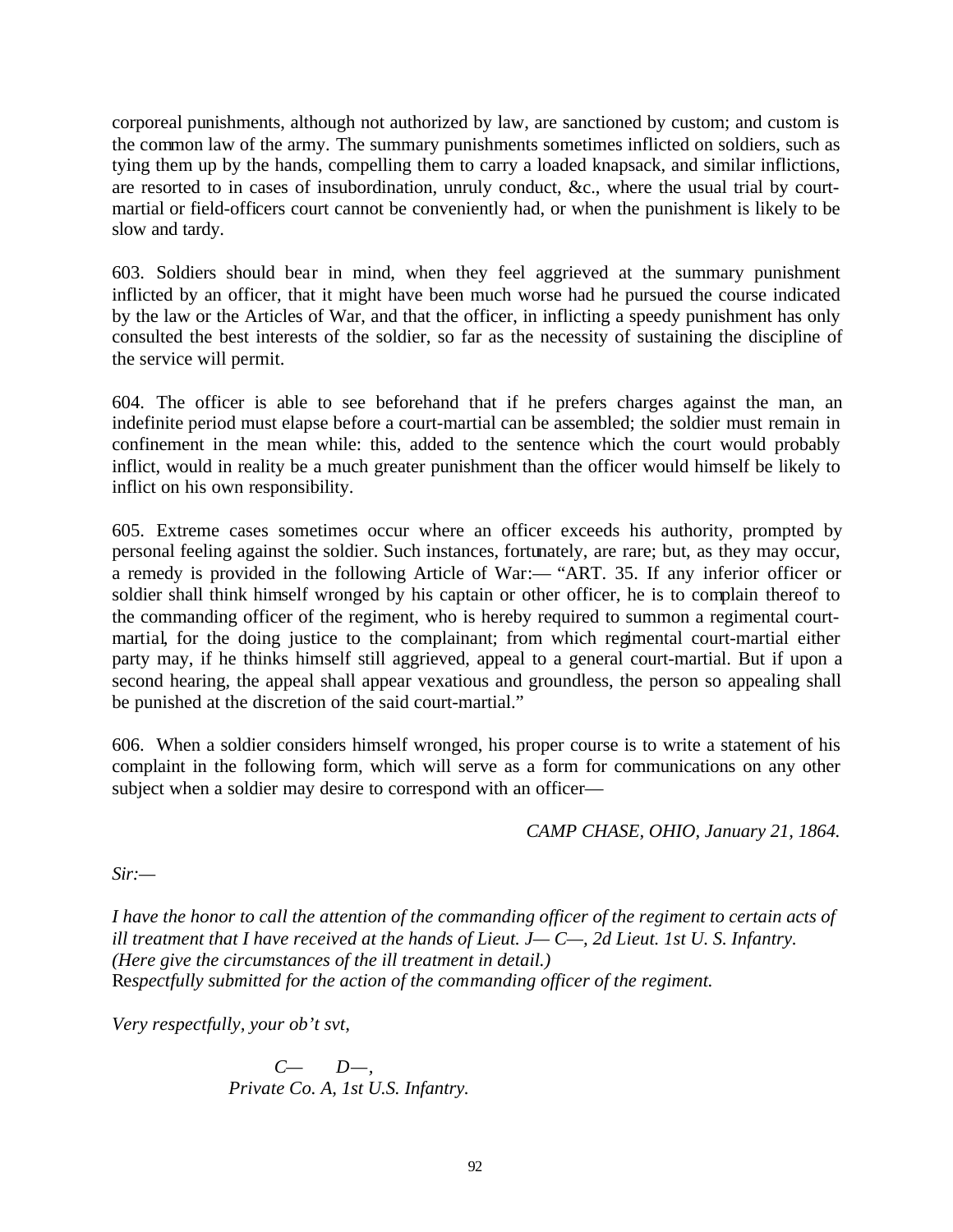*Lieut. L—M—, 1st Lieutenant and Adjutant, 1st U S. Infantry.*

> *Approved and forwarded, A— B—, Capt. Company A, 1st U S. Infantry.*

607. This communication is addressed to the adjutant of the regiment, but is first submitted to the commanding officer of the company, who will endorse his views upon it before sending it up to the adjutant.

608. Such a communication should not be sent, however, without good cause, as it is liable to react on the soldier; for, if soldiers should send up such communications for every trivial matter in which they consider themselves aggrieved, it is easy to see to what extent it might be carried. In their subordinate positions, they are liable to entertain many ill-founded ideas.

609. Private soldiers, when charged with any offence, are confined under guard until their cases are acted on. In the mean time, it is-the custom that prisoners confined under guard be kept employed at such work as the commanding office may direct,—usually clearing the grounds about the camp or garrison, cutting wood, &c. Prisoners, unless employed, would soon become sick.

# **THE COURT-MARTIAL**

610. WHEN enlisted men find themselves arraigned before a court-martial, a knowledge of how they should conduct themselves on trial is essential.

611. The charges are usually made known to the prisoner before trial. In fact, he is entitled to a copy of the charges against him beforehand and should make up his mind as to what will be his defense. He may be permitted to have counsel in the court, if he requests it.

612. When the court is ready to proceed with the trial, the prisoner is brought in. The names of the members are called over by the recorder or judge-advocate; the order convening the court is then read over, and the prisoner then asks permission to introduce his counsel into the courtroom. He then is asked if he has any objections to be tried by any member on the court. If he has any objection, he must state it: the objection may be either against the right of the court to try him, or to the relevancy of the charges, or to some members of the court. The court deliberates on the objections, and he is informed of the result, whether his objections are sustained or not.

613. The court is next sworn in the presence of the prisoner, and the room is then cleared of the witnesses, and the charges are read to the prisoner, and he is asked how he pleads, first to the specifications, and then to the charge, "*Guilty*, or *not guilty*." If the prisoner does not answer, he is regarded as having plead "not guilty."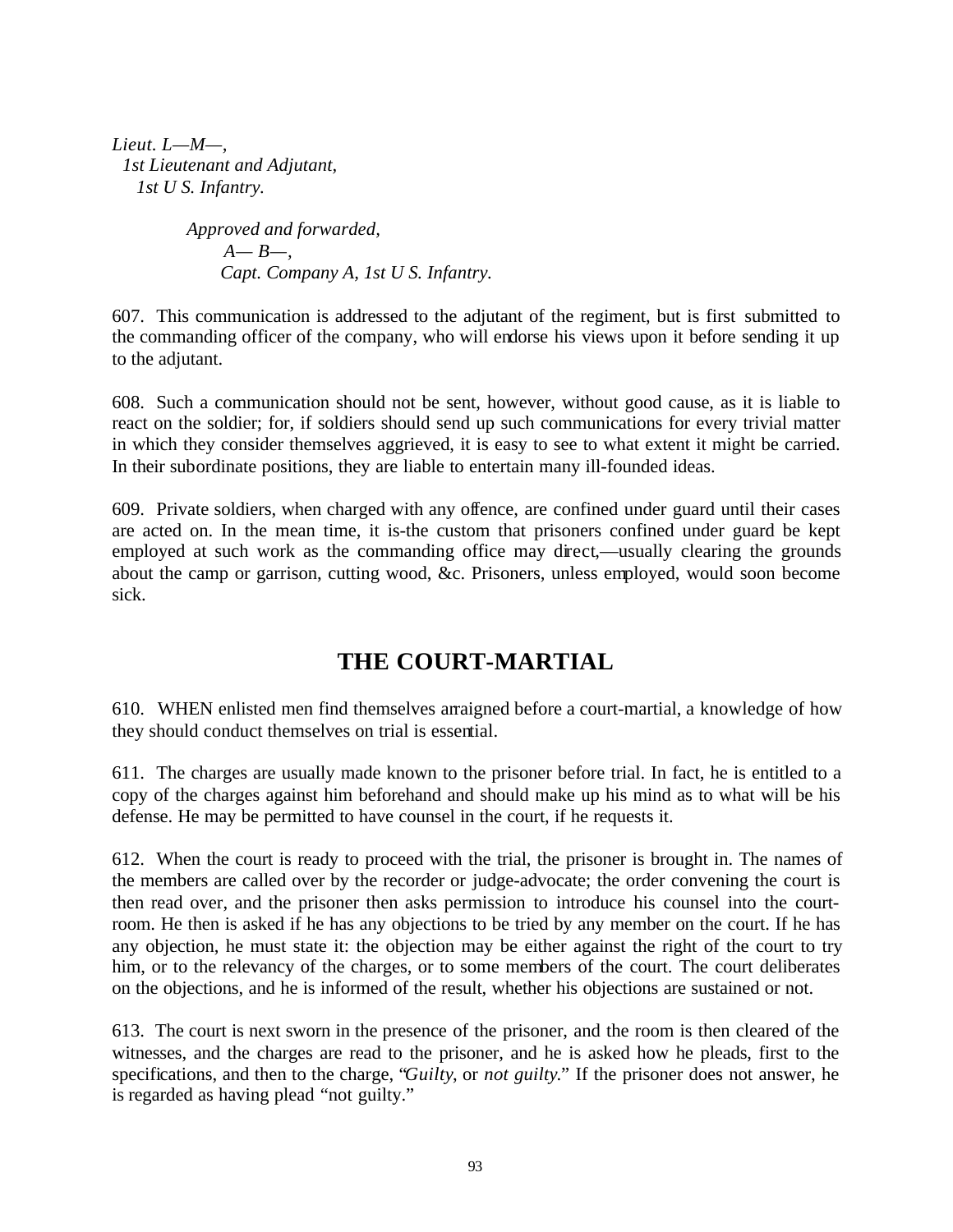614. The witnesses that give evidence against the prisoner are called first. They are sworn by the recorder or judge-advocate, and first examined by him, then by the prisoner, and finally by the court. The prisoner writes out or dictates his questions to the recorder, who writes them down, and also the answers. The witnesses called by the prisoner are first questioned by him, then by the recorder, and then by the court.

615. When all the witnesses are examined, the prisoner makes his defense, if he has any to make, and a reasonable length of time will be allowed him if he wishes to write it, or the recorder will take it down if he delivers it verbally; or this may be done by the counsel for the prisoner The recorder or judge-advocate can reply if he chooses. If the prisoner has no prospect of disproving the charges against him, his best course is to plead guilty, and rely upon his statement in defence; or he may bring witnesses to prove his previous good character; or he may even introduce testimony mitigating the circumstances of his guilt, and to the mercy of the court.

616. During the trial it is customary to remove the shackles or handcuffs from the prisoner. After the trial, the prisoner is sent back to await the publication of the proceedings, which requires time. They are first sent to the officer ordering the court; and, if the sentence involves death, it requires the approval of the President, except in time of war, in the field, in the case of a spy or deserter, or of mutiny or murder, when it may be acted on by the commander of the army in the field. If the officer ordering the court is subordinate to the commander of the army, he may endorse final action on the proceedings, unless they extend to imprisonment in a penitentiary, or loss of life of the enlisted man, when they must be sent to the commander of the army. If the commander is himself the officer that ordered the court, then he must send the proceedings up to the President; if the soldier is sentenced to the penitentiary or death, unless in the case of a spy or deserter, or of mutiny or murder, in these cases he may act finally himself.

617. The legal punishments of soldiers are specified in the following Regulations, viz.:

"895. The legal punishments for soldiers by sentence of a court-martial according to the offence, and the jurisdiction of the court, are—death; confinement; confinement on bread-and-water-diet; solitary confinement; hard labor; ball and chain; forfeiture of pay and allowances; discharges from service; and reprimands, and, when noncommissioned officers, reduction to the ranks. Ordnance sergeants and hospital stewards, however, though liable to discharge, may not be reduced. Nor are they to be tried by regimental or garrison courts-martial, unless by special permission of the department commander. Solitary confinement, or confinement on bread and water, shall not exceed fourteen days at a time, with intervals between the periods of such confinement not less than such periods; and not exceeding eighty-four days in any one year."

618. General courts-martial are not limited in the penalties they may inflict. Regimental and garrison courts-martial are limited in their powers by the following Article of War, viz.:— "ART. 67. No garrison or regimental court-martial shall have the power to try capital cases or commissioned officers; neither shall they inflict a fine exceeding one month's pay, nor imprison, nor put to hard labor, any noncommissioned officer or soldier for a longer time than one month."

619. By sec. 7 of the Act of July 17, 1862, a field officer is authorized to act in all cases where a regimental or garrison court would have jurisdiction. The field officer tries the case instead of the court, and the proceedings should be similar, as far as possible, to those of a regimental or garrison court.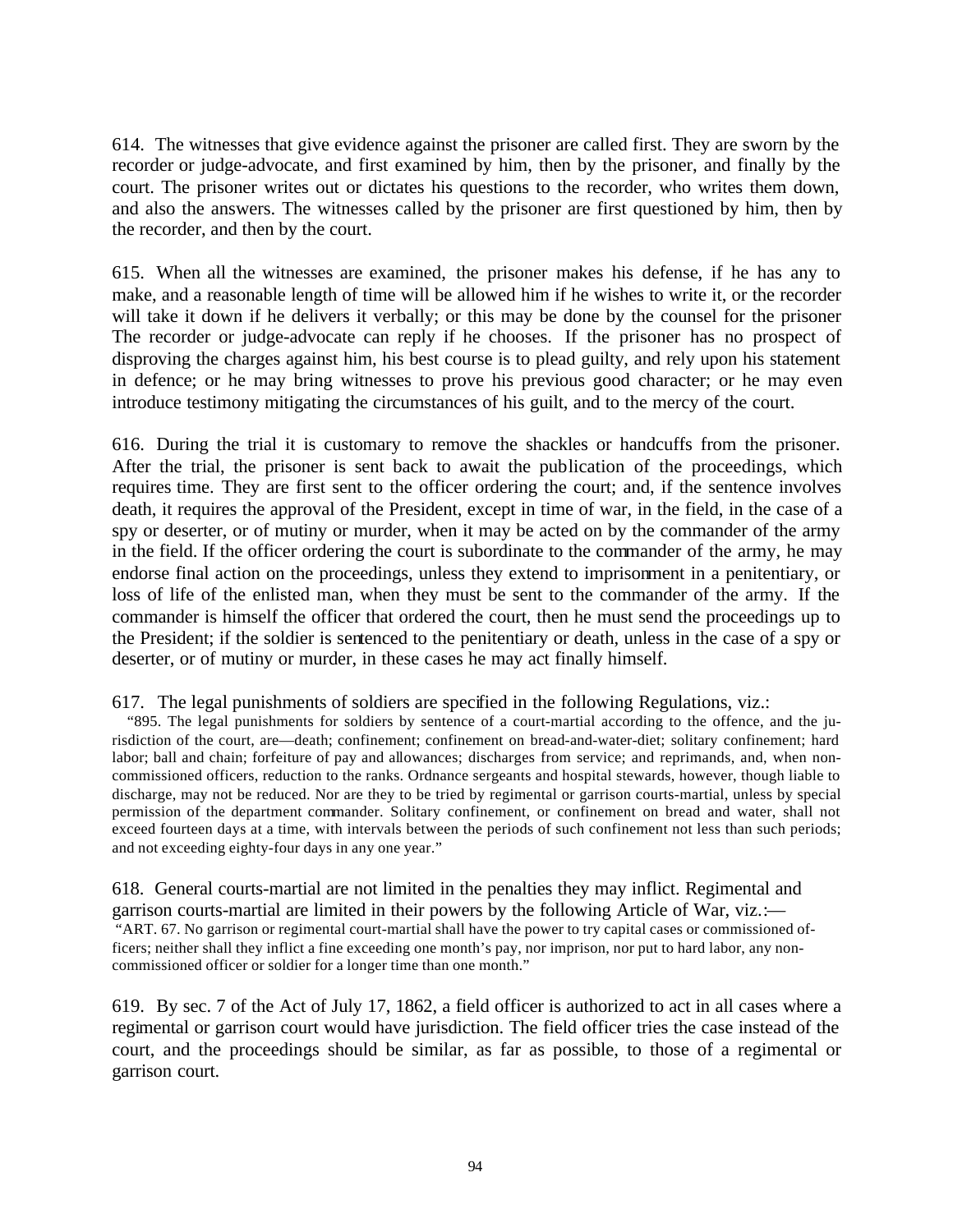620. A soldier, seeking to have his sentence remitted by reason of subsequent good conduct, or in consequence of the development of new or additional testimony in his favor, may do so by submitting the facts in the case to the officer who ordered the court and revised the proceedings, or to his successor.

621. Sec. 29, Act of March 3, 1863, contains a proviso, "that if the prisoner be in close confinement, the trial shall not be delayed for a period longer than sixty days." Therefore, at the expiration of sixty days, the prisoner can lawfully claim to be tried, or released from close confinement until he can be tried.

622. When prisoners are in confinement waiting to be tried by civil authority, they cannot claim payment for any portion of the time they are so confined, unless discharged without trial, or by trial and acquitted; and company commanders are required to state on their rolls the period of such confinement, and how discharged. (Circular 21, War Department, Adjutant-General's Office, March 1, 1864.) Soldiers convicted by civil authority are dishonorably discharged the service.

623. Soldiers should know that for all offences against persons or property, and for all crimes, they are as amenable to the civil authority as civilians, and can he arrested and tried the same as any other person.

# **PRISONERS OF WAR.**

624. WHEN soldiers are captured by the enemy, they must expect to be closely guarded and subject to great inconvenience. The customs of war, however, entitle the prisoner to certain privileges. He should be permitted to keep all his personal effects that can readily be transported with him and that cannot be used to effect his escape. If his money is taken from him, it should be used to supply his wants, and the balance returned when he is released or exchanged; he is entitled to food and clothing; he is entitled to kind and considerate treatment as long as he is submissive and obedient, and can claim to be treated as an ordinary prisoner of war. Guerrillas, spies, &c. are not ordinary prisoners of war, and are, therefore, at the mercy of their captors.

625. "A prisoner of war is a public enemy, armed or attached to the hostile army for active aid, who has fallen into the hands of the captor, either fighting or wounded, on the field or in the hospital, by individual surrender or by capitulation." (GO. No. 100, 1863, Par. 49.)

626. A prisoner of war, in order to claim the immunities of such a situation, must belong to the hostile army in some authorized way, or be in the employ of the Government in some official capacity, and as an enemy he must first throw down his arms, and ask for quarter, and be submissive to his captors.

627. Troops using the enemy's uniform or flag to deceive, are at the mercy of their captors when taken. If captured clothing is used, it should be worn with some distinctive mark or badge indicative of their character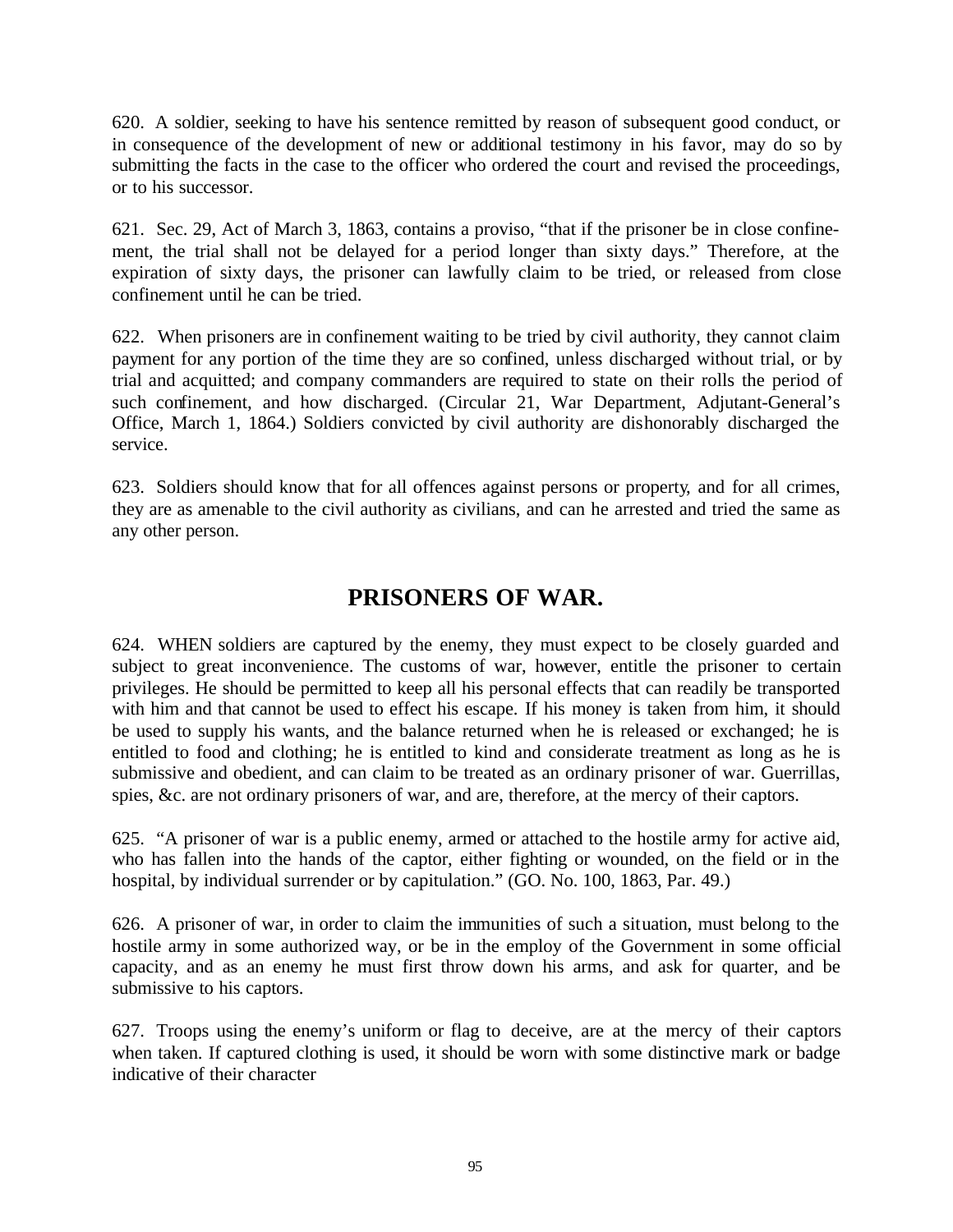628. Prisoners who have escaped and are recaptured should not be punished for escaping, although they may be subjected to stricter confinement. It is the duty of prisoners to escape if they can. They should, therefore, avoid any parole which would prevent them from taking advantage of any opportunities to escape.

629. Enlisted men are prohibited from taking a parole, except through an office. A soldier giving his parole without the approval thereto of his commanding officer, subjects himself to the penalty of desertion, and the parole is void. It is only admissible for a soldier to parole himself when he has suffered long imprisonment and been properly separated from his command, without the possibility of being paroled through an officer. (G. 0. No. 49, 1863.)

630. Paroling on the battle-field is prohibited; and no parole should be taken or given under any circumstances until the prisoners are secured beyond the possibility of recapture. When paroles are given, it is done "by the exchange of signed duplicates of a written document, in which the same and rank of the parties paroled are correctly stated."

631. Paroles are of two kinds—a *military parole* and a *parole of honor* A military parole is where the prisoner is released from custody, and pledges himself not to take up arms against his captors until properly exchanged. A parole of honor is where the prisoner, still under the control of his captors, pledges himself to do or not to do a certain thing, so far as he himself is concerned; as where for the privilege of being released from prison he promises to make no attempt to escape. (G.O. No. 207, 1863.)

632. Neither parole should be given except under circumstances that would manifestly justify their being given. The prisoner is performing a service to his own cause in compelling his captors to guard and provide for him, and his own Government is supposed to take all the necessary measures for procuring his proper exchange.

633. The inhabitants of a hostile country are not treated as foes so long as they remain peaceable and submissive to the forces occupying. Individuals are to be treated as spies and guerrillas who perform any overt acts of hostility or give information to the enemy. The inhabitants of the country are treated as prisoners of war only when they rise *en masse* to repel the invading forces.

634. Prisoners of war are entitled to pay during their imprisonment the same as if they were off duty. (G.O. No. 9,1862.)

"The following plan for paying to the families of officers and soldiers in the service of the United States, who are or may become prisoners of war, sums due them by the Government, having been approved by the President, it is published for the information of all concerned.

"Payment will be made to persons presenting a written authority from a prisoner to draw his pay; or, without such authority, to his wife, the guardian of his minor children, or his widowed mother, in the order named.

"Application for such pay must be made to the senior paymaster of the district, in which the regiment of the prisoner is serving, and must be accompanied by the certificate of a Judge of a Court of the United States, of a District Attorney of the United States, or of some other party under the seal of a court of record of the State in which the applicant is a resident, setting forth that the said applicant is the wife of the prisoner, the guardian of his children, or his widowed mother, and, if occupying either of the last two relationships towards him, that there is no one in existence who is more nearly related, according to the above classification.

"Payments will be made to parties thus authorized and identified, on their receipts made out in the manner that would be required of the prisoner himself, at least one month's pay being in all cases retained by the United States.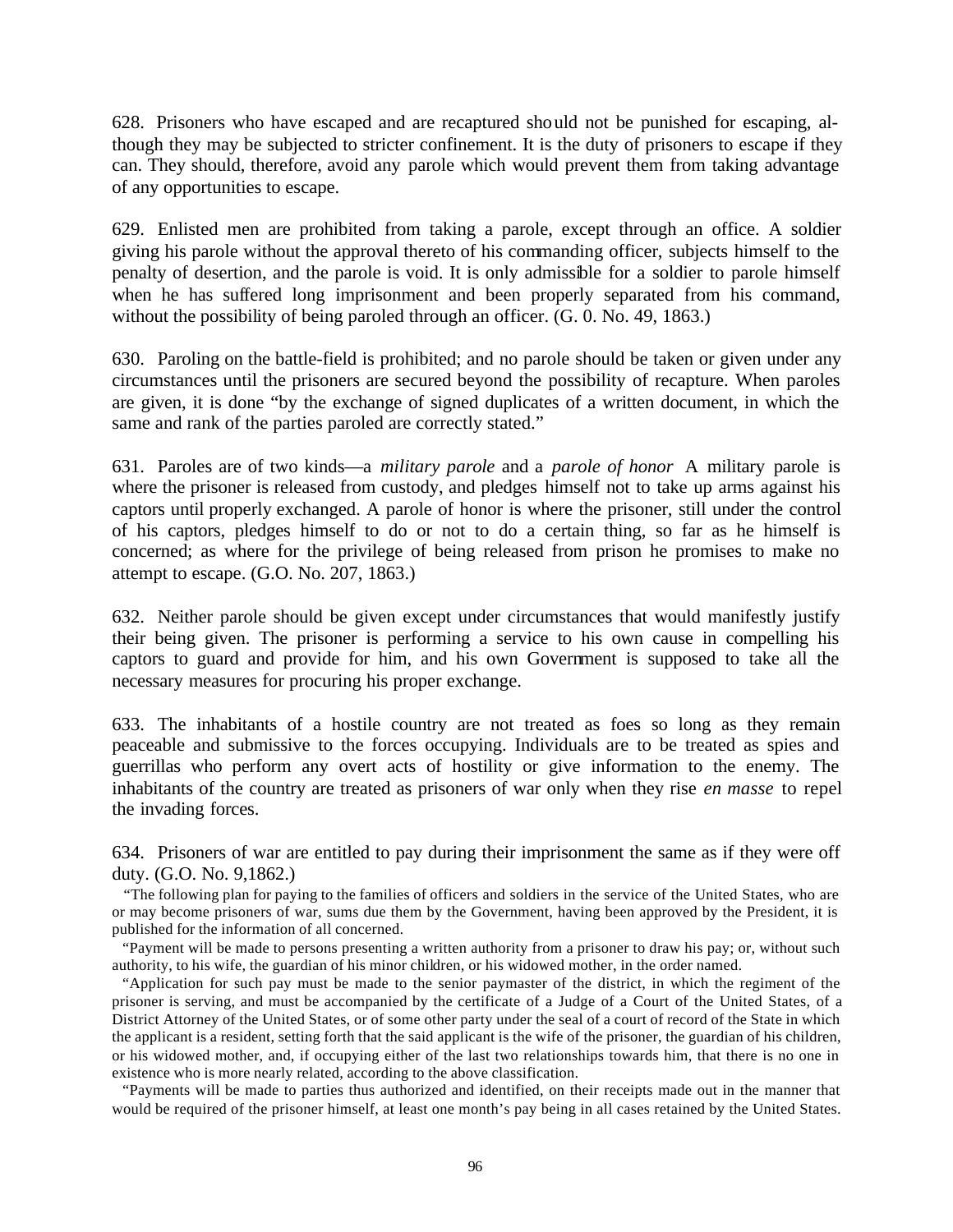The officer making the payment will see that it is entered on the last previous muster-roll for the payment of the prisoner's company, or will report, if those rolls are not in his possession, to the senior paymaster of the district, who will either attend to the entry or give notice of the payment to the Paymaster-General, if the rolls have been forwarded to his office." (GO. No. 90, 1861.)

635. Prisoners of war are also entitled to pay for rations during the period of their imprisonment, which will be commuted to them by the Subsistence Department at the cost price of the ration. (G.0. No. 24, 1862.)

## **DESERTERS.**

636. DESERTION is one of the most serious military crimes that a soldier can commit, and is punishable with death in time of war, and is the only offence for which flogging is now allowed, in time of peace, in the army. Nor can a soldier ever free himself from the penalties of desertion except by surrendering himself for trial or trusting to pardon. He is constantly liable to be apprehended by anyone who may be tempted by the reward offered; and the constant fear which a deserter must experience should deter the soldier from the act, and make him bear with the hardships to which he may be temporarily exposed.

637. Desertion consists in leaving the command with the intention of not returning to it, after having been duly enlisted or mustered into service. It is only necessary that the soldier shall have received pay in some form to make him guilty of the crime of desertion (Art. 20) before enlistment, if he leaves the service without proper authority.

638. The reward now offered for deserters is thirty dollars. Any one may apprehend a deserter and claim the reward. The expenses of his apprehension are charged against him, and he is required to make good the time lost by his desertion, even when he is restored to duty without trial. The officer who has authority to order a court-martial to try a deserter is competent to restore him to duty without trial; and it is sometimes done with the conditions that he forfeit all pay and allowances due him up to the date of his surrender or apprehension, and that he make good his time lost, and pay the expenses of his apprehension.

639. A soldier cannot absent himself from his company or command without exposing himself to the penalties of desertion, without some authority in writing, as an *order, furlough, pass, permit*, or something to show that he is on duty or has permission.

640. A soldier wishing to be absent, if for two or three days or a certain number of hours, should provide himself with a *pass* or *permit* in the following form, which is written out and presented for signature to the officers indicated, and in the order of signature:—

*FORT SCOTT, KANSAS, Jan. 1, 1862.*

*Private John Smith, Company "A," 1st U. S. Infantry, has permission to be absent for the purpose of (here state the object of the absence) until Retreat.*

> *JOHN BROWN, 1st Sergt. Co. "A," 1st U. S. Inft'y.*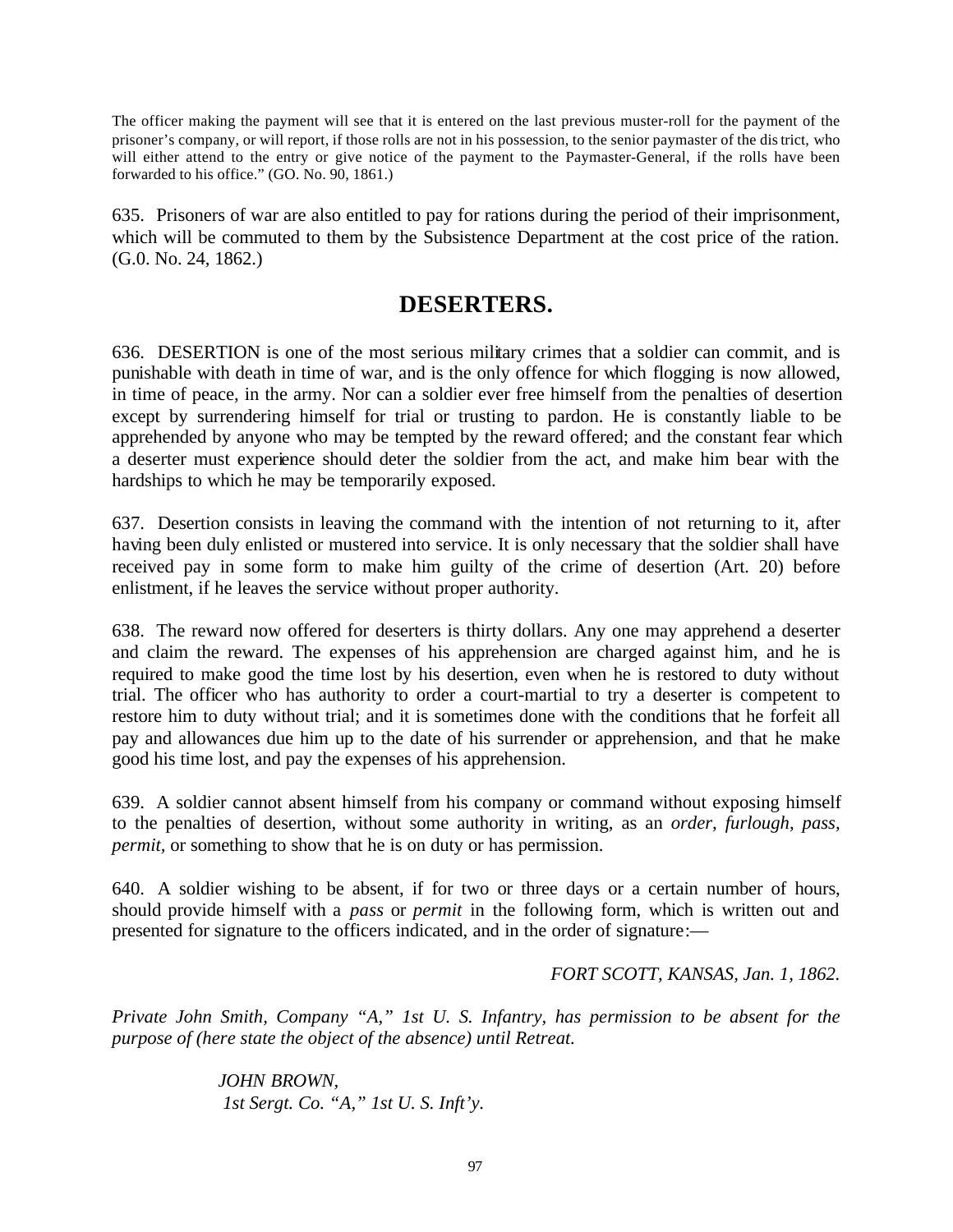$$
A-B-,
$$
  
Capt. Co. "A," 1st U. S Inft'y.

*Approved, J— B—, Cot. 1st U. S. Inft'y, Com'dg.*

641. Sometimes the orders may require the pass to be signed by the brigade or division commander, or even still higher authority. Orders are usually issued in each army regulating the matter of passes and furloughs, and are changed from time to time, according to circumstances.

642. For longer periods, furloughs are given according to a form, page 34, Revised Regulations. Blanks for furloughs are usually to be had at regimental or post head-quarters.

643. Soldiers should bear in mind that unless they return punctually at the expiration of their pass or furlough, they are liable to be treated as deserters. Soldiers are entitled to commutation for their rations whilst absent on furlough, if not drawn in kind from the commissary.

# **OBEDIENCE TO ORDERS.**

644. OBEDIENCE to the orders of their superiors is enjoined upon officers and enlisted men, and the instances are extremely rare where an inferior can assume the responsibility of disobeying the orders of his superior The illegality of the orders may sometimes be so apparent that an inferior can assume the responsibility of disobeying them; but, as a rule, such a course would involve him in greater difficulties than to obey them.

645. Generally, however, soldiers are liable to act upon some erroneous impression that they are required to do more than their proper share of duty, and that, therefore, the officer has no right to require such duty from them. In such cases, the proper course for the soldier is to obey the order, and complain of the injustice of the treatment afterward. It must be an order manifestly illegal that can justify positive disobedience.

646. Disobedience of orders is a serious offence, and is even punishable with death. (Art. 9.) It must, however, be a lawful order; but the party required to execute the order is the last person entitled to decide upon its legality. It is probable that the person ordering is the most competent to decide this point. There are many orders which may be improper on the part of the superior that the inferior could not therefore assume the responsibility of disobeying. As a rule, in such cases, the responsibility rests with the officer giving the order.

647. An order, when it is legal, is binding upon the person to whom it is given, whether made by a corporal or a general. The latter has more power to enforce his order than the former, but obedience is due as much to one as to the other.

648. In the execution of orders, much depends upon a correct understanding of them, as also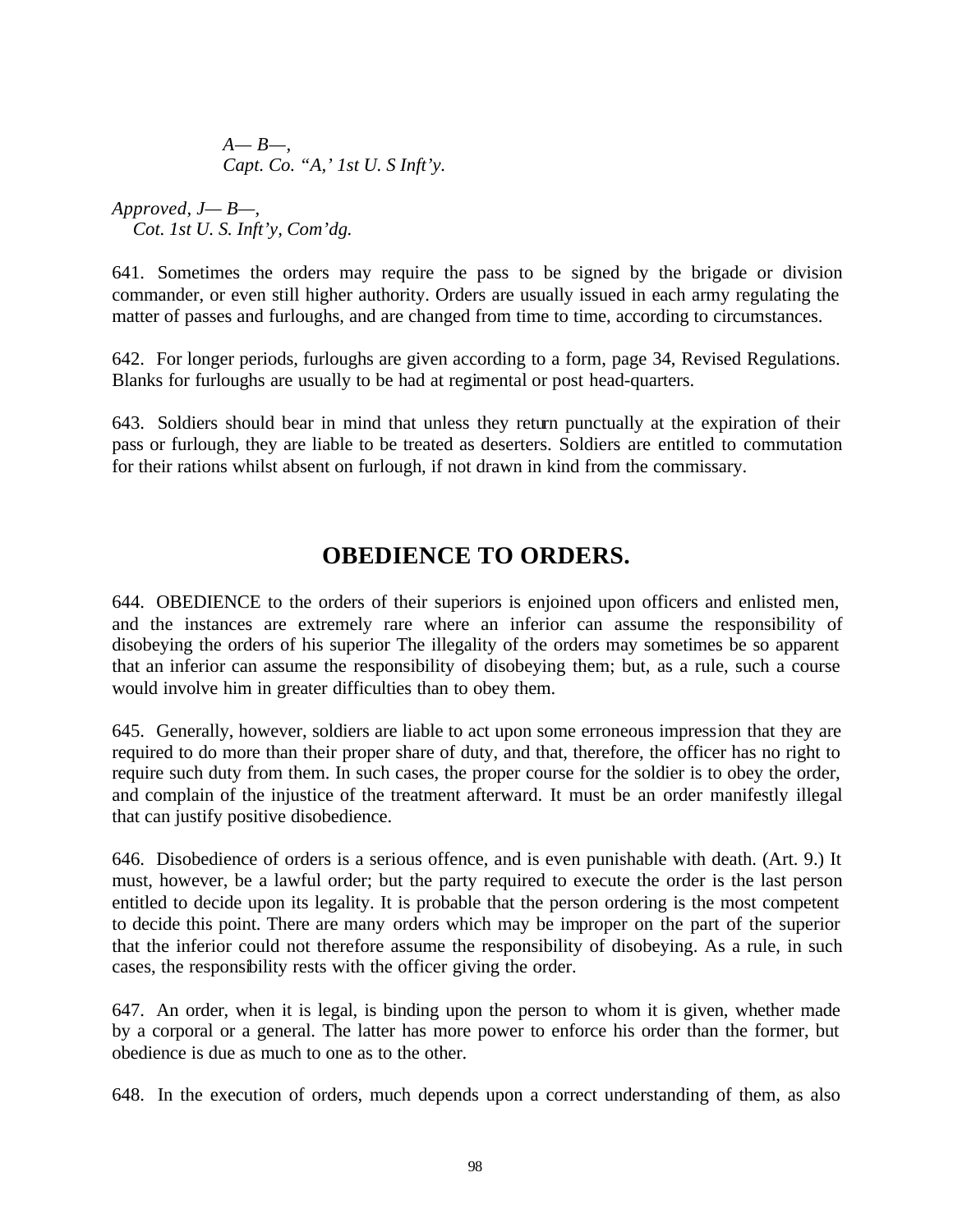upon giving them in a clear and decisive manner. A good officer, having a perfect understanding of what he wishes done, will give his orders in a clear and distinct manner, and will take pains to see that they are understood; whilst, on the other hand, a good soldier will not start to execute an order until he understands fully what he has got to do, and then, if conscientious, will execute it to the best of his ability.

649. Important orders should always be written; and non-commissioned officers and soldiers are recommended to carry a memorandum-book and pencil, and always write down their orders and instructions: It serves the memory, and the order is obtained correct.

### **ARTICLES OF WAR.**

650. SOLDIERS should know that the Articles of War are a code of laws passed by Congress for the government of the army. The most of them prescribe penalties for certain crimes and offences. The Articles of War were nearly all passed at one time, but many laws have been made since, from time to time, that are of the same nature, and have all the force of the Articles of War.

651. Article 101 prescribes that the Articles of War shall be read and published once in every six months to every garrison, regiment, troop, or company mustered, or to be mustered, into the service of the United States. This article is rarely complied with, but no one can claim immunity from them because they have not been published as required. The Regulations for the Army are often confounded with the Articles of War; but they do not have the same force, and are liable to be changed at any time by the Secretary of War in general orders.

652. The following are all the Articles affecting soldiers; and they should be carefully read and studied by every enlisted man in the service. With the exception of 10, 20, and 87, they remain unchanged. The changes are indicated by the notes appended.

'ART. 2. It is earnestly recommended to all officers and soldiers diligently to attend divine service; and all officers who shall behave indecently or irreverently at any place of divine worship shall, if commissioned officers, be brought before a general court-martial, there to be publicly and severely reprimanded by the President; if noncommissioned officers or soldiers, every person so offending shall, for his first offence, forfeit one-sixth of a dollar, to be deducted out of his next pay; for the second offence, he shall not only forfeit a like sum, but be confined twenty-four hours; and for every like offence, shall suffer and pay in like manner; which money, so forfeited, shall be applied, by the captain or senior officer of the troop or company, to the use of the sick soldiers of the company or troop to which the offender belongs.

"ART. 3. Any non-commissioned officer or soldier who shall use any profane oath or execration, shall incur the penalties expressed in the foregoing article; and a commissioned officer shall forfeit and pay, for each and every such offense, one dollar, to be applied as in the preceding article.

"ART. 5. Any officer or soldier who shall use contemp tuous or disrespectful words against the President of the United States, against the Vice-President thereof, against the Congress of the United States, or against the Chief Magistrate or Legislature of any of the United States, in which he may be quartered, if a commissioned officer, shall be cashiered, or otherwise punished, as a court-martial shall direct; if a non-commissioned officer or soldier, he shall suffer such punishment as shall be inflicted on him by the sentence of a court-martial.

"ART. 6. Any officer or soldier who shall behave himself with contempt or disrespect toward his commanding officer, shall be punished, according to the nature of his offence, by the judgment of a court-martial.

"ART. 7. Any officer or soldier who shall begin, excite, cause, or join in, any mutiny or sedition, in any troop or company in the service of the United States, or in any party, post, detachment, or guard, shall suffer death, or such other punishment as by a court-martial shall be inflicted.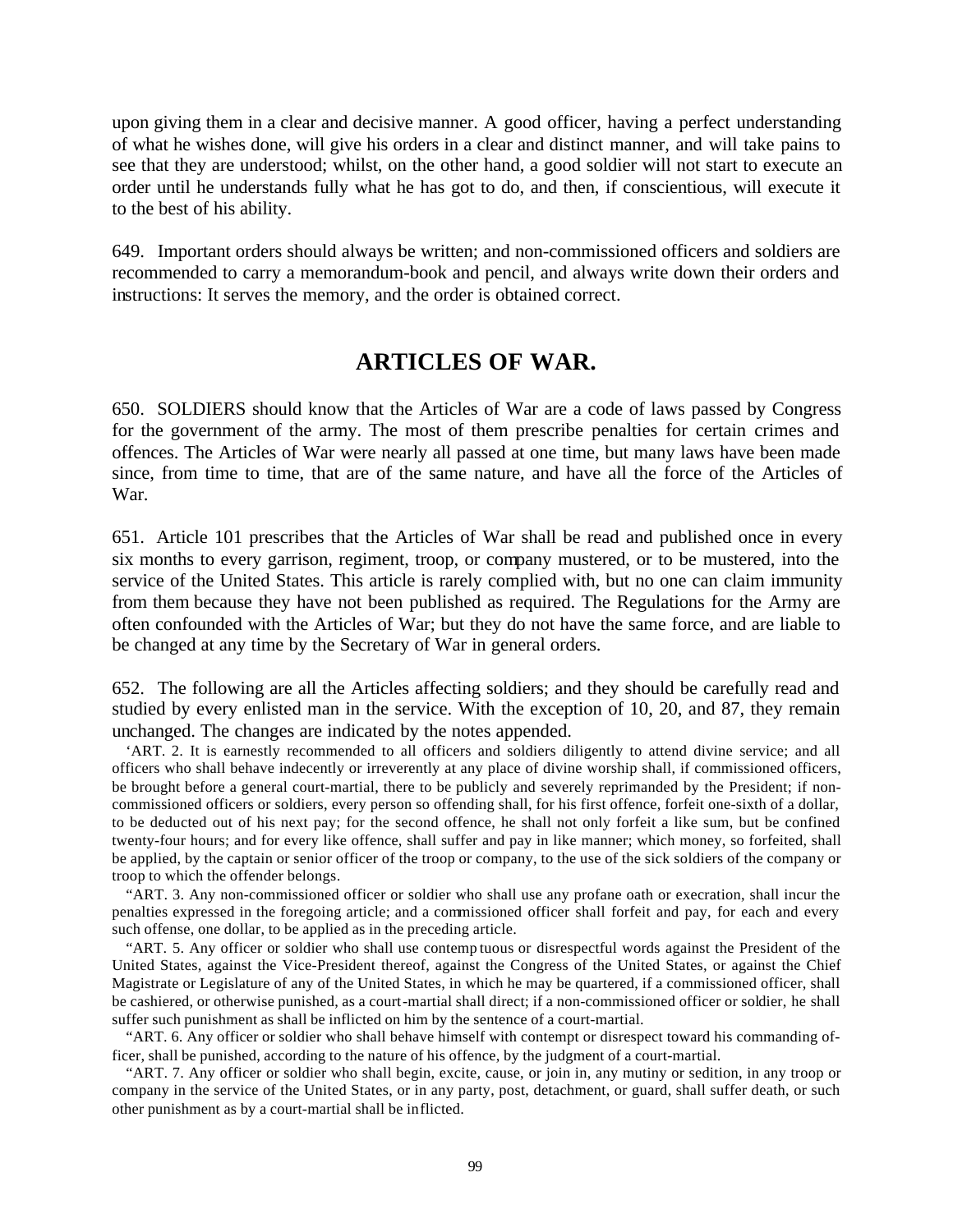"ART. 8. Any officer, non-commissioned officer, or soldier, who being present at any mutiny or sedition, does not use his utmost endeavor to suppress the same, or, coming to the knowledge of any intended mutiny does not, without delay, give information thereof to his commanding officer, shall be punished by the sentence of a courtmartial with death, or otherwise, according to the nature of his offence.

"ART. 9. Any officer or soldier who shall strike his superior officer, or draw or lift up any weapon, or offer any violence against him, being in the execution of his office, on any pretence whatsoever, or shall disobey any lawful command of his superior officer, shall suffer death, or such other punishment as shall, according to the nature of his offence, be inflicted upon him by the sentence of a court-martial.

"ART. 10. Every non-commissioned officer or soldier, who shall enlist himself in the service of the United States, shall, at the time of his so enlisting, or within six days afterward, have the Articles for the government of the armies of the United States read to him, and shall, by the officer who enlisted him, or by the commanding officer of the troop or company into which he was enlisted, be taken before the next justice of the peace, or chief magistrate of any city or town corporate, not being an officer of the army,\* or where recourse cannot be had to the civil magistrate, before the judge advocate, and in his presence shall take the following oath or affirmation: 'I, A. B., do solemnly swear, or affirm (as the case may be), that I will bear true allegiance to the United States of America, and that I will serve them honestly and faithfully against all their enemies or op

\*By Sect. ii of Chap. 38, August 3, 1861, the oath of enlistment and re-enlistment may be administered by any commissioned officer of the army.

posers whatsoever; and observe and obey the orders of the President of the United States, and the orders of the officers appointed over me, according to the Rules and Articles for the government of the armies of the United States.' Which justice, magistrate, or judge advocate is to give to the officer a certificate, signifying that the man enlisted did take the said oath or affirmation.

"ART. 11. After a non-commissioned officer or soldier shall have been duly enlisted and sworn, he shall not be dismissed the service without a discharge in writing; and no discharge granted to him shall be sufficient which is not signed by a field officer of the regiment to which he belongs, or commanding officer, where no field officer of the regiment is present; and no discharge shall be given to a non-commissioned officer or soldier before his term of service has expired, but by order of the President, the Secretary of War, the commanding officer of a department, or the sentence of a general court-martial; nor shall a commissioned officer be discharged the service but by order of the President of the United States, or by sentence of a general court-martial.

"ART. 12. Every colonel, or other officer commanding a regiment, troop, or company, and actually quartered with it, may give furloughs to non-commissioned officers or soldiers, in such numbers, and for so long a time, as he shall judge to be most consistent with the good of the service; and a captain, or other inferior officer, commanding a troop or company, or in any garrison, fort, or barrack of the United States (his field officer being absent), may give furloughs to non-commissioned officers or soldiers, for a time not exceeding twenty days in six months, but not to more than two persons to be absent at the same time, expecting some extraordinary occasion should require it.

"No officer or soldier in the army of the United States shall be subject to the punishment of death, for desertion in time of peace.

*—Act 29th. May, 1830.*

"Art. 20. All officers and soldiers who have received pay, or have been duly enlisted in the service of the United States, and shall be convicted of having deserted the same, shall suffer death, or such other punishment as, by sentence of a court-martial, shall be inflicted.<sup>5</sup>

"ART. 21. Any non-commissioned officer or soldier who shall, without leave from his commanding officer, absent himself from his troop, company, or detachment, shall upon being convicted thereof, be punished according to the nature of his offence, at the discretion of a court-martial.

"ART. 22. No non-commissioned officer or soldier shall enlist himself in any other regiment, troop, or company, without a regular discharge from the regiment, troop, or company in which he last served, on the penalty of being reputed a deserter, and suffering accordingly. And in case any officer shall knowingly receive and entertain such noncommissioned officer or soldier, or shall not, after his being discovered to be a deserter, immediately confine him, and give notice thereof to the corps in which he last served, the said officer shall, by a court-martial, be cashiered.

"ART. 23. Any officer or soldier who shall be convicted of having advised or persuaded any other officer or soldier to desert the service of the United States, shall suffer death, or such other punishment as shall be inflicted upon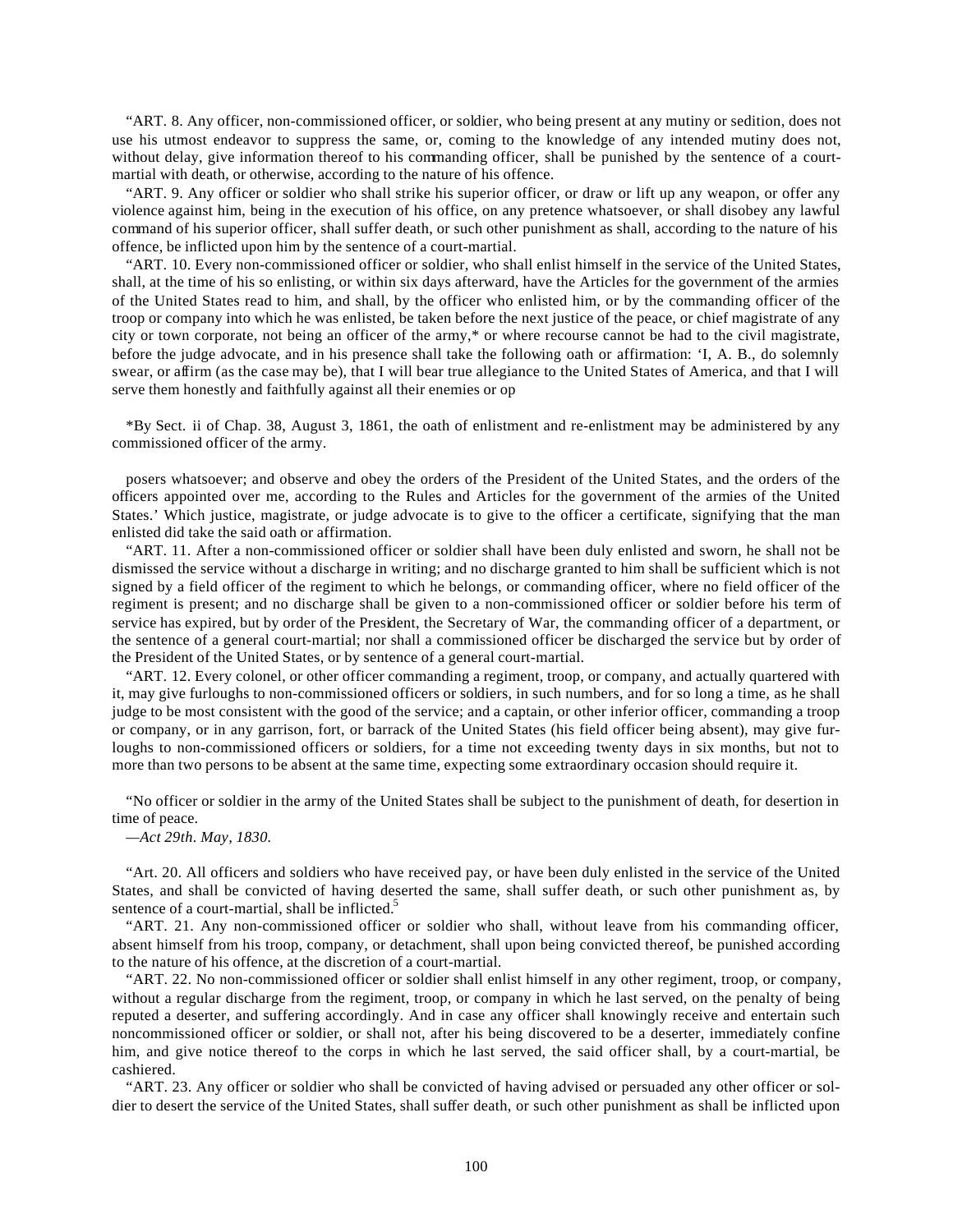him by the sentence of a court-martial'

"ART. 24. No officer or soldier shall use any reproachful or provoking speeches or gestures to another, upon pain, if an officer, of being put in arrest; if a soldier, confined, and of asking pardon of the party offended in the presence of his commanding officer.

"ART. 25. No officer or soldier shall send a challenge to an-other officer or soldier, to fight a duel, or accept a challenge if sent, upon pain, if a commissioned officer, of being cashiered; if a non-commissioned officer or soldier, if suffering corporal punishment, at the discretion of a court-martial.

"ART. 26. If any commissioned or non-commissioned officer commanding a guard shall knowingly or willingly suffer any person whatsoever to go forth to fight a duel, he shall be punished as a challenger; and all seconds, promoters, and carriers of challenges, in order to duels, shall be deemed principals, and be punished accordingly. And it shall be the duty of every officer commanding an army, regiment, company, post, or detachment, who is knowing to a challenge being given or accepted by any officer, noncommissioned officer, or soldier, under his command, or has reason to believe the same to be the case, immediately to arrest and bring to trial such offenders.

"ART. 27. All officers, of what condition so ever, have power to part and quell all quarrels, frays, and disorders, though the persons concerned should belong to another regiment, troop, or company; and either to order officers into arrest, or non-commissioned officers or soldiers into confinement, until their proper superior officers shall be acquainted therewith; and whosoever shall refuse to obey such officer (though of an inferior rank), or shall draw his sword upon him, shall be punished at the discretion of a general court-martial.

"ART. 28. Any officer or soldier who shall upbraid another for refusing a challenge, shall himself be punished as a challenger; and all officers and soldiers are hereby discharged from any disgrace or opinion of disadvantage which might arise from their having refused to accept of challenges, as they will only have acted in obedience to the laws, and done their duty as good soldiers who subject themselves to discipline.

"ART. 29. No sutler shall be permitted to sell any kind of liquors or victuals, or to keep their houses or shops open for the entertainment of soldiers after nine at night, or before the beating of the reveille, or upon Sundays, during divine service or sermon, on the penalty of being dismissed from all future sutling.

"ART. 30. All officers commanding in the field, forts, barracks, or garrisons of the United States, are hereby required to see that the persons permitted to sutler shall supply the soldiers with good and wholesome provisions, or other articles, at a reasonable price, as they shall be answerable for their neglect.

"ART. 32. Every officer commanding in quarters, garrisons, or on the march, shall keep good order, and, to the utmost of his power, redress all abuses or disorders which may be committed by any officer or soldier under his command; if, upon complaint made to him of officers or soldiers beating or otherwise ill-treating any person or disturbing fairs or markets, or committing any kind or riots, to the disquieting of the citizens of the United States, he, the said commander, who shall refuse or omit to see justice done to the offender or offenders, and reparation made to the party or parties injured, as far as part of the offender's pay shall enable him or them, shall, upon proof thereof, be cashiered, or otherwise punished, as a general court-martial shall direct.

"MT. 33. When any commissioned officer or soldier shall be accused of a capital crime, or of having used violence, or committed any offence against the person or property of any citizen of any of the United States, such as is punishable by the known laws of the land, the commanding officer and officers of every regiment, troop, or company, to which the person or persons so accused shall belong, are hereby required, upon application duly made by, or in behalf of, the party or parties injured, to use their utmost endeavors to deliver over such accused person or persons to the civil magistrate, and likewise to be aiding and assisting to the officers of justice in apprehending and securing the person or persons so accused, in order to bring him or them to trial. If any commanding officer or officers shall willfully neglect, or shall refuse, upon the application aforesaid, to deliver over such accused person or persons to the civil magistrates, or to be aiding and assisting to the officers of justice in apprehending such person or persons, the officer or officers so offending shall be cashiered.

"ART. 35. If any inferior officer or soldier shall think himself wronged by his captain or other officer, he is to complain thereto to the commanding officer of the regiment, who is hereby required to summon a regimental courtmartial, for the doing justice to the complainant; from which regimental court-martial either party may, if he thinks himself still aggrieved, appeal to a general court-martial. But if, upon a second hearing, the appeal shall appear vexatious and groundless, the person so appealing shall be punished at the discretion of the said court-martial.

"ART. 37. Any non-commissioned officer or soldier who shall be convicted at a regimental court-martial of having sold, or designedly, or through neglect, wasted the ammunition delivered out to him, to be employed in the service of the United States, shall be punished at the dis cretion of such court.

"ART. 35. Every non-commissioned officer or soldier who shall be convicted before a court-martial of having sold, lost, or spoiled, through neglect, his horse, arms, clothes, or accoutrements, shall undergo such weekly stoppages (not exceeding the half of his pay) as such court-martial shall judge sufficient, for repairing the loss or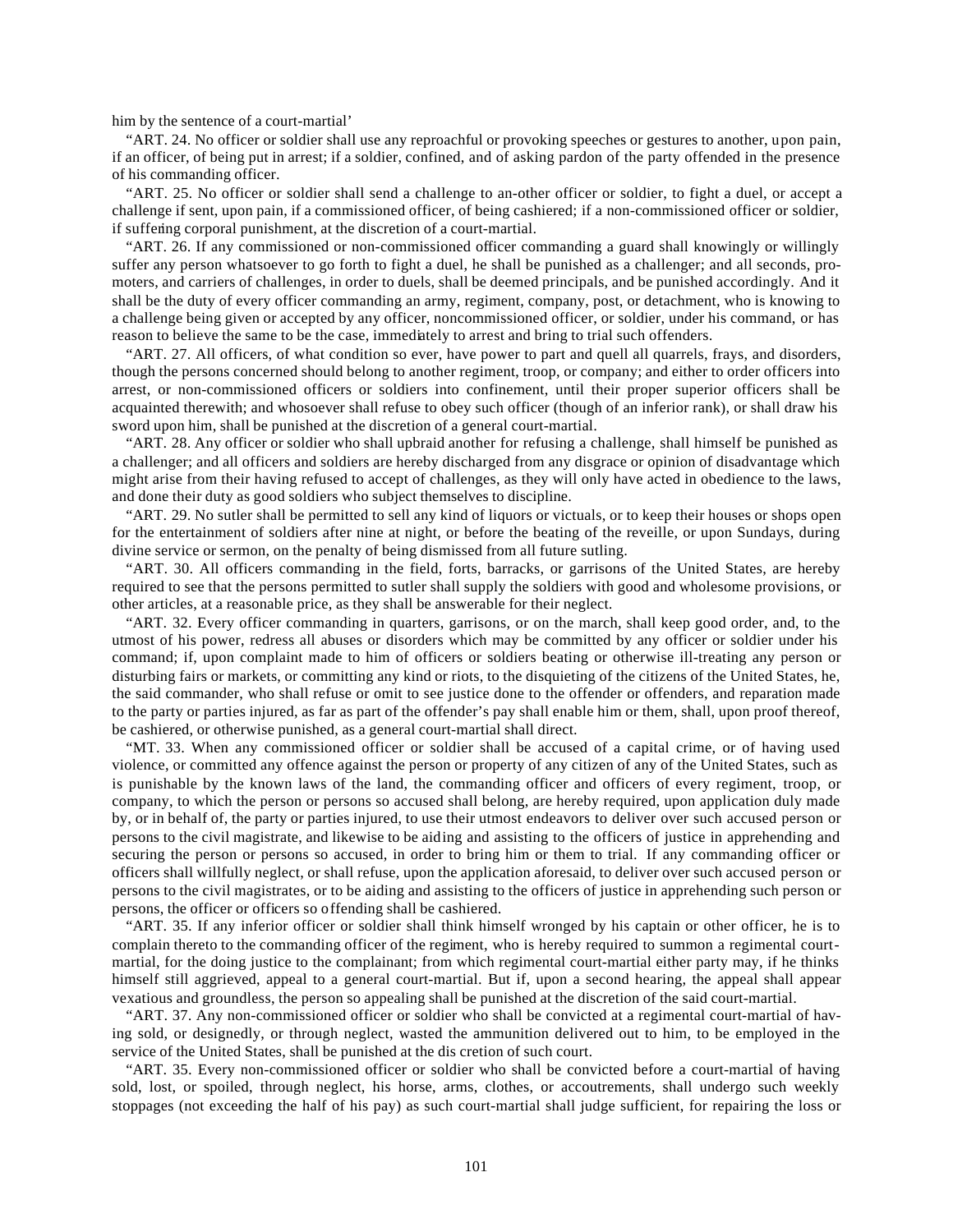damage; and shall suffer confinement, or such other corporeal punishment as his crime shall deserve.

"ART. 39. Every officer who shall be convicted before a court-martial of having embezzled or misapplied any money with which he may have been entrusted, for the payment of the men under his command, or for enlisting men into the service, or for other purposes, if a commissioned officer, shall be cashiered, and compelled to refund the money; if a non-commissioned officer, shall be reduced to the ranks, be put under stoppages until the money be made good, and suffer such corporeal punishment as such court-martial shall direct.

"ART. 40. Every captain of a troop or company is charged with the arms, accoutrements, ammunition, clothing, or other warlike stores belonging to the troop or company under his command, which he is to be accountable for to his colonel in case of their being lost, spoiled, or damaged, not by unavoidable accidents, or on actual service.

"ART. 41. All non-commissioned officers and soldiers who shall be found one mile from the camp without leave, in writing, from their commanding officer, shall suffer such punishment as shall be inflicted upon them by the sentence of a court-martial.

"ART. 42. No officer or soldier shall lie out of his quarters, garrison, or camp, without leave from his superior officer, upon penalty of being punished according to the nature of his offence, by the sentence of a court-martial.

"ART. 43. Every non-commissioned officer and soldier shall retire to his quarters or tent at the beating of the retreat; in default of which he shall be punished according to the nature of his offence.

"ART. 44. No officer, non-commissioned officer, or soldier shall fail in repairing, at the time fixed, to the place of parade, of exercise, or other rendezvous appointed by his commanding officer, if not prevented by sickness or some other evident necessity, or shall go from the said place of rendezvous without leave from his commanding officer, before he shall be regularly dismissed or relieved, on the penalty of being punished, according to the nature of his offence, by the sentence of a court-martial.

"ART. 45. Any commissioned officer who shall be found drunk on his guard, party, or other duty, shall be cashiered. Any non-commissioned officer or soldier so offending shall suffer such corporeal punishment as shall be inflicted by the sentence of a court-martial.

"ART. 46. Any sentinel who shall be found sleeping upon his post, or shall leave it before he shall be regularly relieved, shall suffer death, or such other punishment as shall be inflicted by the sentence of a court-martial.

"ART. 47. No soldier belonging to any regiment, troop, or company shall hire another to do his duty for him, or be excused from duty but in cases of sickness, disability, or leave of absence; and every such soldier found guilty of hiring his duty, as also the party so hired to do another's duty, shall be punished at the discretion of a regimental court-martial.

"ART. 48. And every non-commissioned officer conniving at such hiring of duty aforesaid, shall be reduced; and every commissioned officer knowing and allowing such ill practices in the service, shall be punished by the judgment of a general court-martial.

"ART. 50. Any officer or soldier who shall, without urgent necessity, or without the leave of his superior officer, quit his guard, platoon, or division, shall be punished according to the nature of his offence, by the sentence of a court-martial.

"ART. 51. No officer or soldier shall do violence to any person who brings provisions or other necessaries to the camp, garrison, or quarters of the forces of the United States, employed in any parts out of the said States, upon pain of death, or such other punishment as a court-martial shall direct.

"ART. 52. Any officer or soldier who shall misbehave himself before the enemy, run away, or shamefully abandon any fort, post, or guard which he or they may be commanded to defend, or speak words inducing others to do the like, or shall cast away his arms and ammunition, or who shall quit his post or colors to plunder and pillage every such offender, being duly convicted thereof shall suffer death, or such other punishment as shall be ordered by the sentence of a general court-martial.

"ART. 53. Any person belonging to the armies of the United States who shall make known the watchword to any person who is not entitled to receive it according to the rules and discipline of war, or shall presume to give a parole or watchword different from what he received shall suffer death, or such other punishment as shall be ordered by the sentence of a general court-martial.

"ART. 54. All officers and soldiers are to behave themselves orderly in quarters and on their march; and whoever shall commit any waste or spoil, either in walks of trees, parks, warrens, fish-ponds, houses, or gardens, cornfields enclosures of meadows, or shall maliciously destroy any property whatsoever belonging to the inhabitants of the United States, unless by order of the then commander-in-chief of the armies of the said States, shall (besides such penalties as they are liable to by law) be punished according to the nature and degree of the offence, by the judgment of a regimental or general court-martial.

"ART. 55. Whosoever, belonging to the armies of the United States in foreign parts, shall force a safeguard, shall suffer death.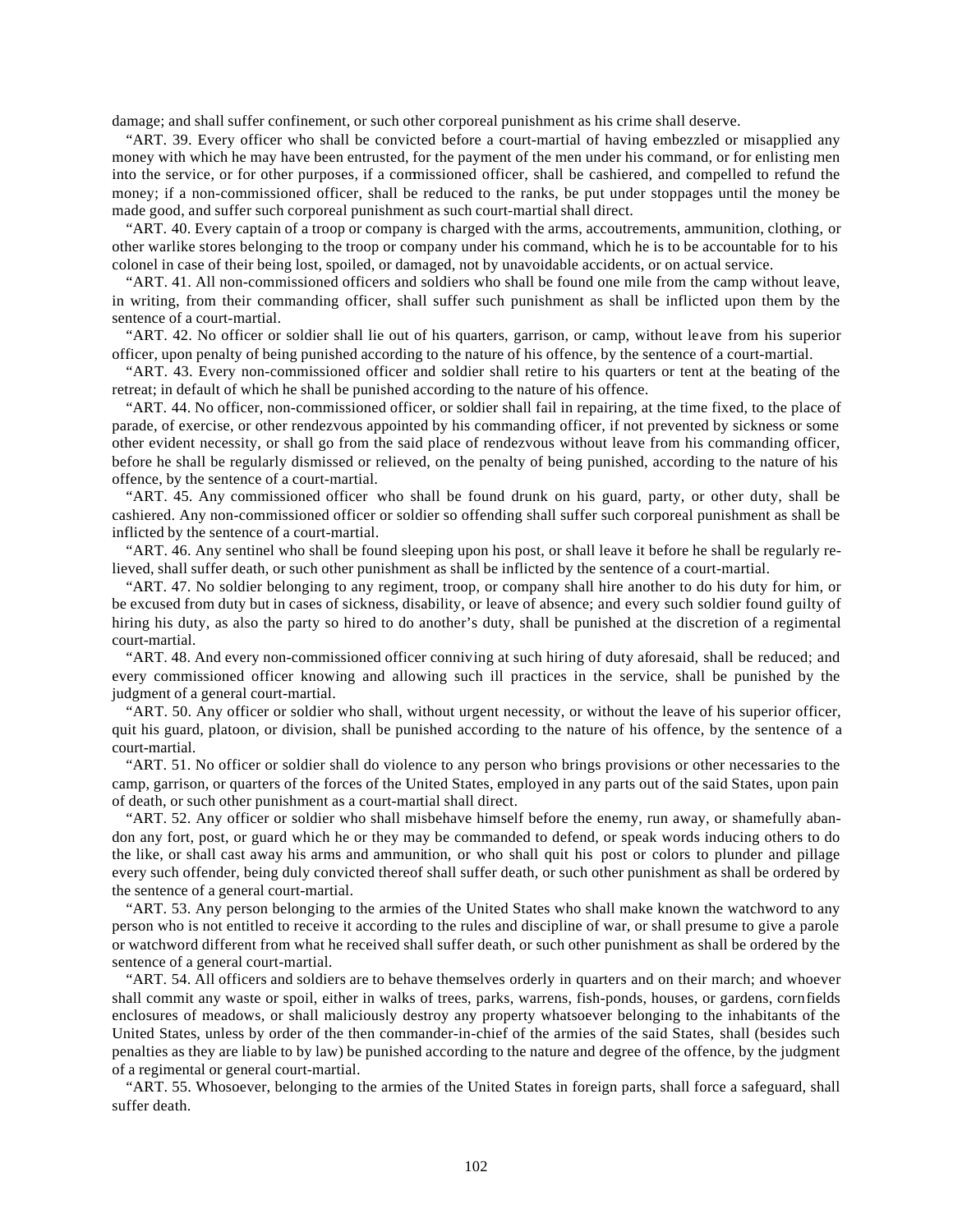"ART. 56. Whosoever shall relieve the enemy with money, victuals, or ammunition, or shall knowingly harbor or protect an enemy, shall suffer death, or such other punishment as shall be ordered by the sentence of a court-martial.

"ART. 57. Whosoever shall be convicted of holding correspondence with, or giving intelligence to, the enemy, either directly or indirectly, shall suffer death, or such other punishment as shall be ordered by the sentence of a court-martial.

"ART. 58. All public stores taken in the enemy's camp, towns, forts, or magazines, whether of artillery, ammunition, clothing, forage, or provisions, shall be secured for the service of the United States; for the neglect of which the commanding officer is to be answerable.

"ART. 59. If any commander of any garrison, fortress, or post shall be compelled, by the officers and soldiers under his command, to give up to the enemy, or to abandon it, the commissioned officers, non-commissioned officers, or soldiers who shall be convicted of having so offended, shall suffer death, or such other punishment as shall be inflicted upon them by the sentence of a court-martial.

"ART. 60. All sutlers and retainers to the camp, and all persons whatsoever, serving with the armies of the United States in the field, though not enlisted soldiers, are to be subject to orders, according to the rules and discipline of war.

"ART. 67. No garrison or regimental court-martial shall have the power to try capital cases or commissioned officers; neither shall they inflict a fine exceeding one month's pay, nor imprison, nor put to hard labor, any noncommissioned officer or soldier for a longer time than one month.

"ART. 70. When a prisoner, arraigned before a general court-martial, shall, from obstinacy and deliberate design, stand mute, or answer foreign to the purpose, the court may proceed to trial and judgment as if the pris oner had regularly pleaded not guilty, "Art. 76. No person whatsoever shall use any menacing words, signs, or gestures, in presence of a court-martial or shall cause any disorder or riot, or disturb their proceedings, on the penalty of being punished at the discretion of the said court-martial

"ART. 78. Non-commissioned officers and soldiers, charged with crimes, shall be confined until tried by courtmartial, or released by proper authority.

"ART. 79. No officer or soldier who shall be put in arrest shall continue in confinement more than eight days; or until such time as a court-martial can be assembled. "ART. 57•\* No person shall be sentenced to suffer death but by the concurrence of two-thirds of the members of a general court-martial, nor except in the cases herein expressly mentioned; nor shall more then fifty lashes be inflicted on any offender of the discretion of a court-martial; and no officer, non-commissioned officer, ao $\delta$ So much of these rules and articles as authorized the infliction of corporeal punishment by stripes or lashes, was specially repealed by Act of 16th May, 1512. By Act of 2d March, 1833, the repealing act was repealed, so far as it applied to the crime of desertion, which, of course, revived the punishment by lashes for that offence, flogging was totally abolished by Sec. 3 of Chap. 49, August 5, 1861.

"ART. 80. No officer commanding a guard, or provost marshal, shall refuse to receive or keep any prisoner committed to his charge by an officer belonging to the forces of the United States; provided the officer committing shall, at the same time, deliver an account in writing, signed by himself, of the crime with which the said prisoner is charged.

"ART. 81. No officer commanding a guard, or provost marshal, shall presume to release any person committed to-his charge without proper authority for so doing, nor shall he suffer any person to escape, on the penalty of being punished for it by the sentence of a court-martial.

"ART. 82. Every officer or provost marshal, to whose charge prisoners shall be committed, shall, within twentyfour hours after such commitment, or as soon as he shall be relieved from his guard, make report in writing, to the commanding officer, of their names, their crimes, and the names of the officers who committed them, on the penalty of being punished for disobedience or neglect, at the discretion of a court-martial.

"ART. 83. Any commissioned officer convicted before a general court martial of conduct unbecoming an officer and a gentleman, shall be dismissed the service.

"ART. 84. In cases where a court-martial may think it proper to sentence a commissioned officer to be suspended from command, they shall have power also to suspend his pay and emoluments for the same time, according to the nature and heinousness of the offense.

"ART. 85. In all cases where a commissioned officer is cashiered for cowardice or fraud, it shall be added in the sentence, that the crime, name, and place of abode, and punishment of the delinquent, be published in the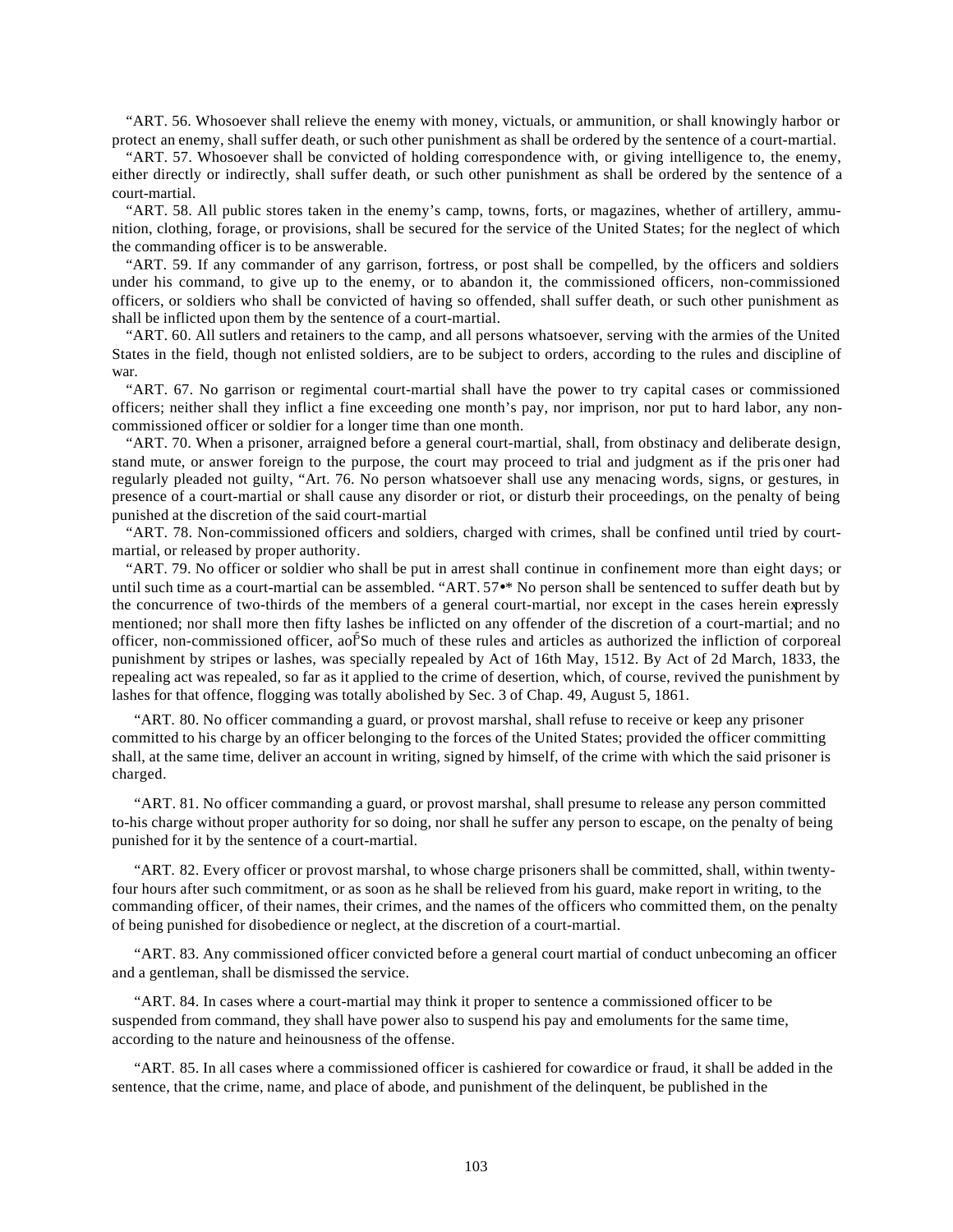newspapers in and about the camp, and of the particular State from which the offender came, or where he usually resides; after which it shall be deemed scandalous for an officer to associate with him.

"ART. 86. The commanding officer of any post or detachment, in which there shall not be a number of officers adequate to form a general court martial, shall, in cases which require the cognizance of such a court, report to the commanding officer of the department, who shall order a court to be assembled at the nearest post or department, and the party accused, with necessary witnesses, to be transported to the place where the said court shall be assembled.

"ART. 87.\* No person shall be sentenced to suffer death but by the concurrence of two-thirds of the members of a general court-martial, nor except in the cases herein expressly mentioned; nor shall more than fifty lashes be inflicted on any offender, at the discretion of a court martial; and no officer, non-commissioned officer, soldier, or follower of the army, shall be tried a second time for the same offense.

*\* So much of these rules and articles as authorizes the infliction of corporeal punishment by stripes or lashes, was specially repealed by Act of 16th May, 1812.*

"ART. 88. No person shall be liable to be tried and punished by a general court-martial for any offence which shall appear to have been committed more than two years before the issuing of the order for such trial, unless the person, by reason of having absented himself, or some other manifest impediment, shall not have been amenable to justice within that period.

"ART. 95. When any non-commissioned officer or soldier shall die, or be killed in the service of the United States, the then commanding officer of the troop or company shall, in the presence of two other commissioned officers, take an account of what effects he died possessed of, above his arms and accoutrements, and transmit the same to the Department of War, which said effects are to be accounted for and paid to the representatives of such deceased noncommissioned officer or soldier. And in case any of the officers, so authorized to take care of the effects of deceased officers and soldiers, should, before they have accounted to their representatives for the same, have occasion to leave the regiment or post, by preferment or otherwise, they shall, before they be permitted to quit the same, deposit in the hands of the commanding officer, or of the assistant military agent, all the effects of such deceased non-commissioned officers and soldiers in order that the same may be secured for, and paid to, their respective representatives.

"ART. 97. The officers and soldiers of any troops, whether militia or others, being mustered and in pay of the United States, shall, at all times and in all places, when joined or acting in conjunction with the regular forces of the United States, be governed by these rules and Articles of War, and shall be subject to be tried by courts-martial, in like manner with the officers and soldiers in the regular forces; save only that such courts-martial shall be composed entirely of militia officers.

"ART. 99. All crimes not capital, and all disorders and neglects which officers and soldiers may be guilty of to the prejudice of good order and military discipline, though not mentioned in the foregoing Articles of War, are to be taken cognizance of by a general or regimental court-martial, according to the nature and degree of the offence, and be punished at their discretion.

"ART. 101. The foregoing articles are to be read and published, once in every six months, to every garrison, regiment, troop, or company, mustered, or to be mustered, in the service of the United States, and are to be duly observed and obeyed by all officers and soldiers who are, or shall be, in said service."

[Approved, April 10, 1806.]

## **PRINCIPLES OF FIRING.**

653. TARGET practice will enable Soldiers to learn the use of their fire-arms, in the course of time; but, if they fully understand the principles of firing, their practice will be materially aided. The following is taken from the "Instructions for Field Artillery," and is as applicable to small arms as to cannon.

#### POINTING AND RANGES."

*"To point a piece* is to place it in such a position that the shot may reach the object it is intended to strike. To do this, the axis of the trunnions being horizontal, the line of metal, called also the natural line of sight, must be so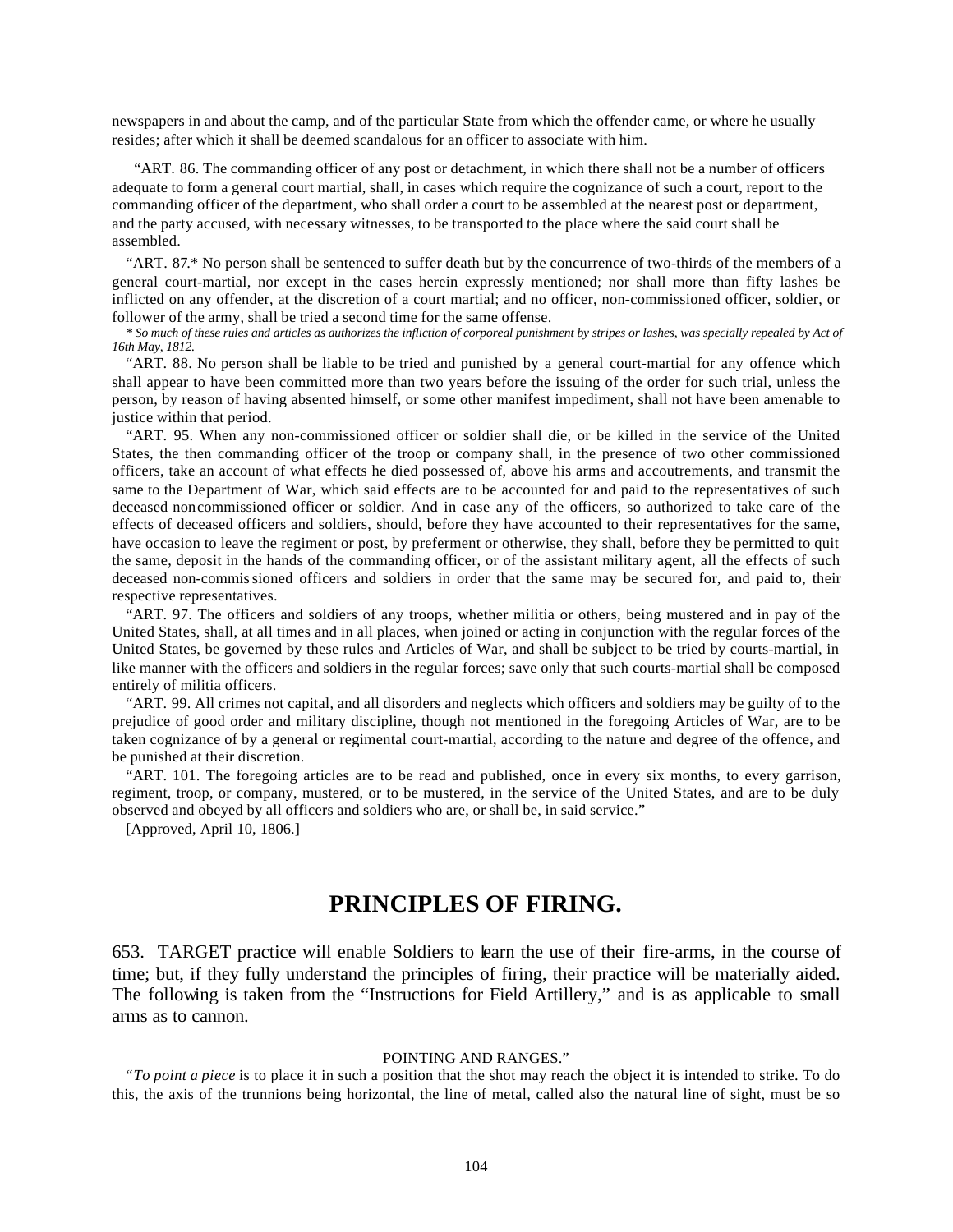directed as to pass through the object, and then the elevation given to the piece to throw the shot the required distance. The *direction* is given from the trail, and the elevation from the breech; the trail being traversed by a handspike, and the breech raised or depressed by an elevating screw.

"The *axis of the piece* coincides with that of the cylinder of the bore.

"The *line of sight* in pointing is the line of direction from the eye to the object. It lies in a vertical plane, passing through, or parallel to, the axis of the piece.

"The *angle of sight* is the angle which the line of sight makes with the axis of the piece.

"The *natural tine of sight* is the straight line passing through the highest points of the base ring, and the swell of the muzzle, muzzle sight, or muzzle band.

"The *natural angle of sight* is the angle which the natural line of sight makes with the axis of the piece.

"The *disport of a piece* is half the difference between the diameters of the base ring and swell of the muzzle, or the muzzle band. It is therefore the tangent of the natural angle of sight, to a radius equal to the distance from the highest point of the swell of the muzzle or muzzle band, to the plane passing through the rear of the base ring.

"By *range* is commonly meant the distance between the piece and the object which the ball is intended to strike; or, the first graze of the ball upon the horizontal plane on which the carriage stands. *Point-blank range* is the distance between the piece and the point-blank. *Extreme range* is the distance between the piece and the spot where the ball finally rests.

*"Theory of pointing—The point-blank* is the second point of intersection of the trajectory, or curve described by the projectile in its flight with the line of sight. As the angle of sight is increased, the projectile is thrown farther above the line of sight, and the trajectory and point blank distance become more extended.

"The point-blank range increases with the *velocity,* the *diameter,* and the *density* of the ball. It is also affected by the inclination of the line of sight; but with the angles of elevation used in field service, this effect is too small to be taken into account.

"A piece is said to be aimed *point-blank* when the line of metal, which is the natural line of sight, is directed upon the object. This most be the case when the object is at point-blank distance. When at a greater distance, the pendulum-hausse, or the tangent scale, is raised upon the breech until the sight is at the height which the degree of elevation for the distance may require. An artificial line of sight and an *artificial* point-blank, are thus obtained, and the piece is aimed as before.

"The different lines, angles, &c. which an artilleryman has to take into account in pointing, will be best understood by the following figure:



"A B is the axis of the piece. B I F L is the trajectory, or curve described by the projectile in its flight. C D F is the natural line of sight. C D A is the natural angle of sight.

"The projectile, thrown in the direction of the axis A B fi G, is acted upon by the force of gravity, and begins to fall at once below the line at the rate of 16 *1/2* feet for one second, 64 1/3 for two, 144 3/4 for three, and so on in proportion to the time. It cuts the line of sight at B, a short distance from the muzzle of the piece and descending, again cuts it at the point F. This second point of intersection is the *point-blank.*

*"Pendulum-hausse—The* instrument at present in most general use in pointing field-guns at objects beyond the natural point-blank, is called a *pendutum-hausse,* of which the component parts are denominated the *scale,* the *slider,* and the *seat.* The *scale* is made of sheet-brass: at the lower end is a brass bulb filled with lead. The *slider* is of thin brass, and is retained in any desired position on the scale by means of a brass set screw with a milled head. The scale is passed through a silt in a piece of steel, with which it is connected by a brass screw, forming a pivot on which the scale can vibrate laterally: this slit is made long enough to allow the scale to take a vertical position in any *ordinary* cases of inequality of the ground on which the wheels of the carriage may stand. The ends of this piece of steel form two journals, by means of which the scale is supported on the *seat* attached to the piece, and is at liberty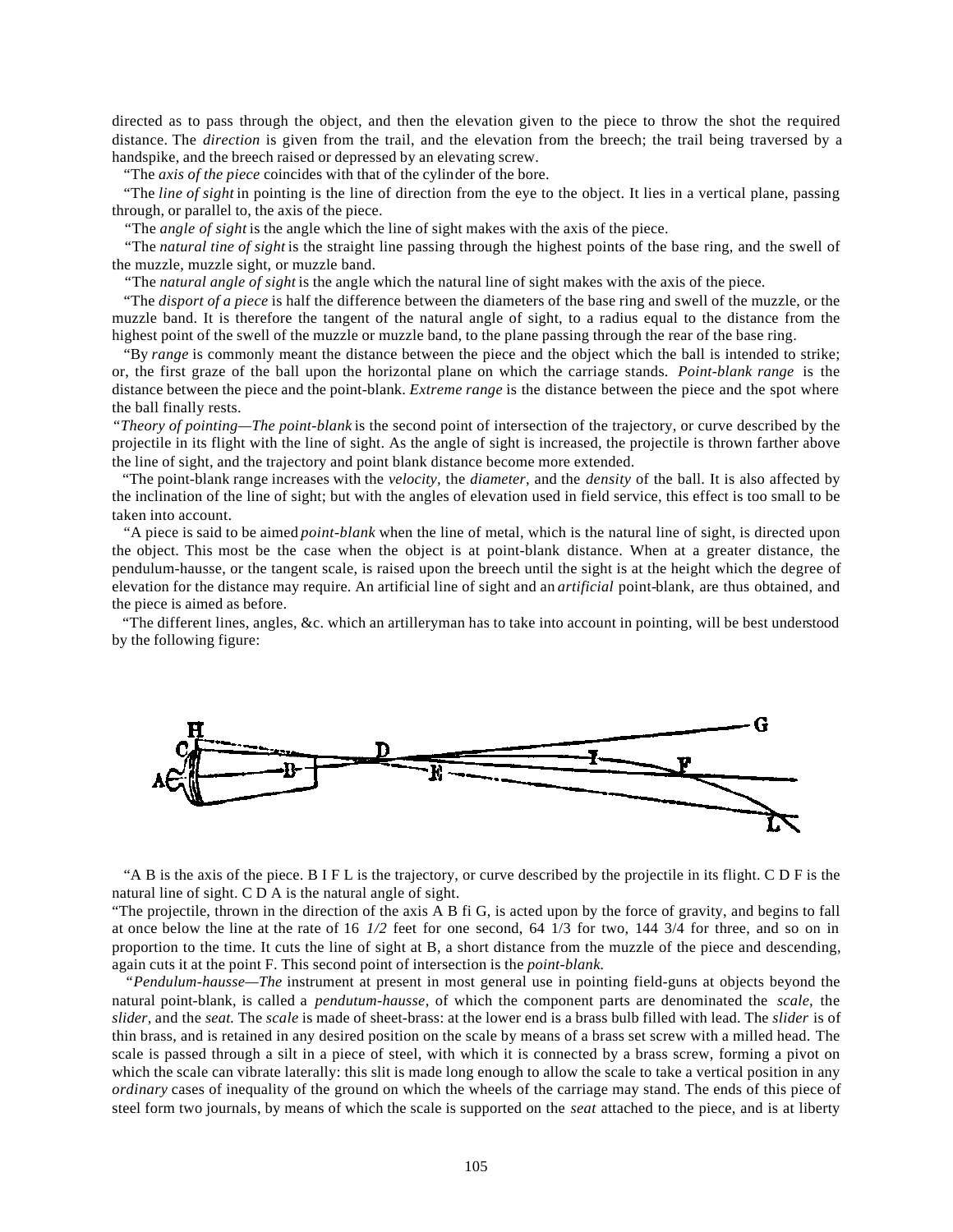to vibrate in the direction of the axis of the piece. The *seat* is of iron, and is fastened to the base of the breech by three screws, in such manner that the centres of the two journal notches shall be at a distance from the axis equal to the radius of the base ring.

"A *muzzle sight* of iron is screwed into the swell of the muzzle of *guns,* or into the middle of the muzzle ring of *howitzers.* The height of this sight is equal to the *dispart* of the piece, so that a line from the top of the muzzle sight to the *pivot* of the scale is parallel to the axis of the piece. Consequently the vertical plane of sight passing through the centre line of the scale and the top of the muzzle sight will be also parallel to the axis in any position of the piece: the scale will therefore always indicate correctly the angle which the line of sight makes with the axis. The *seat* for suspending the hausse upon the piece is adapted to each piece according to the varying inclination of the base of the breech to the axis. The *hausse,* the *seat,* and the *muzzle sight,* varying as they do, in their construction and arrangement, according to the configuration of the piece upon which they are intended to be used, are marked for the kind of piece to which they belong. The graduations on the scale are the tangents of each quarter of a degree, to a radius equal to the distance between the muzzle sight and the centre of the journal-notches, which are, in all cases, one inch in rear of the base ring.

"The hausse, when not in use, is carried by the gunner in a leather pouch, suspended from a shoulder-strap.

### **"PRACTICAL HINTS ON POINTING.**

"As it is impossible to point a piece correctly without knowing the *distance* of the object, artillerymen should be frequently practiced in estimating distances by the eye alone, and verifying the estimate afterwards, either by pacing the distance, or by actual measurement with a tape-line or chain, until they acquire the habit of estimating them correctly.

*"Shells* are intended to burst *in* the object aimed at:

*spherical case shot* are intended to burst from fifty to seventy-five yards short of it.

"Shell or spherical case firing, for long ranges, is less accurate than that of solid shot.

"At high elevations a solid shot will range farther than a shell or spherical case shot of the same diameter fired with an equal charge. But at low elevations, the shell or spherical case will have a greater initial velocity, and a longer range. If, however, the charges be proportioned to the weights of the projectiles, the solid shot will in all cases have the longest range.

"The velocity or range of a shot is not affected in any appreciable degree by checking the recoil of the carriage, by using a tight wad, or by different degrees of ramming.

"The principal causes which disturb the true flight of the projectile may be simply stated as follows:

"tat. If the wheels of the carriage are not upon the same horizontal plane, the projectile will deviate towards the *lowest* side of the carriage.

"2d. If the direction of the wind is across the line of fire, deviations in the flight of the projectile will be occasioned and in proportion to the strength of the wind, the angle its direction makes with the line of fire, and the velocity of the projectile.

"3d. If the centre of gravity of the projectile be not coincident with the centre of figure, the projectile will deviate towards the *heaviest side,* that is, in the same direction that the centre of gravity of the projectile, while resting in the piece, lies with regard to the centre of figure. Therefore, if a shot be placed in the piece so that its centre of gravity is to the *right* of the centre of the ball, the shot will deviate towards the *right;* and vice versa. If the centre of gravity be above the centre of figure, the range will be *increased;* if *below,* it will be diminished.

"Should an enemy's cavalry be at a distance of 1000 yards from the battery it is about to charge, it will move over the first 400 yards at a walk, approaching to a gentle trot, in about four and a half minutes; it passes over the next 400 yards at a round trot, in a little more than two minutes; and over the last 200 yards at a gallop, in about half a minute, the passage over the whole distance requiring about seven minutes. This estimate will generally be very near the truth, as the ground is not always even, nor easy to move over Many losses arise from the fire of the artillery and from accidents, and the forming and filling up of intervals create disorder; all of which contribute to retard the charge. Now, a piece can throw, with sufficient deliberation for pointing, two solid shot or three canisters per minute, Each piece of the battery, therefore, might fire nine rounds of solid shot upon the cavalry whilst it is passing over the first 400 yards; two rounds of solid shot and three of canister whilst it is passing over the next 400 yards; and two rounds of canister whilst it is passing over the last 200 yards—making a total from each gun of eleven round shot and five canisters. To this is added the fire of the supporting infantry.

"Care should be taken not to cease firing solid shot too soon, in order to commence with canister If the effect of the latter be very great on hard, horizontal, or smooth ground, which is without obstruction of any kind, it is less on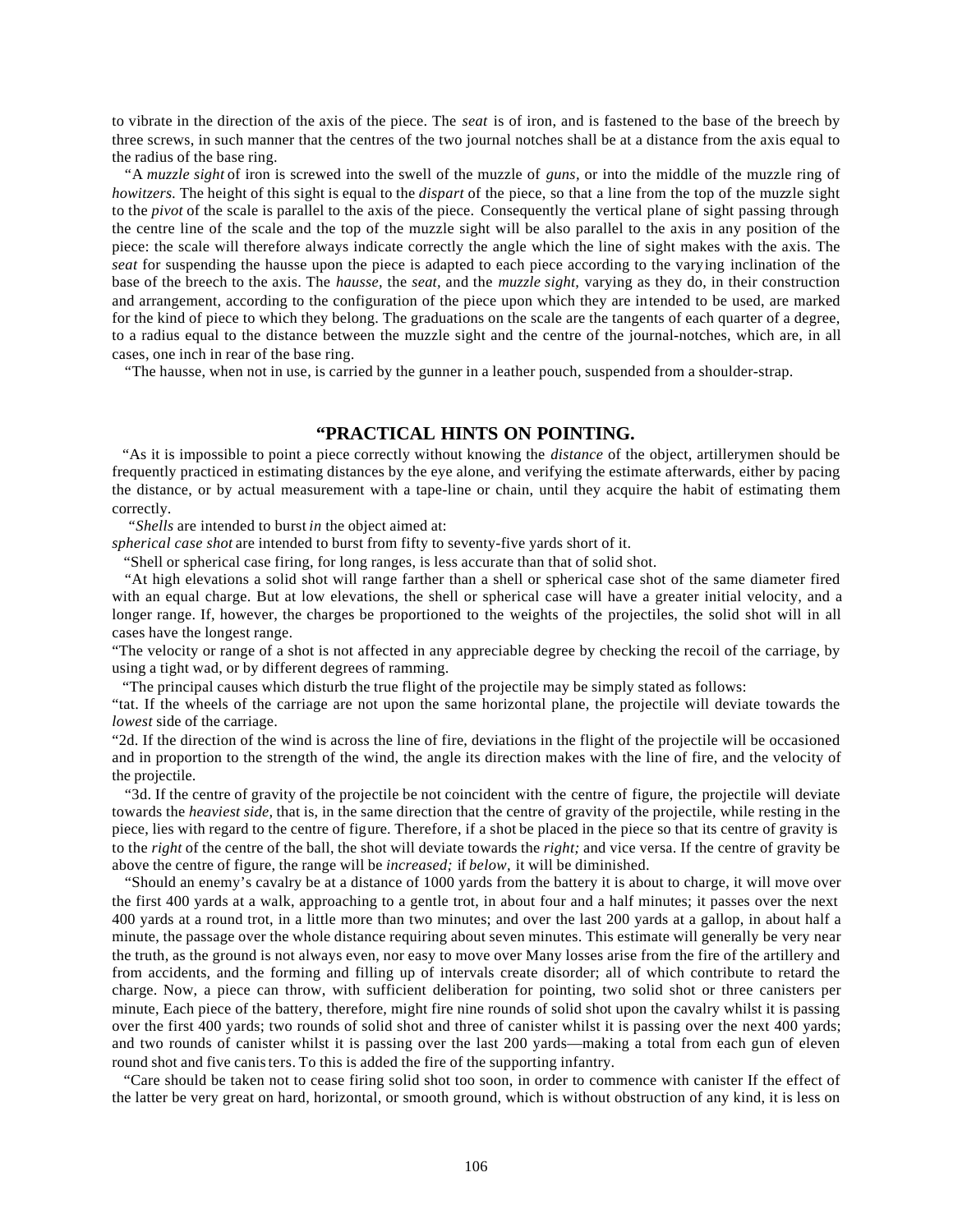irregular and soft ground, or on that covered with brushwood; for, if the ground be not favorable, a large portion of the canister shot is intercepted. A solid shot is true to its direction, and, in ricochet, may hit the second line if it misses the first.

"Solid shot should be used from 350 yards upwards: the use of canister should begin at 350 yards, and the rapidity of the fire increase as the range diminishes. In emergencies, double charges of canister may be used at 150 or 160 yards, with a single cartridge.

"Spherical case ought not, as a general rule, to be used for a less range than 500 yards; and neither spherical case nor shells should be fired at rapidly advancing bodies, as, for instance, cavalry charging.

"The fire of spherical case and of shells on bodies of cavalry in line or column, and in position, is often very effective. To the destructive effects of the projectiles are added the confusion and disorder occasioned amongst the horses by the noise of their explosion; but neither shells nor spherical case should be fired so rapidly as solid shot. "In case of necessity, solid shot may be fired from howitzers.'

654. In the use of small anus, greater accuracy is necessary in the estimation of distances; and no one can fire accurately without knowing the correct distance. Soldiers should practice estimating distances. The stadium, represented in "Target Practice," is an instrument intended to measure distances. Every soldier can readily make his own stadium, that will answer the purpose, by using a small stick of hard wood, or bone, or even his screw-driver, and graduating it for the purpose. The following diagram will explain the principle:



655. A is the eye, B is the hand extended to the full length of the arm, and holding the instrument to be graduated, C is a man of medium height.

Place the man first at fifty yards, and measure his height on the stick B, and mark it; then place him at one hundred yards, and another mark will be obtained: and so on for the principal distances. Each new position will give a new mark on the scale, and the height of the man will measure smaller every time he is removed farther away. The arm must always be extended to the full length, and the stick must always be used to measure the height of a man, or some object known to be about the same height.

656. In estimating distances by the difference in appearance of the same object at different distances, no fixed rules can be laid down, as the eyesight differs materially in different persons. The only way is for each individual to fix his own rules by closely observing the appearance of the same object at known distances. Thus, at one distance, he is able to recognize a man's face and all the details of his dress; a little farther, and he is only able to recognize certain prominent features; still farther, he will be able to distinguish a human figure, but is unable to say whether it is male or female. Practice will soon enable one to judge very correctly, by the various changes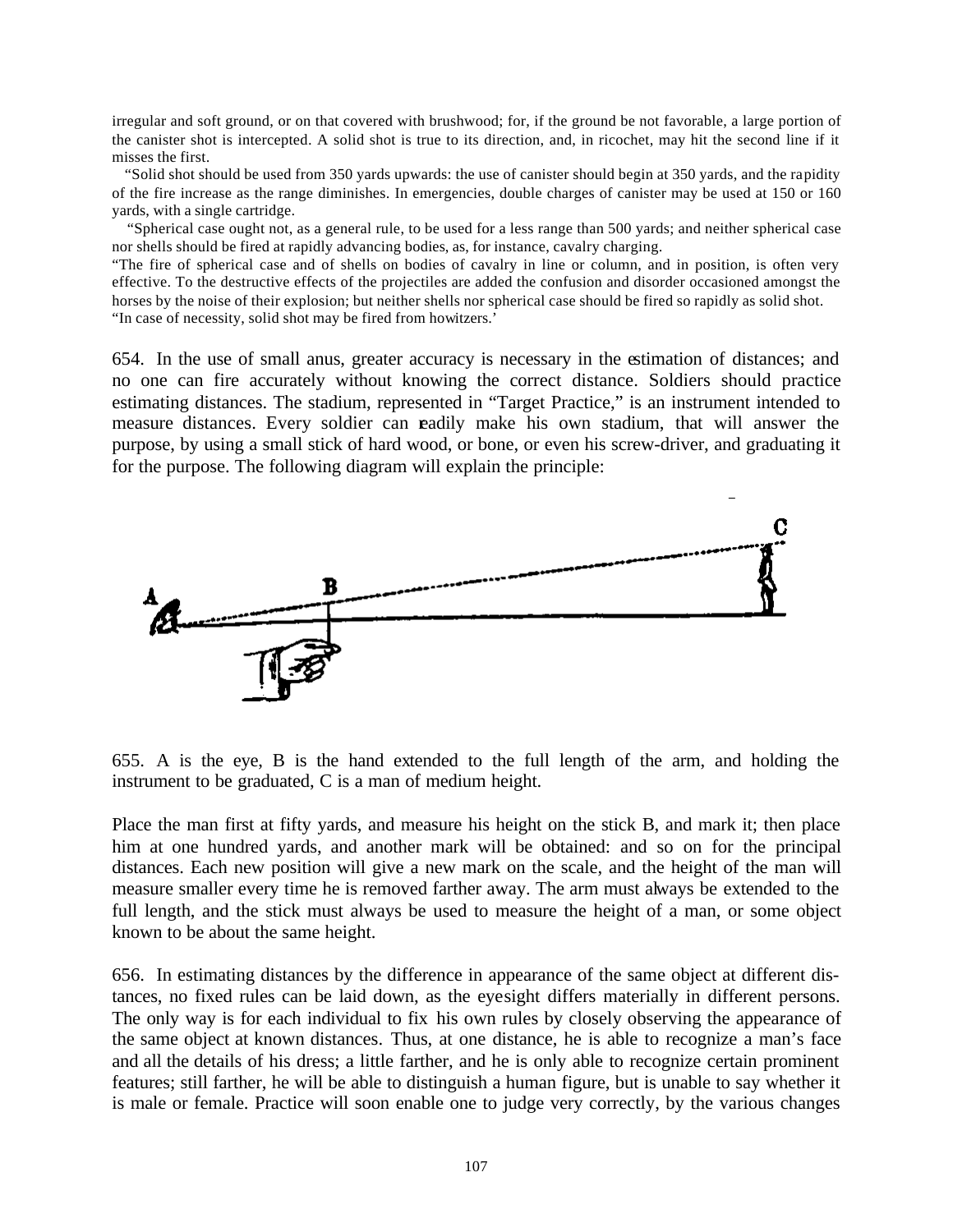in the appearance of the human form, how far it is away.

657. The color of the objects, the condition of the atmosphere, and the formation of the ground affect the estimate of distances very materially. Bright, positive colors seem closer, and neutral colors more distant; green fields will, therefore, appear closer than ploughed fields. In clear weather, with the sun behind the viewer, objects appear nearer than in dark, cloudy weather, at twilight, by the light of the moon, or dusty or foggy weather. Where the ground is broken, the objects appear larger than on a level plain, and large objects of one color seem to diminish the distance.

658. Tall objects seem closer than lower ones looking down, objects seem shorter than when looking up. A good eye of ordinary capacity will distinguish the shingles on a house at two hundred and fifty to three hundred yards, in clear weather.

At six hundred to eight hundred yards, the crossbars of the windows are still visible.

At twelve hundred to fifteen hundred yards, single beams, individual trees, guide-posts, &c. are still seen.

At two thousand five hundred to three thousand yards, large trees are still visible.

At four thousand to five thousand yards, the chimneys are still in sight on the housetops.

At two to three miles, ordinary dwelling-houses are recognized; and churches and windmills are recognizable from six to nine miles.

659. At two thousand yards, a line of infantry looks like a black line, with a bright line over it; cavalry seems a thicker line, with the upper edge broken or notched. The movements can be recognized.

At twelve hundred to fifteen hundred yards, cavalry can be distinguished readily from infantry; the ranks of the latter are visible at twelve hundreds yards.

At one thousand yards, the line of the heads and the motions of the legs of men of the infantry are visible, and the horses' heads of cavalry can be distinguished.

At eight hundred yards, the upper outline of the men are visible of infantry, and, if cavalry, you can distinguish the motions of the horses' legs.

At six hundred yards, men and horses are distinctly visible, but colors are not distinguishable, except white; the kind of head-dress can be recognized.

At four hundred yards, the ornaments are visible on the head-dress, and colors are distinguishable.

At two hundred yards, the men's heads are distinctly visible.

At one hundred and fifty to two hundred yards, you can see the line of the men's eyes.

At eighty yards, the men's eyes are distinct points.

At twenty-five to thirty yards, you can see the white of the eye.

660. Sound travels at the rate of one thousand and eighty-five feet per second, and the difference of time between the flash and the report of a gun will give the distance. On a still night, troops moving at a route step can be heard from five to six hundred yards; when keeping step, from seven hundred and fifty to eight hundred yards. A troop of horse, at a walk, seven hundred to eight hundred yards; at a gallop or trot, one thousand yards. In stormy weather, the human voice cannot be heard over eighty yards.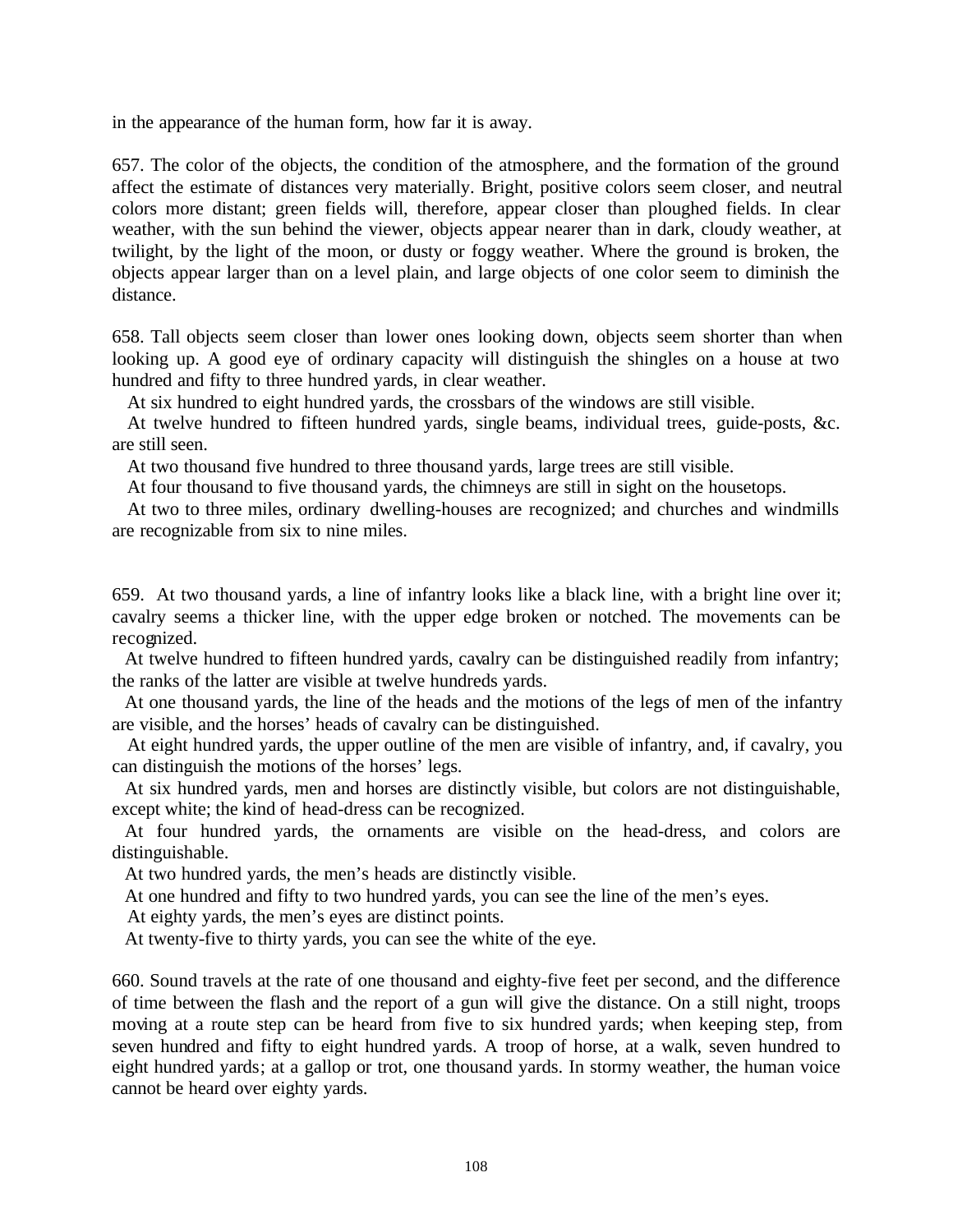661. In firing, men should drop the muzzle of the musket below the object and obtain the correct sight by raising it again. Men are very liable to overshoot firing down hill, and are much more liable to hit firing up hill. Where the hill is steeper than forty-five degrees, men will overshoot, even if they aim at the feet, if the distance is one hundred yards or more.

## **BATTLE.**

662. IN battle, men are apt to lose their self possession, and do very absurd things. They rarely take good aim, unless they have been in battles before. Raw troops are liable to panics, and become completely uncontrollable; and this will happen sometimes to veterans.

663. Soldiers are liable to think, when the tide of battle goes against them in that portion of the field where they are engaged, that the whole army has been beaten, and they are liable to give up or run away; and stragglers to the rear frequently report a disastrous defeat, where a victory has been gained.

Such misconceptions are subsequently a great reproach to them, and should, therefore, be guarded against as much as possible; and surrender or retreat should not be thought of until there is no longer any doubt about the result.

## **RANK.**

664. Rank in our service is indicated by the shoulder-strap. Navy officers have an assimilated rank, indicated in the same way. Soldiers should know how to distinguish army and navy officers, in order that they may pay them the proper compliments. The following diagrams show the corresponding grades in each service:



*Medical Cadet—a* strap of green cloth, with stripe of gold lace three inches long and half an inch wide placed in the middle. (Reg. 1576.)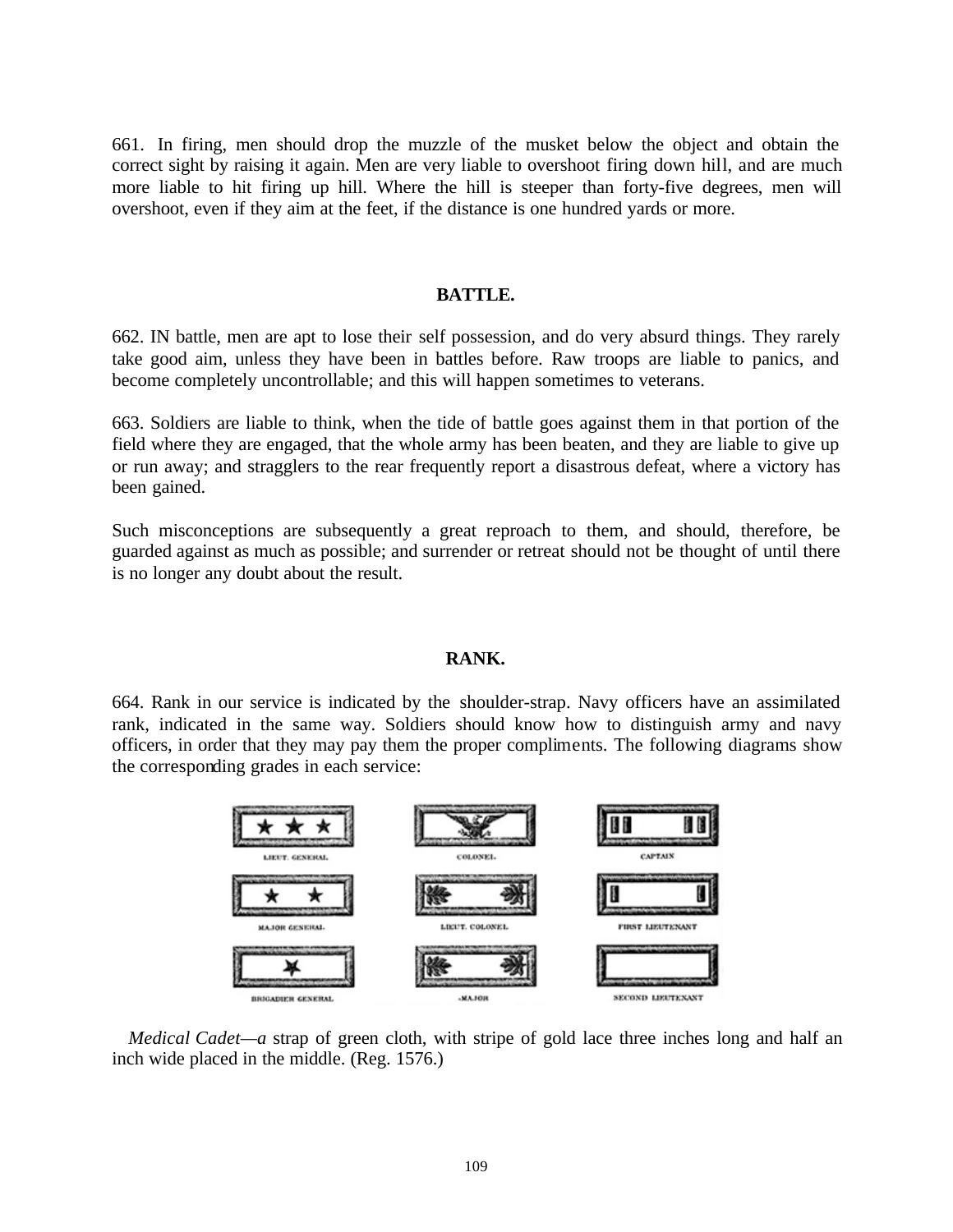

665. Rank of non-commissioned officers is indicated by the chevrons which they wear, and which are familiar to almost every soldier. The color of the shoulder-straps and chevrons indicates the arm of service to which they belong.— *dark blue* for infantry, *red* for artillery, and *yellow* for cavalry. The following are the Regulations,—viz.:

#### "**Chevrons.**

"1577. The rank of non-commissioned officers will be marked by chevrons upon both sleeves of the uniform coat and overcoat, above the elbow, of silk or worsted binding one-half an inch wide, same color as the edging on the coat, points down, as follows:—

"1578. *For a sergeant major — three* bars and an arc, in silk.

"1579. *For a quartermaster sergeant — three* bars and a tie, in silk.

"1580. *For an ordnance sergeant — three* bars and a star, in silk.

"1581. *For a hospital steward — a* half chevron of the following description—viz.: of emerald green cloth, one and three-fourths inches wide, running obliquely downward from the outer to the inner seam of the sleeve, and at an angle of about thirty degrees with a horizontal, parallel to, and one-eighth of an inch distant from, both the upper and lower edge, an embroidery of yellow silk, one-eighth of an inch wide, and in the centre a "caduceus" two inches long, embroidered also with yellow silk, the head toward the outer seam of the sleeve.

"1582. *For a first sergeant—three* bars and a lozenge, in worsted.

"1583. *For a sergeant—three* bars, in worsted.

"1584. *For a corporal—two* bars, in worsted.

"1585. *For a pioneer—two* crossed hatchets of cloth, same color and material as the edging of the collar, to be sewn on each arm above the elbow in the place indicated for a chevron (those of a corporal to be just above and resting on the chevron), the head of the hatchet upward, its edge outward, of the following dimensions, viz.:

*Handle—four* and one-half inches long, one-fourth to one-third of an inch wide. *Hatchet—two* inches long, one inch wide at the edge.

"1586. *To indicate* service.—All non-commissioned officers, musicians, and privates, who have served faithfully for the term of five years, will wear, as a mark of distinction, upon both sleeves of the uniform coat, below the elbow, a diagonal half chevron, one-half an inch wide, extending from seam to seam, the front end nearest the cuff, and one-half an inch above the point of the cuff to be of the same color as the edging on the coat. In like manner, an additional half chevron, above and parallel to the first, for every subsequent five years of faithful service; distance between each chevron one-fourth of an inch. Service in war will be indicated by a light or sky-blue stripe on each side of the chevron for artillery, and a red stripe for all other corps, the stripe to be one-eighth of an inch wide."

#### **BADGES.**

666. Badges are now in use in the Army of the Potomac, and they are an important feature in its organization. The design of the badges is based upon a system of flags now in use in that army for designating the various corps, divisions, and brigades.

667. The badge indicates at once what command the wearer belongs to. The troops are required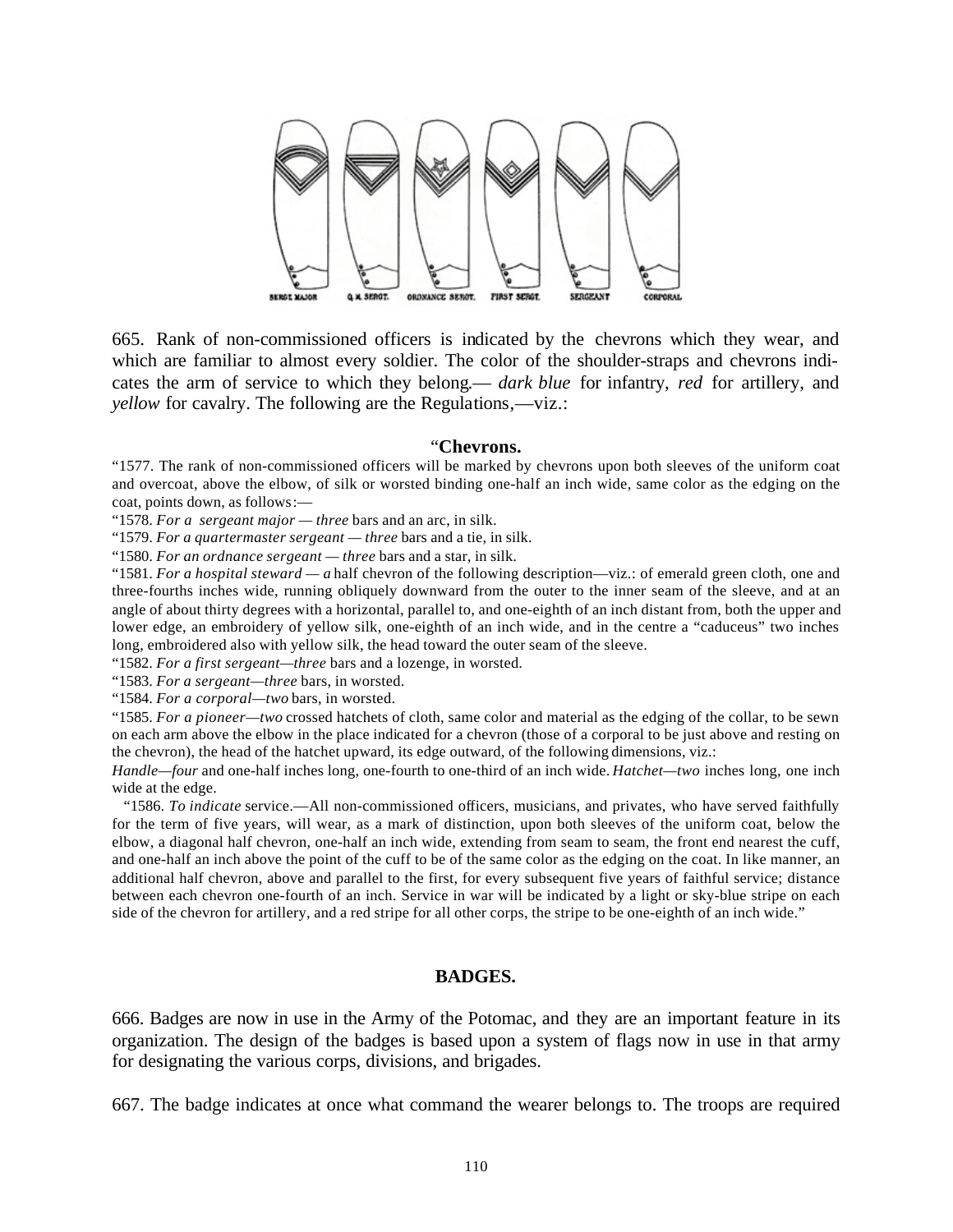to wear them and keep them in sight, so that it is not necessary to ask an officer or soldier where he belongs.

668 Every soldier should make himself acquainted with the flags and badges of the army he belongs to. As orderly, he will be required to know them and it is important that soldiers should be able to identify the commands to which their comrades belong.

669. Corps flags are swallow-tails, with the number of the corps in the centre. Division flags are square, with the badge of the corps in the centre, and the number of the division is indicated by the color Brigade flags are triangular, with the badge in the centre; and the number of the brigade is indicated by a corresponding arrangement of colors to that of the division.

## **TAKE CARE OF YOUR HEALTH.**

670. The following extracts are from the Sanitary Commission, Dr. Hall's and other advice to soldiers:—

"1. In any ordinary campaign, sickness disables or destroys three times as many as the sword.

"2. Sunstroke may be prevented by wearing a silk handkerchief in the crown of the hat, by a wet cloth, or by moistened green leaves or grass.

"3. Never lie or sit down on the grass or bare earth for a moment; rather use your hat: a handkerchief even, is a protection. The warmer you are, the greater need of precaution, as a damp vapor is immediately generated, to be absorbed by the clothing, and to cool you off too rapidly. "4. While marching, or on active duty, the more thirsty you are, the more essential is it to safety of life itself to rinse out the month two or three times, and then take a swallow of water at a time, with short intervals. A brave French general, on a forced march, fell dead on the instant by drinking largely of cold water, when snow was on the ground.

"5. Abundant sleep is essential to bodily efficiency, and to that alertness of mind which is all-important in engagement. Few things more certainly and more effectually prevent sound sleep than eating heartily after sundown, especially after a heavy march or desperate battle.

"6. Nothing is more certain to secure endurance and capability of long-continued effort than the avoidance of every thing as a drink except cold water (and coffee at breakfast) Drink as little as possible of even cold water Experience teaches old soldiers that the less they drink on a march the better, and that they suffer less in the end by controlling the desire to drink, however urgent.

"7. After any sort of exhausting effort, a cup of coffee or tea, hot or cold, is an admirable sustainer of the strength until nature begins to recover herself.

"8. Never eat heartily just before a great undertaking, because the nervous power is irresistibly drawn to the stomach to manage the food eaten, thus draining off that supply which the brain and muscles so much need.

*"9.* 'Bread and soup are the great items of a soldier's diet in every situation: to make them well is an essential part of his instruction. These great scourges of camp, scurvy and diarrhea more frequently result from want or skill in cooking than from any other cause whatever Officers in command, and, more immediately, regimental officers, will, therefore, give strict attention to this vital branch of interior economy.'—Winfield SCOTT.

"10. If you will drink spirits, it is incomparably safer to do so *after* an effort than before, for it gives only transient strength, lasting but a few minutes. As it can never be known how long any given effort is to last—and, if longer than a few minutes, the body becomes more feeble than it would have been without the stimulus—it is clear that the use *before* an effort is hazardous, and is unwise.

"ii. Always eat at regular hours. Neglect in this tends to indigestion, diarrhea, &c.

"12. Stew or boil your meat, always. Roasting and frying are wasteful and unhealthy modes for camp cooking (particularly frying).

"13. An old soldier drinks and eats as little as possible whilst marching. The recruit, on the contrary, is continually munching the contents of his haversack, and using his canteen; it is a bad habit, and causes more suffering in the end.

"14. Never go to sleep, especially after a great effort, even in hot weather, without some covering over you.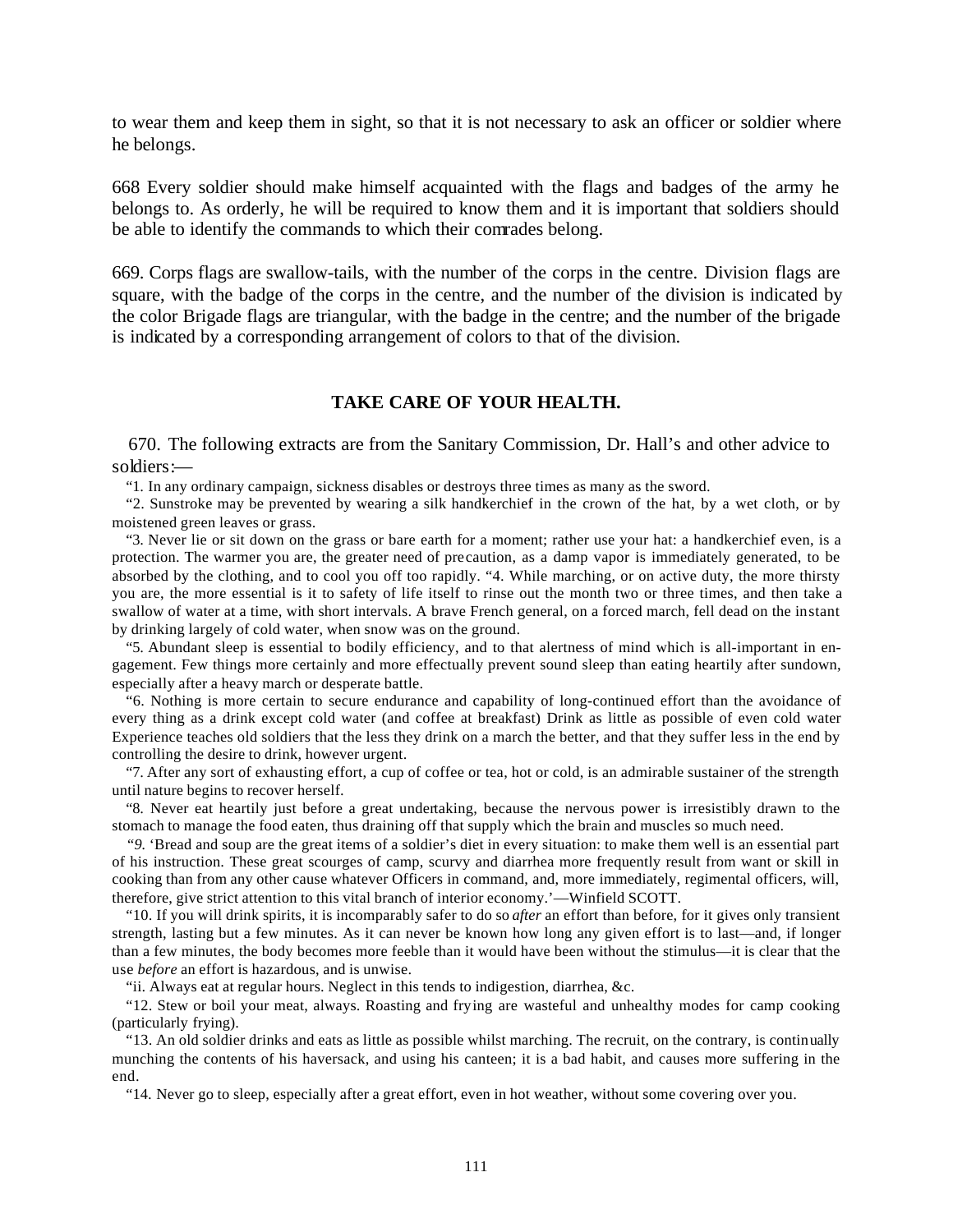"15. Rather than lie down on the bare ground, lie in the hollow of two logs placed together, or across several smaller pieces of wood laid side by side; or sit on your hat, leaning against a tree. A nap of ten or fifteen minutes in that position will refresh you more than an hour on the bare earth, with the additional advantage of perfect safety.

"16. A *cut* is less dangerous than a bullet-wound, and heals more rapidly.

"17. If from any wound the blood spurts out in jets, instead of a steady stream, you will die in a few minutes, unless it be remedied; because an artery has been divided, and that takes the blood direct from the fountain of life. To stop this instantly, tie a handkerchief or other cloth very loosely BETWEEN the wound and the heart, put a stick, bayonet, or ramrod *between* the skin and the handkerchief, and twist it around until the bleeding ceases, and keep it thus until the surgeon arrives.

"18, If the blood flows in a slow, regular stream, a vein has been pierced, and the handkerchief must be on the other side of the wound from the heart, that is, below the wound.

"19. *Fire low—A* bullet through the abdomen (belly or stomach) is more certainly fatal than if aimed at the head or heart; for in the latter cases the ball is often glanced off by the bone, or follows round it under the skin. But when it enters the stomach or bowels, from any direction, death is inevitable, but scarcely ever instantaneous. Generally the person lives a day or two, with perfect clearness of intellect, often not suffering greatly. The practical bearing of this statement in reference to the future is clear. *Fire low.*

"20. Whenever possible, take a plunge into any lake or running stream every morning, as soon as you get up; if none at hand, endeavor to wash the body all over, as soon as you leave your bed: for personal cleanliness acts like a charm against all diseases, always either warding them off altogether, or greatly mitigating their severity and shortening their duration.

"21. Keep the hair of the head closely cut, say within an inch and a half of the scalp in every part, repeated on the first of each month, and wash the whole scalp plentifully in cold water every morning.

"22. Wear woolen stockings and moderately loose shoes, keeping the toe and finger nails cut close. Wash the stockings whenever soiled and the underclothing once a week. Thoroughly dry both.

"23. It is important to wash the feet well every night (not in the morning); because it aids to keep the skin and nails soft, to prevent chafing, blisters, and corns, all of which greatly interfere with a soldier's duty.

"24. If the feet begin to chafe, rub the socks with common soap where they come in contact with the sore places. If you rub the feet well with soap (hard soap) before the march, you will scarcely be troubled with sore feet "25. The most universally safe position, after all stunnings, hurts, and wounds, is that of being placed on the back, the head being elevated three or four inches only,— aiding, more than any thing else can do, to equalize and restore the proper circulation of the blood.

"26. The more weary you are after a march or other work, the more easily will you take cold, if you remain still, after it is over, unless the moment you cease motion you throw a coat or blanket over your shoulders. This precaution should be taken in the warmest weather, especially if there is even a slight air stirring.

"27. The greatest physical kindness you can show a severely wounded comrade is, first to place him on his back, and then give him some water to drink from a canteen or ambulance-bucket. I have seen a dying man clutch at a single drop of water from the finger's end, with the voraciousness of a famished tiger.

"28. If wet to the skin by rain or swimming rivers, keep in motion until the clothes are dried; and no harm will result.

"29. Whenever it is possible, do, by all means, when you have to use water for cooking or drinking from ponds or sluggish streams, boil it well, and, when cool, shake it, or stir it, so that the oxygen of the air shall get to it, which greatly improves it for drinking. This boiling arrests the process of fermentation, which arises from the presence of organic and inorganic impurities, thus tending to prevent cholera and all bowel-diseases. If there is no time for boiling, at least strain it through a cloth, even if you have to use a shirt or trowsers-leg.

"30. Water can be made almost ice-cool in the hottest weather, by closely enveloping a filled canteen, or other vessel, with woolen cloth kept plentifully wetted and exposed.

"31. While on a march, lie down the moment you halt for a rest. Every minute spent in that position refreshes more than five minutes standing or loitering about.

"32. A daily evacuation of the bowels is indispensable to bodily health vigor, and endurance: this is promoted, in many cases, by stirring a tablespoonful of corn (Indian) meal in a glass of water, and drinking it on rising in the morning.

"33. Inattention to nature's calls is a frequent source of disease. The strictest discipline in the performance of these duties is absolutely essential to health, as well as to decency. Men should never be allowed to void their excrement elsewhere than in the regular-established sinks. In well-regulated camps the sinks are visited daily by a police party, a layer of earth thrown in, and lime and other disinfecting agents employed to prevent them from becoming offensive and unhealthy. It is the duty of the surgeon to call the attention of the commanding officer to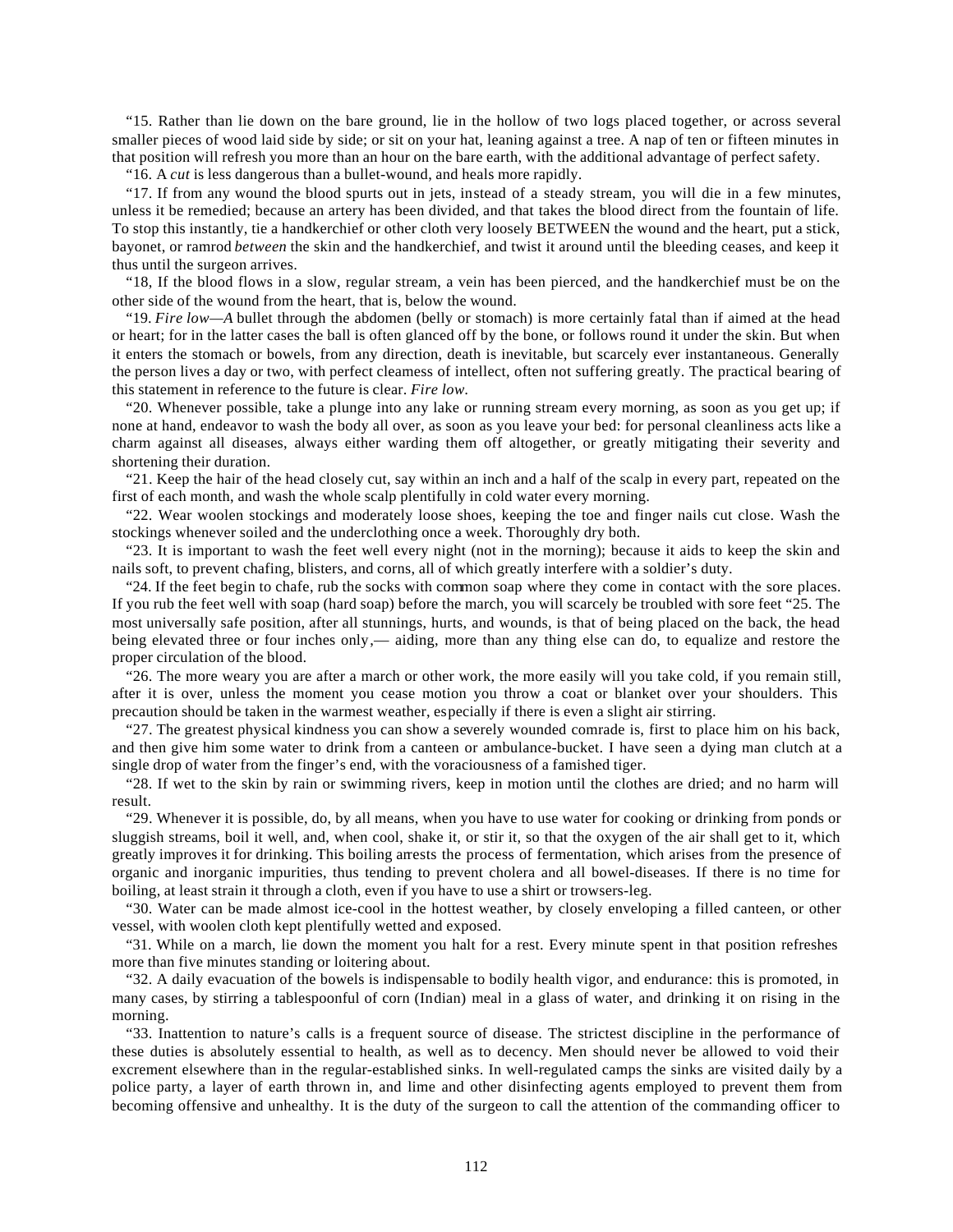any neglect of this important item of camp police, to see that the shambles, where the cattle are slaughtered, are not allowed to become offensive, and that all offal is promptly buried at a sufficient distance from camp, and covered by at least four feet of earth.

"34. The site of a *camp* should be selected for the *dryness of its soil, its proximity to fresh water of good quality,* and *shelter from high winds.* It should be on a slight declivity, in order to facilitate drainage, and not in the vicinity of swamps or stagnant water. A trench at least eight inches deep should be dug around each tent, to secure dryness, and these should lead into other and deeper main drains or gutters, by which the water will be conducted away from the tents.

"35. The tents for the men should be placed as far from each other as the 'Regulations' and the dimensions of the camp permit (never less than two paces). Crowding is always injurious to health. No refuse, slops, or excrement should be allowed to be deposited in the trenches for drainage around the tents. Each tent should be thoroughly swept out daily, and the materials used for bedding aired and sunned, if possible. The canvas should be raised freely at its base, and it should be kept open as much as possible during the daytime, in dry weather, in order to secure ventilation; for tents are liable to become very unhealthy if not constantly and thoroughly aired. Free ventilation of tents should be secured at night, by opening and raising the base of the tent to as great an extent as the weather will permit.

"36. The crowding of men in tents for sleeping is highly injurious to health, and will always be prevented by a commanding officer who is anxious for the welfare of his men. Experience has proved that sleeping beneath simple sheds of canvas, or even in the open air, is less dangerous to health than overcrowding in tents.

"37. The men should sleep in their shirts and drawers, removing the shoes, stockings, and outer clothing, except when absolutely impracticable. Sleeping in the clothes is never so refreshing, and is absolutely unhealthy.

"38. *Loose bowels,* namely, acting more than once a day, with a feeling of debility afterwards, is the first step towards cholera. The best remedy is instant and perfect quietude of body, eating nothing but boiled rice, with or without boiled milk. In more decided cases, a woolen flannel, with two thicknesses in front, should be bound tightly around the abdomen, especially if marching is a necessity.

*"To have 'been to the wars' is a life-long honor increasing with advancing years; while to have died in defence of your country will be the boast and glory of your children's children."*

#### **COOKING.**

671. THE ration allowed the soldier is large enough, and its component parts are sufficiently variable, to admit of a great variety of very palatable dishes: and it is only necessary to refer to some of the numerous cook-books to be had, to make them, where the situation of the troops is such that they can avail themselves of the requisite cooking-utensils.

672. The cooking-utensils issued to troops are, however, so limited, that very little variety is practicable. The mess-pans and camp-kettles are all that are furnished the soldier. Of these, the mess-pan is not available for cooking, and is only useful to serve up the food after being cooked. Frying-pans, tin cups, plates, knives and forks, &c., are sometimes issued to volunteers by State authorities on entering service, but are not subsequently furnished, and, when worn out or lost, must be replaced by means of the company fund.

673. Hence, instructions for cooking in the field must be adapted to the means within the soldier's reach, and such makeshifts as experience has suggested. At permanent camps and garrisons, the cooking can be carried to the perfection of that of a hotel, by a judicious management of the company savings, or contributions from other sources. No care is so well rewarded as that which is devoted to making the most of the ration and presenting to the men the best possible diet that can be made of it.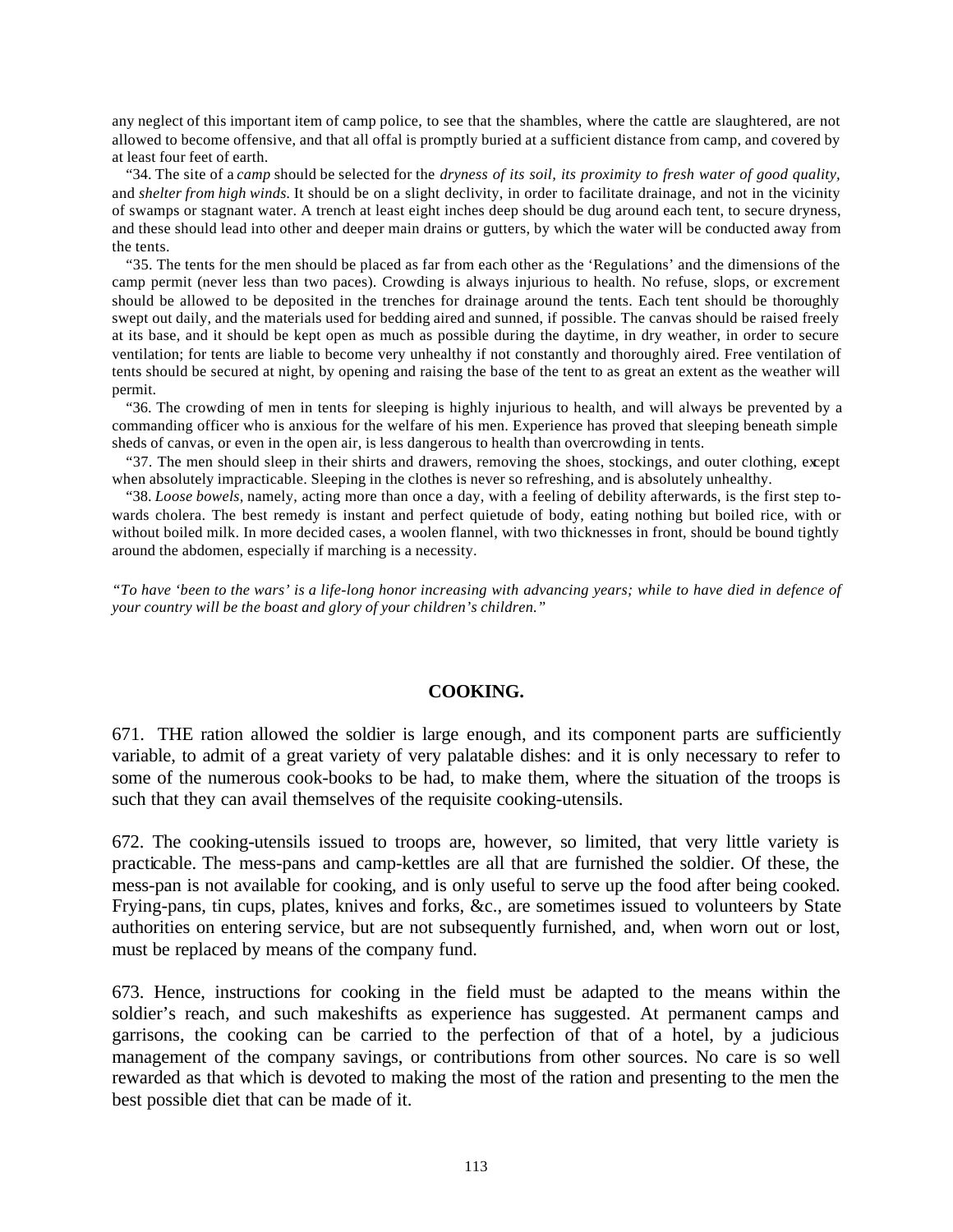674. BREAD is issued to the soldier either as baker's bread, hard bread, flour, or corn meal. The first two require no further preparation; the last two must be prepared.

675. *Bread,* such as is usually made by bakers, can be had only when the troops are stationary unless there is a baker in the command and the men have experience in making ovens. If kept more than two or three days, it becomes dry and unpalatable. It is too bulky for the march.

676. *Hard bread,* although not so bulky as soft bread, is still inconvenient when required to be transported in quantity. Three days' rations fill a soldier's haversack. When old, it is unpalatable, and sometimes indigestible. It can be made more agreeable to the taste by toasting, either in a dry condition, or soaked in water for a few moments. Crumbs of hard bread may be made very palatable by soaking them in water, and then frying them in a pan with a little pork fat. Hard bread soon spoils when it gets wet, and must be used immediately, or it will be worthless.

677. *Flour* is more portable than bread; but without experience in cooking, with the limited means at their disposal, soldiers are liable to make a very indigestible bread from it. Where troops halt for a few days, it is economical to build small ovens of clay, which may be made with great facility after a little experience. A *ferment* is always necessary to make light palatable bread of flour A stock of ferment may be kept constantly on hand by retaining a piece of dough from one baking to another; and it is best transported by packing it in the flour

678. The simplest and best method is to make self-rising flour, by incorporating with the flour, in a dry state, bicarbonate of soda and acid phosphate of lime. These articles must be finely pulverized and minutely incorporated with the flour A comparatively small quantity is required. A dollar's worth is sufficient for a barrel of flour. The self-rising flour, so well known and highly prized in the mining-districts of California, is made in this way It requires only the addition of salt and sufficient water to make a dough, and can be baked in the ashes between the halves of an old canteen, or even rolled up in wet paper or covered with leaves. It is equally good for pancakes or fritters. These last may be made much more digestible by the addition of boiled rice.

679. Corn *meal* is much more available for troops in the field where it can be obtained fresh, as it requires no ferment, and requires no cooking-utensils,—a plain board placed before a fire being all the oven absolutely necessary. With a frying-pan, thin cakes can be rapidly baked, and are an excellent diet. The meal can always be had fresh by transporting the small hand-mill in common use.

680. An excellent substitute for bread, when the usual ration cannot be had, is parched wheat, or parched corn, either eaten in the grain, or ground into flour. It is more healthy than the ordinary bread; and the flour, mixed with water, either cold or hot, is much more palatable than from its crudity would be supposed. Boiled with meat, it is an excellent substitute for vegetables. Boiled wheat and boiled corn — the latter usually called hominy — are available almost everywhere, when bread cannot be had.

681. MEAT is issued to soldiers in the form of fresh beet salt beet salt pork, and bacon. Fresh beef is perishable, as well as bulky, and, where it accompanies troops on the hoot requires time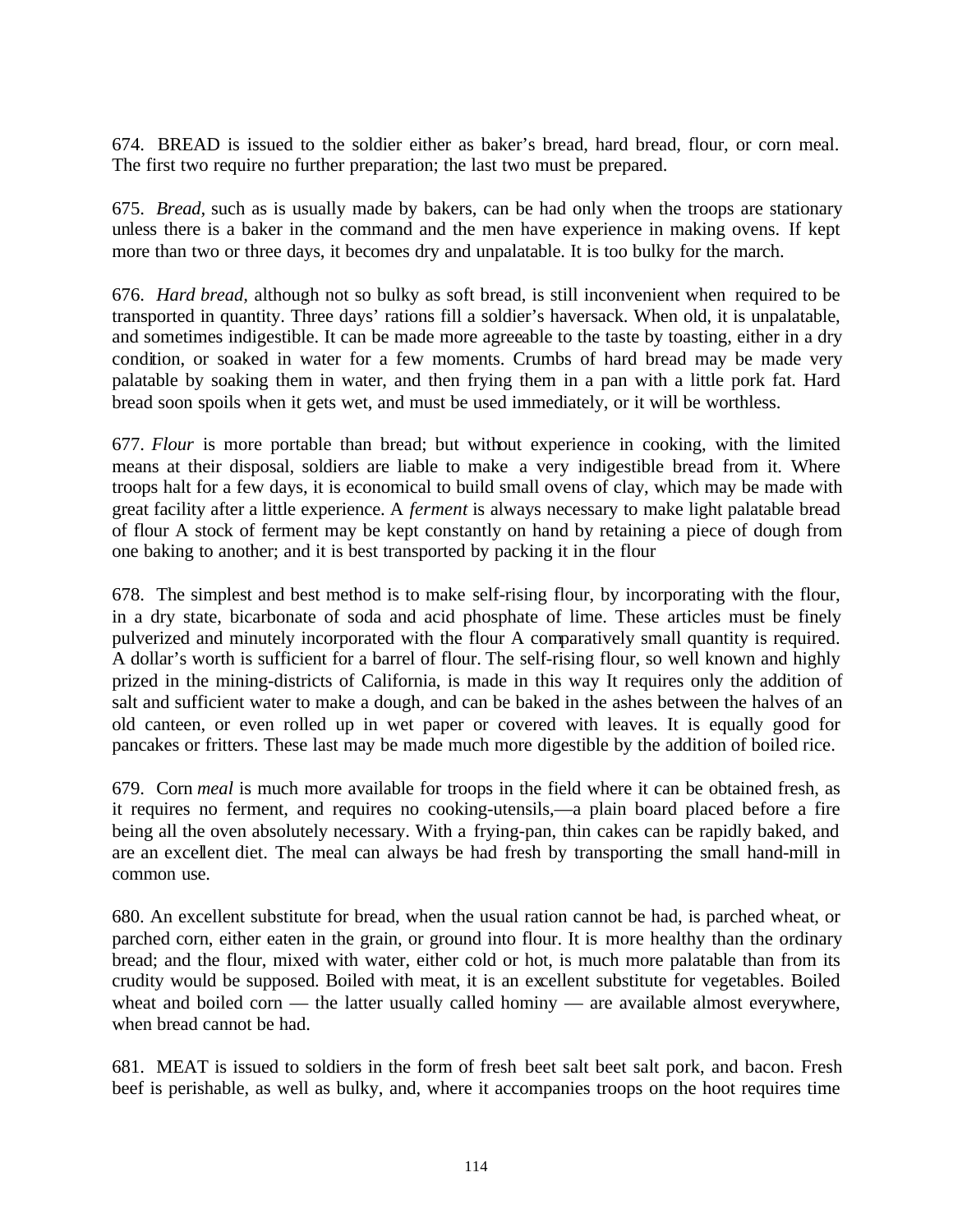to slaughter and to cook. Salt beef is bulky, but less perishable than fresh. Salt pork and bacon are preferred by old troops on the march, as being the least bulky, easily cooked, and more readily kept than beef. It has, however, been found by experience best to alternate those different kinds according to means and opportunities.

682. *Fresh beef* is most economically cooked by boiling in the camp-kettles usually furnished, particularly when the cooking is for the entire company, as the liquor in which the beef has been cooked is then used for soup. The value of soup is not fully appreciated by the American soldier. It is the most nourishing and healthy diet that can he prepared from his ration, and enables the mixed vegetables to be used in a palatable form.

683. In boiling beef to make soup, the proportion of water should be about a quart to the pound, the meat being cut in such a shape that it will be covered by the water. It should be made to boil as soon as possible, and then the fire should be reduced so as to let the pot simmer From three to four hours are necessary to cook the beef. The soup may be made at the same time, if necessary, or the liquor may be saved from one day to another It keeps best in earthen vessels, where they can be had for the purpose.

684. The bones of beef are the best for making soup, and should always be saved for that purpose. Soldiers, however, are apt to throw them away, particularly where the messes are small and the amount does not seem to justify the economy.

685. Roasting beef is impracticable in the field, but broiling it is the common practice. It is a healthy but wasteful mode of cooking. Placed on the coals, or stock upon a stick over the fire, it is easily cooked, and very palatable. Frying, particularly in fat, is neither economical nor healthy, although a very common practice in the service. The gravy is used as a substitute for butter.

686. *Salt beef* can be cooked in but one way to advantage; and that is, by boiling. It should be thoroughly soaked in cold water (cold water dissolves salt better than warm water), and frequently changed, for ten or twelve hours, or longer, and should then be cooked the same as fresh beef. It requires longer to cook than fresh beet and is not available for soup, on account of the salt it contains. When old, it must be cooked a long time to be rendered palatable. When very salt, it may be added to potatoes and onions, and a palatable hash made of it.

687. *Salt pork* is usually boiled. As with salt beef it should be well soaked to extract the salt, and then boiled for three or four hours. The grease, which should be skimmed off and saved, may be used in various ways as a substitute for lard: in the field, however, this cannot well be done. In permanent camps and garrison it can he saved, and, if not used, can be sold to advantage and will serve to increase the company fund. When issued to small messes, salt pork, like fresh beet can be broiled on the coals; but this is a very wasteful method of preparing it.

688. *Bacon* is usually cooked in the same way as salt pork. It is, generally, not so salt, but requires to be well washed and scraped of the rust to make it palatable. Frying salt pork and bacon has the same objections as frying fresh beef. In an emergency, salt pork or bacon may be eaten without cooking, or it may be cooked and eaten cold,— which is preferable. Cutting it in thin slices and broiling it on the coals rapidly, varies the taste when the appetite grows tired of it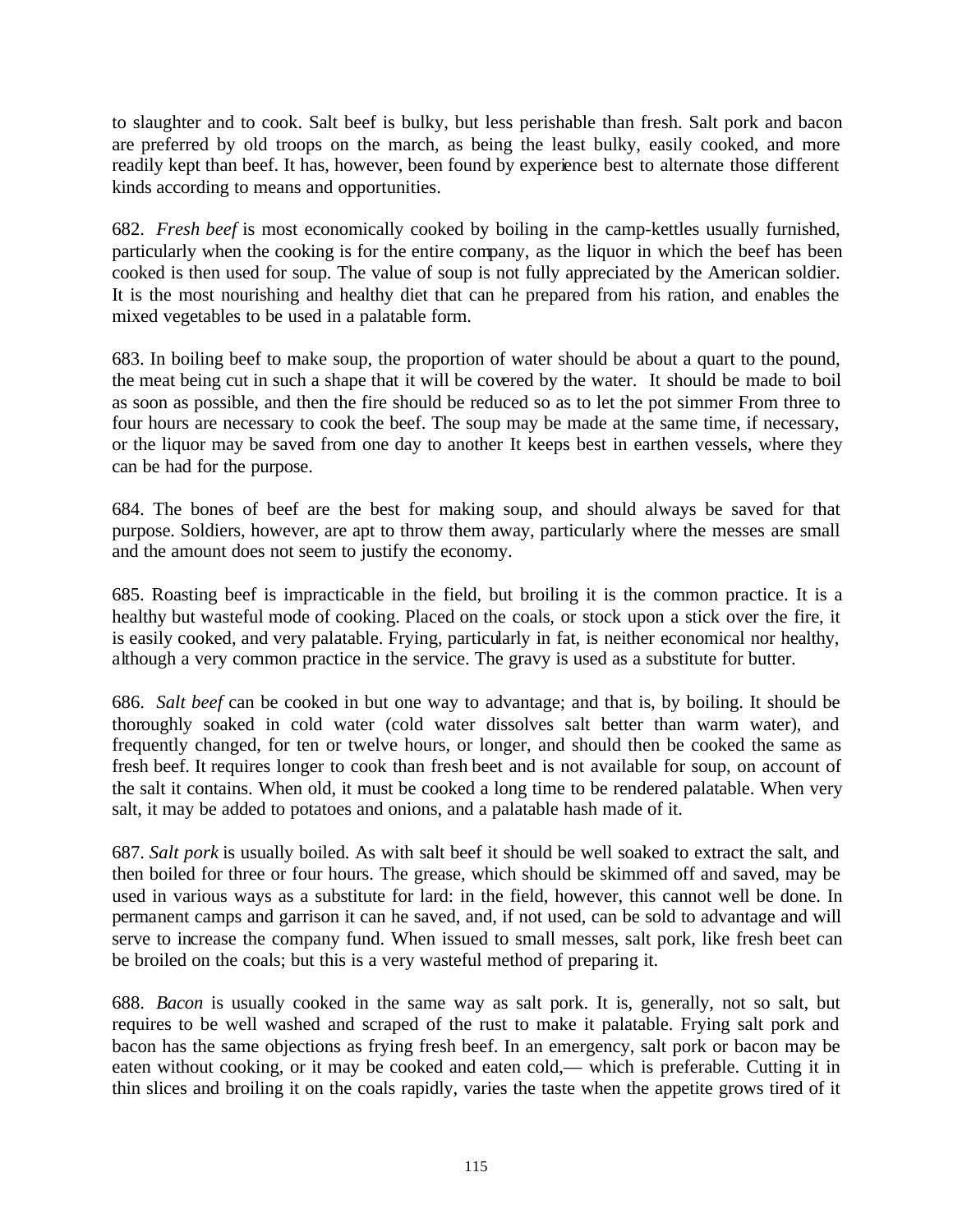boiled or raw.

689. *Beans* and *peas* form a very nutritious diet. They require considerable time to cook, and, therefore, are not available on the march. They should be soaked over-night, and boiled slowly for six or eight hours. Salt should not be added until the beans are nearly done. The water in which they are cooked should be soft. Soup is the only available dish in the field, except plain boiling. Baked pork and beans can only be had with the necessary conveniences. A piece of pork or bacon should be added to the pot when boiling bean soup. About two pounds to the gallon is a good proportion.

690. *Rice* is not fully appreciated by the Northern soldier, and the cooking is rarely well done. Some experience is necessary to cook it well. When well cooked, each grain of rice will be separate and dry. When badly cooked, it forms an unpalatable paste. Two quarts of water to half a pound of rice, well washed. It should boil for about ten minutes, or until the grains of rice begin to swell and soften. The water should then be poured off, the pot closely covered and set near the fire,—but not too close, or it will scorch. In twenty minutes the grains will have swelled to their fullest extent and the rice be done. Each grain will be separate and dry; and the rice may be eaten with sugar, molasses, or beef-gravy. The Chinese live almost exclusively on rice, and perform arduous labors with no other diet.

691. *Hominy* may be issued in lieu of rice, and is cooked very much in the same way. It requires to be boiled about an hour; and great care must be taken to prevent it from scorching. In all cooking it should be remembered that water cannot be heated in an ordinary kettle beyond 212º. After it commences to boil, it cannot be made any hotter; any increase of fire is only calculated to burn the victuals, and does not hasten the cooking. The mechanical ebullition of water sometimes facilitates the cooking of some dishes, but not in consequence of any increase of heat to the water. Scorching of rice or hominy, or any other food, in the thin camp-kettles, is very liable to occur, and may easily be prevented by using a false bottom in the kettle, which may be made either of wood, or tin, or sheet iron. Salt and pepper are the best condiments for hominy. What is left over may be cut in slices, and fried in bacon or pork fat, and makes a good dish. Mush made of corn meal may be fried in the same way

692. *Coffee* is the soldier's greatest sustainer; and he will miss it more than any other part of his ration. When issued in the grain, great care is necessary in roasting it. The pan in which it is roasted should be slightly greased, to prevent scorching. A steady fire should be maintained, and the coffee constantly stirred. Roasted coffee in the grain is not so good as green, as it deteriorates after roasting the longer it is kept, and still more so after being ground. Coffee should be boiled about twenty minutes, and is better when made in large quantity for the entire company. There is economy in adding the proper proportion of sugar for the whole amount of Coffee whilst cooking. After the coffee is sufficiently cooked, a cup of cold water should be added, and, by allowing it to stand a few minutes, the grounds all settle at the bottom. Experience will teach how coffee should be used: strong coffee will be found to be very injurious to some persons and very salutary to others.

693. *Tea* may be issued in lieu of coffee, but is not so much preferred, although equally valuable to the soldier in its qualities. On a long and fatiguing march a canteen of cold tea is invaluable,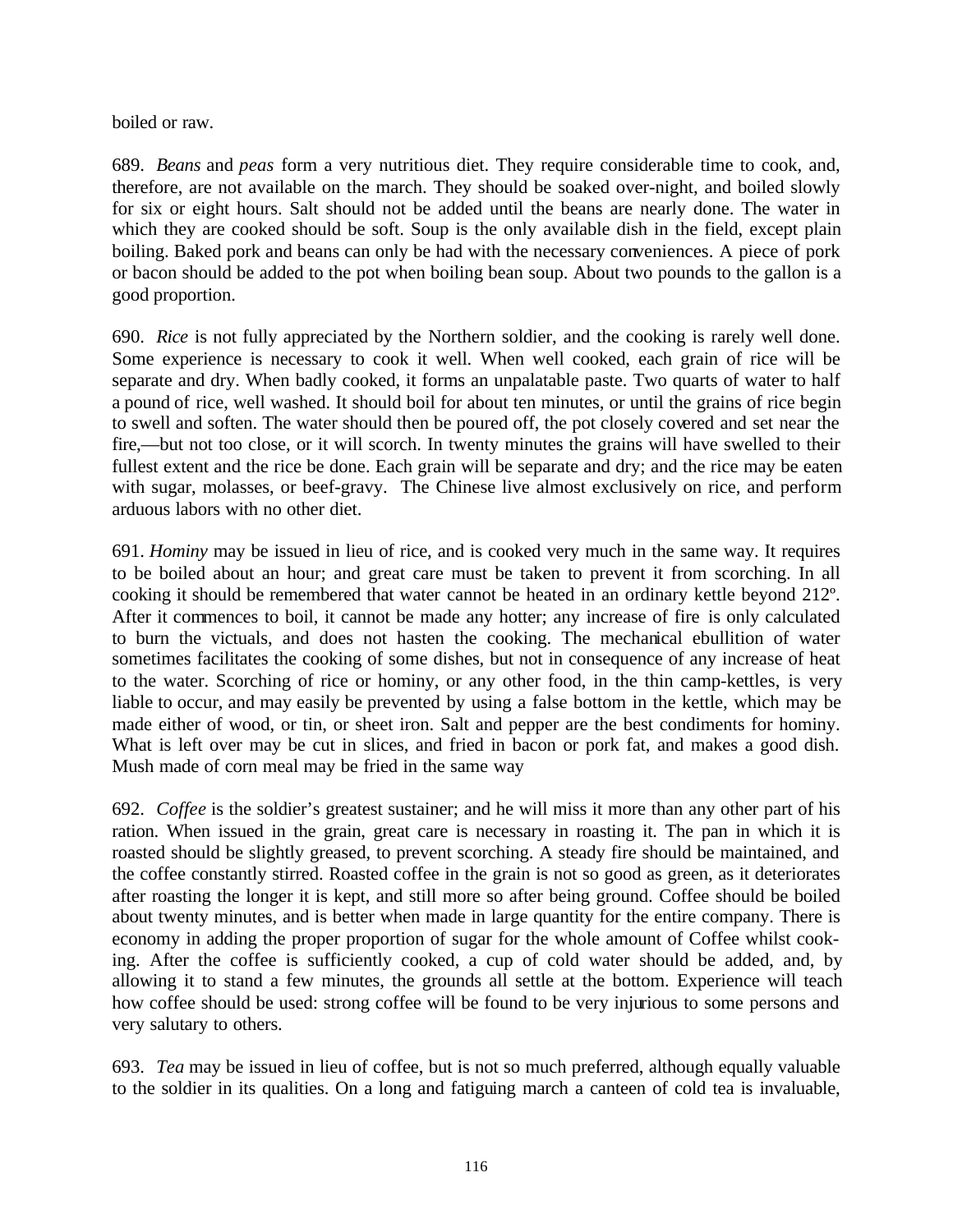greatly relieving exhaustion. The secret of making tea consists in using vessels that are entirely free from any thing that can affect the natural taste of the tea. The kettle, if not used exclusively for tea, should, therefore, be thoroughly scoured each time before using. The water should first be made to boil; the tea is then added, and allowed to boil for a few seconds, then removed from the fire, and the kettle is covered closely and allowed to stand for five minutes. It is then ready for use. The proportions in which coffee and tea are used are limited to the allowance: a ration is deemed sufficient to make coffee or tea for two meals daily.

694. *Desiccated vegetables* are not appreciated, because the cooking is not understood. The practice of drying vegetables in the green state, for winter use, is well understood and practiced by the peasantry of Europe, although not equal to the practice of canning in this country. Vegetables of this kind have the advantage in portability, and are great health-preservers where fresh vegetables cannot be had. When well cooked, they are very palatable. They require to be soaked several hours, and should be cooked about three hours. No salt or pepper is required, as sufficient has already been added to preserve them. They swell greatly; and care should be taken not to add too much to the quantity of water. As soup, they are most palatable. An ounce of vegetables to a quart of water is a good proportion. Rice, fresh potatoes, and onions, if they can be had, improve the soup.

695. *Desiccated potatoes* are best cooked by adding sufficient water to cover the potatoes, and then boiling slowly until all the water is evaporated, leaving a dry mush that is a very good substitute for fresh potatoes.

696. *Potatoes* are much injured by bad cooking. It should be remembered that potatoes, like any other food, are done at a certain time, and that any further cooking is not only unnecessary, but injurious. It requires about half an hour to cook them: the time varies a little with the size of the vegetables. After the potatoes have been placed in cold water and boiled about fifteen minutes, the kettle should be removed from the fire, and the boiling suddenly checked, for five minutes, by pouring in a cup of cold water. The kettle is placed on the fire again and the boiling continued for fifteen minutes longer; the water is then poured oft and the potatoes covered up until served. This principle of checking the boiling can be remembered to advantage in cooking other solids that are liable to be under-done in the water By checking the heat of the water suddenly, the heat in the potatoes strikes into the centre, and thus aids in cooking it through.

697. *Vinegar* moderately used, is a great health-preserver in the army. With salt and pepper added to cold meat, and an onion finely cut up, it makes an excellent relish. Stale cold meat, soaked in vinegar, and then stewed with potatoes and onions, makes a kind of ragout hash, that is very palatable. Cabbage, finely cut, with pepper, salt, and vinegar, is more palatable and digestible than when cooked. An excellent warm dressing for cabbage, salad, or cold potatoes sliced, is made by cutting a piece of fat salt pork or bacon in small pieces like dice, and frying out the fat, then adding a good proportion of vinegar when well heated, and pouring it over the salad, previously seasoned with salt and pepper; a sliced onion is a good addition.

698. *Soup,* although not a favorite dish of the American soldier, cannot be too soon adopted, and the art of making the many varieties studied. It is most easily made in quantity, and is by far the healthiest food that can be prepared in the field. Beef-broth can be used as the basis for nearly all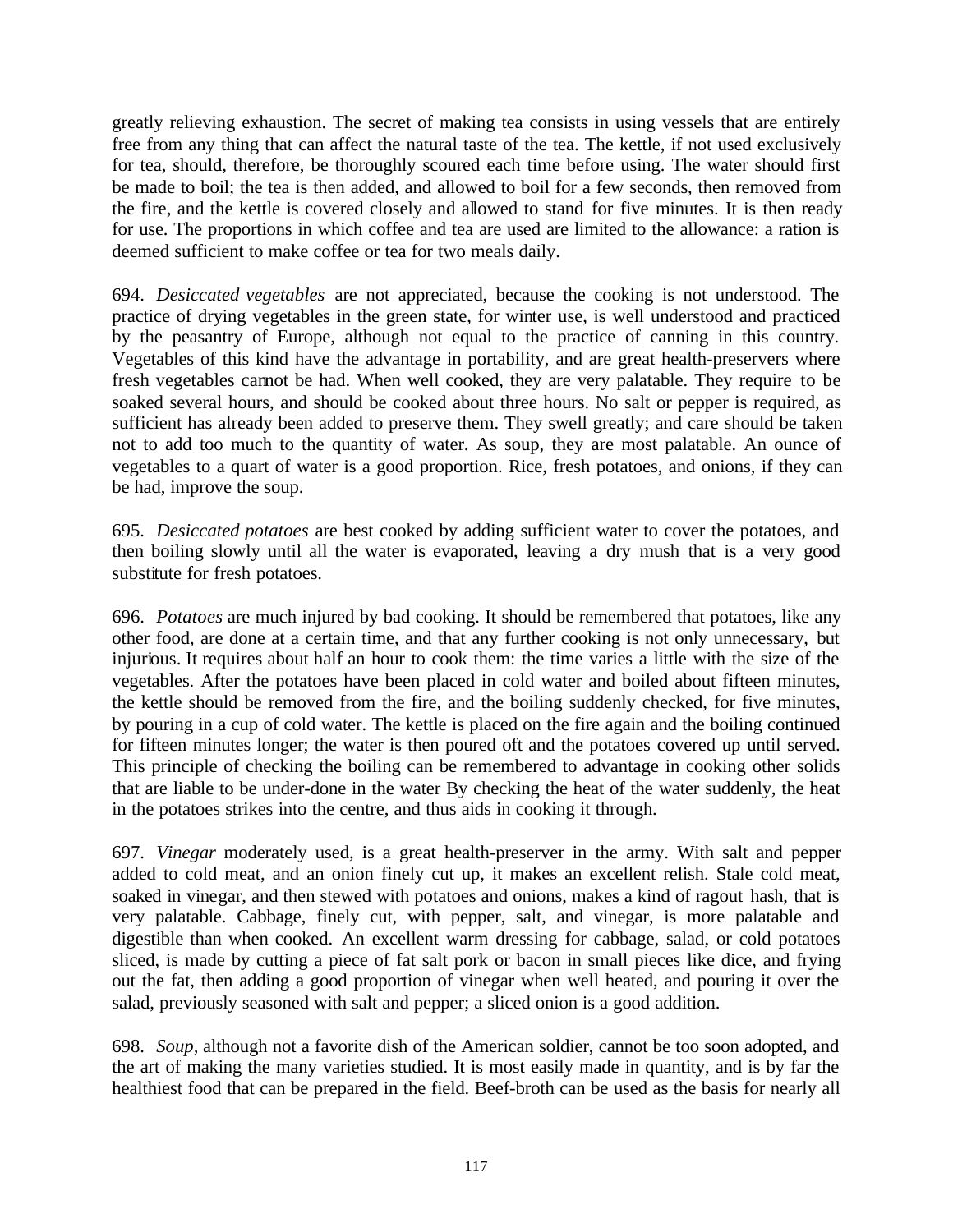soups: mutton and other meats, and even pork, can be used. By changing the ingredients added to the broth, great variety can be obtained. Rice, mixed desiccated vegetables, pulverized hard bread, vegetables of all kinds, flour, butter, &c. can all be used in a variety of proportions and quantities. An agreeable taste can be given to any soup by adding to it a mixture of scorched flour and fried pork fat. A handful of dry flour should be scorched in one pan, taking care to stir it constantly that it may not burn; the pork fat, cut up into small pieces and fried brown, should be prepared in another pan, and incorporated with the flour whilst hot.

699. The foregoing suggestions are offered, the result of many years' experience, and, it is hoped, will give some idea of what may be done in campaign with the ration. The experience of each soldier will furnish additional aid in sustaining himself on the food furnished. All soldiers cannot avail themselves alike of the same suggestions; but it is hoped that each one will be assisted by what is here laid down.

700. It is a great mistake to suppose that men cannot live without a systematic supply. In a country like ours, teeming with every variety of provisions, it is possible to move through the country and live upon it, unless the number of men in the command exceeds in a great degree the resources of the country,—which would rarely be the case. The Confederate armies have been living in the main on corn and pork. By carrying along a portable corn-mill for each company, the troops could prepare their own bread; and beef on the hoot together with what meat can be found in the country, will furnish all that is absolutely necessary to sustain an army for the short periods necessary to accomplish specific results.

701. Even mills are not absolutely necessary where grain can be had; for boiled wheat, and parched corn and wheat, are excellent substitutes for bread. The early settlers of Oregon, before mills could be built, lived upon boiled wheat instead of bread; and Indians and trappers live for months upon parched corn, either in the grain or pulverized, and mixed with meat or fat, or boiled in soup.

702. In war, if a great end can be accomplished by dispensing for a short time with the conveniences of daily life, it shortens the total amount of suffering and deprivation to do so; and commanding officers should not hesitate to dispense with the comforts to which they may be accustomed, and soldiers should endure, without murmuring, what has a tendency to shorten their sufferings in the aggregate.

703. Such utensils as will enable the individual soldier to be independent of all transportation or movement of troops, in the preparation of his food, are what is mainly required. A small iron vessel, half pan and half kettle, an iron fork, folding on a hinge, with a hook on the handle, to attach to his cooking-vessel to put it on and take it off the fire, and a suitable knife, would seem to be sufficient to enable a soldier to do all the cooking that is absolutely requisite for short campaigns.

704. With strong and well-made little bags for keeping the sugar, coffee, salt, pepper, flour, &c. separate, his pantry, kitchen, and bed-chamber would be wherever he halted for the night; and in such a case, with no waiting for wagons to come up before supper can be had, and none to load up after breakfast, the march of an army would be greatly facilitated. It is the necessity of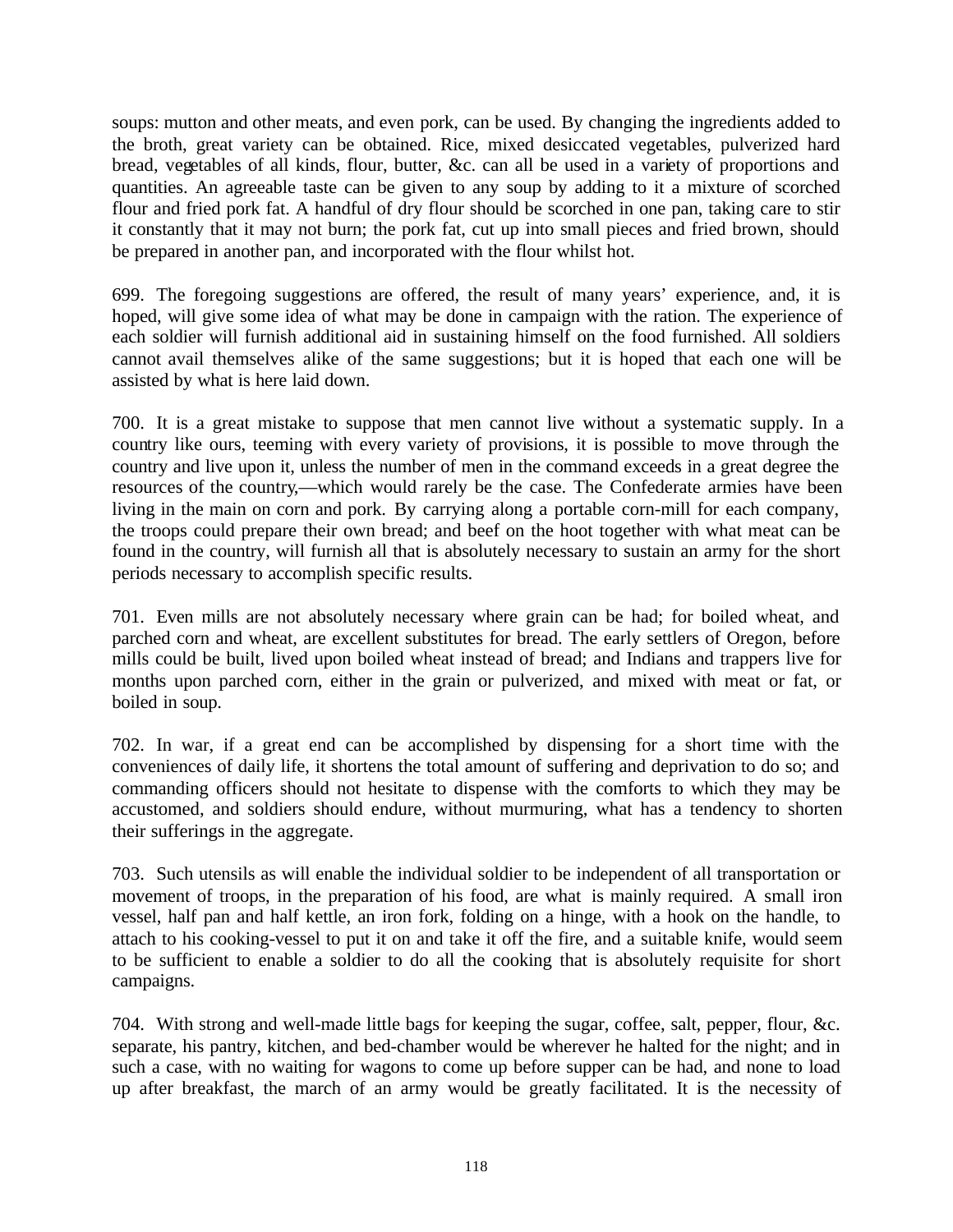subsistence that compels armies to move upon certain lines, and prevents them from marching where they choose. Every soldier should make the art of cooking his study: more disease and deaths are occasioned in an army by bad cooking than by any other cause.

705. It may not be out of place here to suggest to soldiers who have been deprived of food for an unusual length of time and are suddenly placed within reach of an abundance of provisions, that by satisfying their hunger at once they are very liable to do themselves a permanent injury. It is recommended to procure first a cup of moderate coffee or tea, and a cracker. After eating this, and allowing an hour or so for the stomach to gain strength from this nourishment, a moderately full meal may be eaten without injury.

## **ON DETACHED SERVICE.**

706. ENLISTED men on detached service, unattended by a commissioned officer, are frequently at a loss how to provide themselves with rations and transportation. The following general principles should be borne in mind under such circumstances

707. When soldiers are detached from their companies for periods extending beyond a musterday, they should be accompanied by their descriptive lists and clothing accounts. If this is not done, they cannot be mustered, or paid, or receive clothing, during their absence. It is always best to send descriptive lists, as the exigencies of the service may keep the men away from their companies longer than was originally intended.

708. Soldiers on detached service should always be accompanied by the order detaching them, and showing the duty they are on — which order it is necessary to present to the commanding officers of posts and districts through which the men are required to pass, who will give the necessary orders in the case for the transportation and rations that they require.

709. Where it is very inconvenient to carry rations, or where they cannot be obtained, the soldiers can purchase their own food at their discretion, and will subsequently be reimbursed by the commutation of the ration. Under any circumstances, where a soldier does not receive his rations in kind, they can always be commuted at the cost-price of the ration, when due. (See paragraphs 36 and 37).

710. Where, from any circumstance, soldiers find themselves separated or detached from their commands, without the necessary means or authority for rejoining, in order to prevent their being reported as deserters, they should at once report in person to the nearest post or command, and state their case to the commanding officer, whose duty it is to provide for them and have them forwarded to their proper commands at the earliest opportunity.

711. The soldier should bear in mind that any failure to take proper steps to join his command, when separated from it, no matter what the cause, involves inconveniences and troubles that are not overcome without much difficulty. Sickness, insurmountable accidents, &c. all require to be established by conclusive testimony, to free him from the suspicions that always attend an unusual absence from his proper post.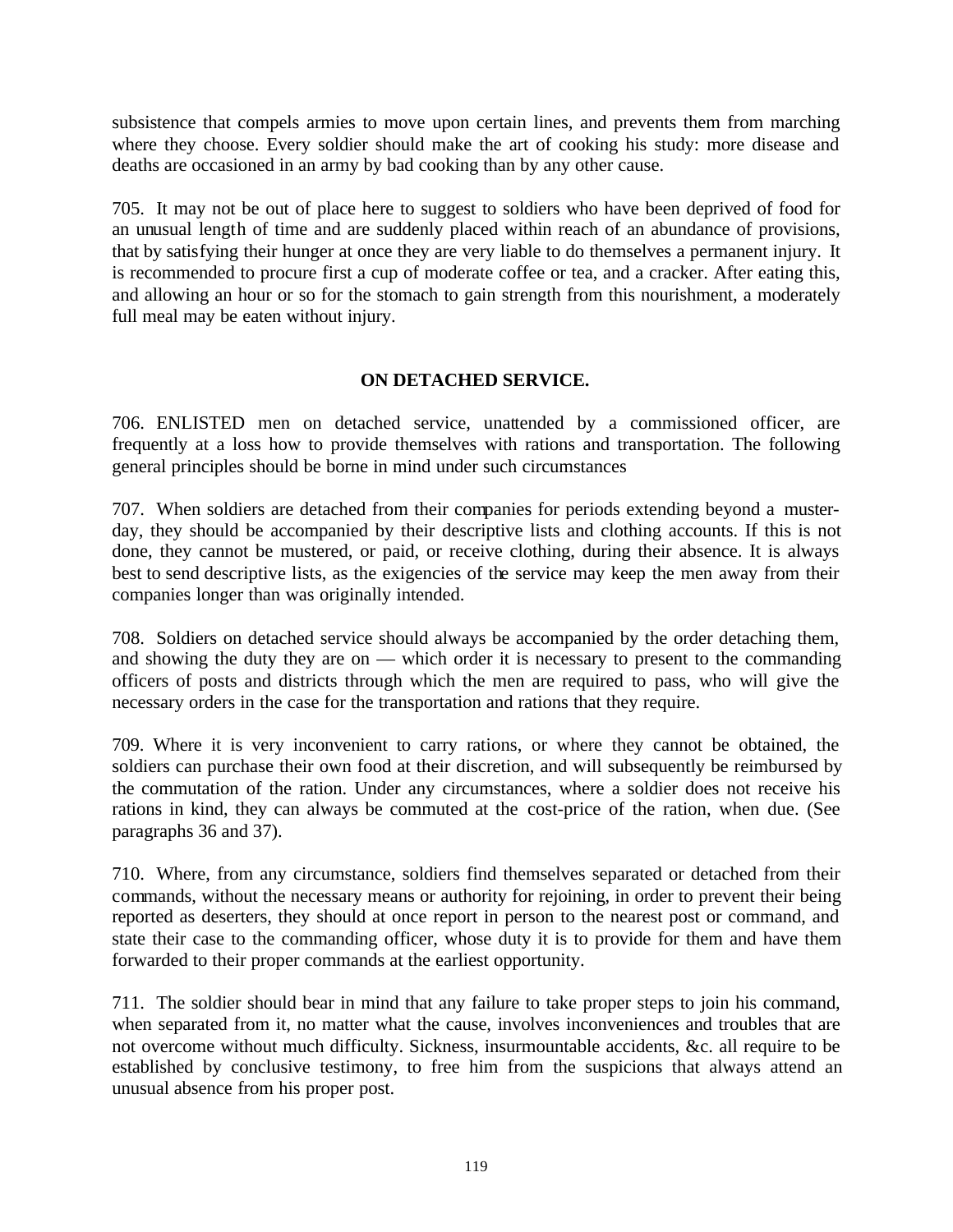#### **MEDALS.**

712. By a resolution of Congress, approved July 12, 1862, the President was authorized to cause two thousand "medals of honor" to be prepared, with suitable emblematic devices, "to be presented to such non-commissioned officers and privates as shall most distinguish themselves by their gallantry in action and other soldier-like qualities during the present insurrection."

713. This is the only instance in our service of legislation for rewarding soldiers with medals for meritorious services. During the Mexican War, "Certificates of Merit" were given, that insured an increase of pay; and, as a rule, soldiers have generally been rewarded with money or land for extraordinary services.

714. Medals are lasting mementos of meritorious actions: they survive changes of fortune and station, are cherished with pride and reverence by descendants, and are, therefore, commendable objects of a soldier's ambition. It is well at all times for soldiers to procure certificates from their immediate commander for whatever services they have rendered, and the manner in which they have been performed. It is recommended to enlisted men to provide themselves with a little blank-book, in which such certificates may be entered and preserved.

715. These certificates are particularly valuable to individual soldiers serving on expeditions where their proper companies or regiments are not represented, and where the muster-rolls and reports will fail to show that they participated. Such papers become exceedingly valuable in the lapse of time, and may, in many instances, involve extra pay or pensions.

## **SOLDIERS' LETTERS.**

716. Before the 11th section of the act approved July 22, 1861, soldiers are allowed to send letters without prepayment of postage, the postage to be collected on the delivery of the letter. The Post-Office regulations require that such letter shall be endorsed "Soldier's Letter" and signed by the commanding officer or a field officer of the regiment to which the soldier belongs.

#### **PENSIONS.**

717. THE following are the instructions published by the Pension Office, relative to the manner of procuring pensions by those who are entitled to them. They are plain and simple, and there is no necessity of feeing a lawyer to make out the applications for a pension. Any intelligent soldier can do it himself.

#### "GENERAL PROVISIONS.

"Under the act of Congress approved July 14, 1862, pensions are granted to the following classes of persons:—

"I. INVALIDS, disabled since March 4, 1861, in the military or naval service of the United States, in the line of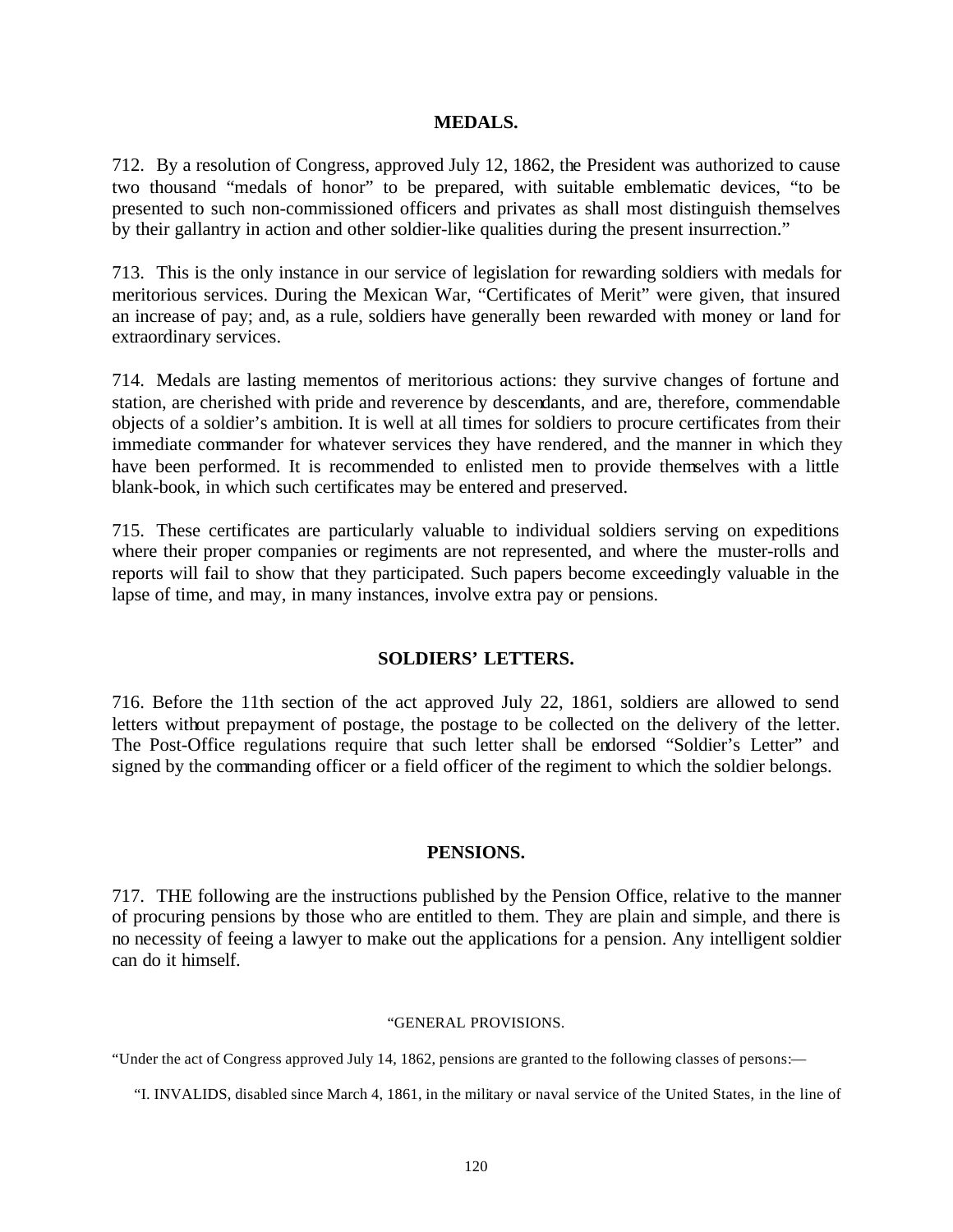duty.

"II. WIDOWS, of officers, soldiers, or seamen dying of wounds received or of disease contracted in the military or naval service, as above.

"III. CHILDREN, under sixteen years of age, of such deceased persons, if there is no widow surviving, or from the time of the widow's re-marriage.

"IV. MOTHERS of officers, soldiers, or seamen, deceased as aforesaid, provided the latter have left neither widow nor children under sixteen years of age; and provided, also, that the mother was dependent, wholly or in part, upon the deceased for support.

"V. SISTERS, under sixteen years of age, of such deceased persons, dependent on the latter, wholly or in part, for support, provided there are no rightful claimants of either of the three last preceding classes.

"The rates of pension to the several classes and grades are distinctly set forth in the first section of the act. Only one full pension in any case will be allowed to the relatives of a deceased officer, soldier, or seaman, and in order of precedence as set forth above. When more than one minor child or orphan sister thus becomes entitled to pension, the same must be divided equally between them.

"Invalid pensions, under this law, will commence from the date of the pensioner's discharge from service, provided application is made within one year thereafter. If the claim is not made until a later date, the pension will commence from the rime of the application. Pensions of widows and minors will commence from the death of the officer, soldier, or seaman on whose service the claim is based.

#### ARMY PENSIONS.

*"Declarations* (including evidence of identity) are required to be made before a court of record, or before some officer of such court duly authorized to administer oaths, and having custody of its seal. *Testimony* other than that indicated above may be taken before a justice of the peace, or other officer having like authority to administer oaths; but in no case will any evidence be received that is verified before an officer who is concerned in prosecuting the claim, or has a manifest interest therein.

"The subjoined forms, marked, respectively, A, B, C, D, and E, will guide applicants for pensions, of the army branch, in the several classes. The forms should be exactly followed in every instance. No attorney will be regarded as having filed the necessary declaration and affidavits, as contemplated by the sixth and seventh sections of the act, unless the forms, as well as the instructions given in this pamphlet, are strictly complied with.

"In support of the allegations made in the claimant's declaration, testimony will be required in accordance with the following rules:— "1. The claimant's identity must be proved by two witnesses, certified by a judicial officer to be respectable and credible, who are present and witness the signature of the declarant, and who state, upon oath or affirmation, their belief, either from personal acquaintance or for other reasons given, that he or she is the identical person he or she represents himself or herself to be. "2. Every applicant for an invalid pension must, if in his power, produce the certificate of the captain, or of some other commissioned officer, under whom he served, distinctly stating the time and place of the said applicant's having been wounded or otherwise disabled, and the nature of the disability; and that the said disability arose while he was in the service of the United States and in the line of his duty.

"3. If it be impracticable to obtain such certificate, by reason of the death or removal of said officers, it must be so stated under oath by the applicant, and his averment of the fact proved by persons of known respectability, who must state particularly all the knowledge they may possess in relation to such death or removal; then secondary evidence can be received. In such case the applicant must produce the testimony of at least two credible witnesses (who were in condition to know the facts about which they testify), whose good character must be vouched for by a judicial officer, or by some one known to the department. The witnesses must give a minute narrative of the facts in relation to the matter, and must show how they obtained a knowledge of the facts to which they testify.

"4. The usual certificate of disability for discharge should show the origin, character, and degree of the claimant's disability; but when that is wanting or defective, the applicant will be required to be examined by some surgeon regularly appointed, unless clearly impracticable.

"5. The habits of the applicant, and his occupation since he left the service, should be shown by at least two credible witnesses.

"If the applicant claims a pension as the widow of a deceased officer or soldier, she must prove the legality of her marriage, the death of her husband, and that she is still a widow. She must also furnish the names and ages of decedent's children under sixteen years of age at her husband's decease, and the place of their residence. On a subsequent marriage her pension will cease, and the minor child or children of the deceased officer or soldier, if any be living, under the age of sixteen years, will be entitled to the same in her stead, from the date of such marriage, on the requisite proof, under a new declaration. Proof of the marriage of the parents and of the age of claimants will be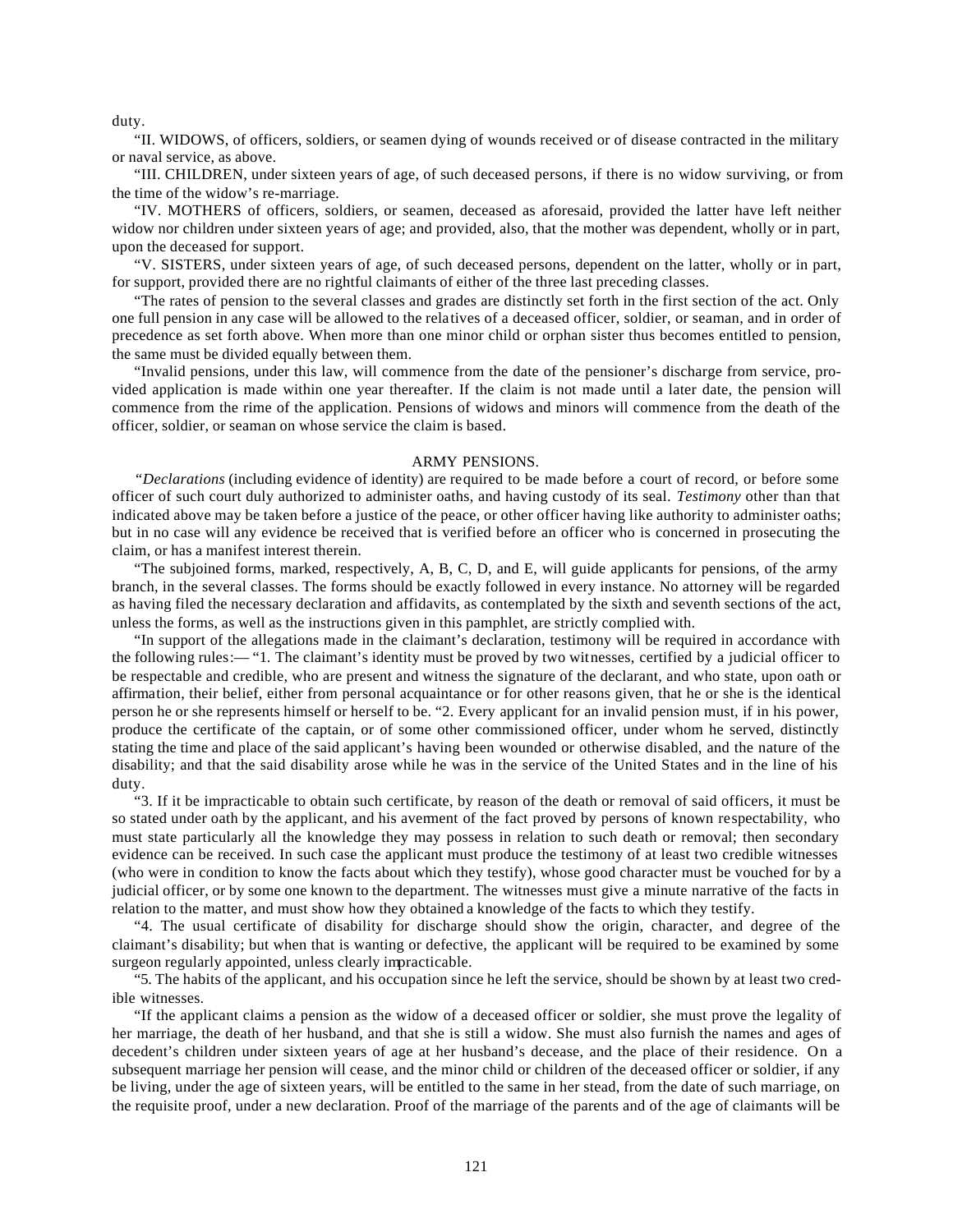required in all applications in behalf of minor children. The legality of the marriage, in either case, may be ascertained by the certificate of the clergyman who joined them in wedlock, or by the testimony of respectable persons having knowledge of the fact, in default of record evidence, which last must always be furnished, or its absence shown. The ages and number of children may be ascertained by the deposition of the mother, accompanied by the testimony of respectable persons having knowledge of them, or by transcripts from the parish or town registers duly authenticated.

"A mother, to be entitled to a pension, as having been wholly or partly dependent on a deceased officer or soldier, must prove that the latter contributed to her support for a certain period, showing specifically in what manner and to what extent.

"If the claimant be a dependent sister, like proof will be required of the marriage of her parents, and of her relationship to the deceased.

"Guardians of minor claimants must, in all cases, produce evidence of their authority as such, under the seal of the court from which their appointment is obtained.

"Applicants of the last four classes enumerated on page 274, who have in any manner aided or abetted the rebellion against the United States Government, are not entitled to the benefits of this act.

"Invalid applicants who are minors may apply in their own behalf without the intervention of a guardian.

"Attorneys for claimants must have proper authority from those in whose behalf they appear. Powers of attorney must be signed in the presence of two witnesses, and acknowledged before a duly-qualified officer, whose official character must be certified under seal.

"In all cases the post-office address of the claimant must be distinctly stated, over his or her proper signature.

"Applications under this act will be numbered and acknowledged, to be acted on in their turn. In filing additional evidence, correspondents should always give the number of the claim as well as the name of the claimant.

> "JOSEPH H. BARRETT, *"Commissioner.*

"PENSION OFFICE, October 1, 1863."

#### **A. FORM OF DECLARATION FOR AN INVALID PENSION.**

STATE [DISTRICT OR TERRITORY] of \_\_\_\_\_\_\_\_\_\_\_\_ *County of \_\_\_\_\_\_\_\_\_\_* } *ss.:*

On this \_\_\_\_\_\_\_\_day of \_\_\_\_\_\_\_ A.D. one thousand eight hundred and \_\_\_\_\_\_\_\_, personally appeared before me, *[here state the official character of the person administering the oath]* within and for the county and State aforesaid, A. B., aged years, a resident of \_\_\_\_\_\_\_\_\_\_\_\_ in the State of \_\_\_\_\_\_\_\_\_\_\_\_\_\_\_, who, being duly sworn according to law, declares that he is the identical \_\_\_\_\_\_\_\_\_\_\_\_ who enlisted in the service of the United States at  $\frac{1}{2}$  on the \_\_\_\_\_\_\_\_\_\_\_\_\_\_\_\_ day of \_\_\_\_\_\_\_\_\_\_\_\_, in the year \_\_\_\_\_\_\_\_\_\_\_\_\_, as a \_\_\_\_\_\_\_\_\_\_\_\_\_\_\_ in company \_\_\_\_\_\_\_\_\_\_\_\_, commanded by \_\_\_\_\_\_\_\_\_\_\_\_, in the \_\_\_\_\_\_\_\_\_\_\_\_\_\_ regiment of \_\_\_\_\_\_\_\_\_\_\_, in the war of 1861, and was honorably discharged on the \_\_\_\_\_\_\_\_\_\_\_\_ day of \_\_\_\_\_\_\_\_\_\_\_\_ in the year \_\_\_\_\_\_; that while in the service aforesaid, and in the line of his duty, he received the following wound *(or other disability,* as the case may be): *[Here give a particular and minute account of the wound or other injury, and state how, when, and where it occurred, where the applicant has resided since leaving the service, and what has been his occupation.]*

My post-office address is as follows:

(Signature of claimant.)

Also personally appeared \_\_\_\_\_\_\_\_\_\_ and \_\_\_\_\_\_\_\_\_\_\_ residents of *(county, city, or town)*, persons whom I certify to be respectable and entitled to credit, and who, being by me duly sworn, say that they were present and saw \_\_\_\_\_\_\_\_\_\_\_\_ sign his name *(or make his mark)* to the foregoing declaration; and they further swear that they have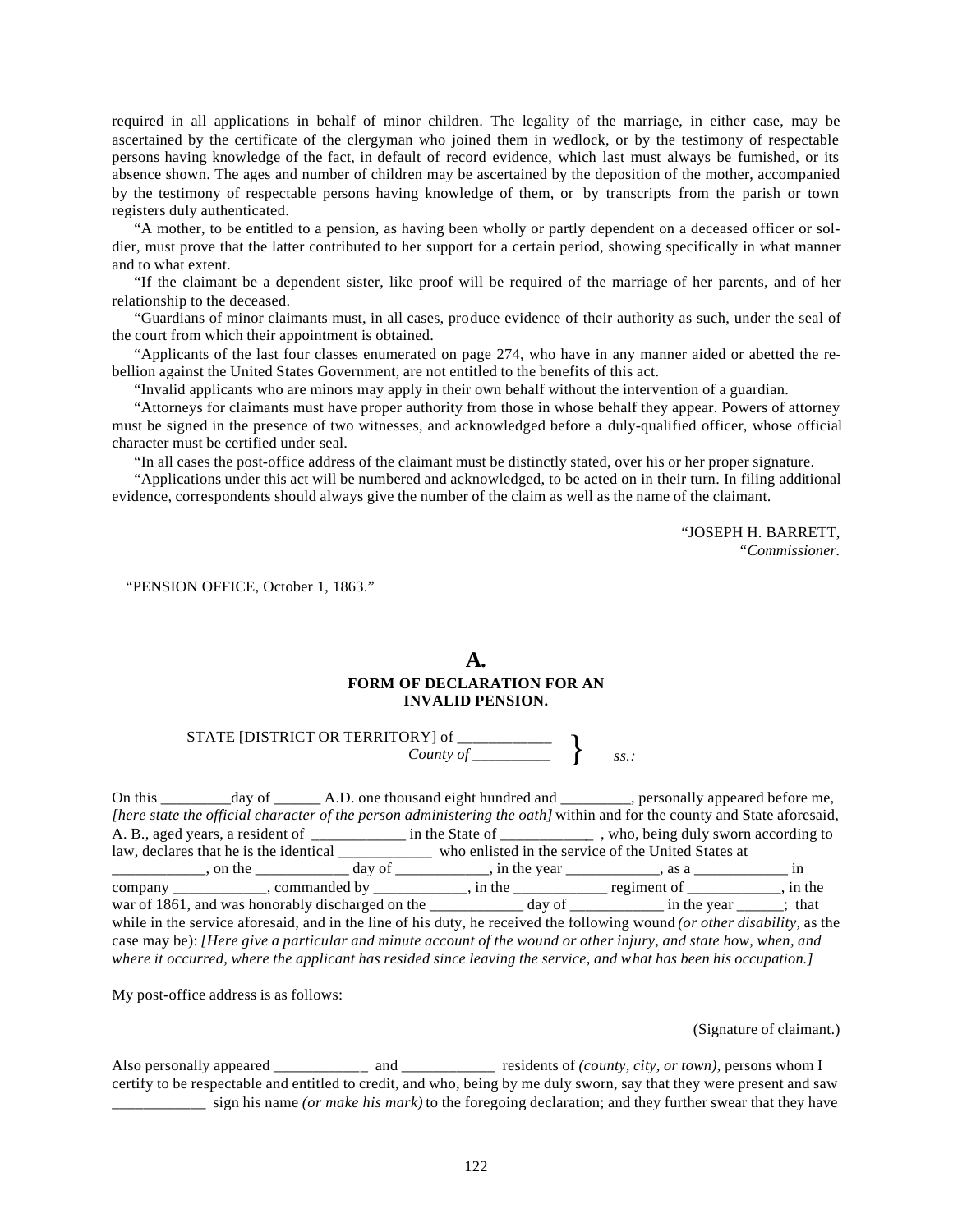every reason to believe, from the appearance of the applicant and their acquaintance with him, that he is the identical person he represents himself to be; and they further swear that they have no interest in the prosecution of this claim.

(Signatures of witnesses.)

Sworn to and subscribed before me, this \_\_\_\_\_\_\_\_\_\_\_\_\_ day of \_\_\_\_\_\_\_\_\_\_\_, A.D. 186 --; and I hereby certify that I have no interest, direct or indirect, in the prosecution of this claim.

(Signature of judge or other officer)

#### **B. FORM OF DECLARATION FOR OBTAINING A WIDOW'S ARMY PENSION.**

STATE [DISTRICT OR TERRITORY] of \_\_\_\_\_\_\_\_\_\_\_\_ *County of \_\_\_\_\_\_\_\_\_\_* } *ss.:*

On this \_\_\_\_\_\_\_\_ day of \_\_\_\_\_\_\_\_, A.D., \_\_\_\_\_\_\_\_\_\_\_\_\_\_\_\_ personally appeared before me, \_\_\_\_\_\_\_\_\_\_\_\_\_\_\_\_ of the \_\_\_\_\_\_\_\_\_\_\_\_\_\_,  $A_{\text{max}}$  B\_\_\_, a resident of \_\_\_\_\_\_\_\_\_\_\_\_\_\_\_ and State [Territory or District] of \_\_\_\_\_\_\_\_\_, aged \_\_\_\_\_\_ years, who, being first duly sworn according to law, doth on her oath make the following declaration, in order to obtain the benefit of the provision made by the act of Congress approved July 14, 1862: That she is the widow of \_\_\_\_\_\_\_\_\_\_\_\_\_\_, who was a \_\_\_\_\_\_\_\_ in company \_\_\_\_, commanded by \_\_\_\_\_\_\_\_\_\_\_\_\_\_\_\_, in the \_\_\_\_\_\_\_\_\_\_\_\_\_\_\_\_ regiment of \_\_\_\_\_\_\_\_ in the war of 1861, who *[here specify the time, place, and cause of death].* She further declares that she was married to the said \_\_\_\_\_\_\_\_\_\_\_\_\_\_\_\_ on the \_\_\_\_\_\_\_\_ day of \_\_\_\_\_\_\_\_ in the year \_\_\_\_\_\_\_\_; that her husband, the aforesaid , died on the day above mentioned, and that she has remained a widow ever since that period *(or, if she has remarried and again become o widow, the fact must be stated),* as will more fully appear by reference to the proof hereto annexed. She also declares that she has not in any manner been engaged in, or aided or abetted, the rebellion in the United States. My postoffice address is as follows:

(Declarant's signature.)

Also personally appeared \_\_\_\_\_\_\_\_\_\_\_\_\_\_\_\_ and \_\_\_\_\_\_\_\_\_\_\_\_\_\_, residents of *(county, city, or town),* persons whom I certify to be respectable and entitled to credit, and who, being by me duly sworn, say that they wore present and saw sign her name *(or make her mark)* to the foregoing declaration; and they further swear that they have every reason to believe, from the appearance of the applicant and their acquaintance with her, that she is the Identical person she represents herself to be, and that they have no interest in the prosecution of this claim.

(Signature of witnesses.)

Sworn to and subscribed before me, this \_\_\_\_\_\_\_\_ day of \_\_\_\_\_\_\_\_, A.D. 186\_; and I hereby certify that I have no interest, direct or indirect, in the prosecution of this claim.

(Signature of judge or other officer.)

**C. FORM OF DECLARATION FOR MINOR CHILDREN IN ORDER TO OBTAIN ARMY PENSIONS.**

STATE [DISTRICT OR TERRITORY] of \_\_\_\_\_\_\_\_\_\_\_\_ } *ss.:*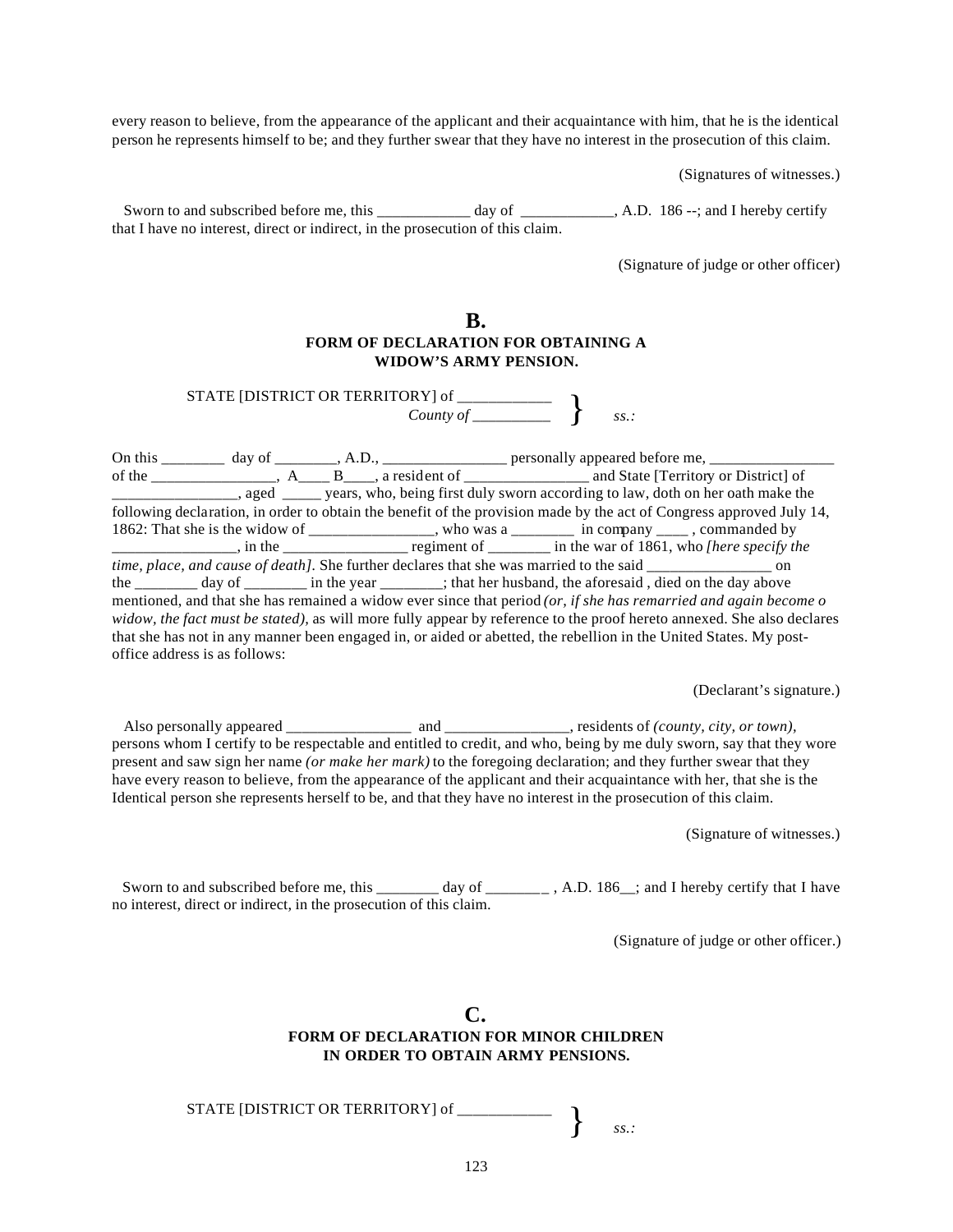## *County of \_\_\_\_\_\_\_\_\_\_*

|                                       | On this ________ day of _________, A.D. ________ personally appeared before the ________________ of the                                                                                                                                                                                                                                                                                                                                                                                                                                                                                                                                                                                                       |    |                                      |     |                                                                                                                                                                                                                                                                    |
|---------------------------------------|---------------------------------------------------------------------------------------------------------------------------------------------------------------------------------------------------------------------------------------------------------------------------------------------------------------------------------------------------------------------------------------------------------------------------------------------------------------------------------------------------------------------------------------------------------------------------------------------------------------------------------------------------------------------------------------------------------------|----|--------------------------------------|-----|--------------------------------------------------------------------------------------------------------------------------------------------------------------------------------------------------------------------------------------------------------------------|
|                                       | ritory or District] of _________________, aged ____ years, who, being first duly sworn according to law, doth on<br>provision made by the act of Congress, approved July 14, 1862, granting pensions to minor children, under sixteen<br>years of age, of deceased officers and soldiers; that he is the guardian of [naming the minor child or children, his<br>ward or wards], whose father was a ________ in company _______, commanded by ______, in the _______<br>regiment of ________ in the war of 1861, and that the said ______________________ died at ___________________ on the<br>on the ________ day of _______ in the year _______; and that the date of birth of his said ward _________, as |    |                                      |     | oath make the following declaration, as guardian of the minor child of deceased, in order to obtain the benefits of the<br>He further declares that the parents of his said ward ______________ were married at ______________, on                                 |
| My post-office address is as follows: |                                                                                                                                                                                                                                                                                                                                                                                                                                                                                                                                                                                                                                                                                                               |    |                                      |     | (Guardian's signature.)                                                                                                                                                                                                                                            |
|                                       | present and saw sign her name (or make her mark) to the foregoing declaration; and they further swear that they<br>have every reason to believe, from the appearance of the applicant and their acquaintance with her, that she is the<br>Identical person she represents herself to be, and that they have no interest in the prosecution of this claim.                                                                                                                                                                                                                                                                                                                                                     |    |                                      |     | persons whom I certify to be respectable and entitled to credit, and who, being by me duly sworn, say that they wore<br>(Signature of witnesses.)<br>Sworn to and subscribed before me, this ________ day of ________, A.D. 186_; and I hereby certify that I have |
|                                       | no interest, direct or indirect, in the prosecution of this claim.                                                                                                                                                                                                                                                                                                                                                                                                                                                                                                                                                                                                                                            |    |                                      |     | (Signature of judge or other officer.)                                                                                                                                                                                                                             |
|                                       | <b>FORM OF DECLARATION FOR MOTHER'S</b><br>On this ________ day of ________, A.D. _______, personally appeared before the ______________ of the                                                                                                                                                                                                                                                                                                                                                                                                                                                                                                                                                               | D. | <b>APPLICATION FOR ARMY PENSION.</b> | SS. |                                                                                                                                                                                                                                                                    |
|                                       |                                                                                                                                                                                                                                                                                                                                                                                                                                                                                                                                                                                                                                                                                                               |    |                                      |     | doth on her oath make the following declaration, in order to obtain the benefits of the provisions made by the act of<br>Congress approved July 14, 1862: That she is the widow of _______________________ and mother of ____________________                      |
|                                       | who was a _______ in company _______, commanded by ___________, in the _______ regiment of<br>______, in the war of 1861, who [here state the time, place, and cause of death].                                                                                                                                                                                                                                                                                                                                                                                                                                                                                                                               |    |                                      |     |                                                                                                                                                                                                                                                                    |

She further declares that her said son, upon whom she was wholly or in part dependent for support, having left no widow or minor child under sixteen years of age surviving, declarant makes this application for a pension under the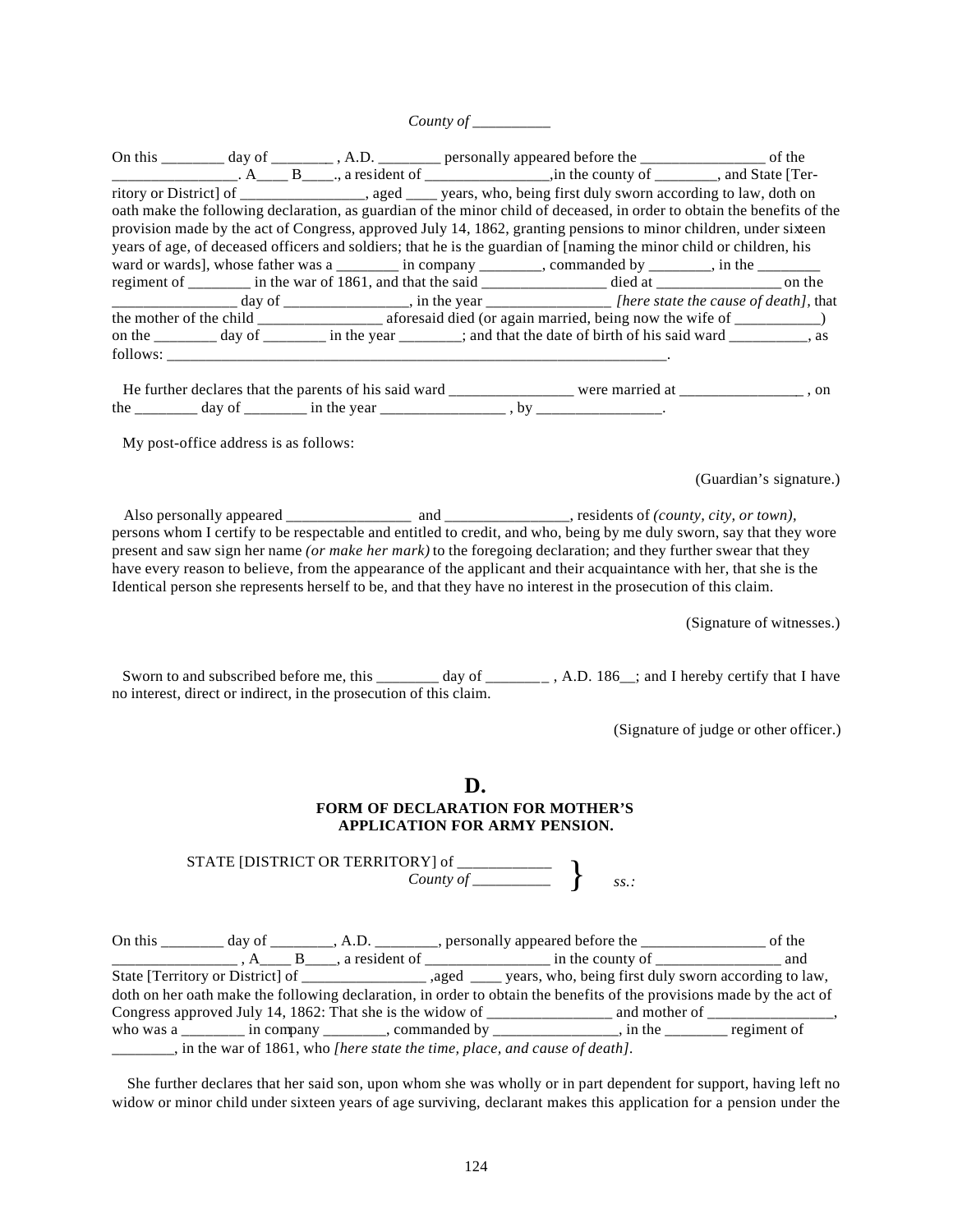above-mentioned act, and refers to the evidence filed herewith, and that in the proper department, to establis h her claim.

She also declares that she has not, in any way, been engaged in, or aided or abetted, the rebellion in the United States; that she is not in the receipt of a pension under the 2d section of the act above mentioned, or under any other act, nor has she again married since the death of her son, the said \_\_\_\_\_\_\_\_\_\_\_\_\_\_\_\_.

My post-office address is as follows:

(Declarant's signature.)

Also personally appeared \_\_\_\_\_\_\_\_\_\_\_\_\_\_\_\_ and \_\_\_\_\_\_\_\_\_\_\_\_\_\_\_\_, residents of *(county, city, or town),* persons whom I certify to be respectable and entitled to credit, and who, being by me duly sworn, say that they wore present and saw sign her name *(or make her mark)* to the foregoing declaration; and they further swear that they have every reason to believe, from the appearance of the applicant and their acquaintance with her, that she is the Identical person she represents herself to be, and that they have no interest in the prosecution of this claim.

(Signature of witnesses.)

Sworn to and subscribed before me, this \_\_\_\_\_\_\_ day of \_\_\_\_\_\_\_, A.D. 186\_; and I hereby certify that I have no interest, direct or indirect, in the prosecution of this claim.

(Signature of judge or other officer.)

## **E.**

#### FORM OF DECLARATION OF ORPHAN SISTERS FOR ARMY PENSION.

STATE [DISTRICT OR TERRITORY] of \_\_\_\_\_\_\_\_\_\_\_\_ *County of \_\_\_\_\_\_\_\_\_\_* } *ss.:*

|                                                                                                  |  | On this _________ day of ________, A.D., personally appeared before the ________________ of the _________                     |  |
|--------------------------------------------------------------------------------------------------|--|-------------------------------------------------------------------------------------------------------------------------------|--|
|                                                                                                  |  | $\underline{\phantom{a}}$ , A__________, a resident of ________________________ in the county of _________________, and State |  |
|                                                                                                  |  | [Territory or District] of ________________, aged ____ years, who, being first duly sworn according to law, doth              |  |
|                                                                                                  |  | on oath make the following declaration, in order to obtain a pension under the act of July 14, 1862: That he is the           |  |
|                                                                                                  |  | legally appointed guardian of <i>[here give the names and ages of his ward or words]</i> , who the only surviving child,      |  |
| under sixteen years of age, of __________________, and ________________, his wife, and sister of |  |                                                                                                                               |  |
|                                                                                                  |  | ________________, who was a ________ in company _______, commanded by _______________ in the                                  |  |
|                                                                                                  |  | regiment of _____________, in the war of 1861, who <i>[here state the time, place, and cause of his</i>                       |  |
|                                                                                                  |  | death]. That the brother of his said ward ______________, upon whom they were wholly or in part dependent for                 |  |
|                                                                                                  |  | support, having left no widow, minor child or children, or mother, declarant as guardian, and on behalf of his ward           |  |
|                                                                                                  |  | $\frac{1}{1}$ , refers to the accompanying evidence, and such as may be found in the department, to establish her (or         |  |
| <i>their</i> ) claim under the law above named.                                                  |  |                                                                                                                               |  |

He further declares that his said ward \_\_\_\_\_\_\_\_\_\_\_\_\_\_\_\_ not in the receipt of any pension under said act.

My post-office address is as follows:

(Guardian's signature.)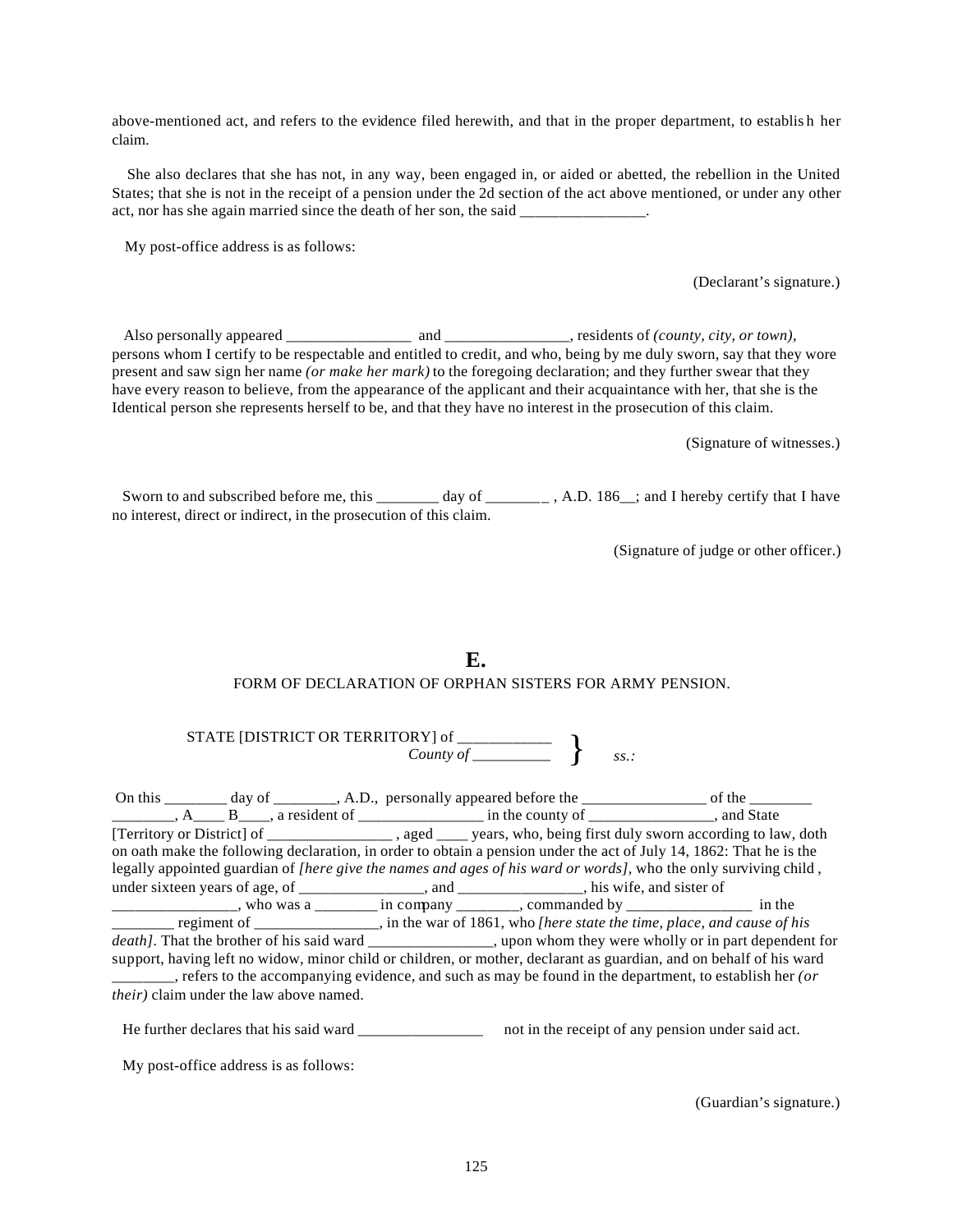Also personally appeared \_\_\_\_\_\_\_\_\_\_\_\_\_\_\_\_ and \_\_\_\_\_\_\_\_\_\_\_\_\_\_\_\_, residents of *(county, city, or town),* persons whom I certify to be respectable and entitled to credit, and who, being by me duly sworn, say that they wore present and saw sign her name *(or make her mark)* to the foregoing declaration; and they further swear that they have every reason to believe, from the appearance of the applicant and their acquaintance with her, that she is the Identical person she represents herself to be, and that they have no interest in the prosecution of this claim.

(Signature of witnesses.)

Sworn to and subscribed before me, this \_\_\_\_\_\_\_\_ day of \_\_\_\_\_\_\_\_, A.D. 186\_; and I hereby certify that I have no interest, direct or indirect, in the prosecution of this claim.

(Signature of judge or other officer.)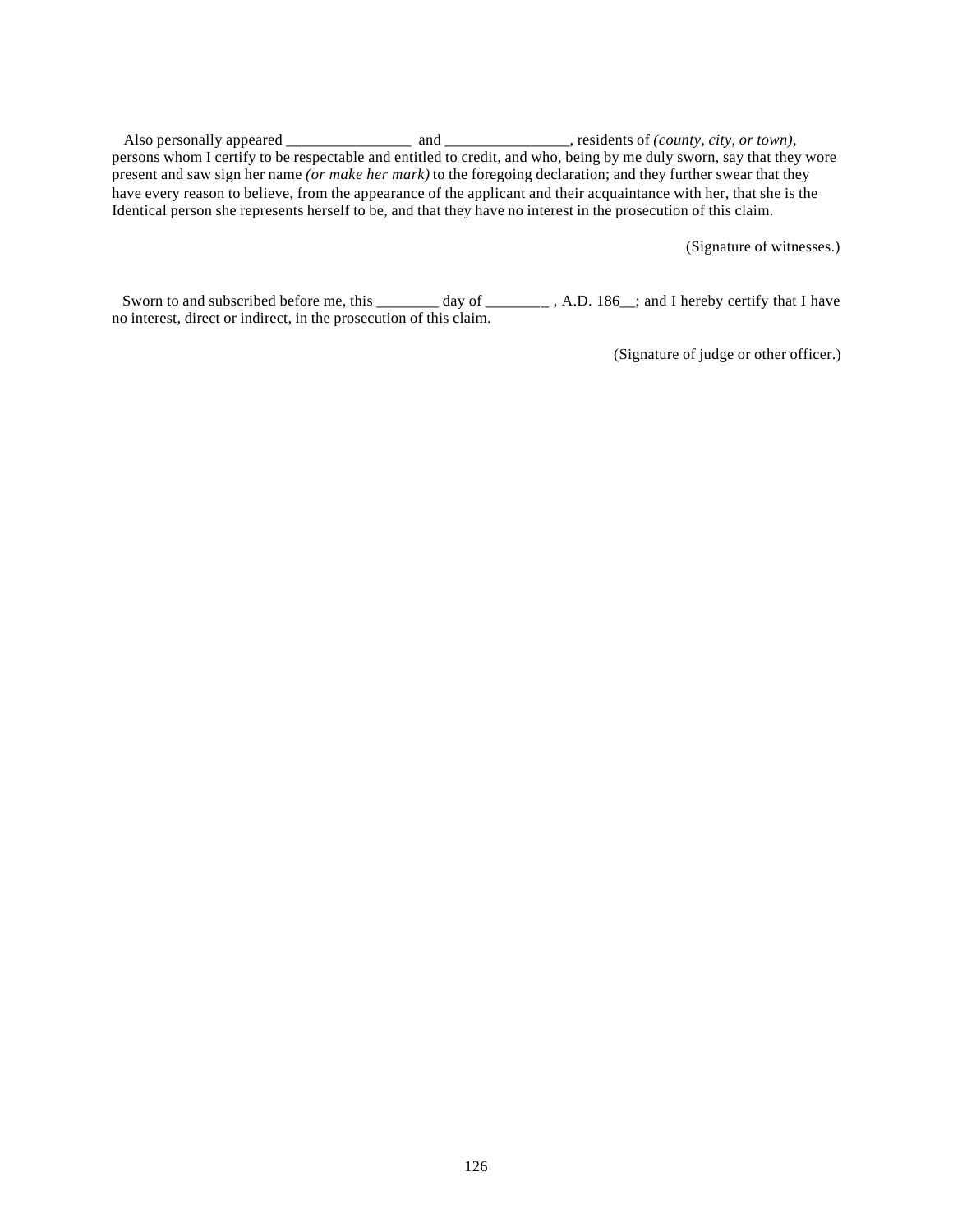# **Monthly Pay of Non-Commissioned Officers, Privates, &c.**

# CAVALRY AND LIGHT ARTILLERY

| Veterinary Surgeon (cavalry only)                      | \$75.00 |
|--------------------------------------------------------|---------|
| Sergeant Major                                         | 21.00   |
| <b>Regimental Quartermaster Sergeant</b>               | 21.00   |
| <b>Regimental Commissary Sergeant</b>                  | 21.00   |
| Regimental and Battalion Hospital Steward              | 30.00   |
| Saddler Sergeant (cavalry only)                        | 21 00   |
| Chief Trumpeter (cavalry only)                         | 21.00   |
| <b>First Sergeant</b>                                  | 20.00   |
| <b>Company Quartermaster Sergeant</b>                  | 17 00   |
| Company Commissary Sergeant (cavalry only)             | 17.00   |
| Sergeant                                               | 17.00   |
| Corporal                                               | 14.00   |
| Trumpeter of cavalry (musician of light)<br>artillery) | 13.00   |
| Farrier or Blacksmith of cavalry (artificer of         | 15.00   |
| light artillery)                                       |         |
| Saddler                                                | 14.00   |
| Wagoner                                                | 14.00   |
| Private                                                | 13.00   |

# ARTILLERY AND INFANTRY

| Sergeant Major                                   | 21.00 |
|--------------------------------------------------|-------|
| <b>Regimental Quartermaster Sergeant</b>         | 21.00 |
| Commissary Sergeant, Battalion, of regular       | 21.00 |
| infantry                                         |       |
| Commissary Sergeant, Battalion, of volunteer     | 21.00 |
| artillery and infantry                           |       |
| Hospital Steward, battalion, of regular infantry | 30.00 |
| Hospital Steward, battalion, of volunteer        | 30.00 |
| artillery and infantry                           |       |
| Principal Musicians (usually a drum major and    | 21.00 |
| fife major)                                      |       |
| <b>First Sergeant</b>                            | 20.00 |
| Sergeant                                         | 17.00 |
| Corporal                                         | 13.00 |
| Musician                                         | 12.00 |
| Wagoner (of volunteers)                          | 14.00 |
| Private                                          | 13.00 |
|                                                  |       |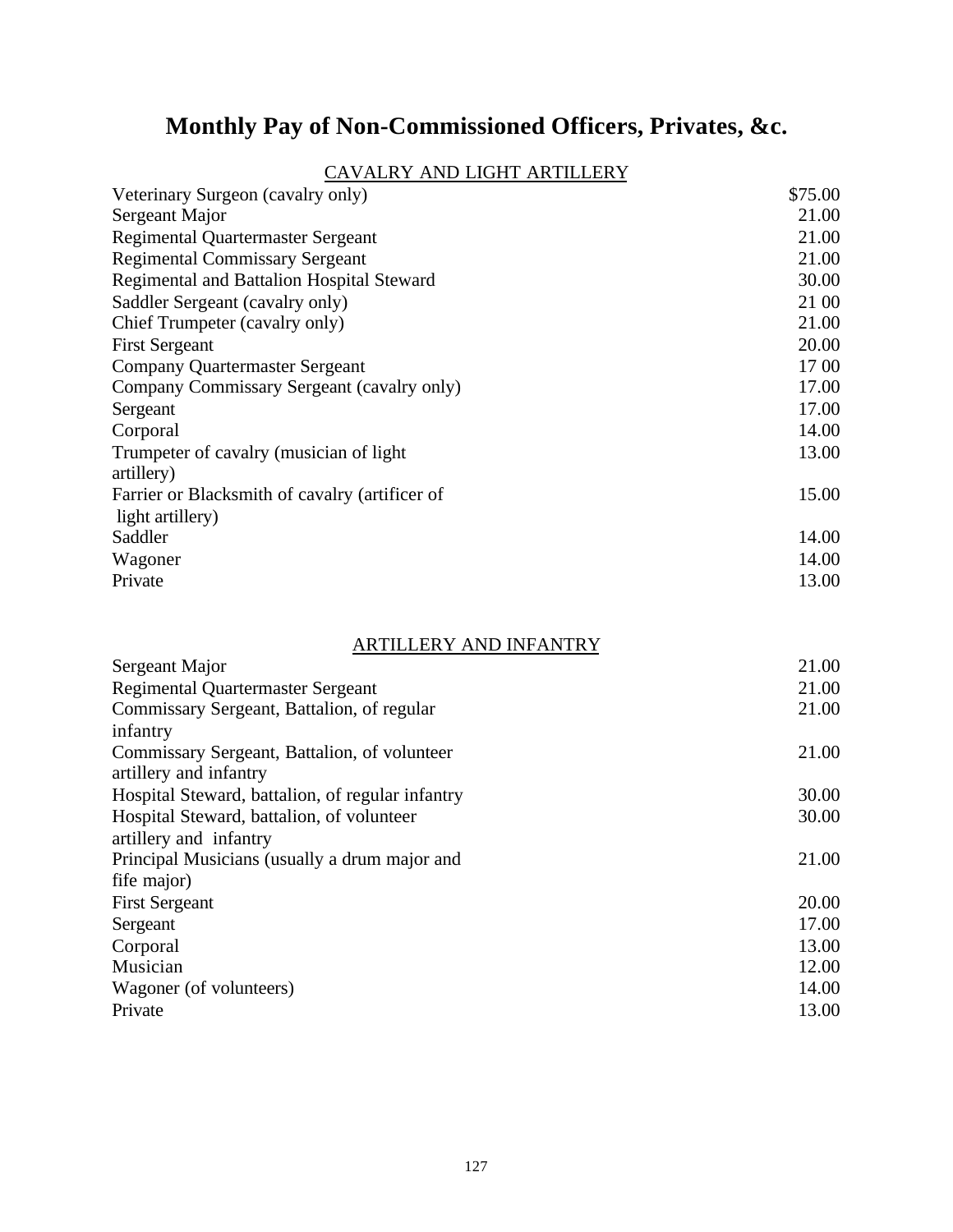# ORDNANCE.

| Sergeant                           | \$34.00 |
|------------------------------------|---------|
| <b>Ordnance Sergeants of posts</b> | 22.00   |
| Corporal                           | 20.00   |
| Private, first class (artificer)   | 17.00   |
| Private, second class (laborer)    | 13.00   |

#### ENGINEER SOLDIERS.

*(Sappers, Miners, and Pontoneers.)*

| Sergeant                         | \$34 00 |
|----------------------------------|---------|
| Corporal                         | 20.00   |
| Musician                         | 12.00   |
| Private, first class (artificer) | 17.00   |
| Private, second class (laborer)  | 13.00   |

| \$103.50 |
|----------|
|          |
| 34.00    |
| 20.00    |
| 17.00    |
|          |

| BRIGADE BANDS (VOLUNTEERS). |
|-----------------------------|
|-----------------------------|

| \$34.00 |
|---------|
| 20.00   |
| 17.00   |
| \$30.00 |
| 30.00   |
|         |
|         |
| 22.00   |
|         |
|         |
| 20.00   |
|         |
|         |
| 6.00    |
| 12.00   |
|         |
|         |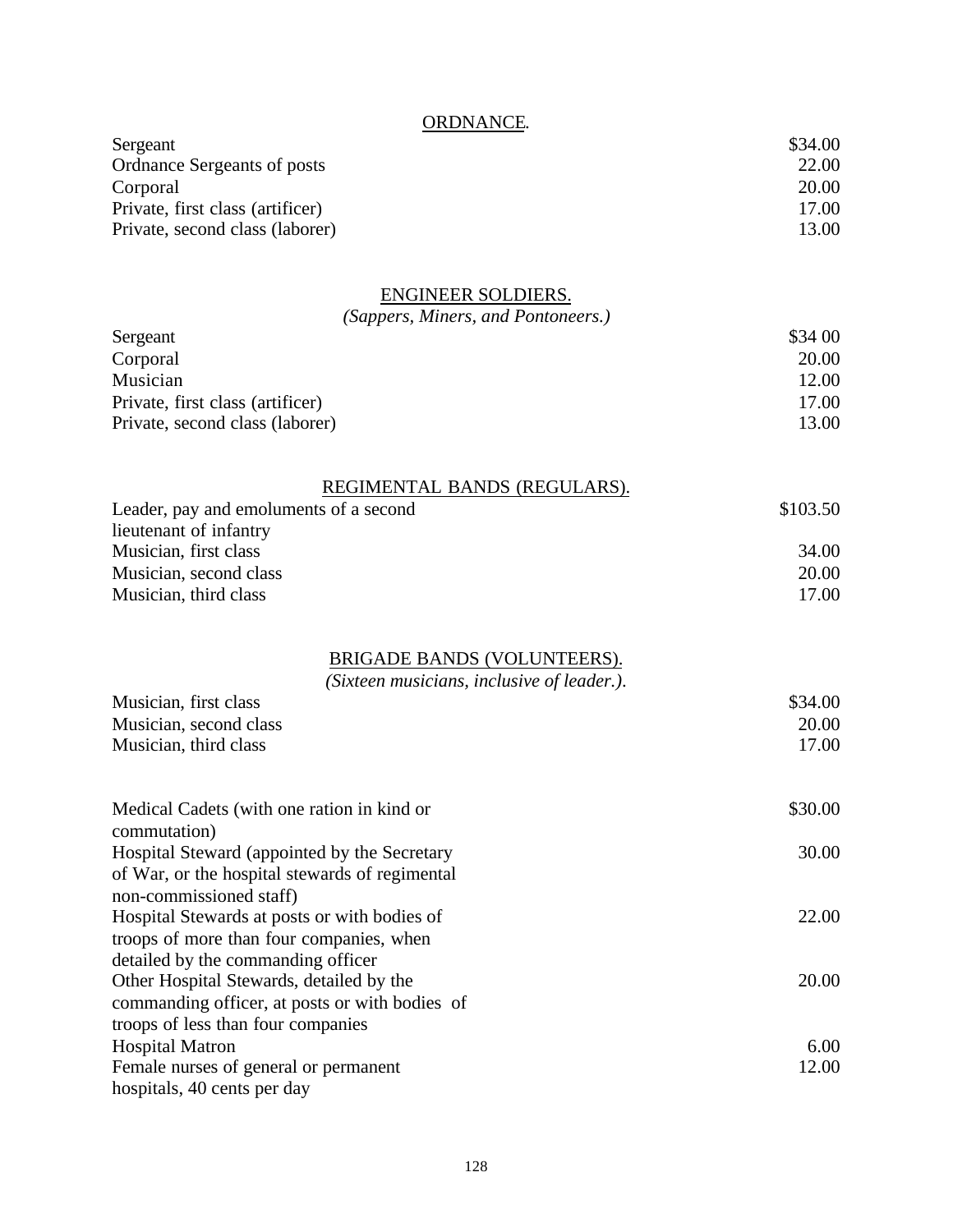Master Wagoners, paid by Quartermaster's Department

## ENLISTED MEN OF SIGNAL CORPS.

## Receive the same pay of similar grades of Engineer soldiers.

### COLORED NON-COMMISSIONED OFFICERS, PRIVATES, &C.

| All Non-Commissioned Officers                                                             | \$7.00 |
|-------------------------------------------------------------------------------------------|--------|
| <b>Musicians</b>                                                                          | 7.00   |
| <b>Privates</b>                                                                           | 7.00   |
| Company Under-Cooks                                                                       | 7.00   |
| [White non-commissioned officers of colored troops, same pay, &c. as in white regiments.] |        |

\$1 per month is, by law, to be retained from the pay of each private soldier of the regular army until the expiration of his enlistment.

12 1/2 cents per month is, by law, to be retained from the pay of every enlisted man in the regular service for support of the "Soldiers' Home."

\$2 additional per month is allowed by law to every enlisted man of the regular army for first reenlistment, and a further sum of \$1 per month for each subsequent re-enlistment, if made within one month after expiration of term of service.

## **Pay of Non-Commissioned Officers and Soldiers from May 1,1864, during the Rebellion.**

*Act of Congress approved June 20, 1864.*

### CAVALRY, ARTILLERY, AND INFANTRY

| Sergeant Major                               | \$26.00 |
|----------------------------------------------|---------|
| <b>Quartermaster and Commissary Sergeant</b> | 22.00   |
| <b>First Sergeant</b>                        | 24.00   |
| <b>Chief Bugler</b>                          | 23.00   |
| Sergeants                                    | 20.00   |
| Corporals                                    | 18.00   |
| Farriers, Blacksmiths, and Artificers        | 18.00   |
| <b>Musicians and Buglers</b>                 | 16.00   |
| Privates                                     | 16.00   |

17.00